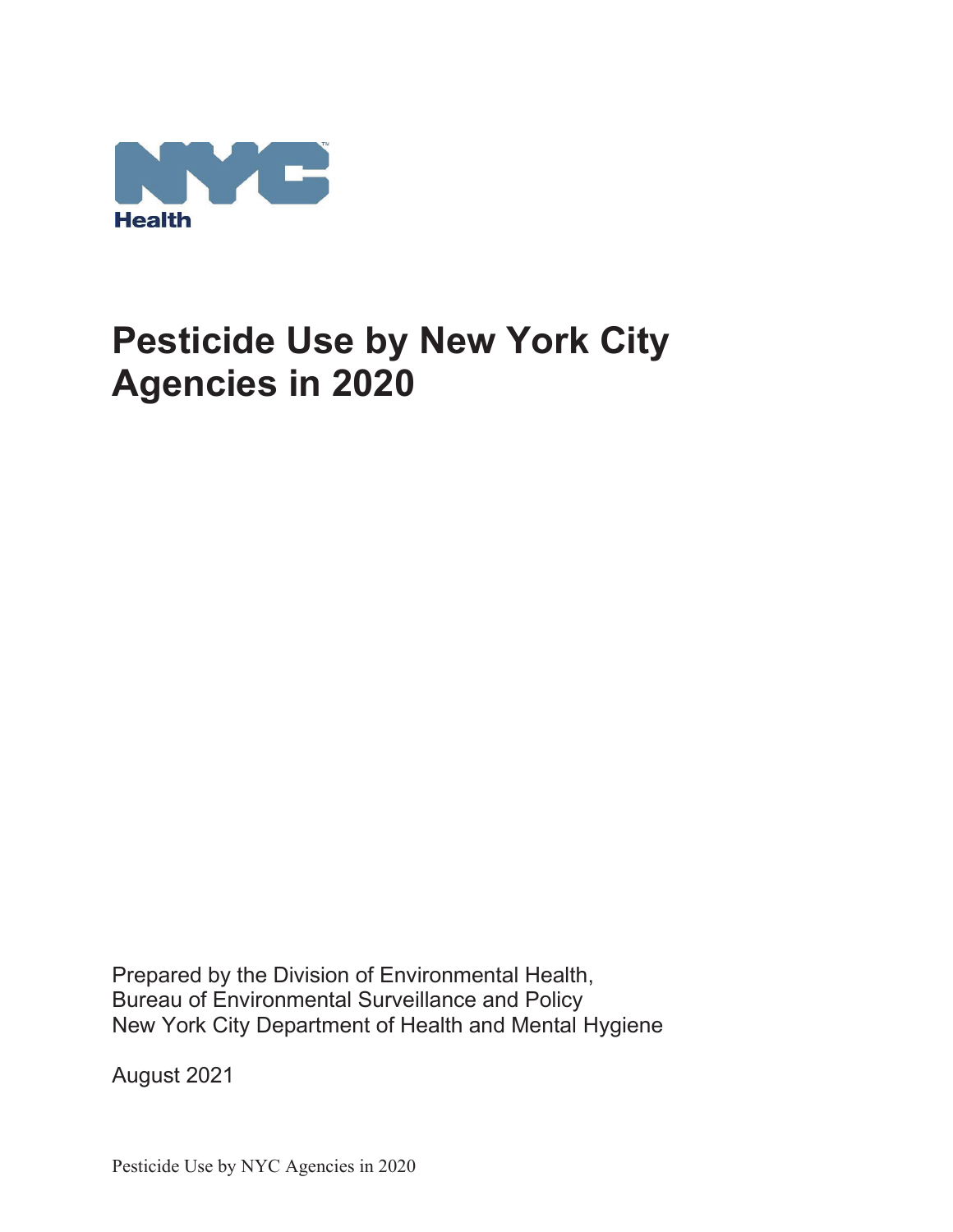## **Contents**

| L                                                                                        |  |
|------------------------------------------------------------------------------------------|--|
| П.                                                                                       |  |
| Ш.                                                                                       |  |
| IV.                                                                                      |  |
| $\mathsf{A}$ .                                                                           |  |
| B.                                                                                       |  |
| $\mathcal{C}$ .                                                                          |  |
| D.                                                                                       |  |
|                                                                                          |  |
|                                                                                          |  |
|                                                                                          |  |
|                                                                                          |  |
|                                                                                          |  |
|                                                                                          |  |
|                                                                                          |  |
|                                                                                          |  |
|                                                                                          |  |
|                                                                                          |  |
|                                                                                          |  |
|                                                                                          |  |
|                                                                                          |  |
|                                                                                          |  |
|                                                                                          |  |
|                                                                                          |  |
|                                                                                          |  |
|                                                                                          |  |
|                                                                                          |  |
|                                                                                          |  |
|                                                                                          |  |
|                                                                                          |  |
|                                                                                          |  |
|                                                                                          |  |
| APPENDIX 1: Complete Listing of Pesticide Products Used by New York City Agencies by     |  |
|                                                                                          |  |
| APPENDIX 2: Complete Listing of Pesticide Products Used by the Department of Parks and   |  |
|                                                                                          |  |
| APPENDIX 3: Complete Listing of "Best Management Practices" Insecticide Used Citywide in |  |
|                                                                                          |  |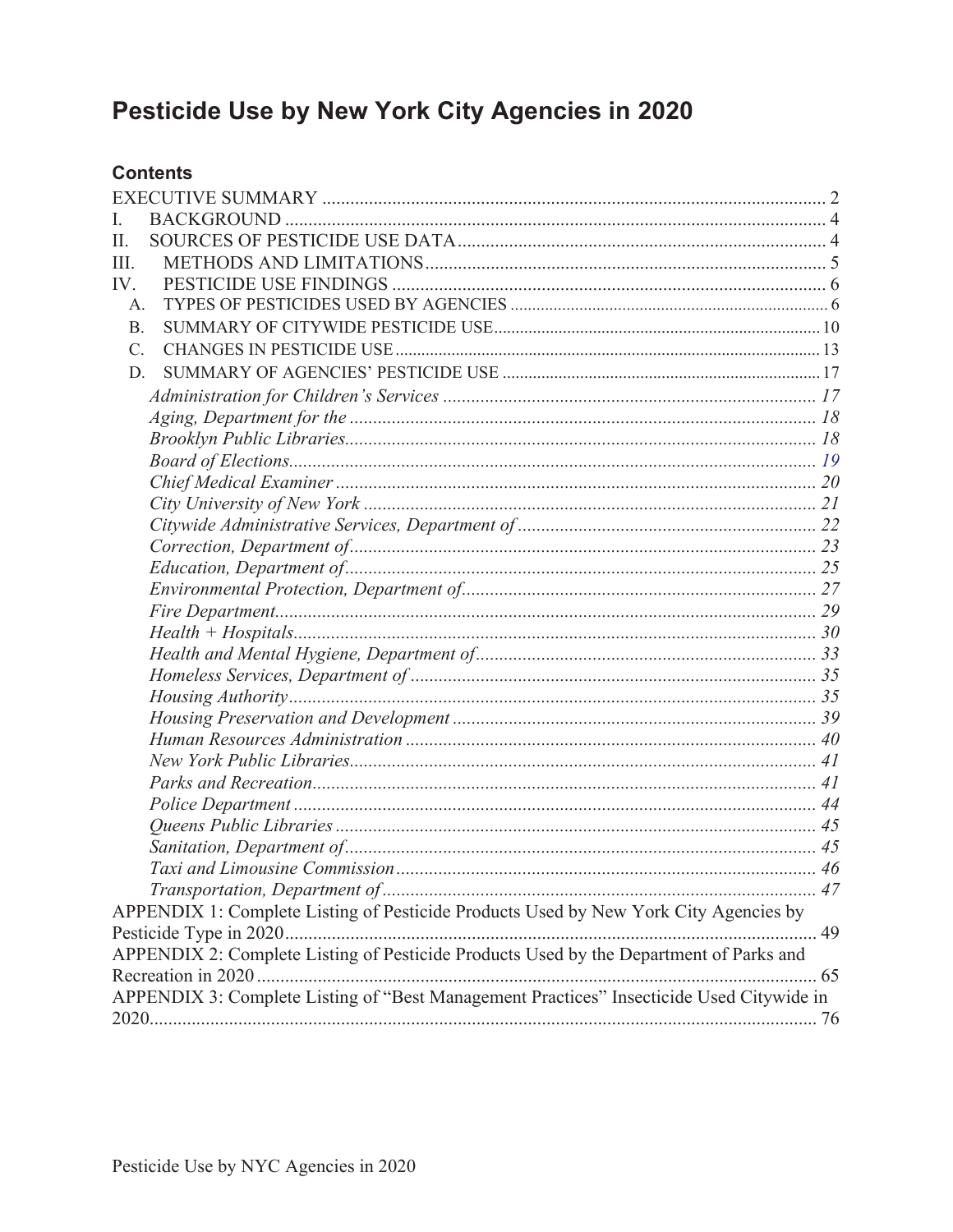## **EXECUTIVE SUMMARY**

Local Law 54 of 2007 requires the New York City Department of Health and Mental Hygiene (DOHMH) to summarize pesticide use by City agencies annually. New York City agencies account for a small fraction of pesticides used in the city. New York State receives pesticide use data from all commercial applicators. New York City agencies' use in 2017 (the last year for which New York State data has been processed) accounted for an estimated 2% of the total volume of liquid pesticides, and 15% of the total pounds of solid pesticides applied within the five boroughs of New York City.

In 2020, 30 municipal agencies reported their pesticide use to DOHMH. This report summarizes pesticides applied by or on behalf of agencies on city-owned or -leased property.

Key findings include:

- Pesticides were applied 636,238 times by New York City agencies in 2020. Agencies used 8,303 gallons of liquid and 148,836 pounds of solid pesticide products. The increase in number of applications was due to a broad citywide mosquito larvae catch basin treatment program that was not accompanied by a corresponding increase in product use by weight (Table 1).
- Due to the citywide catch basin larvaciding program, mosquitos were the most commonly targeted pests in 2020, with cockroaches, rats, mice, and bed bugs making up the top 5 targets (by total number of applications in descending order) (Table 3).
- Most liquid pesticide products  $(52\%$  by volume) used by City Agencies were insecticides, and most solid products (40% by weight) were insecticides (Table 1). Excluding DOHMH mosquito larviciding conducted to prevent spread of West Nile Virus and other mosquitoborne diseases, rodenticides made up the largest percentage of solid pesticide products used  $(46\%$  by weight).
- Insecticides
	- o Insecticides were the most frequently applied type of pesticide, accounting for 86% of all applications (Table 1).
	- o The volume of liquid insecticides increased 69% in 2020, compared with 2019 (Figure 2). This increase was due to a large volume of insect growth regulator applications targeting a broad range of pests at NYCHA (Figure 6).
	- o Liquid pyrethroid products targeting cockroaches decreased 25% from 2019 to 2020, continuing a downward trend. However, treatments targeting bedbugs increased by 6% (Figure 6).
	- o In spite of the increase in number of mosquito larvicide applications, use of these solid products overall decreased 14% by weight, compared with 2019, after a steep increase in 2016 in response to Zika virus. Based on extensive mosquito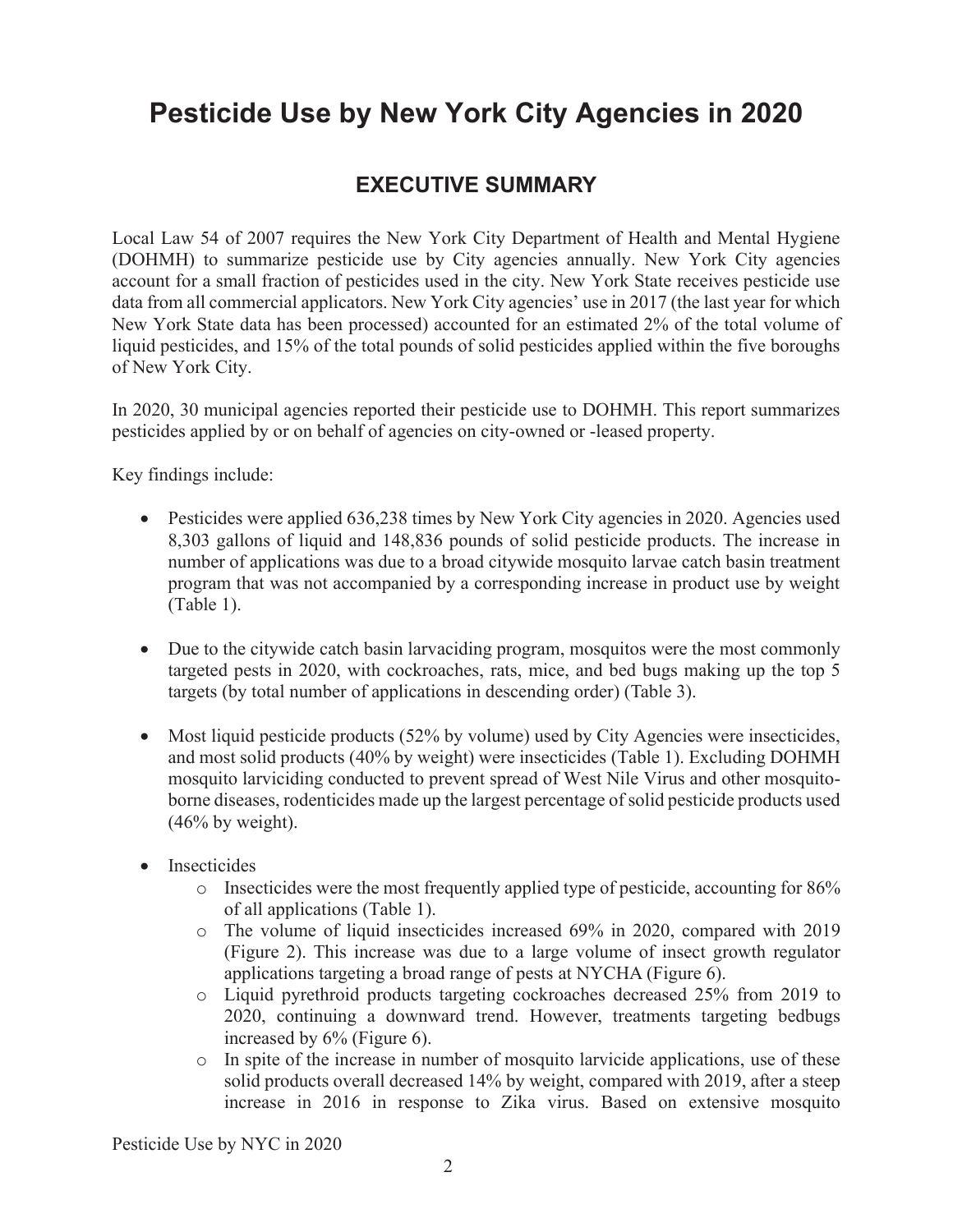surveillance in 2016 and 2017, the Health Department does not expect local Zika transmission.

- o "Best Management Practices" (BMP) insecticide products (Appendix 3) include gel and bait insecticides with little potential for human exposure. They accounted for 92% of insecticide applications in 2020 versus 50% in 2019. This increase was mainly due to multiple citywide applications of mosquito larvicide in sewer catch basins. BMP application amounts by weight to treat cockroaches increased by 62% adding to a strong upward trend since 2015. (Figure 4).
- Herbicides
	- o Liquid herbicide product use remained low in 2020, relative to other liquid pesticides (Figure 2). Volume decreased by 5%, with a large 48% decline in the use of glyphosate products, continuing a steady downward trend in use since 2014 (Figure 3). The Parks Department is continuing to phase out the use of glyphosate products in areas of parks accessible to the public.
	- o The use of solid herbicide products in 2020 increased 15% compared with 2019, driven by greater use of outdoor granular turf formulations, mainly on golf courses and large institutional lawns.
	- o The Parks Department no longer applies pre-emergent herbicides near roadways or along walkways and perimeters of city parks.
- Rodenticides
	- $\circ$  Use of solid rodenticide products decreased 46% by weight and 14% in the number of applications citywide, compared with 2019 (Figure 1). The declines reflect a reduction in the number of inspections DOHMH conducted due to the COVID-19 pandemic.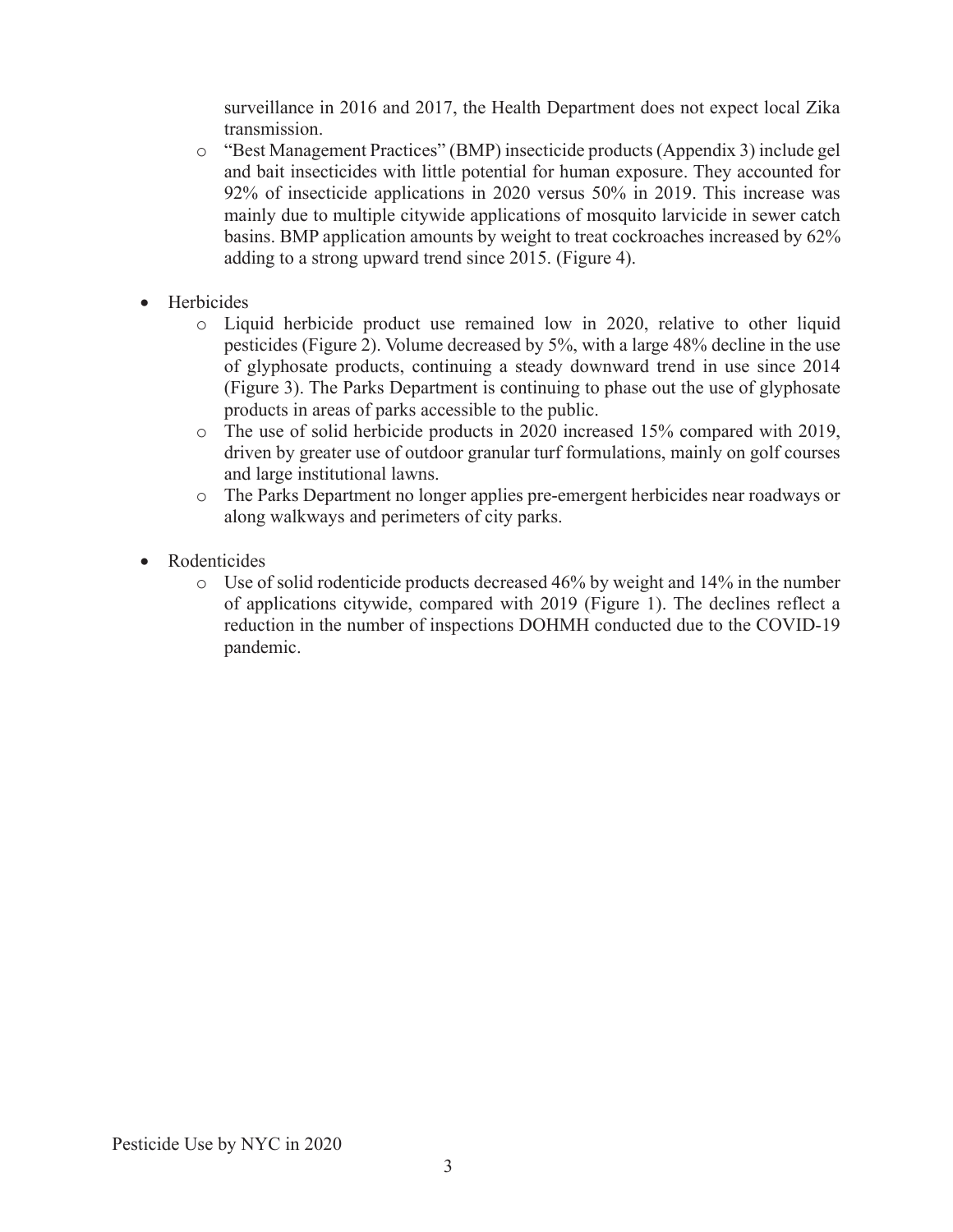### **I. BACKGROUND**

When Local Law 37 was enacted on May 9, 2005, New York City became the largest municipality in the nation to regulate the use of pesticides on City-owned and -leased property. Local Law 37 established new requirements for pesticide use on property owned or leased by the City, including the prohibition of certain products, posting of warning notices prior to pesticide use, and the requirement that agencies report their pesticide use annually. With the enactment of Local Law 37, prohibitions from use were phased in for certain pesticides used by agencies or their contractors on City-owned and -leased properties. By November 2005, EPA Toxicity Category 1 (signal word "danger") was prohibited. By May 2006, use of pesticides classified by the EPA as of July 19, 2004, as possible, probable or known human carcinogens was prohibited. Finally, by November 2006, use of pesticides classified by the State of California's Office of Environmental Health Hazard Assessment as developmental toxicants as of March 4, 2005 was prohibited.

Local Law 37 exempted from prohibition several uses and products that posed little or no risk of human exposure, including rodenticides placed in tamper-proof containers or applied directly into rat burrows or inaccessible areas, containerized insect baits, and certain other types of insecticides, such as boric acid, silica, and diatomaceous earth. The New York City Department of Health and Mental Hygiene (DOHMH), under Local Law 37 authorization, further waived from prohibition the use of all insecticide gels containing the ingredients fipronil and hydramethylnon due to their effectiveness and low potential for human exposure. In addition, Local Law 37 empowered DOHMH to consider and grant requests for waivers from prohibition on a case-bycase basis. DOHMH maintains a webpage on Local Law 37 at http://nyc.gov/health/ll37 that includes a list of all waivers granted to agencies.

In October 2007, New York City enacted Local Law 54, which requires City agencies to report their pesticide use to DOHMH, and DOHMH to issue a summary report to the City Council and the Mayor. This is the thirteenth annual summary report and fulfills these requirements. City agencies have made significant improvements to the quality and delivery of pesticide use data since the enactment of Local Law 37. In 2006, only three agencies provided data in an electronic format that enabled summarization. In 2020, all agencies reported data electronically.

## **II. SOURCES OF PESTICIDE USE DATA**

New York City agencies are required to report to DOHMH their pesticide use by February 1 for the preceding calendar year. This report summarizes data received by the DOHMH for pesticides applied during calendar year 2020.

Source data for each pesticide application includes the product name, Environmental Protection Agency (EPA) registration number, the quantity used (expressed as either weight or volume), the method of application, the target pest, and the date and location the product was applied, and what agency or contractor applied it. DOHMH utilizes the EPA's pesticide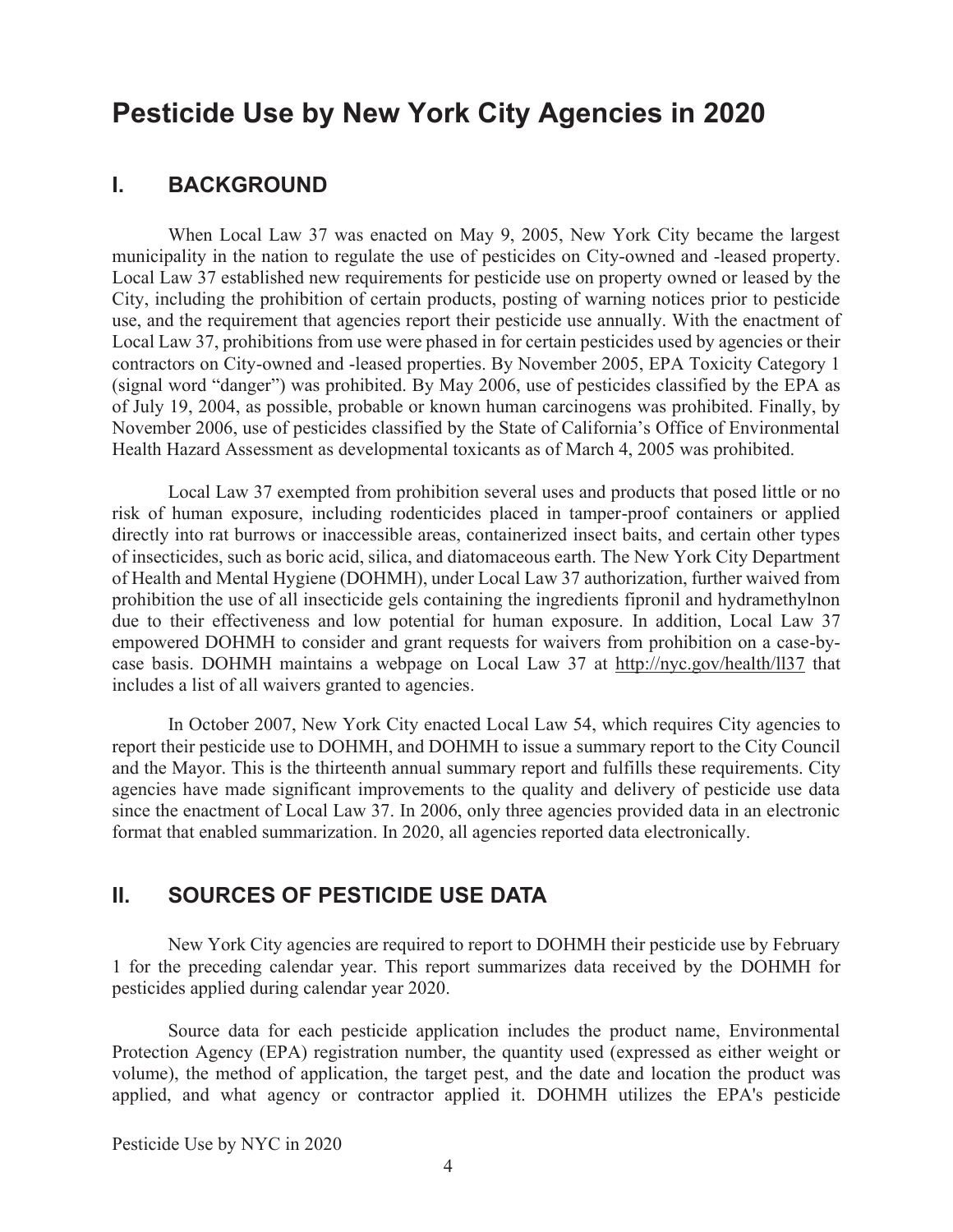information system to link these data – by registration number – to determine a product's pesticide type and class, toxicity score, and its active ingredients. In addition, DOHMH links these data to the EPA Office of Pesticide Programs' List of Chemicals Evaluated for Carcinogenic Potential and the State of California's List of Chemicals Known to the State to Cause Cancer or Reproductive Toxicity, both available for download at http://nyc.gov/health/ll37.

## **III. METHODS AND LIMITATIONS**

Data in a variety of electronic formats were imported into a single database, where they were checked for quality, accuracy and validity. Weight and volumetric units were standardized to pounds and gallons, respectively. Products sold in solid form will primarily be reported by weight and liquids primarily by volume. Each record of data was assigned an agency identifier corresponding to the source agency. Data were analyzed using Microsoft SQL, Excel and Access. We analyzed data by pesticide type and chemical class, and report total numbers, pounds and gallons of applications for New York City, and by agency on whose behalf the pesticides were applied.

All reporting New York City agencies and their contractors provided data to DOHMH in electronic format. DOHMH launched and hosts an electronic reporting tool, the New York City Pesticide Use Reporting System (NYCPURS) that all agencies, contractors and licensed pest control applicators can register to use and allows for the importation of data maintained by other electronic systems.

 Where DOHMH was able to evaluate the completeness of these records, summary statistics are reported by agency. It is still not possible to fully determine whether each agency was able to report each pesticide application. Many agencies depend upon contractors to maintain records of pesticides applied and may not be certain that all contractors have fully complied with Local Law 37 reporting requirements. There are some limitations in the data:

- Staff and contractor turnover have led to difficulty maintaining dependable and timely reporting at some agencies.
- Year-to-year variation in agency pesticide use can be due to many factors, including but not limited to changes in practice, budgets and the incidence of actual pest problems.
- Additionally the decisions on how to determine a single application, whether by entire buildings or by apartment or office suite, can significantly affect the reported amounts per applications and total number of applications in a year.

 Despite the above-mentioned limitations, the data continue to improve over previous years with agency and contractor use of NYCPURS. Reporting errors, especially in reporting the incorrect units, were further reduced in 2020 due to continued increased use of the NYCPURS system with input standardization and consistent formatting.

 In 2020, 99% of records were either imported or directly entered into the NYCPURS system, with remainder reported in electronic format outside of the NYCPURS system. We expect to see further improvements in the data over the next year as more agencies and contractors migrate existing electronic or paper systems to the NYCPURS system developed by DOHMH for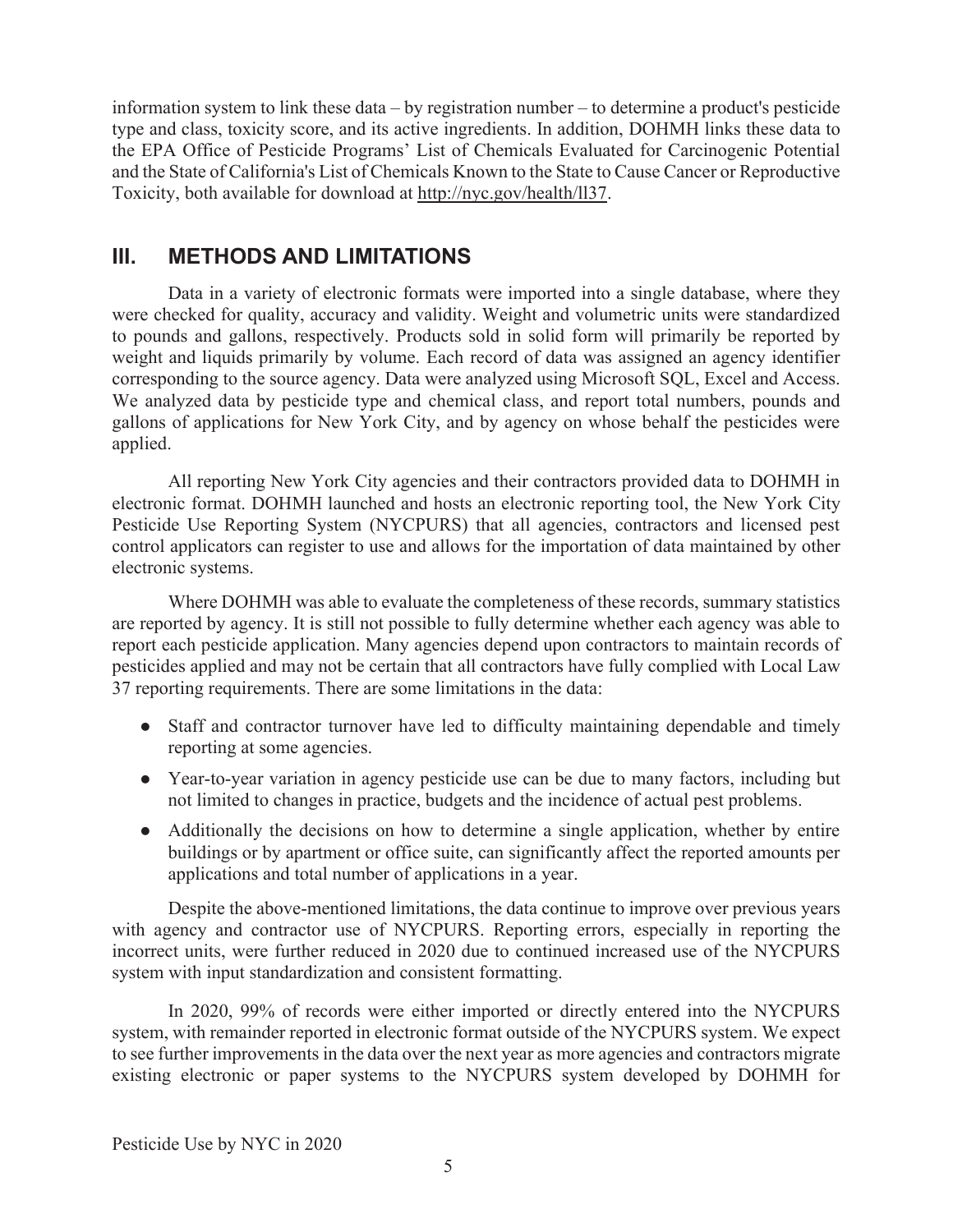electronic recordkeeping. Additional information about NYCPURS is available at http://nyc.gov/health/ll37.

## **IV. PESTICIDE USE FINDINGS**

## **A. TYPES OF PESTICIDES USED BY AGENCIES**

 Four main types of pesticides were applied by agencies: rodenticides (products used to kill rodents); insecticides (to kill insects); herbicides (to kill plants); and fungicides (to kill molds and other fungi).

#### **Rodenticides**

 Most rodenticides act as anticoagulants and all are acutely toxic if ingested in sufficient dosages. Common rodenticide active ingredients are bromodiolone, diphacinone, brodifacuom, zinc phospide and warfarin. In 2020, Parks, NYCHA, and DOE continued using dry ice (frozen CO2) as an alternative rodenticide in sensitive outdoor locations, such as nearby city parks and sensitive outdoor areas on school properties. DOHMH worked with federal and state regulators to receive approval for this new rodent control method in 2017, which has no risk of secondary poisoning to predatory animals. Some other common rodenticide products used by agencies in 2020 were: Contrac All-Weather Blox®, Contrac Rodenticide®, Weatherblok Bait with Bitrex® and Difethialone Paste Place Packs®.

 In 2020, a total of 45,345 pounds of rodenticides were applied by City agencies, accounting for 30% by weight of solid pesticides applied, and 46% by weight when excluding mosquito larvicides, which are a significant proportion of insecticides by weight (Table 1).

#### **Insecticides**

 A total of 4,284 gallons and 59,666 pounds of insecticides were applied by New York City agencies in 2020, accounting for 52% by volume, and 40% by weight of the total applications. Biological insecticides applied to target mosquito larvae account for 84% of insecticides by weight (Table 1). When those products are excluded, 9,649 pounds of insecticides by weight were applied, making up 10% of solid pesticides applied. Insecticides used by NYC agencies in 2020 fell largely into three classes of products: conventional pyrethrins and pyrethroids, organophosphates and carbamates, and "Best Management Practices" (BMP) products, which either use active ingredients with very low toxicity or involve formulation or application methods that minimize potential exposure and environmental spread.

#### *Pyrethrins, Pyrethroids, and Synergists*

 Pyrethrins and pyrethroids are less acutely toxic than the organophosphate and carbamate pesticides they have largely replaced. Accidental poisonings from professional applications are very rare, though personal use of aerosol and fogging product formulations have been associated with acute exposures, poisonings and fires. Some pyrethroids may be respiratory allergens for sensitized people, including asthmatics. Though these chemicals have lower acute toxicity, there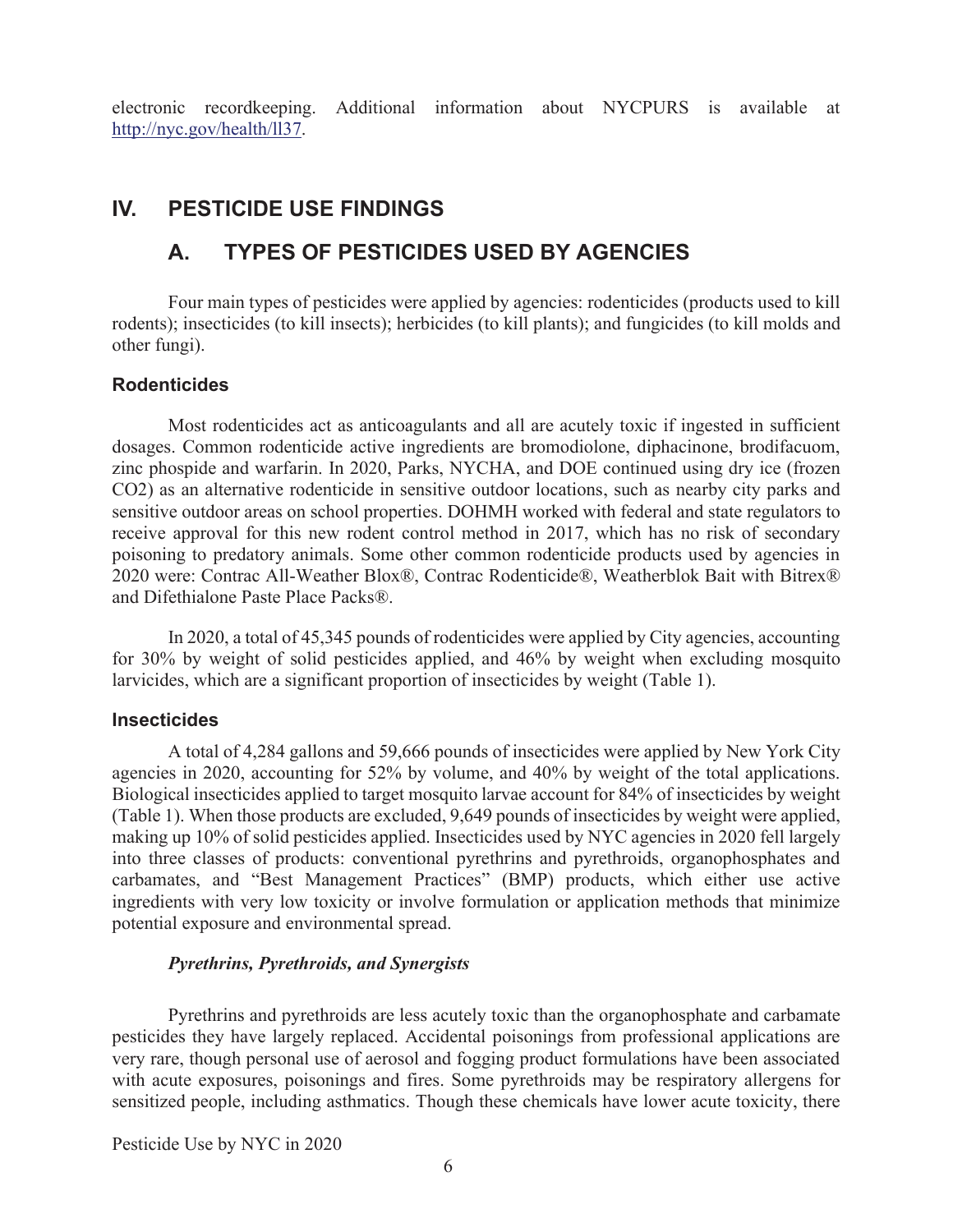is some emerging concern over the chronic neurotoxicity of pyrethrins, pyrethroids, and their synergists. EPA has classified pyrethrins, their synergists, and several pyrethroids as suspected human carcinogens. Pyrethrins and pyrethroids break down relatively quickly when used outdoors but persist longer when applied indoors.

 Common pyrethroid active ingredients are cypermethrin, cyfluthrin, cyhalothrin, esfenvalerate, and deltamethrin. Pyrethrin and pyrethroid products used by agencies in 2020 include Whitmire Optem ME PT 600®, Steri-Fab®, Demand CS Insecticide®, Temprid SC Insecticide®, Suspend SC Insecticide® and Tempo SC Insecticide ®.

 Together, pyrethrins and pyrethroids accounted in 2020 for 38% of total liquid insecticides applied by volume and  $1\%$  of solid insecticides by weight –  $9\%$  by weight when excluding mosquito larvicides. These products made up 6% of the total number of insecticide applications. There was a 14% increase in pyrethoids applied by volume in 2020.

#### *Organophosphates and Carbamates*

 Organophosphate and carbamate insecticides both function by inhibiting the neurotransmitter cholinesterase. Until EPA banned their use for most indoor applications in 1999 and 2000, organophosphates were the most heavily used class of insecticides. EPA has also allowed the registrations for several carbamates to lapse.

 The main organophosphate active ingredients used in 2020 were outdoor applications of chlorpyrifos, acephate, and trichlorfon on some golf courses, which are exempt from use prohibitions. The only carbamate active ingredients applied in 2020 were carbaryl and methomyl. Organophosphate and carbamate products applied by agencies in 2020 include Orthene PCO Formula II®, Chlorpyrifos 4E AG®, Dylox 420 SL Turf and Ornamental Insecticide®, Sevin SL Carbaryl Insecticide®, and Golden Malrin RF-128 Fly Killer ®.

 These products remain a very small percentage of the insecticides used by city agencies, making up well below 1% of the total number of insecticide applications. Reports submitted by agencies showed that in 2020, the use of organophosphates and carbamates accounted for only 4% of total liquid insecticides applied by agencies by volume – a decrease from 2019 levels – and <1% of total solids by weight, and only 2% when excluding mosquito larvicides.

#### *"Best Management Practices" Insecticides*

 The market offers several highly effective insecticide products with little or no potential risk for human exposure. These products include biological pesticides for mosquito control, and gels and baits for cockroach and other insect control. These products are the preferred insecticides used by agencies as part of their integrated pest management programs and are referred to as "Best Management Practices" Insecticides (BMP). A complete list of these products is listed in Appendix 3.

 Common active ingredients for these products include boric acid, silica gel, diatomaceous earth, the bacteria *Bacillus sphaericus* and *Bacillus thuringiensis*, hydramethylnon, fipronil, avermectin, and indoxacarb. Some of the products used by agencies for this reporting year were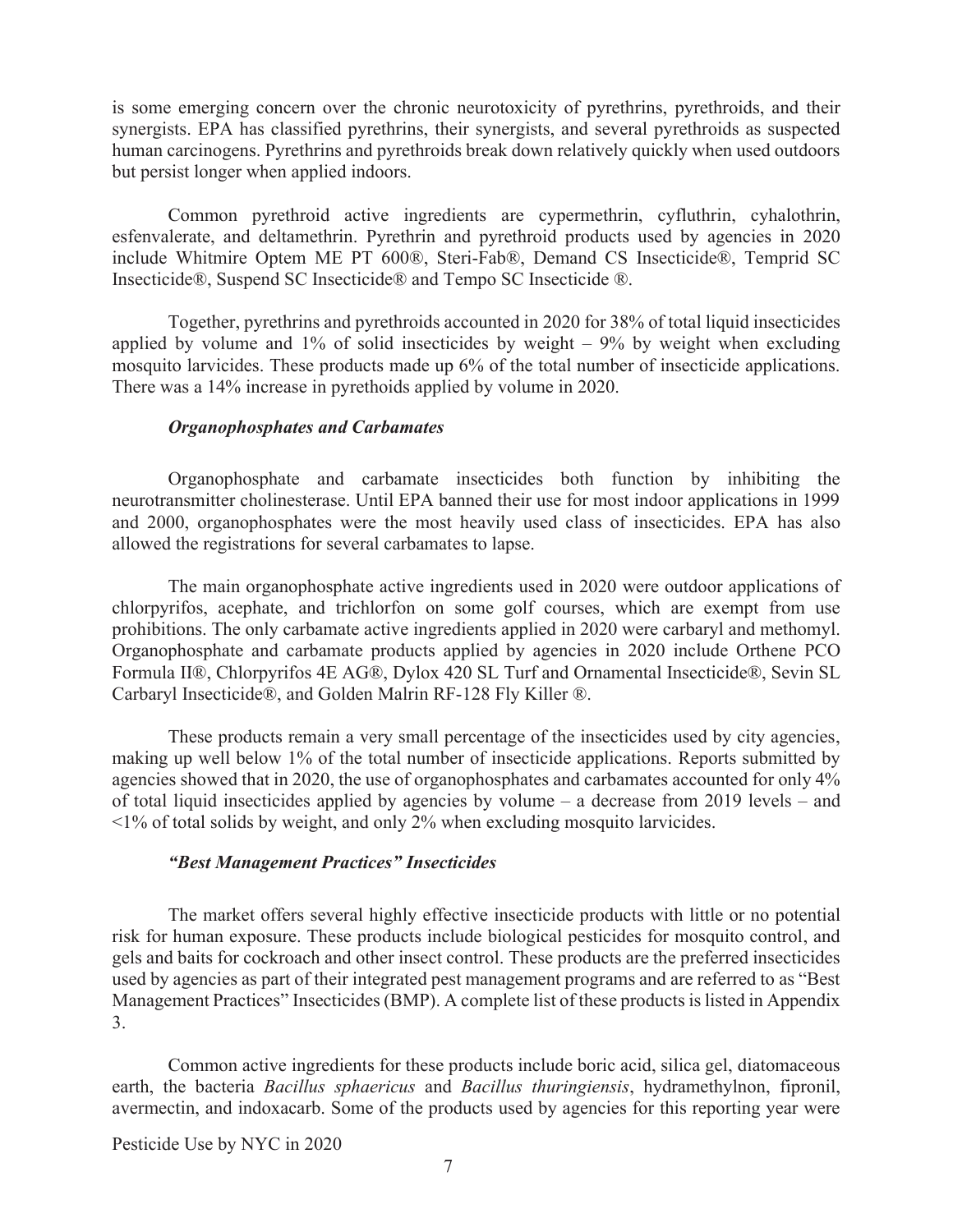Maxforce Roach Bait F.05®, Redzone Bait®, Vectomax FG ®, Summit B.T.I. Briquets®, Vendetta Plus Cockroach Gel Bait ®, and DuPont Advion Cockroach Gel Bait®.

 In 2020, 51% of the total insecticides applied by volume, and 98% by weight, were insecticidal dusts, gels and baits, insect growth regulators, or biological larvicides. Excluding mosquito larvicides, the totals equal 89% of solid insecticide products by weight. These BMP products made up 91% of the total number of insecticide applications, a 339% increase in the number of applications compared with 2019, mostly due to citywide larvaciding in sewer catch basins.

#### **Herbicides**

New York City agencies used herbicides in 2020 primarily for vegetation control in parks and for the maintenance of highways and street medians. The active ingredients most commonly used were glyphosate, dinitroanilines, chlorophenoxyacetic acids and ureas. A total of 773 gallons and 34,743 pounds of herbicides were applied in 2020, accounting for 9% of total pesticide volume and 23% of total pesticide weight overall, or 35% when excluding mosquito larviciding. (Table 1)

#### *Glyphosate*

 Though recent use by NYC agencies has been declining, glyphosates remain a commonly used liquid herbicide in the US. These are best known as Roundup® products. Glyphosate is a broad-spectrum, non-selective systemic herbicide that can be used throughout the growing season. In early 2015, the International Agency for Research on Cancer (IARC), a branch of the World Health Organization (WHO), changed the classification for glyphosate to a "probable human carcinogen." However, a risk assessment by the European Food Safety Authority (EFSA) determined that glyphosate is "unlikely to pose a carcinogenic hazard to humans."<sup>1</sup> Glyphosate shows little acute toxicity, but there has been growing concern that chronic exposure may increase risk of certain cancers. There is also some evidence that heavy use of the chemical in warm climates with soil high in certain toxic metals could present significant risk for developing kidney damage in agricultural workers. Currently no regulatory determination has been made by the federal EPA or NY State that would change the prohibition status of these herbicide products under Local Law 37. However, DOHMH encourages the pursuit of alternative weed control methods that would reduce the need for these herbicides. Glyphosate use had increased as agencies phased out the use of other herbicides prohibited under Local Law 37 but has been declining since 2013. In 2020, 17% of liquid herbicide use (by volume) contained glyphosate compared to 53% in 2016 (Figure 3).

#### *Dinitroaniline*

 Dinitroaniline-based herbicides, which are often combined with fertilizers, are used early in the growing season as pre-emergents. They are of low acute toxicity to people, but several

<sup>1.</sup> <sup>1</sup> European Food Safety Authority*.* Conclusion on the peer review of the pesticide risk assessment of the active substance glyphosate*. Efsa J* 2015*;*13*:*4302*.*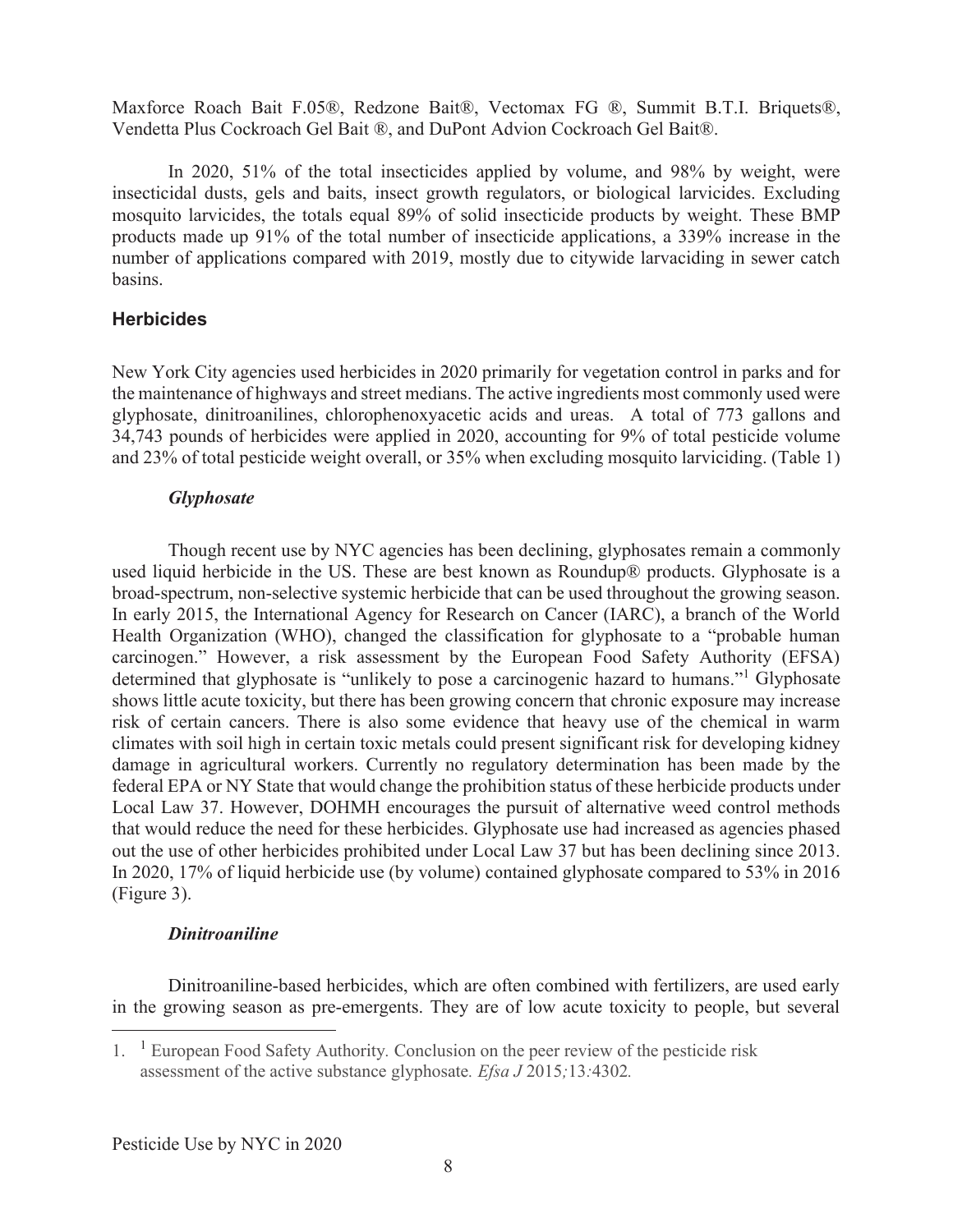dinitroanilines are classified by EPA as suspected human carcinogens. Dinitroaniline herbicides break down slowly. Common dinitroaniline active ingredients are pendimethalin, trifluralin, benefin, benfluralin and prodiamine. Agencies used only dinitroaniline products containing prodiamine in 2020 including Barricade 4FL ® applied on city golf courses. In 2013, the Parks Department chose to no longer use pendimethalin-containing herbicides, after requesting a waiver in previous years to use this herbicide.

#### *Chlorophenoxyacetic/Benzoic Acids*

 The chlorophenoxyacetic acid herbicides are a family of related chemicals that are often combined in products. EPA classifies one member of this class of pesticides - mecroprop-p – as a suspected carcinogen. Common chlorophenoxyacetic acid active ingredients are 2,4-D, MCPP, mecoprop-p, dicamba and MCPA. Common chlorophenoxyacetic acid products used by agencies in 2020 were Riverdale Vanquish Herbicide® and Lesco Three-Way Selective Herbicide®. In 2020, the only uses of these products were applications along city highways by the DOT and a small number of applications on the city's golf courses, parks, and botanic gardens.

#### *Ureas*

 Like dinitroaniline herbicides, urea herbicides are of low acute toxicity, but chronic exposure may pose some risks. Classification as a possible human carcinogen varies within the group. Diuron, a urea herbicide among the twenty most heavily used herbicides reported by commercial applicators in the private market in the City in 2013 (most recent data available), is classified by the EPA as a likely human carcinogen. Sulfonylureas are of low acute toxicity and have been so classified. All urea herbicides are highly persistent. None of the ureas used by NYC agencies in 2020 is classified by the EPA as a human carcinogen. Common urea active ingredients are sulfometuron methyl, metsulfuron-methyl and halosulfuron-methyl. Common urea products used by NYC agencies in 2020 were Sedgehammer®, Dupont Viewpoint Herbicide® and Nufarm Prosedge Selective Herbicide ®. In 2020, the only uses of these products were applications along city highways by the DOT and a small number of applications on the city's golf courses and botanic gardens.

#### **Fungicides**

 Many of the commonly applied fungicides are classified by EPA as suspected carcinogens. The potential for exposure can exist throughout the growing season, because many of these fungicides are also persistent, with half-lives measured in months and years. Degradation does not necessarily reduce the hazard, because some fungicides also have highly toxic breakdown products. Fungicides were most commonly applied by NYC on golf courses, which are exempt from Local Law 37 prohibitions.

 The active ingredients of fungicides commonly used in NYC in 2020 were chlorothalonil, thiophanate-methyl, propiconazole, azoxystrobin, iprodione and triadimefon. Common fungicide products applied in 2020 include Daconil Action®, Heritage Fungicide®, Bayleton Flo Turf and Ornamental Fungicide ® and Lesco Manicrue 6FL®.

 Fungicides represented less than 1% of the total number of pesticide applications in 2020, but they made up 37% of total volume of liquid pesticides applied, 6% of total weight of solid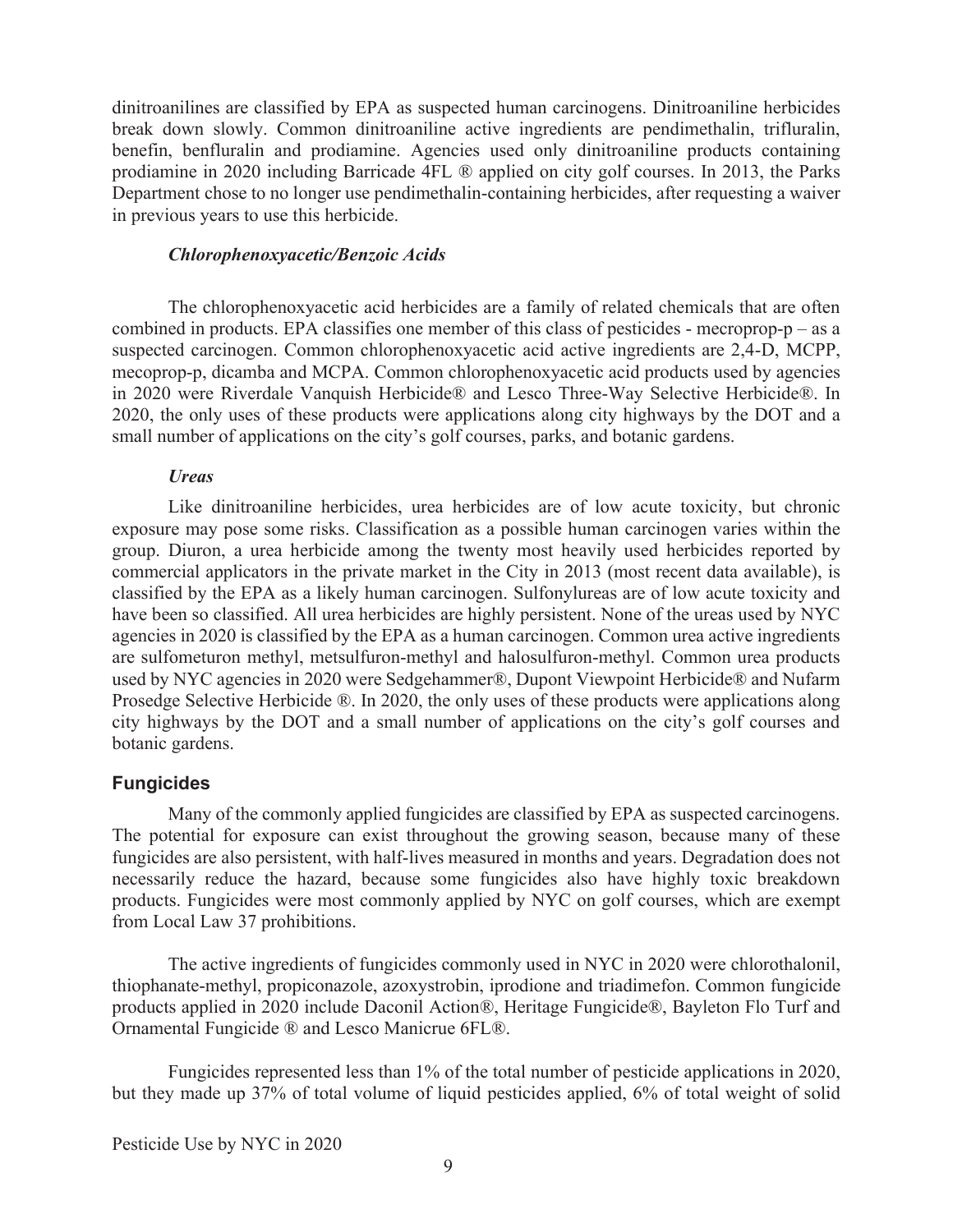products, and 9% of weight, after excluding mosquito larvicides (Table 1). Though the total volume of liquid fungicides reported has only increased slightly since 2012, they are now one of the most heavily used type of pesticide reported by volume. Much of this increase could be due to a shift to a liquid formulation from a solid product (Figure 1 & 2).

## **B. SUMMARY OF CITYWIDE PESTICIDE USE**

 Pesticide use can be measured and compared in several ways. Throughout the remainder of this report, we describe frequency of applications and quantity applied. Quantities for liquid applications are usually measured as volume in gallons. Quantities for solid applications are typically measured as weight in pounds. However, we included pesticides applied in totals by weight and volume based on the unit reported by City agencies or their contractors. In other words, if a pesticide typically reported in gallons was reported in pounds, it was included in the weight totals. Pesticides were applied a total of 636,238 times by New York City agencies in 2020, 92% more than in 2019 due to an increase in larvicide applications, although amounts per application were small. In addition, there was a 10% decline in the number of pyrethroid applications targeting roaches and bedbugs, primarily at NYCHA. The pesticides applied most frequently by New York City agencies were insecticides. Insecticides were the most heavily used solid products (40% by weight), and insecticides were also the most heavily used liquid (52% by volume). In 2020, 98% of the insecticides reported by weight were bacterial or insect growth regulator products designed to kill or halt the development of mosquito larvae in stagnant waters away from human contact. Excluding these products used as part of DOHMH mosquito-borne disease control programs, 10% of total solid pesticides by weight were insecticides and 46% were rodenticide. The majority of rodenticide applied by the City is placed directly into rat burrows and poses little risk of exposure to the public. Table 1 summarizes these findings of applications by pesticide type.

|                       | <b>Volume</b> |                |        |               | Weight  |           | <b>Times Applied</b> |              |  |
|-----------------------|---------------|----------------|--------|---------------|---------|-----------|----------------------|--------------|--|
|                       |               | <b>Gallons</b> | $%$ of | <b>Pounds</b> | $%$ of  | $%$ wo    | <b>Number</b>        | $%$ of       |  |
| <b>Pesticide Type</b> |               |                | Total  |               | Total   | larvicide |                      | <b>Total</b> |  |
| Rodenticide           | 5             | 0.1%           |        | 45.345        | 30.5%   | 45.9%     | 86.819               | 13.6%        |  |
| Insecticide           | 4.284         | 51.6%          |        | 59.666        | 40.1%   | 9.8%      | 546.473              | 85.9%        |  |
| Herbicide             | 773           | 9.3%           |        | 34.743        | 23.3%   | 35.2%     | 1.890                | 0.3%         |  |
| Fungicide             | 3.047         | 36.7%          |        | 9.076         | 6.1%    | 9.2%      | 965                  | 0.2%         |  |
| Other                 | 194           | 2.3%           |        | 6             | $0.0\%$ | $0.0\%$   | 91                   | $0.0\%$      |  |
|                       | 8,303         |                |        | 148,836       |         |           | 636,238              |              |  |

|  | Table 1. Total Applications Reported Applied by NYC Agencies in 2020, by Pesticide Type |  |  |  |
|--|-----------------------------------------------------------------------------------------|--|--|--|
|  |                                                                                         |  |  |  |
|  |                                                                                         |  |  |  |

 Table 2 lists the ten most frequently used products for each pesticide type on New York City owned or leased property in 2020. For each, we list the total volume, weight and number of applications, as well as the active ingredient(s), the EPA toxicity category, whether the product is considered a known, possible or suspect carcinogen by EPA, and whether the product is listed by the State of California as a reproductive or developmental hazard. For this and subsequent product tables, the toxicity category refers to the EPA's assigned label warning to indicate the degree of acute toxicity from oral, dermal and inhalation exposures on a scale from 1 to 4. Toxicity Category 1 indicates pesticides considered highly toxic and whose labels require the signal word, "Danger". Toxicity Category 2 products are considered moderately toxic and product labels carry the word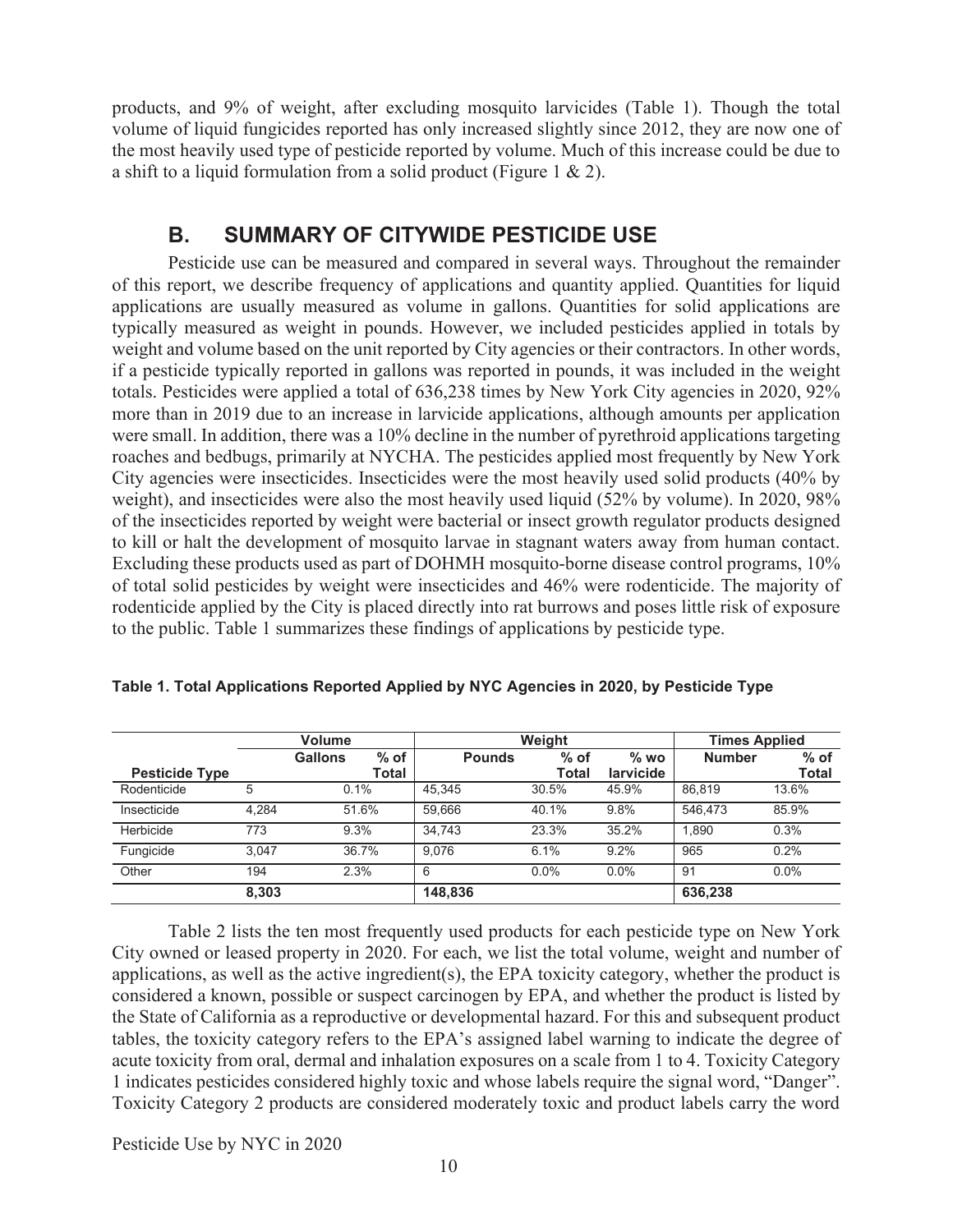"Warning". Toxicity Category 3 products are considered slightly toxic, while Toxicity 4 products are considered relatively non-toxic, and both carry the signal word "Caution." A complete list of products used by New York City by pesticide type is included in Appendix 1.

| EPA Reg. #          | <b>EPA Product Name</b>                                                                         | Volume<br>(Gals) | Weight<br>(Lbs) | No.<br>Appl's. | <b>Active</b><br>Ingredient(s)                                                                                | <b>EPA</b><br><b>Tox Cat Carcin</b> | <b>EPA</b> | CA Dev.<br>Toxin |
|---------------------|-------------------------------------------------------------------------------------------------|------------------|-----------------|----------------|---------------------------------------------------------------------------------------------------------------|-------------------------------------|------------|------------------|
| <b>Rodenticides</b> |                                                                                                 |                  |                 |                |                                                                                                               |                                     |            |                  |
| 7173-258            | <b>DIFETHIALONE PASTE</b><br><b>PLACE PACKS</b>                                                 | 0.00             | 17,780.02       | 59757          | <b>Difethialone</b>                                                                                           | 3                                   | <b>NO</b>  | <b>NO</b>        |
| 12455-69            | <b>CONTRAC</b><br><b>RODENTICIDE</b>                                                            | 0.00             | 12,585.74       | 11094          | <b>Bromadiolone</b>                                                                                           | 3                                   | <b>NO</b>  | <b>NO</b>        |
| 12455-90            | <b>FINAL RODENTICIDE</b>                                                                        | 0.00             | 2,239.90        | 2652           | <b>Brodifacoum</b>                                                                                            | 3                                   | NO.        | NO.              |
| 12455-56            | <b>DITRAC TRACKING</b><br><b>POWDER</b>                                                         | 0.00             | 328.22          | 2576           | Diphacinone                                                                                                   | $\overline{2}$                      | <b>NO</b>  | <b>NO</b>        |
| 12455-86            | <b>CONTRAC</b><br>RODENTICIDE PLACE<br><b>PAC</b>                                               | 0.00             | 1,743.54        | 2163           | <b>Bromadiolone</b>                                                                                           | 3                                   | <b>NO</b>  | <b>NO</b>        |
| 12455-146           | <b>CONTRAC SOFT BAIT</b>                                                                        | 0.00             | 650.09          | 1709           | <b>Bromadiolone</b>                                                                                           | 3                                   | <b>NO</b>  | NO.              |
| 7173-297            | <b>BROMADIOLONE</b><br><b>PASTE 0901</b>                                                        | 0.00             | 690.82          | 1131           | <b>Bromadiolone</b>                                                                                           | 3                                   | NO.        | NO.              |
| 12455-133           | <b>CONTRAC WITH</b><br><b>LUMITRACK</b>                                                         | 0.00             | 419.23          | 994            | <b>Bromadiolone</b>                                                                                           | 3                                   | <b>NO</b>  | NO.              |
| 12455-79            | CONTRAC ALL-<br><b>WEATHER BLOX</b>                                                             | 5.00             | 865.89          | 732            | <b>Bromadiolone</b>                                                                                           | 3                                   | <b>NO</b>  | NO.              |
| 12455-148           | Rat Ice                                                                                         | 0.00             | 5,343.00        | 569            | Carbon dioxide                                                                                                | 2                                   | <b>NO</b>  | NO.              |
| <b>Insecticides</b> |                                                                                                 |                  |                 |                |                                                                                                               |                                     |            |                  |
| 73049-429           | <b>VECTOMAX FG</b>                                                                              | 0.00             | 31,159.96       | 419,640        | <b>Bacillus</b><br>sphaericus;<br><b>Bacillus</b><br>thuringiensis,<br>subsp. Israelensis,<br>strain AM 65-52 | 3                                   | <b>NO</b>  | <b>NO</b>        |
| 100-1484            | <b>DUPONT ADVION</b><br><b>COCKROACH GEL BAIT</b>                                               | 0.00             | 1,100.29        | 29,767         | Indoxacarb                                                                                                    | 3                                   | <b>NO</b>  | NO.              |
| 73079-14            | <b>IMIDACLOPRID</b><br><b>GRANULAR BAIT</b>                                                     | 0.00             | 2,070.21        | 11,669         | Imidacloprid                                                                                                  | 3                                   | <b>NO</b>  | NO.              |
| 499-510             | <b>PRESCRIPTION</b><br><b>TREATMENT BRAND</b><br>ALPINE COCKROACH<br><b>GEL BAIT PISTON CAN</b> | 0.00             | 51.53           | 10,684         | Dinotefuran                                                                                                   | 3                                   | <b>NO</b>  | NO.              |
| 1021-2593           | <b>VENDETTA PLUS</b><br><b>COCKROACH GEL BAIT</b>                                               | 0.00             | 270.95          | 8,950          | Avermectin;<br>Pyriproxyfen                                                                                   | $\ensuremath{\mathsf{3}}$           | <b>NO</b>  | <b>NO</b>        |
| 432-763             | SUSPEND SC<br><b>INSECTICIDE</b>                                                                | 8.92             | 56.85           | 7,235          | Deltamethrin                                                                                                  | $\mathfrak{S}$                      | <b>NO</b>  | <b>NO</b>        |
| 432-1483            | <b>TEMPRID SC</b><br><b>INSECTICIDE</b>                                                         | 9.65             | 0.00            | 7,020          | Cyfluthrin, beta;<br>Imidacloprid                                                                             | $\sqrt{3}$                          | <b>NO</b>  | <b>NO</b>        |
| 64405-2             | REDZONE BAIT                                                                                    | 0.00             | 2,951.48        | 6,745          | Boric acid                                                                                                    | $\mathfrak{S}$                      | <b>NO</b>  | <b>NO</b>        |

#### **Table 2. Ten Most Frequently Applied Pesticide Products by NYC Agencies in 2020 by Type**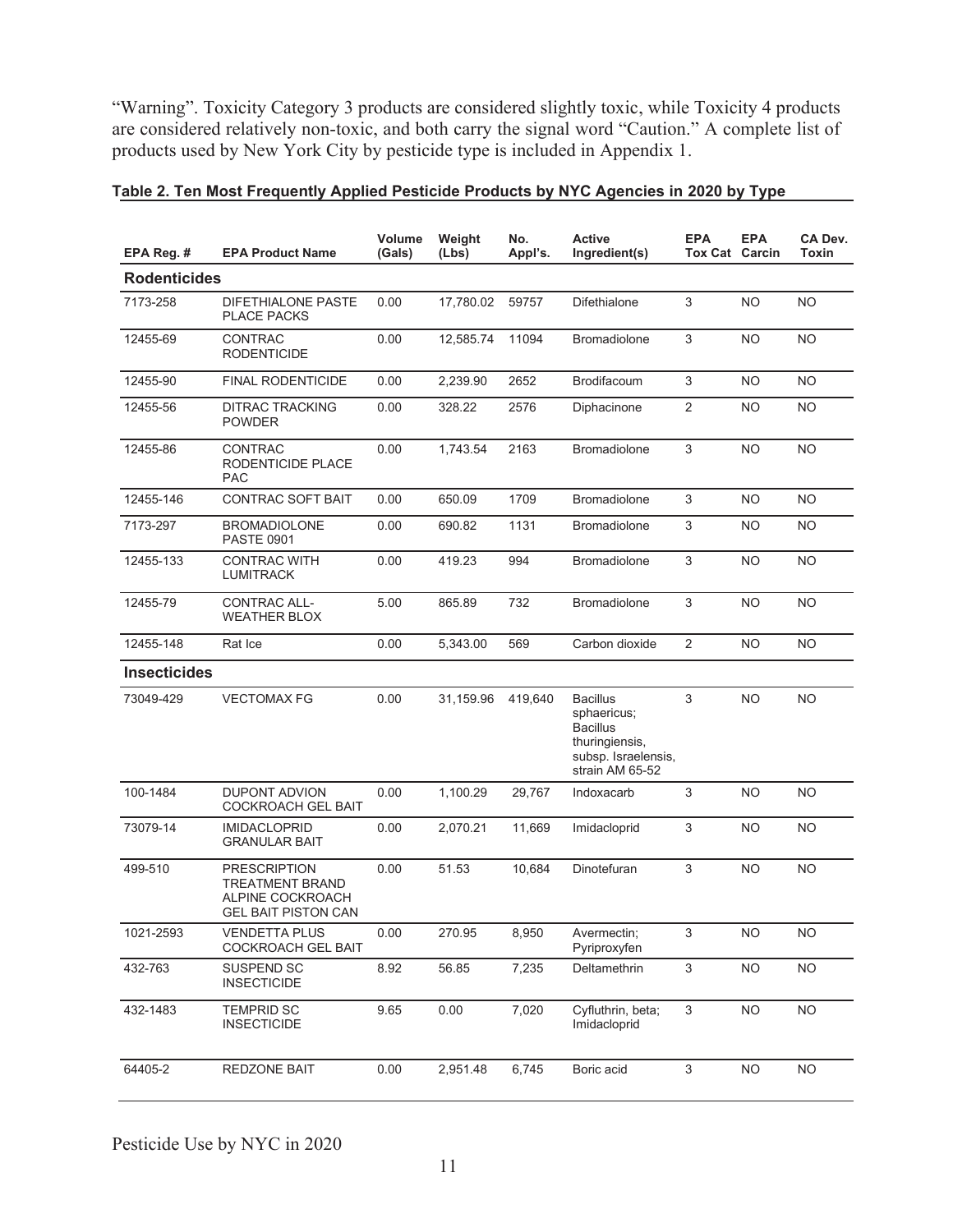| EPA Reg. #          | <b>EPA Product Name</b>                                          | Volume<br>(Gals) | Weight<br>(Lbs) | No.<br>Appl's. | <b>Active</b><br>Ingredient(s)                                                                                                                                   | <b>EPA</b><br>Tox Cat     | <b>EPA</b><br>Carcin | CA Dev.<br>Toxin |
|---------------------|------------------------------------------------------------------|------------------|-----------------|----------------|------------------------------------------------------------------------------------------------------------------------------------------------------------------|---------------------------|----------------------|------------------|
| 397-13              | STERI-FAB                                                        | 729.17           | 690.93          | 5,214          | Phenothrin:<br>Isopropyl alcohol;<br>Alkyl (60%C14,<br>25%C12,<br>15%C16)<br>dimethylbenzyl<br>ammonium<br>chloride; Didecyl<br>dimethyl<br>ammonium<br>chloride | 2                         | <b>NO</b>            | <b>NO</b>        |
| 1021-2796           | MGK Formula 3113                                                 | 0.00             | 115.89          | 4,621          | Clothianidin;<br>Pyriproxyfen                                                                                                                                    | $\mathbf 0$               | <b>NO</b>            | <b>NO</b>        |
| <b>Herbicides</b>   |                                                                  |                  |                 |                |                                                                                                                                                                  |                           |                      |                  |
| 62719-176           | <b>PATHFINDER II</b>                                             | 152.46           | 0.00            | 308            | Triclopyr,<br>butoxyethyl ester                                                                                                                                  | 3                         | <b>NO</b>            | <b>NO</b>        |
| 62719-556           | <b>ACCORD XRT II</b>                                             | 48.92            | 0.00            | 234            | Glyphosate,<br>dimethylammoniu<br>m salt                                                                                                                         | 3                         | NO.                  | <b>NO</b>        |
| 228-397             | RIVERDALE VANQUISH<br><b>HERBICIDE</b>                           | 25.87            | 7.00            | 176            | Dicamba,<br>diglycolamine salt                                                                                                                                   | 3                         | <b>NO</b>            | <b>NO</b>        |
| 432-1580            | <b>DUPONT VIEWPOINT</b><br><b>HERBICIDE</b>                      | 0.87             | 22.58           | 173            | Aminocyclopyrach 3<br>lor; Imazapyr;<br>Metsulfuron-<br>methyl                                                                                                   |                           | <b>NO</b>            | <b>NO</b>        |
| 62719-527           | <b>GARLON 4 ULTRA</b>                                            | 45.64            | 0.00            | 112            | Triclopyr                                                                                                                                                        | $\overline{2}$            | NO.                  | <b>NO</b>        |
| 432-1516            | ESPLANADE 200 SC                                                 | 3.83             | 0.00            | 106            | Indaziflam                                                                                                                                                       | 3                         | <b>NO</b>            | <b>NO</b>        |
| 62719-324           | <b>GLYPRO</b>                                                    | 16.94            | 0.00            | 88             | Glyphosate,<br>isopropylamine<br>salt                                                                                                                            | 3                         | <b>NO</b>            | NO               |
| 524-579             | ROUNDUP PROMAX                                                   | 22.45            | 0.00            | 75             | Glyphosate,<br>potassium salt                                                                                                                                    | 3                         | NO.                  | NO               |
| 62719-566           | <b>TURFLON ESTER</b><br><b>ULTRA</b>                             | 6.47             | 0.00            | 74             | Triclopyr,<br>butoxyethyl ester                                                                                                                                  | 3                         | <b>NO</b>            | <b>NO</b>        |
| 100-937             | PRIMO MAXX                                                       | 34.26            | 0.00            | 71             | Trinexapac-ethyl                                                                                                                                                 | 3                         | NO.                  | <b>NO</b>        |
| <b>Fungicides</b>   |                                                                  |                  |                 |                |                                                                                                                                                                  |                           |                      |                  |
| 100-1364            | DACONIL ACTION                                                   | 577.75           | 0.00            | 78             | Acibenzolar-S-<br>methyl;<br>Chlorothalonil                                                                                                                      | $\sqrt{2}$                | <b>YES</b>           | <b>NO</b>        |
| 94485-1             | <b>COMPANION LIQUID</b><br><b>BIOLOGICAL</b><br><b>FUNGICIDE</b> | 377.65           | 0.00            | 65             | <b>Bacillus subtilis</b><br>GBO <sub>3</sub>                                                                                                                     | 3                         | <b>NO</b>            | <b>NO</b>        |
| 432-942             | <b>BANOL TURF AND</b><br>ORNAMENTAL<br><b>FUNGICIDE</b>          | 134.54           | 144.52          | 61             | Propamocarb<br>hydrochloride                                                                                                                                     | $\mathfrak{Z}$            | <b>NO</b>            | <b>NO</b>        |
| 432-1541            | 12ESP705 FUNGICIDE                                               | 0.00             | 2,249.75        | 43             | Fosetyl-Al                                                                                                                                                       | $\ensuremath{\mathsf{3}}$ | <b>NO</b>            | <b>NO</b>        |
| 53883-323-<br>86064 | <b>ARMOR TECH TMI</b><br>2020XL                                  | 121.00           | 200.13          | 37             | Thiophanate-<br>methyl; Iprodione                                                                                                                                | 3                         | <b>YES</b>           | <b>YES</b>       |
| 100-1093            | <b>HERITAGE FUNGICIDE</b>                                        | 8.29             | 66.91           | 37             | Azoxystrobin                                                                                                                                                     | $\mathfrak{S}$            | NO.                  | NO.              |
| 53883-353           | QUALI-PRO T-NEX                                                  | 30.57            | 2.88            | 34             | Trinexapac-ethyl                                                                                                                                                 | $\mathfrak{Z}$            | <b>NO</b>            | <b>NO</b>        |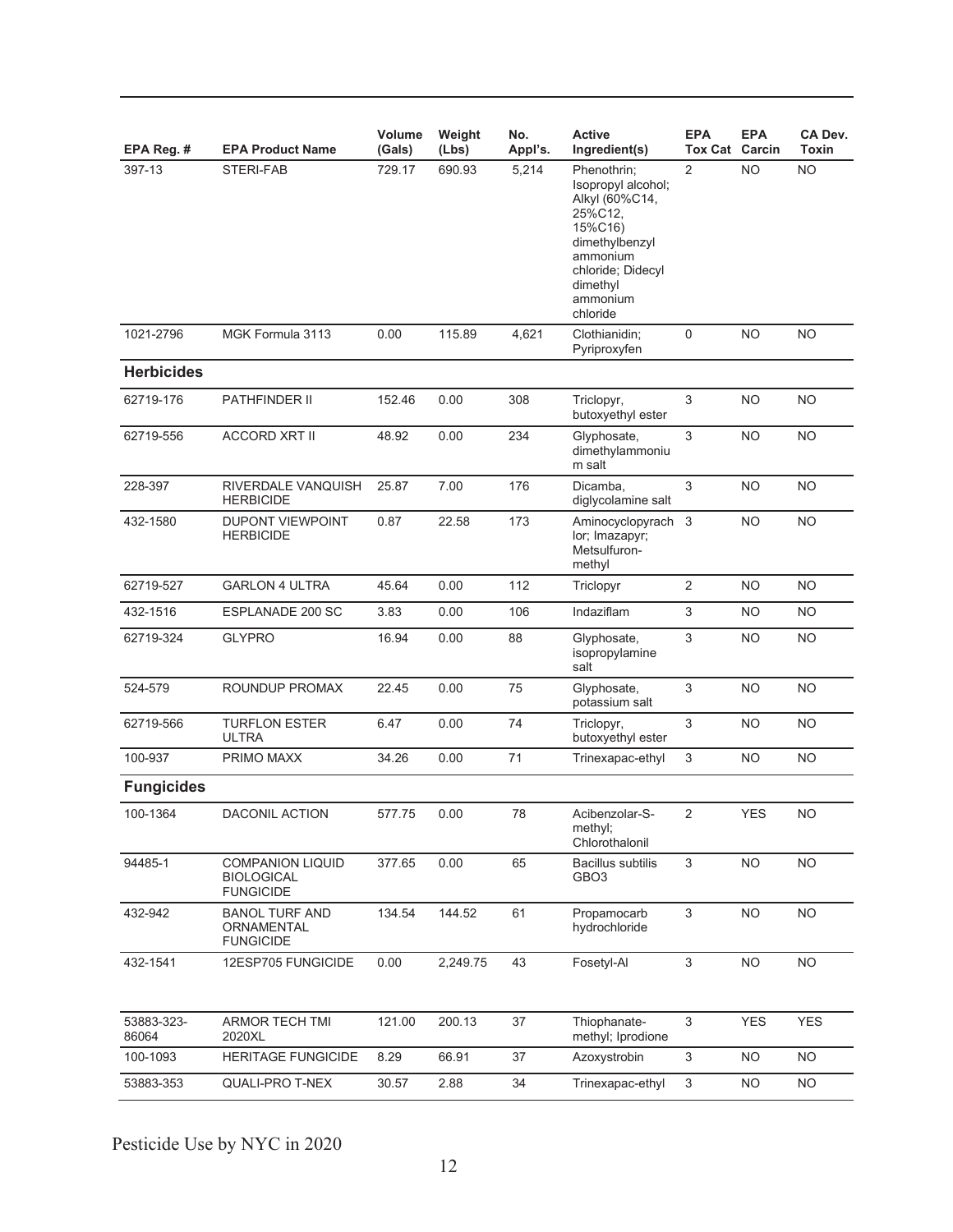| EPA Reg. #    | <b>EPA Product Name</b>                                                               | Volume<br>(Gals) | Weight<br>(Lbs) | No.<br>Appl's. | <b>Active</b><br>Ingredient(s)                                                                | <b>EPA</b><br><b>Tox Cat Carcin</b> | <b>EPA</b> | CA Dev.<br><b>Toxin</b> |
|---------------|---------------------------------------------------------------------------------------|------------------|-----------------|----------------|-----------------------------------------------------------------------------------------------|-------------------------------------|------------|-------------------------|
| 70299-12      | ZEROTOL 2.0                                                                           | 8.74             | 0.00            | 26             | Peroxyacetic acid; 1<br>Hydrogen<br>peroxide                                                  |                                     | <b>NO</b>  | <b>NO</b>               |
| 432-1445      | <b>BAYLETON FLO TURF</b><br>AND ORNAMENTAL<br><b>FUNGICIDE</b>                        | 42.36            | 0.00            | 21             | Triadimefon                                                                                   | 3                                   | <b>YES</b> | <b>YES</b>              |
| 70127-2       | <b>NOVOZYMES</b><br><b>BIOFUNGICIDE GREEN</b><br><b>RELEAF 710-140</b>                | 95.60            | 0.00            | 20             | <b>Bacillus</b><br>licheniformis<br>SB3086; IBA                                               | 3                                   | <b>NO</b>  | <b>NO</b>               |
| <b>Other</b>  |                                                                                       |                  |                 |                |                                                                                               |                                     |            |                         |
| 4238-29       | <b>HYPOCHLORITE</b><br><b>SOLUTION</b>                                                | 105.00           | 0.00            | 45             | Sodium<br>hypochlorite                                                                        | 1                                   | <b>NO</b>  | <b>NO</b>               |
| 14802-8-74466 | <b>MICROBE LIFE</b><br>ALGAWAY 5.4<br>ALGAECIDE FOR<br><b>PONDS</b>                   | 5.94             | 0.00            | 21             | Poly(oxyethylene)<br>(dimethylimino)<br>ethylene<br>(dimethylimino)<br>ethylene<br>dichloride | 3                                   | <b>NO</b>  | <b>NO</b>               |
| 60061-142     | PETTIT NEPTUNE 5<br><b>HARD HYBRID</b><br><b>ABLATIVE</b><br><b>ANTIFOULING PAINT</b> | 11.50            | 0.00            | 12             | Copper oxide<br>(ous)                                                                         | $\overline{2}$                      | <b>NO</b>  | <b>NO</b>               |
| 59807-4       | <b>HORMODIN1</b>                                                                      | 0.00             | 0.26            | 6              | <b>IBA</b>                                                                                    | 3                                   | <b>NO</b>  | <b>NO</b>               |
| 2693-193      | OPTIMA-BLUE                                                                           | 2.00             | 0.00            | $\overline{2}$ | Copper oxide<br>(ous)                                                                         | 2                                   | <b>NO</b>  | <b>NO</b>               |
| 73049-15      | PROGIBB 4% PLANT<br><b>GROWTH REGULATOR</b><br><b>SOLUTION</b>                        | 0.00             | 0.00            | $\overline{2}$ | Gibberellins                                                                                  | $\overline{2}$                      | <b>NO</b>  | <b>NO</b>               |
| 67702-3-54705 | NEU1165M SLUG AND<br><b>SNAIL BAIT</b>                                                | 0.00             | 6.00            | $\overline{2}$ | Iron phosphate                                                                                | $\mathbf{3}$                        | <b>NO</b>  | <b>NO</b>               |
| 63838-5       | <b>BROMMAX 7.1</b>                                                                    | 70.00            | 0.00            | $\mathbf{1}$   | Sodium bromide;<br>Sodium<br>hypochlorite                                                     | $\mathbf{1}$                        | <b>NO</b>  | <b>NO</b>               |

## **C. CHANGES IN PESTICIDE USE**

A complete listing of application amounts by target pest is listed in Table 3.

| Table 3: Complete listing of pesticide applications by New York City Agencies by Target Pest, |  |
|-----------------------------------------------------------------------------------------------|--|
| 2020                                                                                          |  |

| <b>Target Pest</b>            | Volume in<br><b>Gallons</b> | <b>Weight in Pounds</b> | <b>Total Applications</b> | % of Total<br><b>Applications</b> |
|-------------------------------|-----------------------------|-------------------------|---------------------------|-----------------------------------|
| Mosquitoes                    | 332                         | 50,000                  | 420,374                   | 66%                               |
| Roaches                       | 908                         | 7.786                   | 108,270                   | 17%                               |
| Rats                          | 12                          | 32,963                  | 44.109                    | 7%                                |
| Mice                          | 13                          | 12,772                  | 43.424                    | 7%                                |
| <b>Bedbuas</b>                | 1.634                       | 367                     | 4,860                     | 1%                                |
| Ants                          | 48                          | 227                     | 3,928                     | 1%                                |
| <b>Other Pests</b>            | 388                         | 137                     | 3.134                     | $1\%$                             |
| Flying insects                | 380                         | 450                     | 2,833                     | $1\%$                             |
| <b>Other Crawling Insects</b> | 768                         | 315                     | 2.451                     | $1\%$                             |
| Weeds, vines, or grasses      | 773                         | 34.743                  | 1.890                     | $1\%$                             |
| Fungal Disease or Infestation | 3.047                       | 9.076                   | 965                       | $1\%$                             |
| <b>Totals</b>                 | 8,303                       | 148.836                 | 636,238                   |                                   |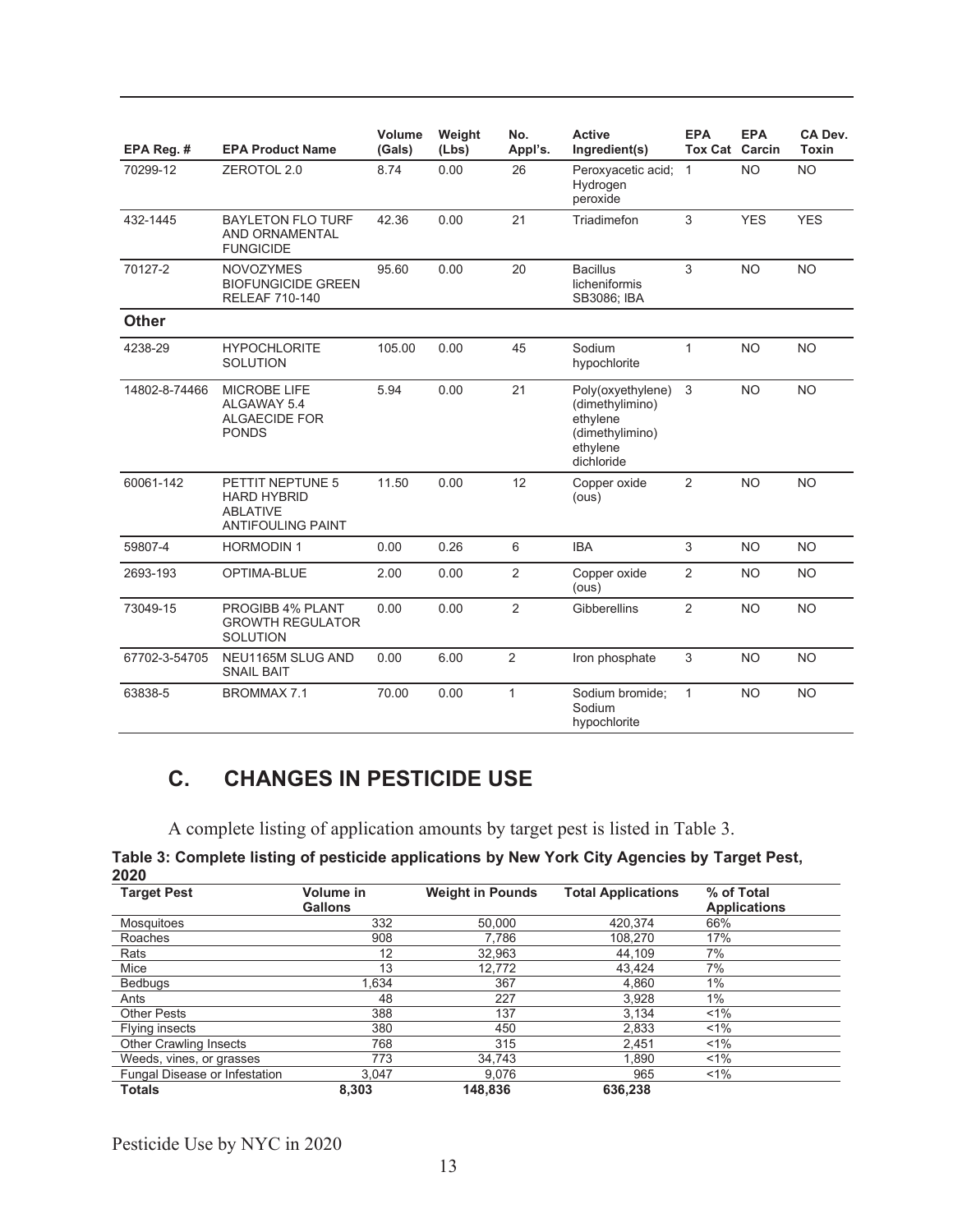The level of completeness of city agency pesticide reporting has improved dramatically over the past ten years, making analysis of trends in pesticide use possible since 2008. Figures 1 and 2 show trends from 2008 through 2020 in use of pesticides by city agencies by type of pesticide, with solid and liquid products reported by weight and volume, respectively.

In Figure 1, DOHMH mosquito control program larvicides are charted separately from other insecticides, because they represent a large proportion of city insecticide use and their yearto-year use varies more with weather than other insecticides. There was a consistent decline in larvicide use until an increase in 2016 due to the broader larvicide application plan in response to the threat of Zika virus. Larvicide use has now returned to a level similar to previous years (Figure 1). Use of solid rodenticide products showed a decrease (46% by weight) from 2019 to 2020, and there was an overall 21% decrease in amount of all pesticides reported by weight. Solid herbicide by weight increased first in 2016 and continued to go up in 2020 due to the use of outdoor granular turf formulations that include fertilizer (adding to the product weight), mainly on golf courses and large institutional lawns (Figure 1).





Rodenticides and mosquito larvicides are not included in Figure 2 as those products are almost exclusively solid formulations reported by weight. In 2020, liquid herbicide use decreased 5% by volume (Figure 2) from 2019 including a 48% decrease in gallons of glyphosate applied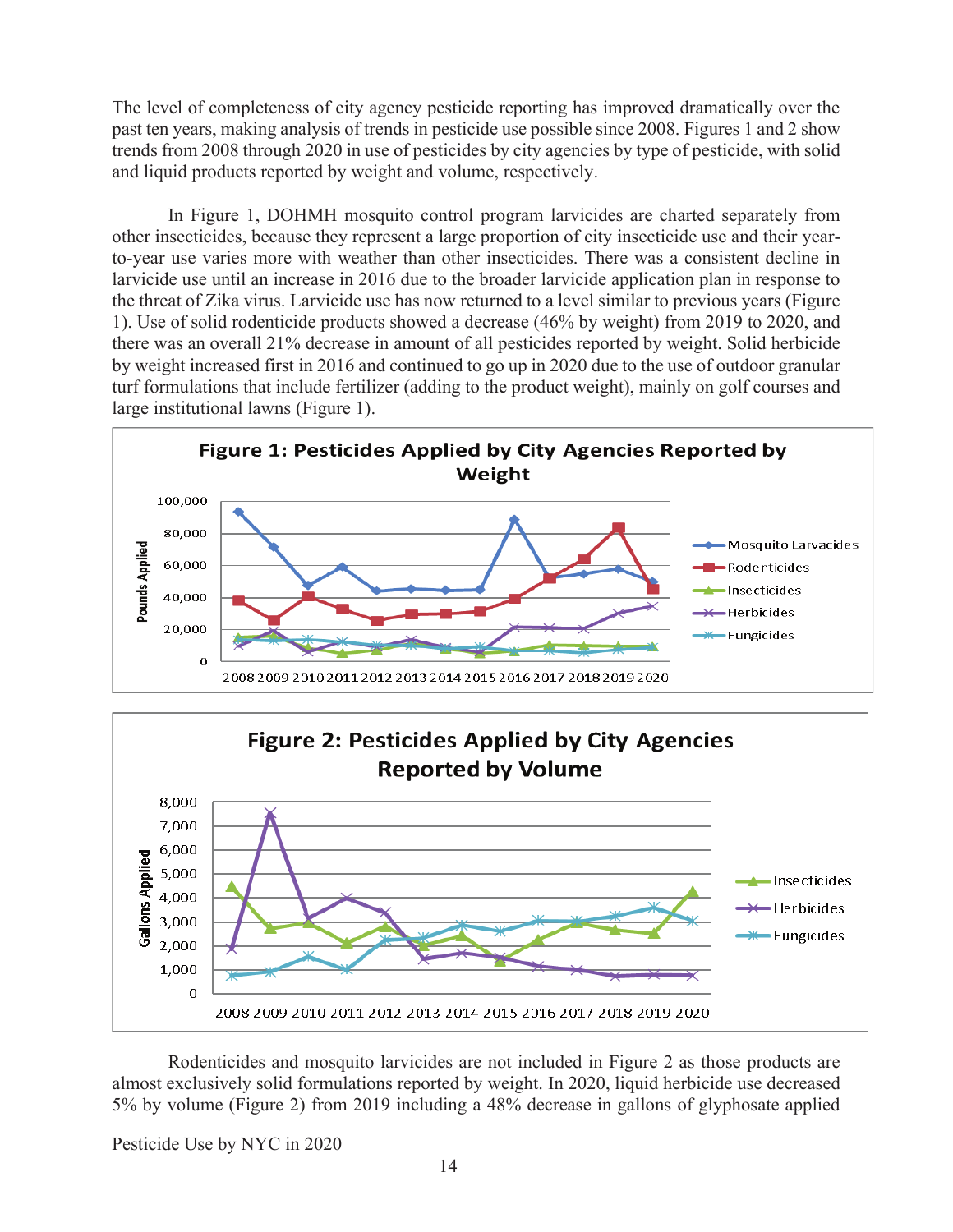(Figure 3). Overall, there has been a 92% decline in liquid herbicide levels applied since 2012. The high volume of herbicide (mostly glyphosate) used in 2009 was due in part to large discreet projects by the Parks Department to control invasive species in remote, often wooded, parkland.



There was also a 69% increase in liquid insecticide use, reported by volume, due to a large increase in the use of a liquid insect growth regulator (IGR) product, considered a BMP product, at NYCHA to treat a variety of pests. The increase was also due to a 14% increase in pyrethroid use. This increase was mostly in treatments for insects other than roaches and bedbugs. (Appendix 1 & 3). From 2008 to 2020, there was only a 4% decrease in the volume of liquid insecticides due to this large increase in use of IGR product. (Figure 2).

## **Use of spray formulations vs. Best Management Practices**

After a large reduction in BMP products to combat roaches from 2008 to 2010, the reported use of these products had leveled off through 2015. Continuing an upward trend since then, in 2020 there was a 62% increase in BMP products targeting roaches (Figure 4).



There was a 76% decrease in the number of pyrethroid applications to treat roaches from 2019 to 2020, while the number of applications of BMP products increased by 23% (Figure 5). This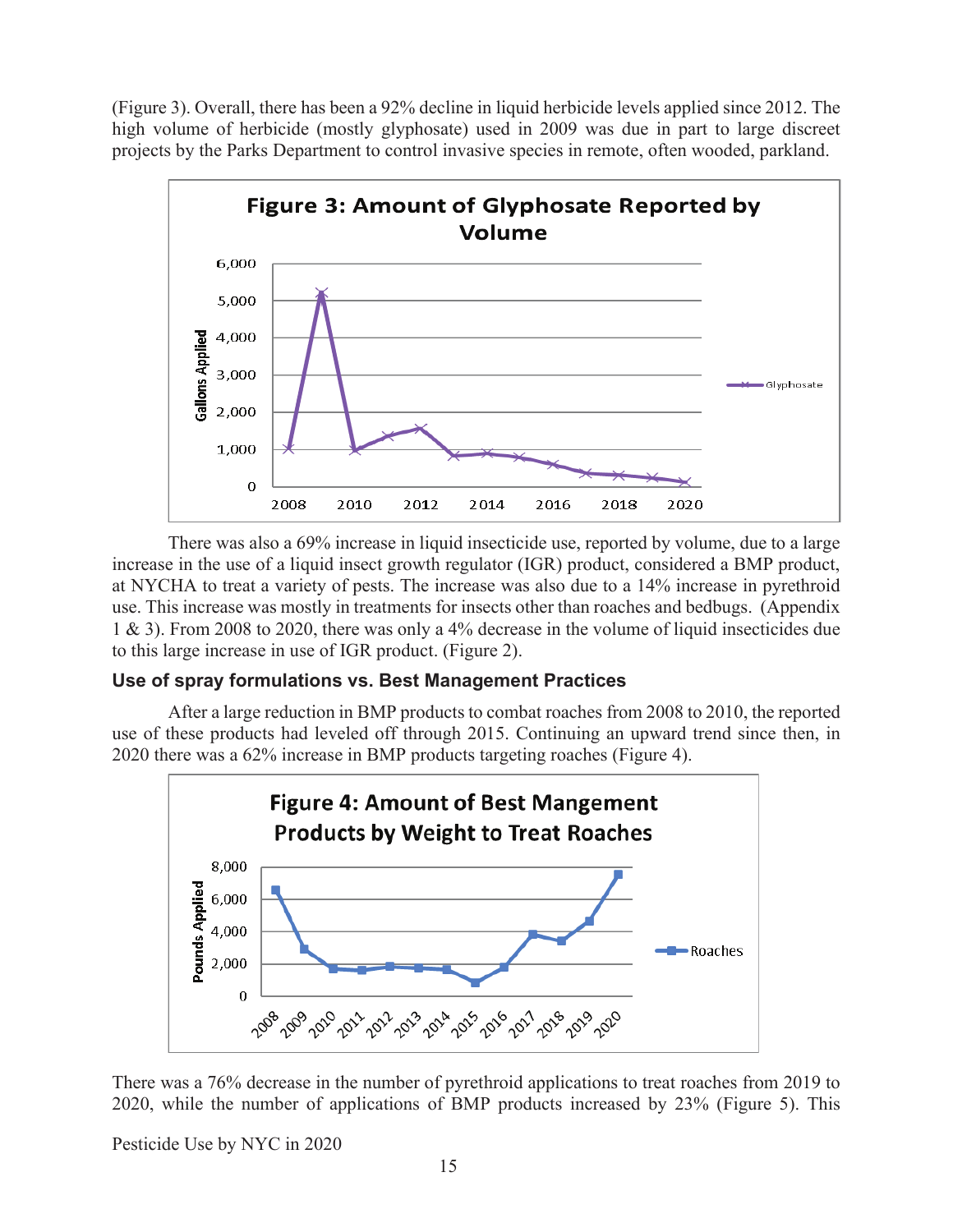decrease in pyrethroid applications corresponded to a 25% lower volume of applied pyrethroids. Meanwhile the BMP amount by weight increased by 62%, continuing an upward trend. (Figure 6 and Figure 4).



#### **Bed Bugs vs. Roaches**

Use of pyrethroid spray products targeting roaches decreased 25% by volume, and number of applications decreased 76% from 2019 to 2020 (Figure 6 and Figure 5). There was also a 6% increase in gallons of pyrethroids used by city agencies to treat bed bugs from 2019 to 2020 (Figure 6). Citywide, the number of pyrethroid applications to treat bed bugs decreased 47% in 2020. Total volume of pyrethroid use for control of bed bugs from 2008 to 2020 has remained low since 2015 compared with previous years, while volume for cockroaches started to decline in the past three years (Figure 6).

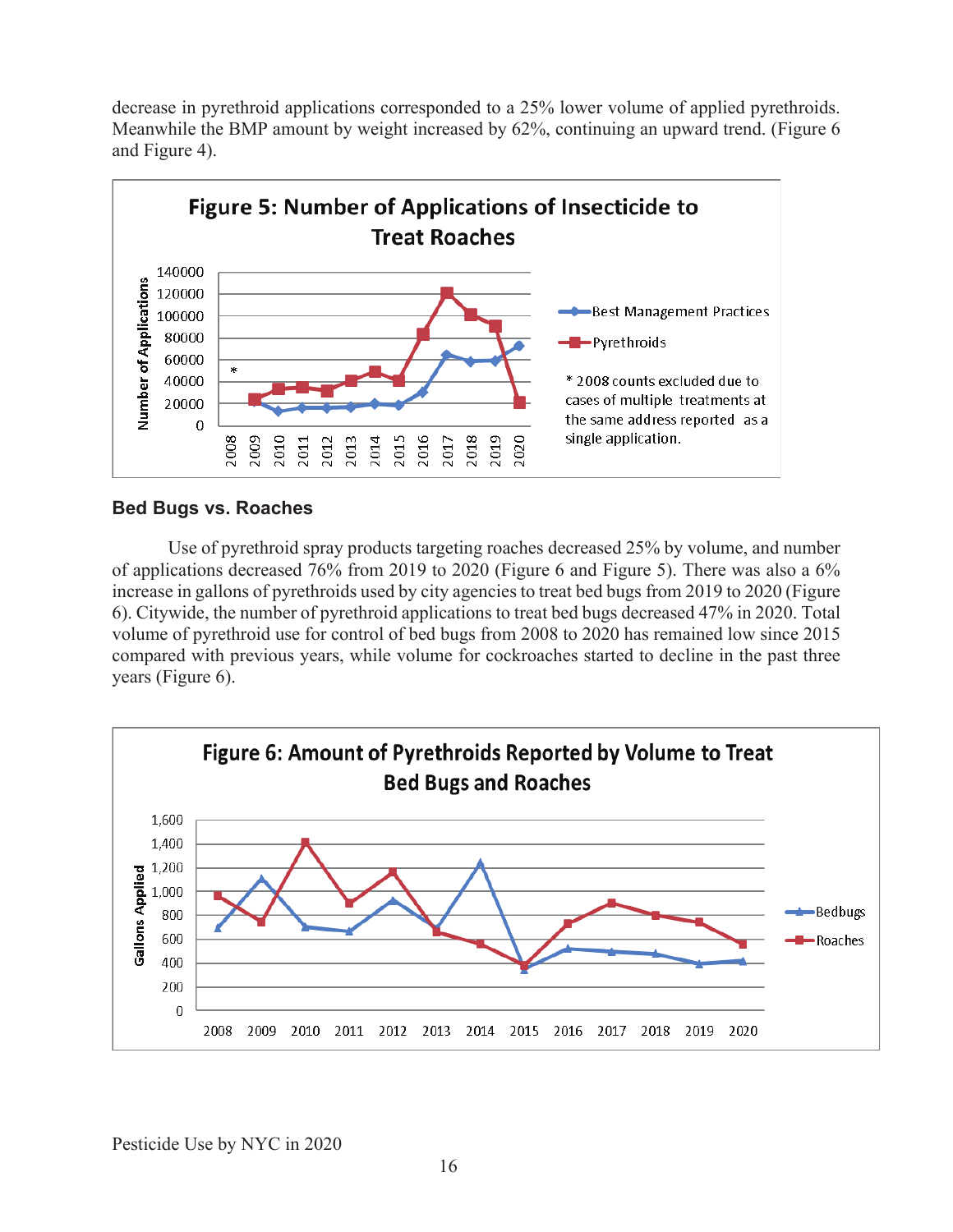#### **Rodents**

 Rodenticide use decreased by 46% in 2020 by weight (Figure 1). There was also a decrease of 14% in the number of rodenticide applications, driven mostly by a reduced number of inspections during the height of the COVID-19 pandemic.

#### **Mosquitoes**

 Mosquito control measures include larviciding (killing larvae) and adulticiding (killing flying adults). The DOHMH Vector Control program applied 49,857 pounds of mosquito larvicide and 325 gallons of adulticide in 2020. Larvicide reported by weight decreased by 14% in 2020 (Figure 1). There were a very high number of applications of larvicide in sewer catch basins in 2020 across the city. Though this program occurred in previous years the count of applications was considerably higher than in past years. The agency will continue to monitor mosquito populations across the five boroughs, especially the populations that commonly carry mosquitoborne illnesses such as the West Nile and Zika viruses. The amount of adulticide applied by DOHMH has varied year to year, depending on weather and severity of mosquitoes. The number of applications of adulticide declined by over half from 2019, which may be related to fewer spray events during the COVID-19 pandemic (data not shown).

## **D. SUMMARY OF AGENCIES' PESTICIDE USE**

 For each reporting agency, we summarize total pesticide use by pesticide type, followed by a listing of pesticide products used by reporting City agencies.

## *Administration for Children's Services*

The New York City Administration for Children's Services (ACS) provides for the protection of New York City's children from abuse and neglect. Along with their community partners, ACS provides neighborhood-based services to help ensure children grow up in safe, permanent homes with strong families. The Department of Juvenile Justice (DJJ) was merged into this agency in December 2010. The agency contracts for pest management services. Table 4 summarizes ACS pesticide use by pesticide type. Table 5 lists all pesticide products used in 2020, primarily at facilities previously under management of the DJJ.

|                       |         | <b>Volume</b> |               | Weight     |               | <b>Times Applied</b> |  |  |
|-----------------------|---------|---------------|---------------|------------|---------------|----------------------|--|--|
| <b>Pesticide Type</b> | Gallons | % of Total    | <b>Pounds</b> | % of Total | <b>Number</b> | % of Total           |  |  |
| Rodenticide           | 0.0     | $0.0\%$       | 2.7           | 49.8%      | 15            | 25.4%                |  |  |
| Insecticide           | 0.0     | 100.0%        | 2.8           | 50.2%      | 44            | 74.6%                |  |  |
| <b>Totals</b>         | 0.0     |               | 5.5           |            | 59            |                      |  |  |

|  |  | Table 4: Types of Pesticides Used by ACS in 2020 |
|--|--|--------------------------------------------------|
|  |  |                                                  |

#### **Table 5: Pesticide Products Used by ACS in 2020**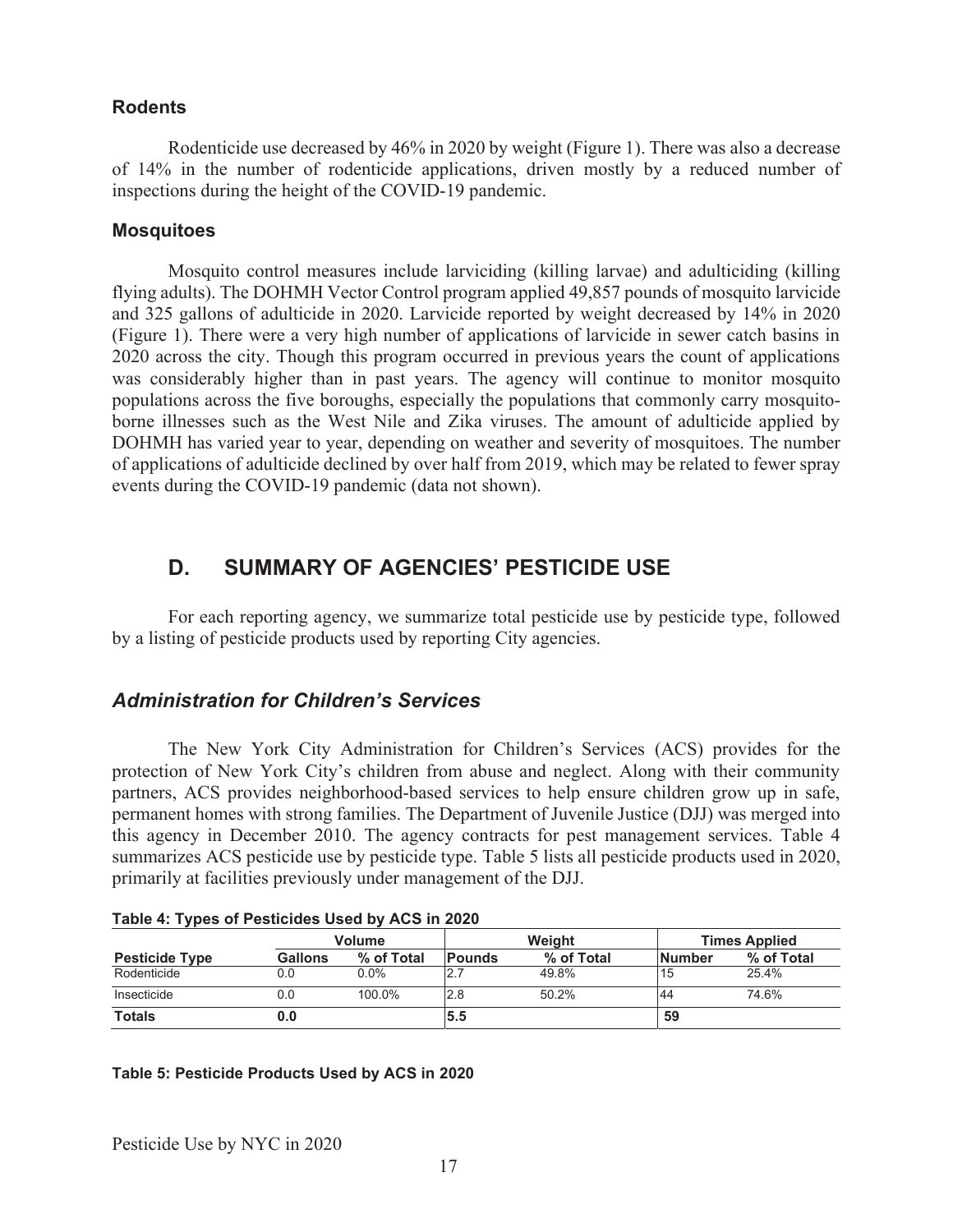|                     |                                                 |        |        |         |                     | <b>EPA</b> |            |           |
|---------------------|-------------------------------------------------|--------|--------|---------|---------------------|------------|------------|-----------|
| <b>EPA</b>          |                                                 | Volume | Weight | No.     | <b>Active</b>       | Tox        | <b>EPA</b> | CA Dev.   |
| Reg.#               | <b>EPA Product Name</b>                         | (Gals) | (Lbs)  | Appl's. | Ingredient(s)       | Cat        | Carcin     | Toxin     |
| <b>Rodenticides</b> |                                                 |        |        |         |                     |            |            |           |
| 7173-258            | <b>DIFETHIALONE PASTE</b><br><b>PLACE PACKS</b> | 0.00   | 2.29   | 13      | Difethialone        | 3          | NO.        | <b>NO</b> |
| 12455-69            | <b>CONTRAC</b><br><b>RODENTICIDE</b>            | 0.00   | 0.44   | 2       | <b>Bromadiolone</b> | 3          | <b>NO</b>  | <b>NO</b> |
| <b>Insecticides</b> |                                                 |        |        |         |                     |            |            |           |
| 100-1484            | <b>DUPONT ADVION</b>                            | 0.00   | 2.02   | 34      | Indoxacarb          | 3          | NO.        | NO.       |
|                     | <b>COCKROACH GEL BAIT</b>                       |        |        |         |                     |            |            |           |
| 100-1486            | <b>DUPONT ADVION</b>                            | 0.00   | 0.35   | 6       | Indoxacarb          | 3          | <b>NO</b>  | <b>NO</b> |
|                     | <b>COCKROACH BAIT</b>                           |        |        |         |                     |            |            |           |
|                     | ARENA                                           |        |        |         |                     |            |            |           |
| 64405-2             | <b>REDZONE BAIT</b>                             | 0.00   | 0.38   | 3       | Boric acid          | 3          | <b>NO</b>  | NO.       |
| 432-763             | SUSPEND SC<br><b>INSECTICIDE</b>                | 0.00   | 0.00   |         | Deltamethrin        | 3          | <b>NO</b>  | NO.       |

## *Aging, Department for the*

The Department for the Aging (DFTA) promotes, administers and coordinates the development and provision of services for older New Yorkers to help them maintain their independence and participation in their communities. DFTA contracts with non-profit senior service providers to administer 76 different city-owned and city-leased sites, 33 of which engage in food preparation or storage. These facilities are privately operated and contract individually with private vendors for pest control to address typical structural urban pest issues, such as roaches, rodents, and flies. Pesticide use arranged by privately operated facilities with subcontractors is not required to be reported and is not included in this report, which includes only pest management services contracted directly by DFTA. The agency reported that no pesticides were used during 2020.

## *Brooklyn Public Libraries*

The Brooklyn Public Library (BPL) serves Brooklyn's 2.5 million residents, offering thousands of public programs, millions of books and use of more than 850 free Internet-accessible computers at its 66 locations. Contractors are hired for pest management as needed and the major pest infestations are roaches and mice. Table 6 summarizes BPL pesticide use by pesticide type. Table 7 lists all pesticide products used in 2020.

|                       | <u>I ANIC 0. I YUCS UI FESUCIUSS USCU NY DFL III ZUZU</u> |                |           |            |        |               |            |     |                      |            |  |
|-----------------------|-----------------------------------------------------------|----------------|-----------|------------|--------|---------------|------------|-----|----------------------|------------|--|
|                       |                                                           | <b>Volume</b>  |           |            | Weight |               |            |     | <b>Times Applied</b> |            |  |
| <b>Pesticide Type</b> |                                                           | <b>Gallons</b> |           | % of Total |        | <b>Pounds</b> | % of Total |     | <b>Number</b>        | % of Total |  |
| Rodenticide           | 0.0                                                       |                | $0.0\%$   |            | 34.7   |               | 51.4%      | 98  |                      | 28.9%      |  |
| Insecticide           | 0.0                                                       |                | $100.0\%$ |            | 32.3   |               | 48.6%      | 241 |                      | 71.1%      |  |
| <b>Totals</b>         | 0.0                                                       |                |           |            | 66.4   |               |            | 339 |                      |            |  |

| Table 6: Types of Pesticides Used by BPL in 2020 |  |
|--------------------------------------------------|--|

**Table 7: Pesticide Products Used by BPL in 2020 by Pesticide Type**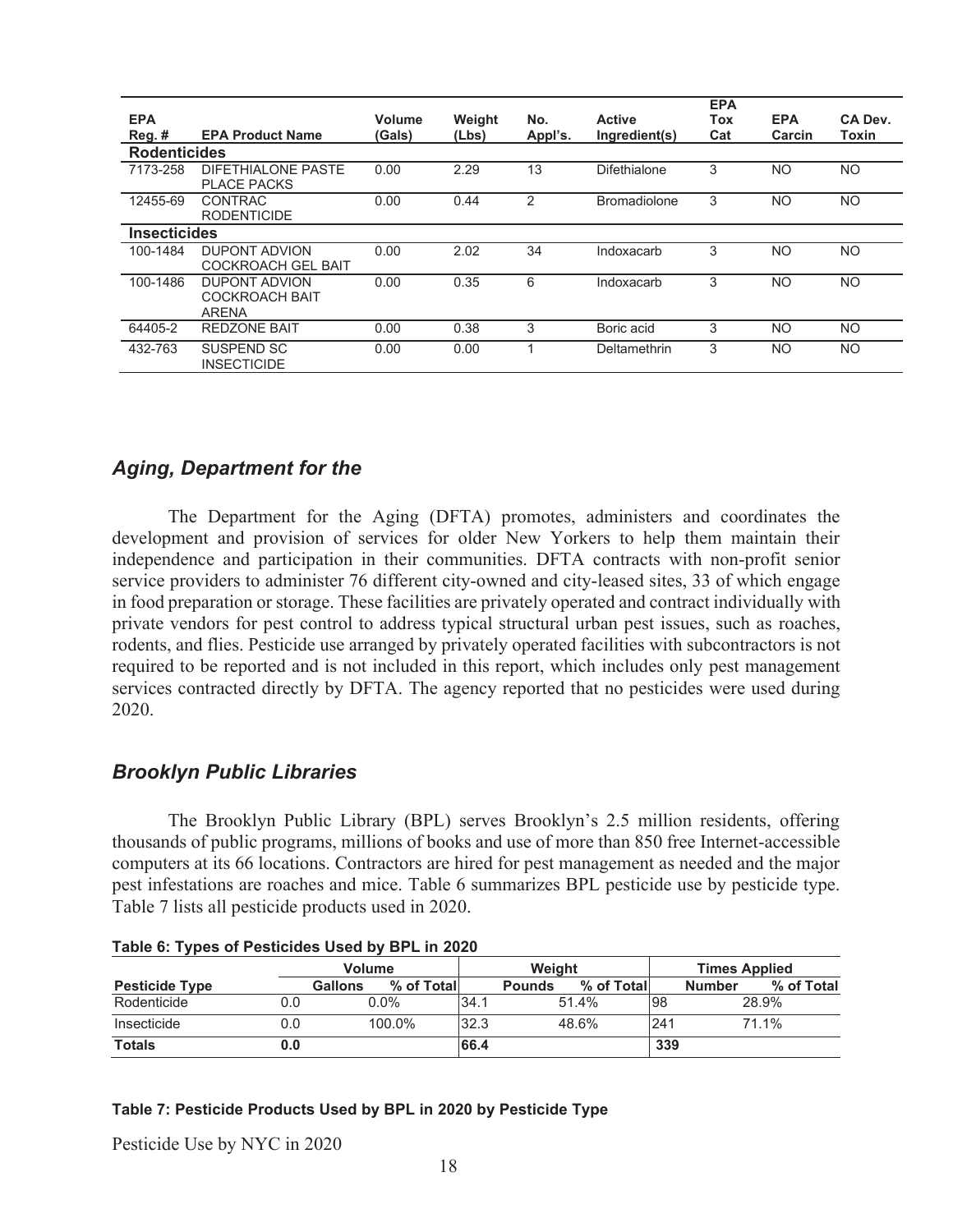|                     |                                                             | Volum  |        | No.            |                                   | <b>EPA</b>     |            | CA<br>Dev.  |
|---------------------|-------------------------------------------------------------|--------|--------|----------------|-----------------------------------|----------------|------------|-------------|
| <b>EPA</b>          |                                                             | e      | Weight | Appl'          | <b>Active</b>                     | <b>Tox</b>     | <b>EPA</b> | <b>Toxi</b> |
| $Reg.$ #            | <b>EPA Product Name</b>                                     | (Gals) | (Lbs)  | s.             | Ingredient(s)                     | Cat            | Carcin     | n           |
| <b>Rodenticides</b> |                                                             |        |        |                |                                   |                |            |             |
| 7173-<br>258        | <b>DIFETHIALONE</b><br><b>PASTE PLACE</b><br><b>PACKS</b>   | 0.00   | 26.06  | 81             | <b>Difethialone</b>               | 3              | <b>NO</b>  | <b>NO</b>   |
| 7173-<br>113        | <b>ROZOL TRACKING</b><br><b>POWDER</b>                      | 0.00   | 8.00   | 14             | Chlorophacinone                   | $\overline{2}$ | <b>NO</b>  | <b>NO</b>   |
| 12455-<br>56        | <b>DITRAC TRACKING</b><br><b>POWDER</b>                     | 0.00   | 0.04   | 3              | Diphacinone                       | 2              | <b>NO</b>  | <b>NO</b>   |
| <b>Insecticides</b> |                                                             |        |        |                |                                   |                |            |             |
| 64405-2             | <b>REDZONE BAIT</b>                                         | 0.00   | 27.63  | 103            | Boric acid                        | 3              | <b>NO</b>  | <b>NO</b>   |
| 432-<br>1506        | <b>MAXFORCE</b><br><b>QUANTUM ANT BAIT</b>                  | 0.00   | 1.19   | 88             | Imidacloprid                      | 3              | <b>NO</b>  | <b>NO</b>   |
| $1021 -$<br>2593    | <b>VENDETTA PLUS</b><br><b>COCKROACH GEL</b><br><b>BAIT</b> | 0.00   | 0.20   | 16             | Avermectin;<br>Pyriproxyfen       | 3              | <b>NO</b>  | <b>NO</b>   |
| $100 -$<br>1484     | <b>DUPONT ADVION</b><br><b>COCKROACH GEL</b><br><b>BAIT</b> | 0.00   | 0.10   | 10             | Indoxacarb                        | 3              | <b>NO</b>  | <b>NO</b>   |
| $100 -$<br>1498     | <b>DUPONT ADVION</b><br><b>ANT GEL</b>                      | 0.00   | 0.11   | 8              | Indoxacarb                        | $\overline{3}$ | <b>NO</b>  | <b>NO</b>   |
| 432-763             | <b>SUSPEND SC</b><br><b>INSECTICIDE</b>                     | 0.00   | 0.00   | 6              | Deltamethrin                      | 3              | <b>NO</b>  | <b>NO</b>   |
| 432-772             | <b>DELTA DUST</b>                                           | 0.00   | 1.94   | 5              | Deltamethrin                      | 3              | <b>NO</b>  | <b>NO</b>   |
| 279-<br>9554        | <b>CB INSECTICIDE</b><br><b>WITH</b><br><b>DELTAMETHRIN</b> | 0.00   | 0.69   | 2              | Deltamethrin                      | 3              | <b>NO</b>  | <b>NO</b>   |
| 432-<br>1455        | BES 0026 FLY SPOT<br><b>BAIT</b>                            | 0.00   | 0.13   | $\overline{2}$ | Imidacloprid; (Z)-9-<br>Tricosene | 3              | <b>NO</b>  | <b>NO</b>   |
| 499-550             | TC-323                                                      | 0.00   | 0.31   | $\mathbf{1}$   | Prallethrin                       | 3              | <b>NO</b>  | <b>NO</b>   |

## **Board of Elections**

The Board of Elections is the administrative body that oversees elections through staff at its main and five borough offices. The agency contracts for pest control through the citywide contract administered by DCAS. Table 8 summarizes BOE pesticide use by pesticide type. Table 9 lists all pesticide products used in 2020.

| Table 8: Types of Pesticides Used by BOE in 2020 |  |
|--------------------------------------------------|--|
|--------------------------------------------------|--|

|                       |     | <b>Volume</b> |            |     | Weight        |            |    | <b>Times Applied</b> |            |  |
|-----------------------|-----|---------------|------------|-----|---------------|------------|----|----------------------|------------|--|
| <b>Pesticide Type</b> |     | Gallons       | % of Total |     | <b>Pounds</b> | % of Total |    | <b>Number</b>        | % of Total |  |
| Rodenticide           | 0.0 | $0.0\%$       |            | 6.، |               | 95.6%      |    |                      | 66.7%      |  |
| Insecticide           | 0.0 | 100.0%        | 10.        |     |               | 4.4%       |    |                      | 33.3%      |  |
| <b>Totals</b>         | 0.0 |               |            | .   |               |            | 12 |                      |            |  |

| Table 9: Pesticide Products Used by BOE in 2020 by Pesticide Type |  |  |
|-------------------------------------------------------------------|--|--|
|-------------------------------------------------------------------|--|--|

| <b>EPA</b><br>$Reg.$ # | <b>EPA Product Name</b> | <b>Volume</b><br>(Gals) | Weight<br>(Lbs) | No.<br>Appl's. | Active<br>Ingredient(s) | <b>EPA</b><br>Tox<br>Cat | <b>EPA</b><br>Carcin | CА<br>Dev.<br>Toxin |
|------------------------|-------------------------|-------------------------|-----------------|----------------|-------------------------|--------------------------|----------------------|---------------------|
| <b>Rodenticides</b>    |                         |                         |                 |                |                         |                          |                      |                     |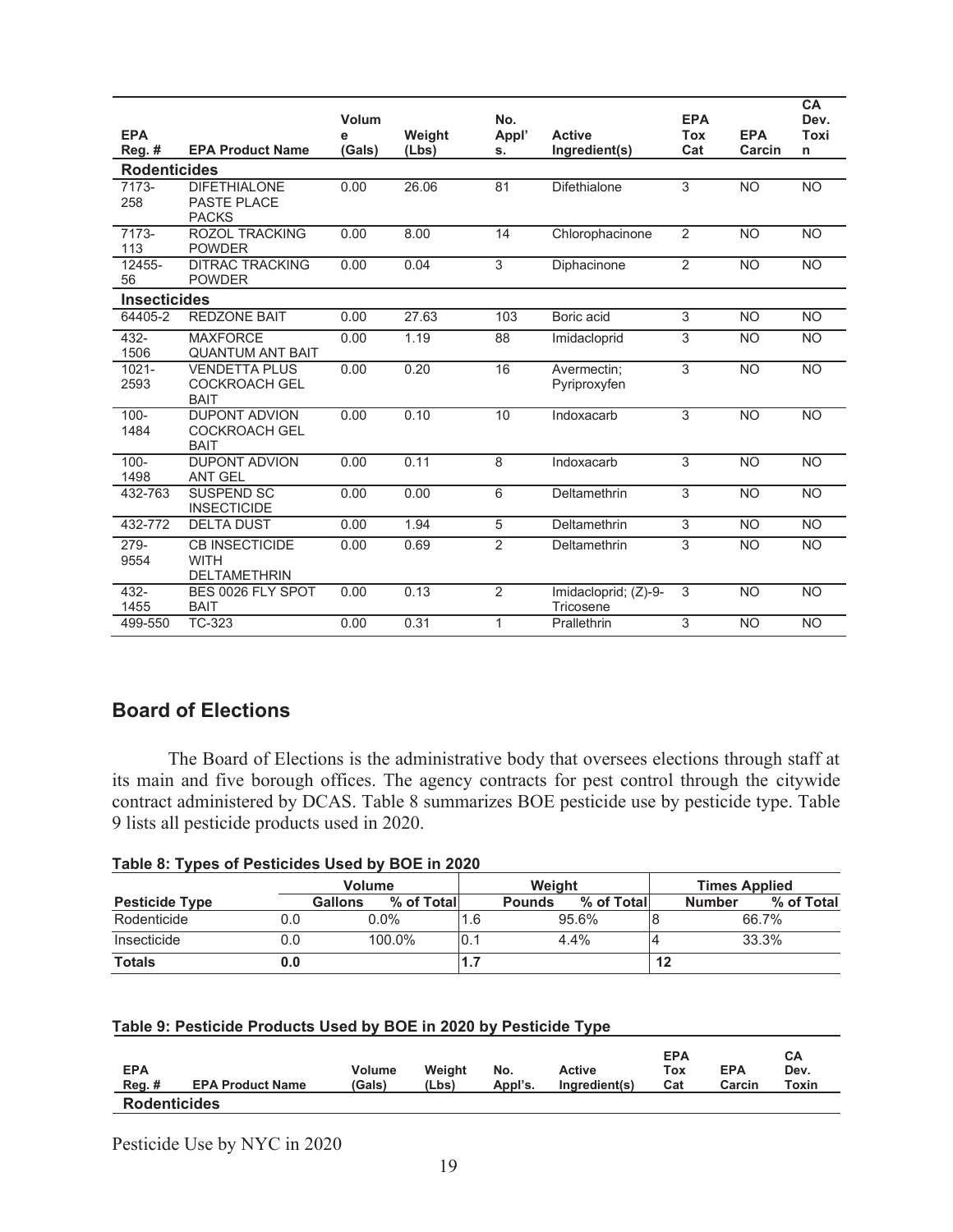| <b>EPA</b><br>Reg. #<br>7173- | <b>EPA Product Name</b><br><b>DIFETHIALONE</b>       | Volume<br>(Gals)<br>0.00 | Weight<br>(Lbs)<br>1.46 | No.<br>Appl's.<br>7 | <b>Active</b><br>Ingredient(s)<br>Difethialone | <b>EPA</b><br>Tox<br>Cat<br>3 | <b>EPA</b><br>Carcin<br>NO | <b>CA</b><br>Dev.<br><b>Toxin</b><br><b>NO</b> |
|-------------------------------|------------------------------------------------------|--------------------------|-------------------------|---------------------|------------------------------------------------|-------------------------------|----------------------------|------------------------------------------------|
| 258                           | <b>PASTE PLACE PACKS</b>                             |                          |                         |                     |                                                |                               |                            |                                                |
| 12455-<br>139                 | <b>Final Soft Bait</b>                               | 0.00                     | 0.13                    |                     | <b>Brodifacoum</b>                             | 3                             | <b>NO</b>                  | <b>NO</b>                                      |
| <b>Insecticides</b>           |                                                      |                          |                         |                     |                                                |                               |                            |                                                |
| $100 -$<br>1484               | DUPONT ADVION<br><b>COCKROACH GEL</b><br><b>BAIT</b> | 0.00                     | 0.07                    | 3                   | Indoxacarb                                     | 3                             | <b>NO</b>                  | <b>NO</b>                                      |
| 432-763                       | SUSPEND SC<br><b>INSECTICIDE</b>                     | 0.00                     | 0.00                    |                     | Deltamethrin                                   | 3                             | NO                         | <b>NO</b>                                      |

## *Chief Medical Examiner*

 The Office of Chief Medical Examiner (OCME) is responsible for investigating deaths in unusual circumstances, approving requests for cremation, providing additional forensic services to support criminal investigations, and managing all functions of the City mortuary. The agency contracts for pest control through the citywide contract administered by DCAS. Table 10 summarizes OCME pesticide use by pesticide type. Table 11 lists all pesticide products used in 2020.

#### **Table 10: Types of Pesticides Used by OCME in 2020**

|                       |                | Volume      | Weight |               |            |                 | <b>Times Applied</b>        |  |  |
|-----------------------|----------------|-------------|--------|---------------|------------|-----------------|-----------------------------|--|--|
| <b>Pesticide Type</b> | <b>Gallons</b> | % of Totall |        | <b>Pounds</b> | % of Total |                 | % of Total<br><b>Number</b> |  |  |
| Rodenticide           | 0.0            | $0.0\%$     |        | 58.8%         |            | l3 <sup>.</sup> | 57.4%                       |  |  |
| Insecticide           | 0.0            | 100.0%      |        | 41.2%         |            | 23              | 42.6%                       |  |  |
| <b>Totals</b>         | J.O            |             | l3.2   |               |            | 54              |                             |  |  |

#### **Table 11: Pesticide Products Used by OCME in 2020**

| <b>EPA</b>          |                                                   | Volume | Weight | No.     |                             | <b>EPA</b><br>Tox | <b>EPA</b> | CA<br>Dev.     |
|---------------------|---------------------------------------------------|--------|--------|---------|-----------------------------|-------------------|------------|----------------|
| $Reg.$ #            | <b>EPA Product Name</b>                           | (Gals) | (Lbs)  | Appl's. | <b>Active Ingredient(s)</b> | Cat               | Carcin     | Toxin          |
| <b>Rodenticides</b> |                                                   |        |        |         |                             |                   |            |                |
| 7173-258            | DIFFTHIAI ONF PASTE<br><b>PLACE PACKS</b>         | 0.00   | 1.63   | 29      | Difethialone                | 3                 | <b>NO</b>  | NO.            |
| 7173-297            | <b>BROMADIOLONE</b><br><b>PASTE 0901</b>          | 0.00   | 0.24   | 2       | <b>Bromadiolone</b>         | 3                 | <b>NO</b>  | NO.            |
| <b>Insecticides</b> |                                                   |        |        |         |                             |                   |            |                |
| 100-1484            | <b>DUPONT ADVION</b><br><b>COCKROACH GEL BAIT</b> | 0.00   | 0.45   | 15      | Indoxacarb                  | 3                 | <b>NO</b>  | <b>NO</b>      |
| 432-763             | SUSPEND SC<br><b>INSECTICIDE</b>                  | 0.01   | 0.00   | 3       | Deltamethrin                | 3                 | <b>NO</b>  | N <sub>O</sub> |
| 100-1498            | DUPONT ADVION ANT<br><b>GEL</b>                   | 0.00   | 0.36   | 3       | Indoxacarb                  | 3                 | <b>NO</b>  | <b>NO</b>      |
| 64405-2             | <b>REDZONE BAIT</b>                               | 0.00   | 0.50   | 2       | Boric acid                  | 3                 | <b>NO</b>  | N <sub>O</sub> |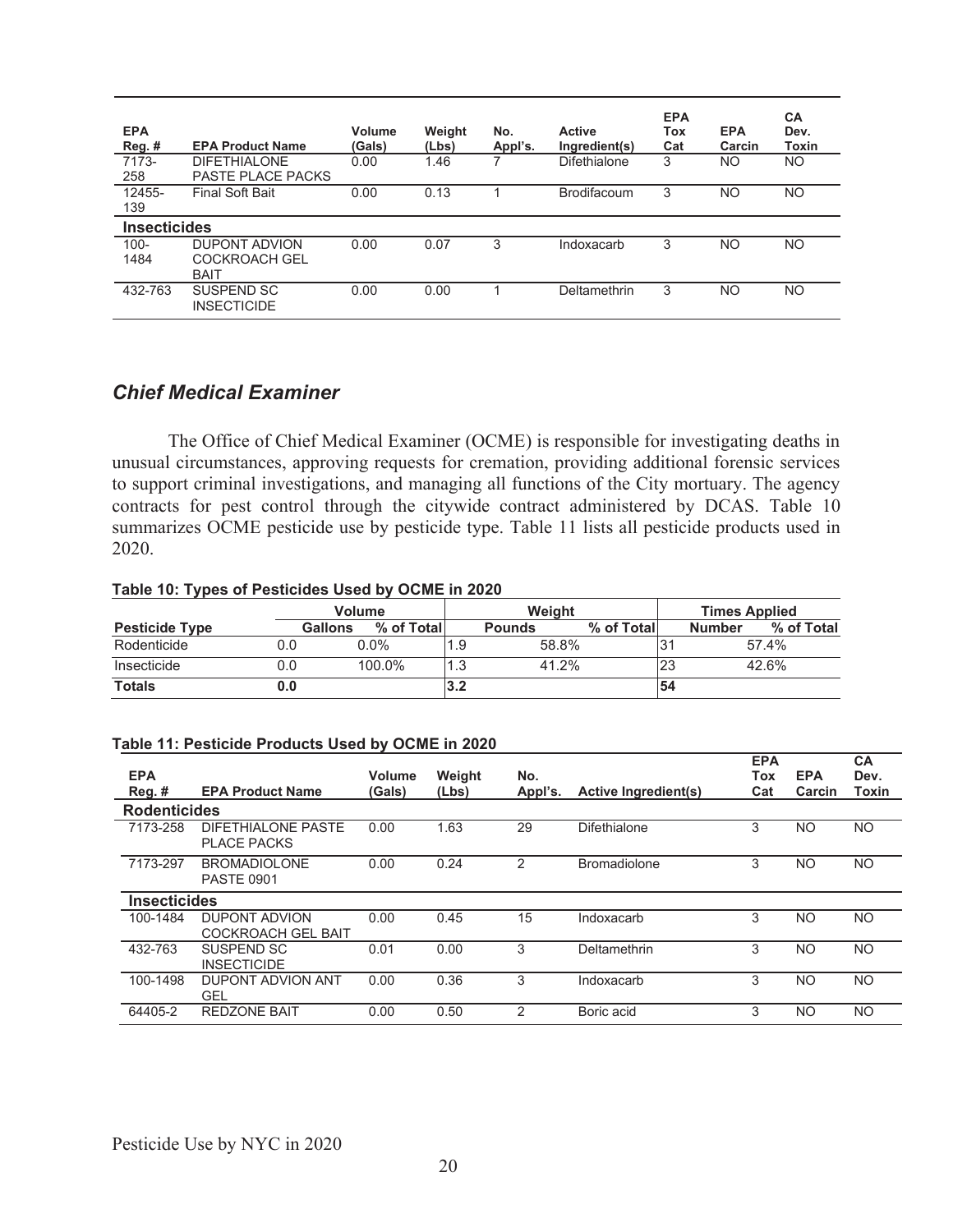## *City University of New York*

The City University of New York (CUNY) is the nation's largest urban public university and consists of 23 institutions. The University serves more than 260,000 degree-credit students and 273,000 adult continuing and professional education students. Individual institutions contract for pest control services through private vendors. The data reports were received from 15 colleges, Baruch College, Borough of Manhattan Community College, Brooklyn College, Bronx Community College, City College, College of Technology, The Graduate Center, Hostos Community College, John Jay College, Kingsborough Community College, La Guardia Community College, Lehman College, Medgar Evers College, Queens Borough Community College, and York College. Table 12 summarizes CUNY pesticide use by pesticide type. Table 13 lists all pesticide products used in 2020.

|                       |                | <b>Volume</b> |      | Weight        |             |     | <b>Times Applied</b>        |  |  |
|-----------------------|----------------|---------------|------|---------------|-------------|-----|-----------------------------|--|--|
| <b>Pesticide Type</b> | <b>Gallons</b> | % of Total    |      | <b>Pounds</b> | % of Totall |     | % of Total<br><b>Number</b> |  |  |
| Rodenticide           | 0.0            | $0.0\%$       | 48.2 |               | 72.0%       | 167 | 35.5%                       |  |  |
| Insecticide           | 0.9            | 100.0%        | 18.7 |               | 28.0%       | 303 | 64.5%                       |  |  |
| <b>Totals</b>         | 0.9            |               | 66.9 |               |             | 470 |                             |  |  |

#### **Table 12: Types of Pesticides Used by CUNY in 2020**

#### **Table 13: Pesticide Products Used by CUNY in 2020 by Pesticide Type**

| EPA Reg. #          |                                                          | Volume | Weight | No.          | <b>Active</b>                     | <b>EPA</b><br><b>Tox</b> | <b>EPA</b> | <b>CA</b><br>Dev. |
|---------------------|----------------------------------------------------------|--------|--------|--------------|-----------------------------------|--------------------------|------------|-------------------|
|                     | <b>EPA Product Name</b>                                  | (Gals) | (Lbs)  | Appl's.      | Ingredient(s)                     | Cat                      | Carcin     | Toxin             |
| <b>Rodenticides</b> |                                                          |        |        |              |                                   |                          |            |                   |
| 7173-258            | <b>DIFETHIALONE PASTE</b><br><b>PLACE PACKS</b>          | 0.00   | 33.91  | 110          | Difethialone                      | 3                        | <b>NO</b>  | <b>NO</b>         |
| 100-1055            | <b>WEATHERBLOK BAIT</b><br><b>WITH BITREX</b>            | 0.00   | 12.73  | 47           | <b>Brodifacoum</b>                | 3                        | <b>NO</b>  | <b>NO</b>         |
| 82744-2-56          | <b>RATIMOR SOFT BAIT</b>                                 | 0.00   | 0.13   | 5            | Bromadiolone                      | 3                        | <b>NO</b>  | <b>NO</b>         |
| 7173-188            | <b>MAKI RAT AND MOUSE</b><br><b>BAIT PACKS (PELLETS)</b> | 0.00   | 0.84   | 3            | <b>Bromadiolone</b>               | $\overline{3}$           | <b>NO</b>  | <b>NO</b>         |
| 7173-297            | <b>BROMADIOLONE PASTE</b><br>0901                        | 0.00   | 0.32   | $\mathbf{1}$ | <b>Bromadiolone</b>               | $\overline{3}$           | <b>NO</b>  | <b>NO</b>         |
| 7173-113            | ROZOL TRACKING<br><b>POWDER</b>                          | 0.00   | 0.25   | $\mathbf{1}$ | Chlorophacinone                   | 2                        | <b>NO</b>  | <b>NO</b>         |
| <b>Insecticides</b> |                                                          |        |        |              |                                   |                          |            |                   |
| 100-1484            | <b>DUPONT ADVION</b><br><b>COCKROACH GEL BAIT</b>        | 0.00   | 4.94   | 76           | Indoxacarb                        | 3                        | <b>NO</b>  | <b>NO</b>         |
| 53883-276           | <b>DELTA 4.75% SC</b>                                    | 0.51   | 0.00   | 65           | Deltamethrin                      | 3                        | <b>NO</b>  | <b>NO</b>         |
| 432-763             | <b>SUSPEND SC</b><br><b>INSECTICIDE</b>                  | 0.22   | 0.00   | 40           | Deltamethrin                      | 3                        | <b>NO</b>  | <b>NO</b>         |
| 432-1544            | <b>TEMPRID SC-F</b><br><b>INSECTICIDE</b>                | 0.04   | 0.00   | 30           | Cyfluthrin, beta;<br>Imidacloprid | 3                        | <b>NO</b>  | <b>NO</b>         |
| 100-1066            | <b>DEMAND CS INSECTICIDE</b>                             | 0.00   | 1.06   | 17           | Cyhalothrin,<br>lambda            | 3                        | <b>NO</b>  | <b>NO</b>         |
| 64405-2             | <b>REDZONE BAIT</b>                                      | 0.00   | 4.56   | 14           | Boric acid                        | 3                        | <b>NO</b>  | <b>NO</b>         |
| 432-1363            | <b>TEMPO SC INSECTICIDE</b>                              | 0.00   | 1.06   | 8            | Cyfluthrin, beta                  | 3                        | <b>NO</b>  | <b>NO</b>         |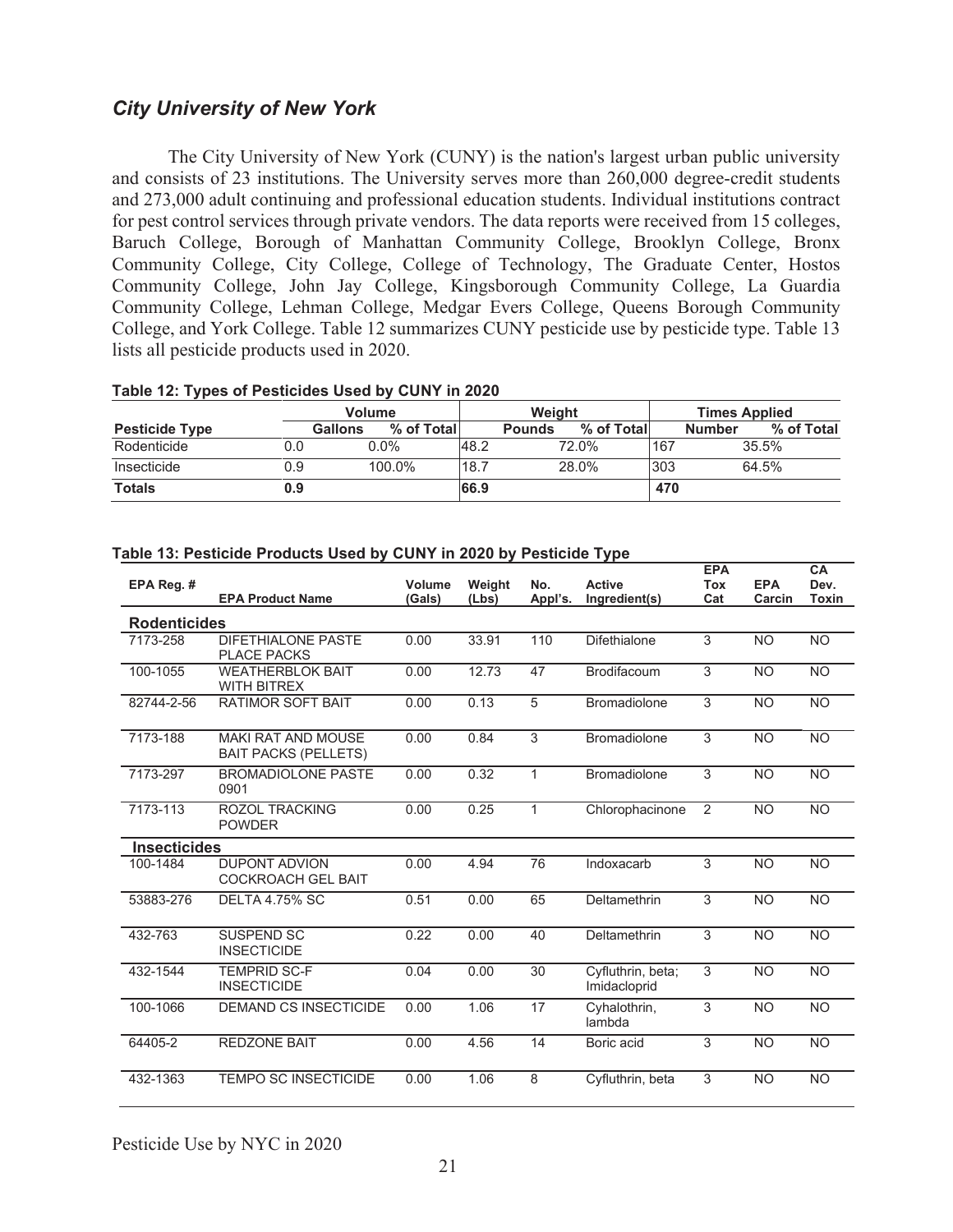| EPA Reg. #       |                                                           | Volume | Weight | No.            | <b>Active</b>                     | <b>EPA</b><br><b>Tox</b> | <b>EPA</b>     | CA<br>Dev.      |
|------------------|-----------------------------------------------------------|--------|--------|----------------|-----------------------------------|--------------------------|----------------|-----------------|
|                  | <b>EPA Product Name</b>                                   | (Gals) | (Lbs)  | Appl's.        | Ingredient(s)                     | Cat                      | Carcin         | <b>Toxin</b>    |
| 100-1498         | <b>DUPONT ADVION ANT</b><br><b>GEL</b>                    | 0.00   | 0.10   |                | Indoxacarb                        | 3                        | <b>NO</b>      | $\overline{NO}$ |
| 53883-335        | $N + P$ Regulator                                         | 0.08   | 0.00   | 6              | Pyriproxyfen;<br>Novaluron        | $\overline{3}$           | <b>NO</b>      | <b>NO</b>       |
| 1021-1603        | NYLAR 10EC                                                | 0.01   | 0.00   | $\overline{6}$ | Pyriproxyfen                      | $\overline{3}$           | <b>NO</b>      | <b>NO</b>       |
| 432-772          | <b>DELTA DUST</b>                                         | 0.00   | 0.63   | $\overline{6}$ | Deltamethrin                      | $\overline{3}$           | N <sub>O</sub> | <b>NO</b>       |
| 279-3206         | TALSTAR TC FLOWABLE<br><b>TERMITICIDE/INSECTICID</b><br>E | 0.02   | 0.00   | 5              | <b>Bifenthrin</b>                 | 3                        | <b>YES</b>     | <b>NO</b>       |
| 89459-59         | <b>ENVI ACU CONTACT</b><br>Insecticide                    | 0.00   | 2.76   | $\overline{4}$ | Phenylethyl<br>propionate         | $\overline{3}$           | N <sub>O</sub> | $\overline{NO}$ |
| 100-1501         | <b>DUPONT ARILON</b><br><b>INSECTICIDE</b>                | 0.00   | 0.00   | 4              | Indoxacarb                        | 3                        | <b>NO</b>      | <b>NO</b>       |
| 1021-1815        | <b>EVERCIDE</b><br>ESFENVALERATE 6.4% CS                  | 0.01   | 0.00   | $\overline{3}$ | Esfenvalerate                     | $\overline{3}$           | N <sub>O</sub> | N <sub>O</sub>  |
| 100-1483         | <b>ADVION INSECT</b><br><b>GRANULE</b>                    | 0.00   | 2.63   | $\overline{3}$ | Indoxacarb                        | $\overline{3}$           | N <sub>O</sub> | N <sub>O</sub>  |
| 8033-109-<br>279 | <b>TRANSPORT (R) MIKRON</b><br><b>INSECTICIDE</b>         | 0.02   | 0.00   | $\overline{2}$ | Acetamiprid;<br><b>Bifenthrin</b> | $\overline{3}$           | <b>YES</b>     | <b>NO</b>       |
| 1021-2796        | MGK Formula 3113                                          | 0.00   | 0.05   | $\overline{2}$ | Clothianidin;<br>Pyriproxyfen     | $\overline{0}$           | N <sub>O</sub> | $\overline{NO}$ |
| 149-8            | <b>TERRO ANT KILLER II</b>                                | 0.02   | 0.00   | $\mathbf{1}$   | <b>Borax</b>                      | $\overline{3}$           | N <sub>O</sub> | N <sub>O</sub>  |
| 2724-351         | ZOECON RF-259<br><b>EMULSIFIABLE</b><br>CONCENTRATE       | 0.01   | 0.00   | 1              | (7S)-Hydroprene                   | 3                        | <b>NO</b>      | <b>NO</b>       |
| 279-9554         | <b>CB INSECTICIDE WITH</b><br><b>DELTAMETHRIN</b>         | 0.00   | 0.88   | $\mathbf{1}$   | Deltamethrin                      | $\overline{3}$           | N <sub>O</sub> | $\overline{NO}$ |
| 1021-2593        | <b>VENDETTA PLUS</b><br><b>COCKROACH GEL BAIT</b>         | 0.00   | 0.03   | $\mathbf{1}$   | Avermectin;<br>Pyriproxyfen       | 3                        | <b>NO</b>      | <b>NO</b>       |
| 100-1486         | <b>DUPONT ADVION</b><br><b>COCKROACH BAIT ARENA</b>       | 0.00   | 0.02   | 1              | Indoxacarb                        | 3                        | <b>NO</b>      | <b>NO</b>       |

## *Citywide Administrative Services, Department of*

 The Department of Citywide Administrative Services (DCAS) supports government recruitment, oversees surplus city-owned property and the commercial real estate portfolio for the City, and provides supplies and equipment. Of the 14,000 city-owned lots, DCAS is directly responsible for the management of approximately 2,400 of these properties. DCAS cleans and maintains 53 DCAS-managed buildings with 13,365,398 square feet of space throughout the city. These include City Hall, the four Borough Halls, the Manhattan and Brooklyn Municipal Buildings, and all state and municipal court buildings. DCAS manages the citywide contract for pest management services that city agencies can buy into. This contract was effective from May 1, 2017 to April 30, 2020. A new contractor has since replaced the previous citywide contractor. Several agencies are housed in DCAS managed buildings, and the DCAS report reflects these applications. Table 14 summarizes pesticide DCAS use by pesticide type. Table 15 lists all pesticide products used in 2020.

#### **Table 14: Types of Pesticides Used by DCAS in 2020**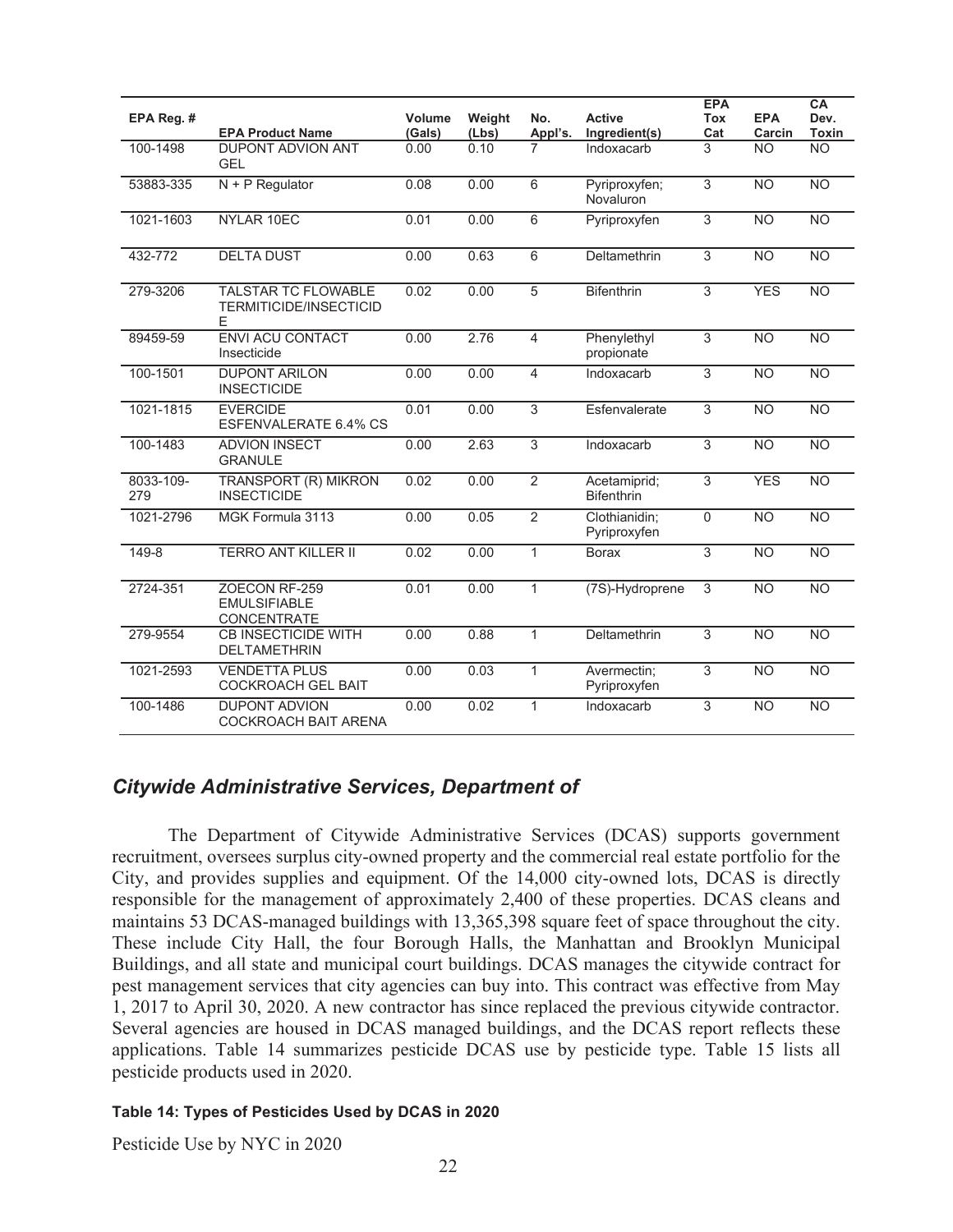|                       |     | <b>Volume</b>         |       | Weight        |            | <b>Times Applied</b> |                             |  |
|-----------------------|-----|-----------------------|-------|---------------|------------|----------------------|-----------------------------|--|
| <b>Pesticide Type</b> |     | % of Total<br>Gallons |       | <b>Pounds</b> | % of Total |                      | % of Total<br><b>Number</b> |  |
| Rodenticide           | 0.0 | $0.0\%$               | 169.3 | 93.1%         |            | 750                  | 74.4%                       |  |
| Insecticide           | 0.0 | 100.0%                | 12.6  | 6.9%          |            | 258                  | 25.6%                       |  |
| <b>Totals</b>         | 0.0 |                       | 181.9 |               |            | 1.008                |                             |  |

#### **Table 15: Pesticide Products Used by DCAS in 2020 by Pesticide Type**

|                     |                                                               | Volume | Weight | No.           | <b>Active</b>       | <b>EPA</b><br>Tox | <b>EPA</b> | <b>CA</b><br>Dev. |
|---------------------|---------------------------------------------------------------|--------|--------|---------------|---------------------|-------------------|------------|-------------------|
| EPA Reg. #          | <b>EPA Product Name</b>                                       | (Gals) | (Lbs)  | Appl's.       | Ingredient(s)       | Cat               | Carcin     | Toxin             |
| <b>Rodenticides</b> |                                                               |        |        |               |                     |                   |            |                   |
| 7173-258            | DIFETHIALONE PASTE<br><b>PLACE PACKS</b>                      | 0.00   | 159.33 | 722           | Difethialone        | 3                 | NO.        | <b>NO</b>         |
| 12455-69            | <b>CONTRAC</b><br><b>RODENTICIDE</b>                          | 0.00   | 2.88   | 19            | <b>Bromadiolone</b> | 3                 | <b>NO</b>  | <b>NO</b>         |
| 12455-139           | <b>Final Soft Bait</b>                                        | 0.00   | 7.14   | 9             | <b>Brodifacoum</b>  | 3                 | NO.        | <b>NO</b>         |
| <b>Insecticides</b> |                                                               |        |        |               |                     |                   |            |                   |
| 100-1484            | <b>DUPONT ADVION</b><br><b>COCKROACH GEL</b><br><b>BAIT</b>   | 0.00   | 4.95   | 158           | Indoxacarb          | 3                 | NO.        | <b>NO</b>         |
| 64405-2             | <b>REDZONE BAIT</b>                                           | 0.00   | 6.99   | 51            | Boric acid          | 3                 | NO.        | <b>NO</b>         |
| 100-1498            | DUPONT ADVION ANT<br><b>GEL</b>                               | 0.00   | 0.58   | 31            | Indoxacarb          | 3                 | NO         | <b>NO</b>         |
| 432-763             | SUSPEND SC<br><b>INSECTICIDE</b>                              | 0.05   | 0.00   | 16            | Deltamethrin        | 3                 | NO.        | <b>NO</b>         |
| 100-1486            | <b>DUPONT ADVION</b><br><b>COCKROACH BAIT</b><br><b>ARENA</b> | 0.00   | 0.07   | $\mathcal{P}$ | Indoxacarb          | 3                 | NO.        | <b>NO</b>         |

## *Correction, Department of*

 The Department of Correction (DOC) is responsible for New York City's inmates, housing the majority of them on Riker's Island. It oversees 44 facilities, including eleven correctional facilities which have food preparation areas, laundries, residential areas for inmates, and office space. DOC does not employ contractors for pest management purposes but relies on in-house pest control professionals and works with DCAS in maintaining certain facilities. Table 16 summarizes DOC pesticide use by pesticide type. Table 17 lists all pesticide products used in 2020.

| Table 16: Types of Pesticides Used by DOC in 2020 |
|---------------------------------------------------|
|---------------------------------------------------|

|                       |         | <b>Volume</b> |      | Weight        |            | <b>Times Applied</b> |               |            |
|-----------------------|---------|---------------|------|---------------|------------|----------------------|---------------|------------|
| <b>Pesticide Type</b> | Gallons | % of Total    |      | <b>Pounds</b> | % of Total |                      | <b>Number</b> | % of Total |
| Rodenticide           | 0.0     | $0.0\%$       | '21. |               | 35.1%      | 54                   | 7.8%          |            |
| Insecticide           | 12.8    | 100.0%        | 39.0 |               | 64.9%      | 640                  | 92.2%         |            |
| <b>Totals</b>         | 12.8    |               | 60.1 |               |            | 694                  |               |            |

#### **Table 17: Pesticide Products Used by DOC in 2020 by Pesticide Type**

|                     | EPA Reg. # EPA Product Name | <b>Volume</b><br>(Gals) | Weight<br>(Lbs) | No. | <b>Active</b><br>Appl's. Ingredient(s) | <b>EPA</b><br>Tox<br>Cat | <b>EPA</b><br>Carcin | CА<br>Dev.<br>Toxin |
|---------------------|-----------------------------|-------------------------|-----------------|-----|----------------------------------------|--------------------------|----------------------|---------------------|
| <b>Rodenticides</b> |                             |                         |                 |     |                                        |                          |                      |                     |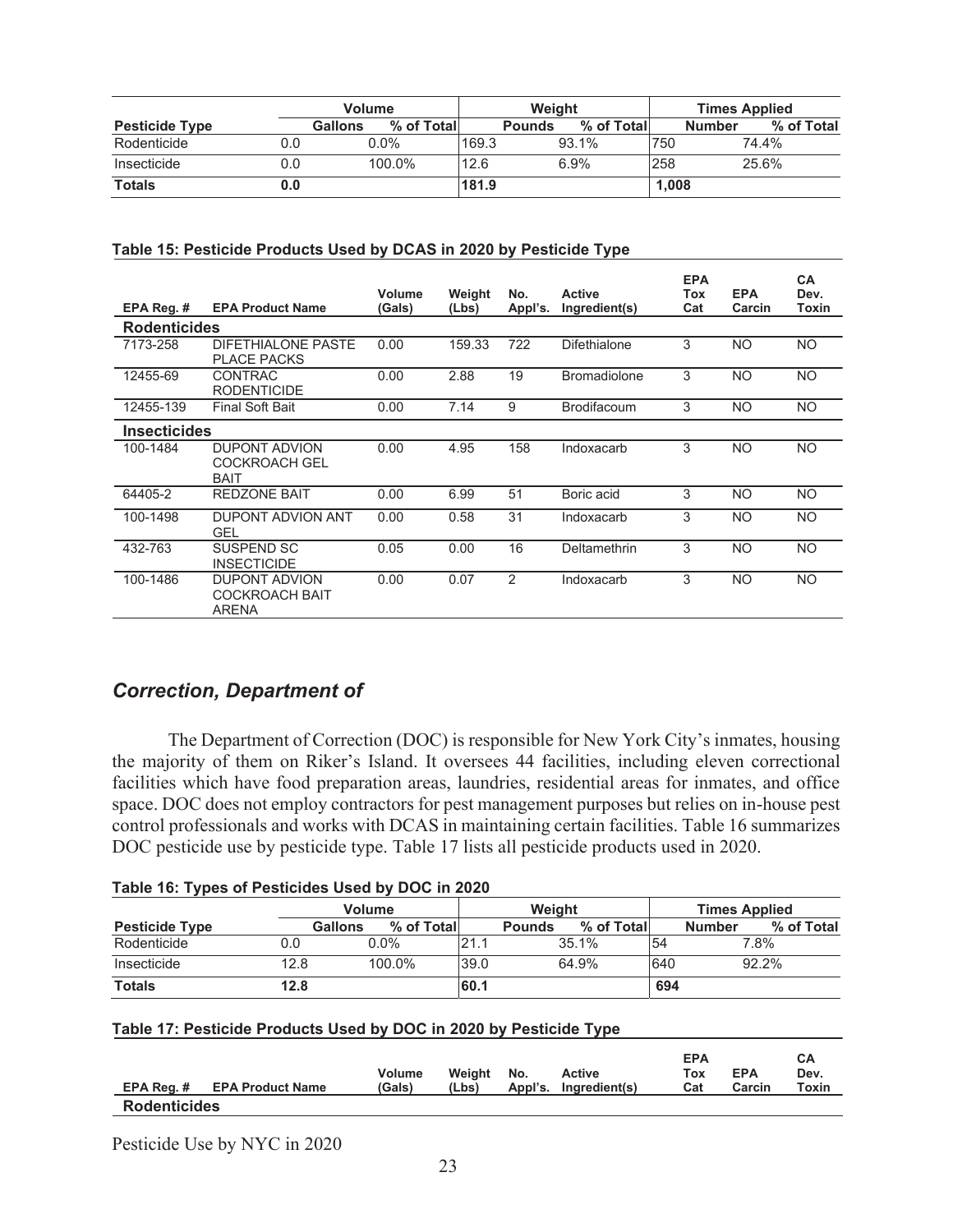| EPA Reg. #            | <b>EPA Product Name</b>                                                                        | Volume<br>(Gals) | Weight<br>(Lbs) | No.<br>Appl's.  | <b>Active</b><br>Ingredient(s)                                                                                                                                   | <b>EPA</b><br><b>Tox</b><br>Cat | <b>EPA</b><br>Carcin | CA<br>Dev.<br>Toxin |
|-----------------------|------------------------------------------------------------------------------------------------|------------------|-----------------|-----------------|------------------------------------------------------------------------------------------------------------------------------------------------------------------|---------------------------------|----------------------|---------------------|
| 7173-258              | <b>DIFETHIALONE PASTE</b><br><b>PLACE PACKS</b>                                                | 0.00             | 21.10           | 54              | <b>Difethialone</b>                                                                                                                                              | 3                               | <b>NO</b>            | <b>NO</b>           |
| <b>Insecticides</b>   |                                                                                                |                  |                 |                 |                                                                                                                                                                  |                                 |                      |                     |
| 432-763-<br>62719     | SUSPEND SC<br><b>INSECTICIDE</b>                                                               | 2.13             | 0.00            | 146             | Deltamethrin                                                                                                                                                     | 3                               | <b>NO</b>            | <b>NO</b>           |
| 432-1363              | <b>TEMPO SC</b><br><b>INSECTICIDE</b>                                                          | 3.22             | 0.00            | 119             | Cyfluthrin, beta                                                                                                                                                 | 3                               | <b>NO</b>            | <b>NO</b>           |
| 100-1498              | DUPONT ADVION ANT<br><b>GEL</b>                                                                | 0.00             | 8.78            | 93              | Indoxacarb                                                                                                                                                       | 3                               | <b>NO</b>            | <b>NO</b>           |
| 499-507               | <b>PRESCRIPTION</b><br><b>TREATMENT BRAND</b><br>ALPINE COCKROACH<br><b>GEL BAIT RESERVOIR</b> | 0.01             | 5.72            | 71              | Dinotefuran                                                                                                                                                      | 3                               | <b>NO</b>            | <b>NO</b>           |
| 432-1455              | BES 0026 FLY SPOT<br><b>BAIT</b>                                                               | 1.47             | 1.00            | 39              | Imidacloprid; (Z)-<br>9-Tricosene                                                                                                                                | 3                               | <b>NO</b>            | N <sub>O</sub>      |
| 1021-2593             | <b>VENDETTA PLUS</b><br><b>COCKROACH GEL</b><br>BAIT                                           | 0.00             | 3.18            | $\overline{37}$ | Avermectin:<br>Pyriproxyfen                                                                                                                                      | 3                               | <b>NO</b>            | <b>NO</b>           |
| 73049-20              | <b>VECTOLEX CG</b><br><b>BIOLOGICAL</b><br><b>LARVICIDE</b>                                    | 0.00             | 6.36            | $\overline{36}$ | <b>Bacillus</b><br>sphaericus                                                                                                                                    | $\overline{3}$                  | N <sub>O</sub>       | N <sub>O</sub>      |
| 397-13                | STERI-FAB                                                                                      | 4.91             | 0.00            | 33              | Phenothrin;<br>Isopropyl alcohol;<br>Alkyl (60%C14,<br>25%C12.<br>15%C16)<br>dimethylbenzyl<br>ammonium<br>chloride; Didecyl<br>dimethyl<br>ammonium<br>chloride | $\overline{2}$                  | N <sub>O</sub>       | N <sub>O</sub>      |
| 1021-2796             | MGK Formula 3113                                                                               | 0.00             | 3.52            | 26              | Clothianidin;<br>Pyriproxyfen                                                                                                                                    | $\mathbf 0$                     | <b>NO</b>            | N <sub>O</sub>      |
| 73049-429             | <b>VECTOMAX FG</b>                                                                             | 0.00             | 8.20            | 11              | <b>Bacillus</b><br>sphaericus;<br><b>Bacillus</b><br>thuringiensis,<br>subsp.<br>Israelensis, strain<br>AM 65-52                                                 | 3                               | <b>NO</b>            | <b>NO</b>           |
| 1021-1828             | <b>MGK ROACH BAIT</b><br>2822                                                                  | 0.00             | 0.24            | 10              | Avermectin                                                                                                                                                       | 3                               | <b>NO</b>            | <b>NO</b>           |
| 9688-255-<br>8845     | SPECTRACIDE<br><b>COMMERCIAL WASP &amp;</b><br><b>HORNET KILLER 3</b>                          | 1.00             | 0.00            | 6               | Deltamethrin; S-<br><b>Bioallethrin</b>                                                                                                                          | 3                               | <b>YES</b>           | N <sub>O</sub>      |
| 73079-6               | <b>GREEN ZONE</b><br><b>GRANULAR BAIT</b>                                                      | 0.02             | 0.09            | $\overline{3}$  | Boric acid                                                                                                                                                       | $\overline{3}$                  | <b>NO</b>            | <b>NO</b>           |
| $2724 - 274$<br>20954 | <b>GOLDEN MALRIN RF-</b><br>128 FLY KILLER                                                     | 0.00             | 1.44            | $\overline{3}$  | Methomyl; (Z)-9-<br>Tricosene                                                                                                                                    | 3                               | <b>NO</b>            | <b>NO</b>           |
| 432-1259              | PRODUCT: RBF5                                                                                  | 0.00             | 0.26            | $\overline{2}$  | Fipronil                                                                                                                                                         | $\overline{3}$                  | <b>YES</b>           | N <sub>O</sub>      |
| 432-1257              | MAXFORCE ROACH<br>BAIT F.05                                                                    | 0.00             | 0.08            | $\overline{2}$  | Fipronil                                                                                                                                                         | $\overline{3}$                  | <b>YES</b>           | <b>NO</b>           |
| 432-1544              | <b>TEMPRID SC-F</b><br><b>INSECTICIDE</b>                                                      | 0.00             | 0.00            | 1               | Cyfluthrin, beta;<br>Imidacloprid                                                                                                                                | $\overline{3}$                  | <b>NO</b>            | <b>NO</b>           |
| 64405-2               | REDZONE BAIT                                                                                   | 0.00             | 0.13            | $\mathbf{1}$    | Boric acid                                                                                                                                                       | $\overline{3}$                  | <b>NO</b>            | N <sub>O</sub>      |
| 64405-2-<br>74455     | REDZONE BAIT                                                                                   | 0.00             | 0.00            | 1               | Boric acid                                                                                                                                                       | $\overline{3}$                  | <b>NO</b>            | <b>NO</b>           |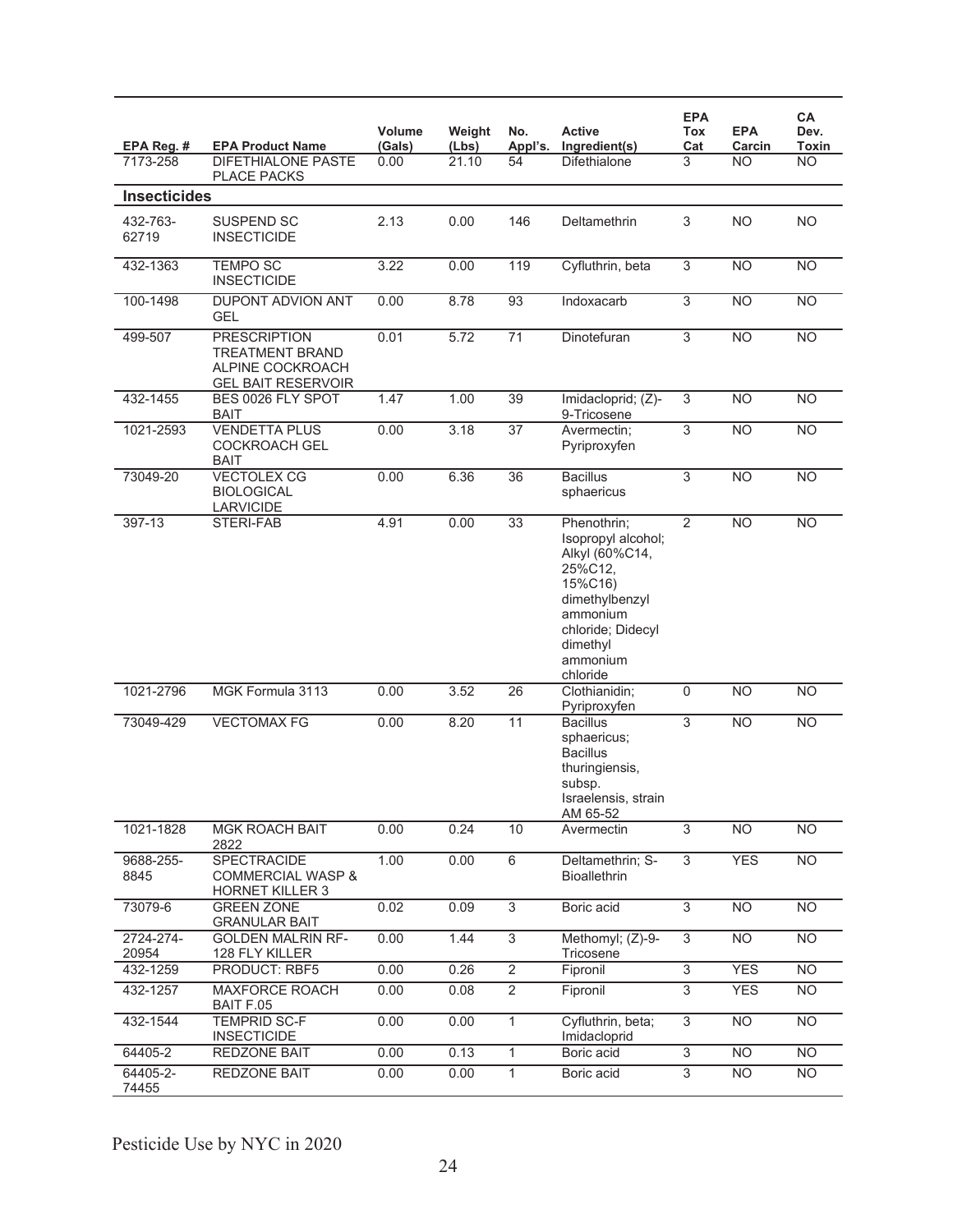## *Education, Department of*

 The Department of Education (DOE) provides primary and secondary education to more than 1 million pre-kindergarten to grade 12 students. Pest management at all New York City public schools is overseen by their Pest Control Unit. There are approximately 20 in-house licensed pest management professionals who conduct monthly monitoring inspections and respond to pest problems for approximately 900 schools. DOE contracts with several pest management companies to provide services for an additional 300 schools. NYS Department of Environmental of Conservation (DEC) more strictly regulates pesticide use at schools. More information is available here: https://www.dec.ny.gov/chemical/41822.html Table 18 summarizes DOE pesticide use by pesticide type. Table 19 lists all pesticide products used in 2020.

#### **Table 18: Types of Pesticides Used by DOE in 2020**

|                       |         | Volume     | Weight        |            | <b>Times Applied</b> |            |  |
|-----------------------|---------|------------|---------------|------------|----------------------|------------|--|
| <b>Pesticide Type</b> | Gallons | % of Total | <b>Pounds</b> | % of Total | <b>Number</b>        | % of Total |  |
| Rodenticide           | 0.0     | $0.0\%$    | 15549.7       | 73.7%      | 28545                | 39.0%      |  |
| Insecticide           | 231.6   | 100.0%     | 5537.7        | 26.3%      | 44607                | 61.0%      |  |
| <b>Totals</b>         | 231.6   |            | 21,087.4      |            | 73.152               |            |  |

#### **Table 19: Pesticide Products Used by DOE in 2020 by Pesticide Type**

|                     |                                                                                                                                       |                  |                 |                |                             | <b>EPA</b>        | <b>EPA</b> | <b>CA</b><br>Dev. |
|---------------------|---------------------------------------------------------------------------------------------------------------------------------------|------------------|-----------------|----------------|-----------------------------|-------------------|------------|-------------------|
| EPA Reg. #          | <b>EPA Product</b><br><b>Name</b>                                                                                                     | Volume<br>(Gals) | Weight<br>(Lbs) | No.<br>Appl's. | <b>Active Ingredient(s)</b> | <b>Tox</b><br>Cat | Carci<br>n | Toxi<br>n         |
| <b>Rodenticides</b> |                                                                                                                                       |                  |                 |                |                             |                   |            |                   |
| 7173-258            | <b>DIFETHIALON</b><br><b>E PASTE</b><br><b>PLACE PACKS</b>                                                                            | 0.00             | 9523.17         | 25360          | Difethialone                | 3                 | <b>NO</b>  | <b>NO</b>         |
| 12455-146           | <b>CONTRAC</b><br><b>SOFT BAIT</b>                                                                                                    | 0.00             | 613.43          | 1,596          | <b>Bromadiolone</b>         | 3                 | <b>NO</b>  | <b>NO</b>         |
| 12455-69            | <b>CONTRAC</b><br><b>RODENTICIDE</b>                                                                                                  | 0.00             | 4,606.38        | 1,557          | <b>Bromadiolone</b>         | 3                 | <b>NO</b>  | <b>NO</b>         |
| 12455-148           | Rat Ice                                                                                                                               | 0.00             | 804.00          | 24             | Carbon dioxide              | 2                 | <b>NO</b>  | <b>NO</b>         |
| 87235-2-88689       | <b>BRIGAND WB</b><br><b>WAX BLOCK</b><br><b>RODENTICIDE</b>                                                                           | 0.00             | 2.75            | 8              | <b>Bromadiolone</b>         | 3                 | <b>NO</b>  | <b>NO</b>         |
| <b>Insecticides</b> |                                                                                                                                       |                  |                 |                |                             |                   |            |                   |
| 73079-14            | <b>IMIDACLOPRI</b><br><b>D GRANULAR</b><br><b>BAIT</b>                                                                                | 0.00             | 2067.84         | 11661          | Imidacloprid                | 3                 | <b>NO</b>  | <b>NO</b>         |
| 499-510             | <b>PRESCRIPTIO</b><br><b>N TREATMENT</b><br><b>BRAND</b><br><b>ALPINE</b><br><b>COCKROACH</b><br><b>GEL BAIT</b><br><b>PISTON CAN</b> | 0.00             | 39.84           | 7948           | Dinotefuran                 | 3                 | <b>NO</b>  | <b>NO</b>         |
| 64405-2             | <b>REDZONE</b><br><b>BAIT</b>                                                                                                         | 0.00             | 2703.84         | 5659           | Boric acid                  | 3                 | <b>NO</b>  | <b>NO</b>         |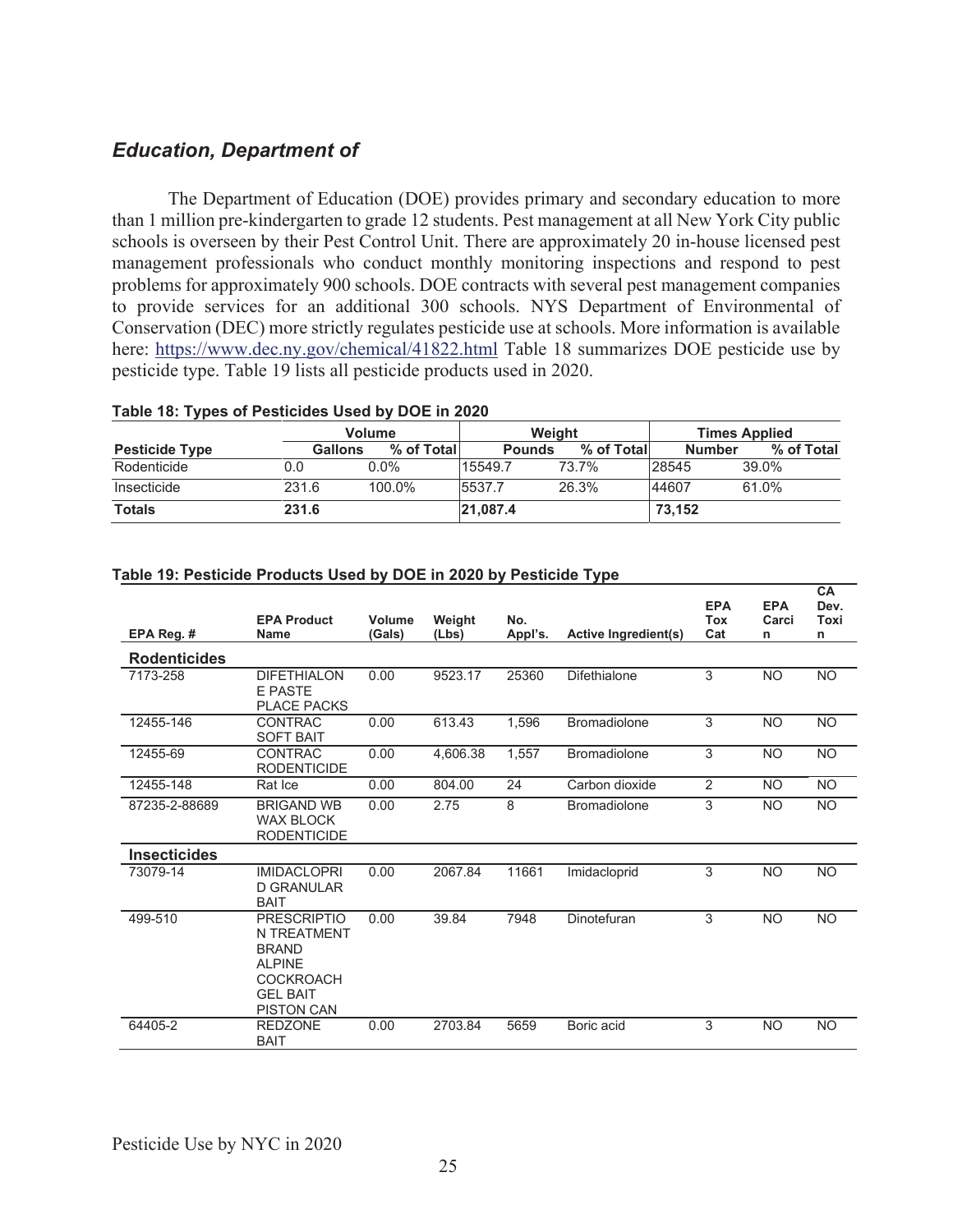| EPA Reg. # | <b>EPA Product</b><br>Name                                                                                                    | Volume<br>(Gals) | Weight<br>(Lbs) | No.<br>Appl's.  | <b>Active Ingredient(s)</b>                                                            | <b>EPA</b><br><b>Tox</b><br>Cat | <b>EPA</b><br>Carci<br>n | CA<br>Dev.<br>Toxi<br>n |
|------------|-------------------------------------------------------------------------------------------------------------------------------|------------------|-----------------|-----------------|----------------------------------------------------------------------------------------|---------------------------------|--------------------------|-------------------------|
| 499-473    | <b>WHITMIRE</b><br>MICRO-GEN<br><b>TC 205</b><br><b>INJECTION</b><br><b>SYSTEM</b>                                            | 169.23           | 0.00            | 3207            | Cyhalothrin, lambda                                                                    | 3                               | <b>NO</b>                | N <sub>O</sub>          |
| 100-1484   | <b>DUPONT</b><br><b>ADVION</b><br>COCKROACH<br><b>GEL BAIT</b>                                                                | 0.00             | 239.54          | 2403            | Indoxacarb                                                                             | $\overline{3}$                  | <b>NO</b>                | N <sub>O</sub>          |
| 499-294    | <b>AVERT</b><br><b>PRESCRIPTIO</b><br>N TREATMENT<br>310                                                                      | 0.00             | 19.94           | 2163            | Avermectin                                                                             | 3                               | <b>NO</b>                | <b>NO</b>               |
| 73766-1    | <b>GOURMET</b><br><b>ANT BAIT GEL</b>                                                                                         | 0.00             | 30.47           | 2022            | <b>Disodium</b><br>octaborate<br>tetrahydrate                                          | 3                               | $\overline{NO}$          | N <sub>O</sub>          |
| 1021-2593  | <b>VENDETTA</b><br><b>PLUS</b><br><b>COCKROACH</b><br><b>GEL BAIT</b>                                                         | 0.00             | 69.43           | 1993            | Avermectin;<br>Pyriproxyfen                                                            | 3                               | $\overline{NO}$          | N <sub>O</sub>          |
| 432-1460   | <b>MAXFORCE</b><br>FC ROACH<br><b>KILLER BAIT</b><br>GEL F.05                                                                 | 0.00             | 55.83           | 1677            | Fipronil                                                                               | $\overline{3}$                  | <b>YES</b>               | N <sub>O</sub>          |
| 89459-84   | <b>RF2228 LH</b><br><b>AEROSOL</b>                                                                                            | 58.23            | 0.00            | 1454            | Cyhalothrin,<br>lambda; (7S)-<br>Hydroprene                                            | 3                               | $\overline{NO}$          | N <sub>O</sub>          |
| 432-1257   | <b>MAXFORCE</b><br><b>ROACH BAIT</b><br>F.05                                                                                  | 0.00             | 17.43           | 1,233           | Fipronil                                                                               | $\overline{3}$                  | <b>YES</b>               | <b>NO</b>               |
| 1021-2796  | <b>MGK Formula</b><br>3113                                                                                                    | 0.00             | 31.69           | 1,195           | Clothianidin;<br>Pyriproxyfen                                                          | $\mathsf 0$                     | <b>NO</b>                | <b>NO</b>               |
| 6218-47    | SUMMIT B.T.I.<br><b>BRIQUETS</b>                                                                                              | 0.00             | 140.81          | 742             | <b>Bacillus</b><br>thuringiensis<br>subspecies<br>Israelensis strain<br><b>BMP 144</b> | 3                               | <b>NO</b>                | N <sub>O</sub>          |
| 73079-6    | <b>GREEN ZONE</b><br><b>GRANULAR</b><br><b>BAIT</b>                                                                           | 0.00             | 80.81           | 432             | Boric acid                                                                             | 3                               | $\overline{NO}$          | <b>NO</b>               |
| 432-1506   | <b>MAXFORCE</b><br>QUANTUM<br><b>ANT BAIT</b>                                                                                 | 0.00             | 6.62            | 363             | Imidacloprid                                                                           | $\overline{3}$                  | <b>NO</b>                | <b>NO</b>               |
| 499-370    | PT 370<br><b>ASCEND FIRE</b><br><b>ANT STOPPER</b><br><b>BAIT</b>                                                             | 0.00             | 28.69           | 176             | Avermectin                                                                             | 3                               | <b>NO</b>                | <b>NO</b>               |
| 2724-469   | ZOECON (S)-<br><b>HYDROPRENE</b><br><b>ROACH</b><br><b>CONTROL</b><br><b>STATION II</b>                                       | 4.13             | 0.00            | 104             | (7S)-Hydroprene                                                                        | 3                               | N <sub>O</sub>           | <b>NO</b>               |
| 432-763    | SUSPEND SC<br><b>INSECTICIDE</b>                                                                                              | 0.00             | 0.03            | $\overline{71}$ | Deltamethrin                                                                           | 3                               | <b>NO</b>                | <b>NO</b>               |
| 499-507    | <b>PRESCRIPTIO</b><br>N TREATMENT<br><b>BRAND</b><br><b>ALPINE</b><br><b>COCKROACH</b><br><b>GEL BAIT</b><br><b>RESERVOIR</b> | 0.00             | 0.90            | 66              | Dinotefuran                                                                            | $\overline{3}$                  | <b>NO</b>                | N <sub>O</sub>          |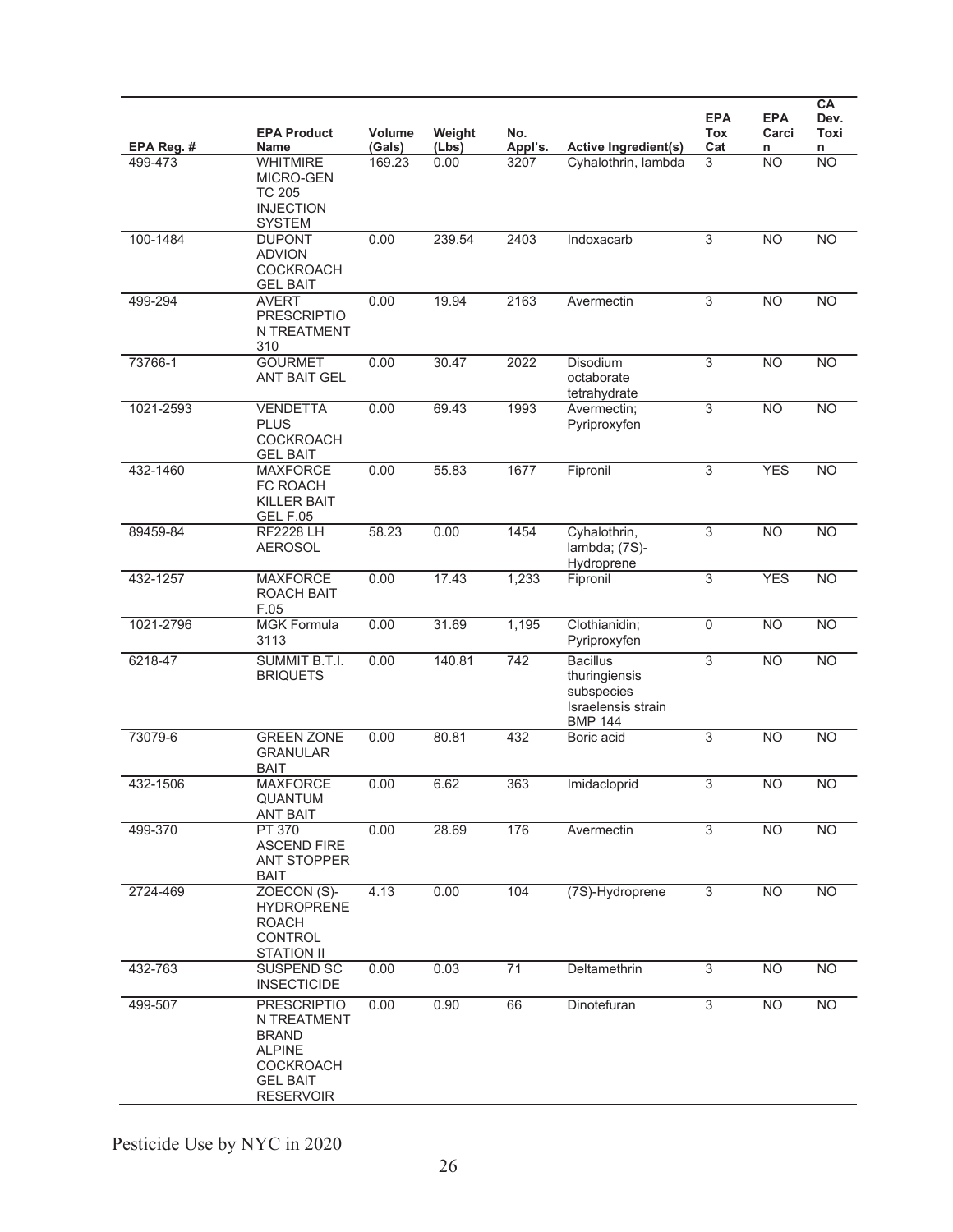| EPA Reg. # | <b>EPA Product</b><br><b>Name</b>                                                             | Volume<br>(Gals) | Weight<br>(Lbs) | No.<br>Appl's. | <b>Active Ingredient(s)</b>                 | <b>EPA</b><br><b>Tox</b><br>Cat | <b>EPA</b><br>Carci<br>n | CA<br>Dev.<br>Toxi<br>n |
|------------|-----------------------------------------------------------------------------------------------|------------------|-----------------|----------------|---------------------------------------------|---------------------------------|--------------------------|-------------------------|
| 2724-484   | RF 9707<br><b>AEROSOL</b>                                                                     | 0.00             | 3.38            | 27             | (7S)-Hydroprene                             | 3                               | <b>NO</b>                | <b>NO</b>               |
| 499-550    | TC-323                                                                                        | 0.00             | 0.19            | $\overline{3}$ | Prallethrin                                 | 3                               | <b>NO</b>                | <b>NO</b>               |
| 499-527    | <b>PRESCRIPTIO</b><br>N TREATMENT<br><b>BRAND</b><br><b>ALPINE DUST</b><br><b>INSECTICIDE</b> | 0.00             | 0.05            | 2              | Dinotefuran;<br>Diatomaceous earth          | 3                               | <b>NO</b>                | <b>NO</b>               |
| 432-772    | <b>DELTA DUST</b>                                                                             | 0.00             | 0.00            | 2              | Deltamethrin                                | 3                               | <b>NO</b>                | <b>NO</b>               |
| 432-1544   | <b>TEMPRID SC-F</b><br><b>INSECTICIDE</b>                                                     | 0.00             | 0.00            | 1              | Cyfluthrin, beta;<br>Imidacloprid           | 3                               | <b>NO</b>                | <b>NO</b>               |
| 53883-415  | CSI 16-105<br>Delta+Tekko<br>Pro Aerosol                                                      | 0.00             | 0.19            | 1              | Deltamethrin;<br>Novaluron;<br>Pyriproxyfen | 3                               | <b>NO</b>                | <b>NO</b>               |
| 499-470    | <b>WHITMIRE</b><br>MICRO-GEN<br><b>TC 198</b>                                                 | 0.00             | 0.13            | 1              | Cyfluthrin                                  | 3                               | <b>NO</b>                | <b>NO</b>               |
| 64405-8    | <b>NIBOR</b><br><b>BORATE</b><br><b>INSECTICIDE</b><br><b>AND</b><br><b>FUNGICIDE</b>         | 0.00             | 0.06            | 1              | Disodium<br>octaborate<br>tetrahydrate      | 3                               | <b>NO</b>                | <b>NO</b>               |

## *Environmental Protection, Department of*

 The Department of Environmental Protection (DEP) has more than 1,700 facilities upstate and in NYC. These include water pollution control plants, well stations, pumping stations, shafts, chambers, reservoirs, aqueducts, tunnels, gate houses, office space, garages, repair shops, maintenance shops, and police precincts within New York City. DEP contracts for some pest control services and employs approximately 10 licensed applicators for maintenance of roadways and other infrastructure in the watershed. Table 20 summarizes DEP pesticide use by pesticide type. Table 21 lists all pesticide products used in 2020.

|                       |      | <b>Volume</b>                |       | Weight        |            | <b>Times Applied</b> |               |            |
|-----------------------|------|------------------------------|-------|---------------|------------|----------------------|---------------|------------|
| <b>Pesticide Type</b> |      | % of Total<br><b>Gallons</b> |       | <b>Pounds</b> | % of Total |                      | <b>Number</b> | % of Total |
| Rodenticide           | 0.0  | $0.0\%$                      | 40.8  | 26.0%         |            | 832                  | 16.3%         |            |
| Insecticide           | 6.6  | 19.5%                        | 116.1 | 74.0%         |            | 4132                 | 81.2%         |            |
| Herbicide             | 27.3 | 80.5%                        | 0.0   | $0.0\%$       |            | 125                  | 2.5%          |            |
| <b>Totals</b>         | 34.0 |                              | 157.0 |               |            | 5,089                |               |            |

**Table 20: Types of Pesticides Used by DEP in 2020**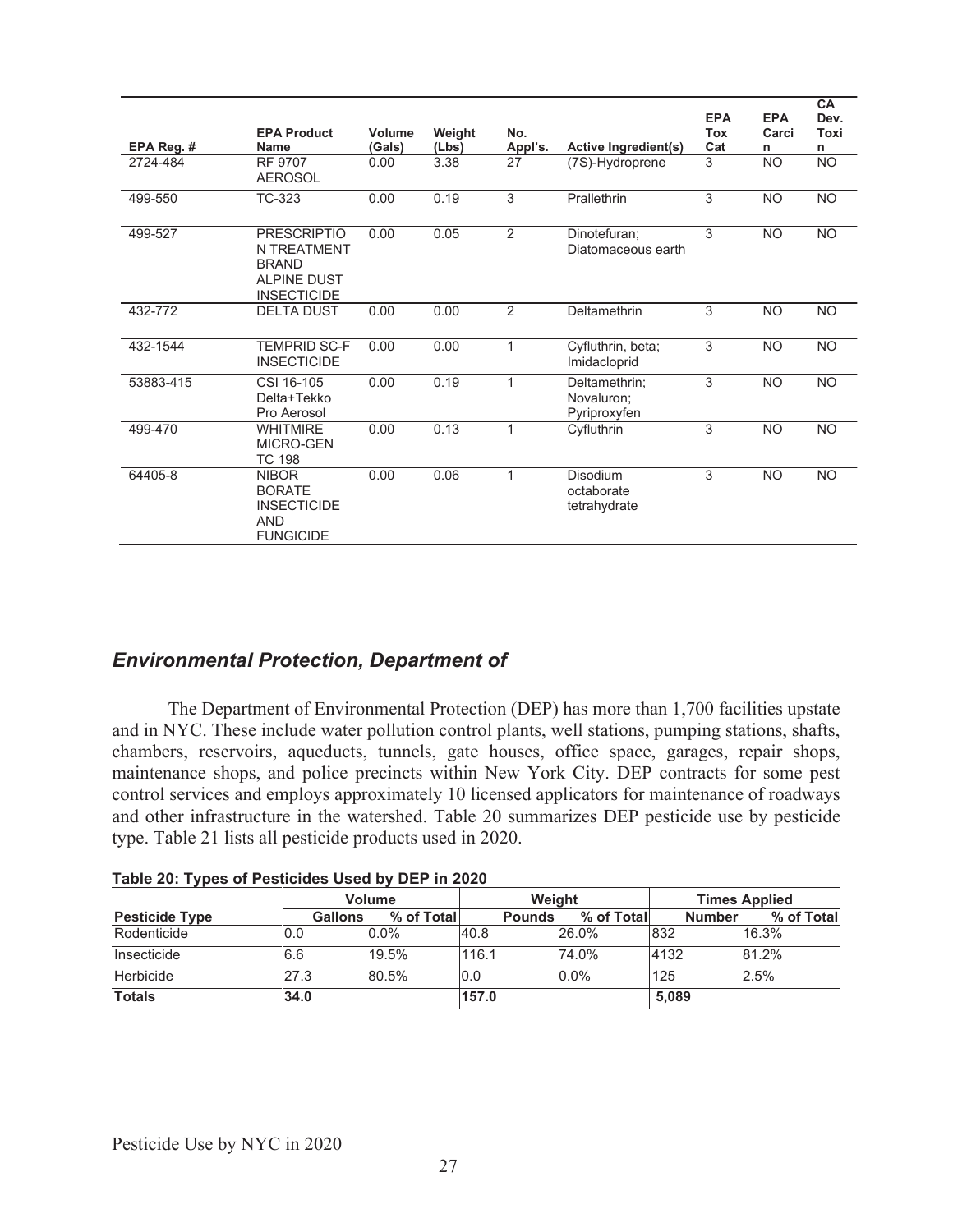|                     | <b>EPA Product</b>                                                                                                         | Volume | Weight | No.             |                                        | <b>EPA</b>     | <b>EPA</b><br>Carci | CA<br>Dev.<br>Toxi |
|---------------------|----------------------------------------------------------------------------------------------------------------------------|--------|--------|-----------------|----------------------------------------|----------------|---------------------|--------------------|
| EPA Reg. #          | Name                                                                                                                       | (Gals) | (Lbs)  | Appl's.         | <b>Active Ingredient(s)</b>            | <b>Tox Cat</b> | n                   | n                  |
| <b>Rodenticides</b> |                                                                                                                            |        |        |                 |                                        |                |                     |                    |
| 7173-258            | <b>DIFETHIALONE</b><br>PASTE PLACE<br><b>PACKS</b>                                                                         | 0.00   | 38.58  | 824             | Difethialone                           | 3              | <b>NO</b>           | <b>NO</b>          |
| 90780-11            | <b>TC RAT KILLER</b><br>140                                                                                                | 0.00   | 1.38   | $\overline{4}$  | <b>Bromethalin</b>                     | 3              | <b>NO</b>           | <b>NO</b>          |
| 12455-79            | <b>CONTRAC ALL-</b><br><b>WEATHER</b><br><b>BLOX</b>                                                                       | 0.00   | 0.88   | 4               | Bromadiolone                           | 3              | $\overline{NO}$     | N <sub>O</sub>     |
| <b>Insecticides</b> |                                                                                                                            |        |        |                 |                                        |                |                     |                    |
| 499-510             | <b>PRESCRIPTION</b><br><b>TREATMENT</b><br><b>BRAND ALPINE</b><br><b>COCKROACH</b><br><b>GEL BAIT</b><br><b>PISTON CAN</b> | 0.00   | 11.69  | 2736            | Dinotefuran                            | 3              | <b>NO</b>           | <b>NO</b>          |
| 432-763             | SUSPEND SC<br><b>INSECTICIDE</b>                                                                                           | 0.00   | 56.82  | 884             | Deltamethrin                           | 3              | <b>NO</b>           | <b>NO</b>          |
| 64405-2             | REDZONE BAIT                                                                                                               | 0.00   | 41.25  | 349             | Boric acid                             | $\overline{3}$ | <b>NO</b>           | <b>NO</b>          |
| 73766-1             | <b>GOURMET ANT</b><br><b>BAIT GEL</b>                                                                                      | 0.00   | 0.35   | $\overline{74}$ | Disodium<br>octaborate<br>tetrahvdrate | $\overline{3}$ | $\overline{NO}$     | <b>NO</b>          |
| 100-1484            | <b>DUPONT</b><br><b>ADVION</b><br><b>COCKROACH</b><br><b>GEL BAIT</b>                                                      | 0.00   | 0.24   | 19              | Indoxacarb                             | 3              | <b>NO</b>           | <b>NO</b>          |
| 9688-190-8845       | <b>SPECTRACIDE</b><br><b>DESTROYER</b><br><b>BRAND WASP &amp;</b><br><b>HORNET</b><br><b>KILLER</b>                        | 2.09   | 0.00   | 18              | Cyhalothrin,<br>lambda; Prallethrin    | 3              | <b>NO</b>           | <b>NO</b>          |
| 499-304             | <b>WHITMIRE</b><br>OPTEM ME PT<br>600                                                                                      | 1.13   | 0.00   | 12              | Cyfluthrin                             | $\overline{3}$ | <b>NO</b>           | <b>NO</b>          |
| 499-507             | <b>PRESCRIPTION</b><br><b>TREATMENT</b><br><b>BRAND ALPINE</b><br><b>COCKROACH</b><br><b>GEL BAIT</b><br><b>RESERVOIR</b>  | 0.00   | 0.04   | 11              | Dinotefuran                            | 3              | <b>NO</b>           | <b>NO</b>          |
| 100-1498            | <b>DUPONT</b><br><b>ADVION ANT</b><br><b>GEL</b>                                                                           | 0.13   | 0.00   | 8               | Indoxacarb                             | 3              | <b>NO</b>           | <b>NO</b>          |
| 432-1527            | <b>TEMPRID RTU</b>                                                                                                         | 0.25   | 0.00   | $\overline{4}$  | Cyfluthrin, beta;<br>Imidacloprid      | $\overline{0}$ | <b>NO</b>           | <b>NO</b>          |
| 149-8-64405         | <b>TERRO ANT</b><br>KILLER II                                                                                              | 0.03   | 0.00   | $\overline{4}$  | <b>Borax</b>                           | $\overline{3}$ | $\overline{NO}$     | N <sub>O</sub>     |
| 4822-472            | RAID MAX<br>ROACH BAIT V                                                                                                   | 0.00   | 1.00   | $\overline{4}$  | Avermectin                             | $\overline{3}$ | <b>NO</b>           | <b>NO</b>          |
| 1021-1263           | <b>PYROCIDE</b><br><b>FOGGING</b><br>CONCENTRATE<br>7167                                                                   | 2.00   | 0.00   | $\overline{2}$  | Pyrethrins;<br>Piperonyl butoxide      | $\overline{3}$ | <b>YES</b>          | N <sub>O</sub>     |
| 73079-4             | <b>BORACTIN</b><br><b>INSECTICIDE</b><br><b>POWDER</b>                                                                     | 0.00   | 4.00   | 2               | Boric acid                             | 3              | <b>NO</b>           | <b>NO</b>          |
| 499-550             | TC-323                                                                                                                     | 0.00   | 0.56   | $\sqrt{2}$      | Prallethrin                            | 3              | <b>NO</b>           | <b>NO</b>          |
| 432-1455            | <b>BES 0026 FLY</b><br><b>SPOT BAIT</b>                                                                                    | 1.00   | 0.00   | $\mathbf{1}$    | Imidacloprid; (Z)-9-<br>Tricosene      | $\overline{3}$ | <b>NO</b>           | <b>NO</b>          |

#### **Table 21: Pesticide Products Used by DEP in 2020 by Pesticide Type**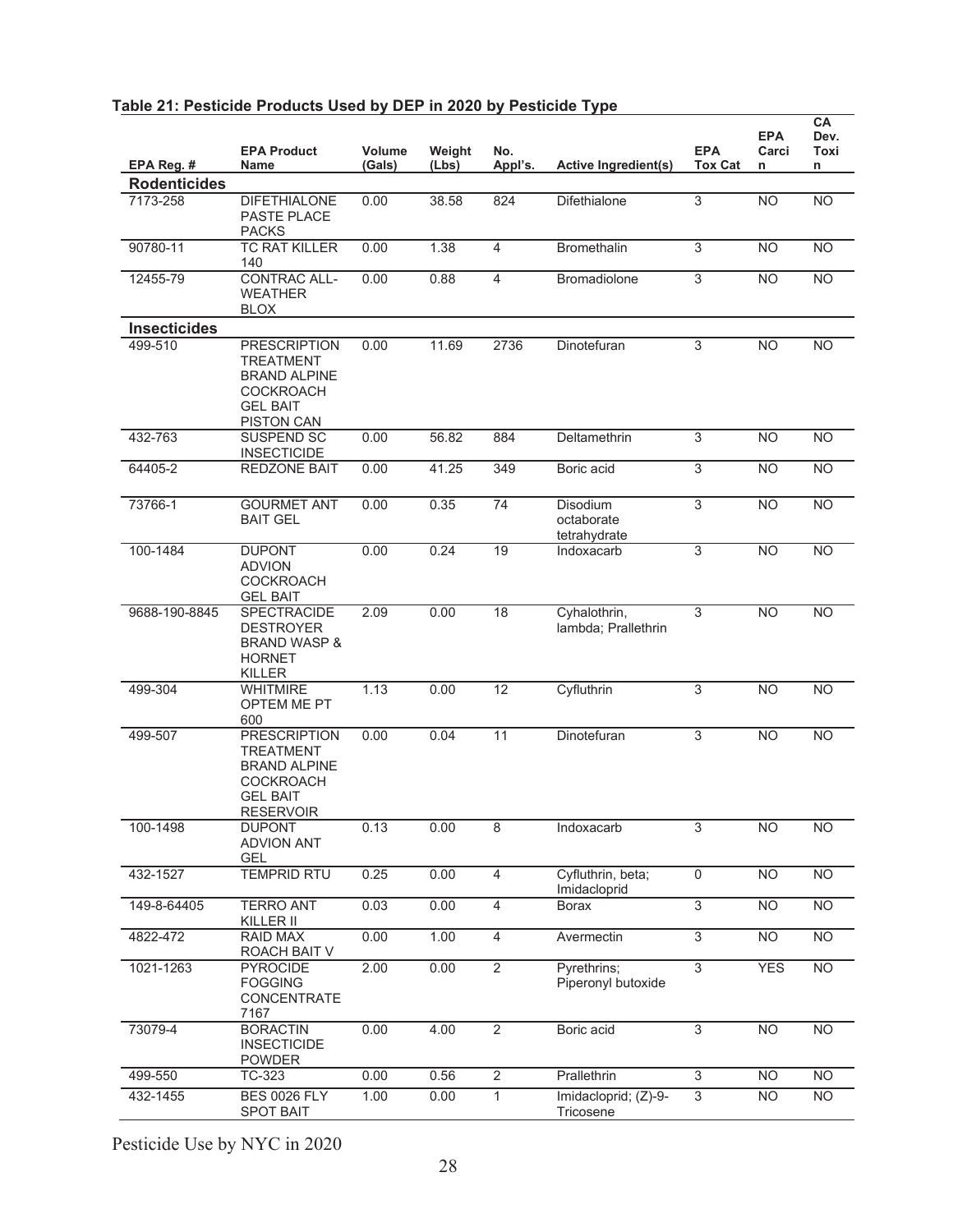| EPA Reg. #          | <b>EPA Product</b><br><b>Name</b>                                                   | Volume<br>(Gals) | Weight<br>(Lbs) | No.<br>Appl's. | <b>Active Ingredient(s)</b>             | <b>EPA</b><br><b>Tox Cat</b> | <b>EPA</b><br>Carci<br>n | <b>CA</b><br>Dev.<br>Toxi<br>n |
|---------------------|-------------------------------------------------------------------------------------|------------------|-----------------|----------------|-----------------------------------------|------------------------------|--------------------------|--------------------------------|
| 1021-1641-<br>57076 | <b>CONQUER</b><br><b>RESIDUAL</b><br><b>INSECTICIDE</b><br><b>CONCENTRATE</b>       | 0.00             | 0.19            |                | Esfenvalerate                           | 3                            | <b>NO</b>                | <b>NO</b>                      |
| 432-772             | <b>DELTA DUST</b>                                                                   | 0.00             | 0.00            | 1              | Deltamethrin                            | 3                            | <b>NO</b>                | <b>NO</b>                      |
| <b>Herbicides</b>   |                                                                                     |                  |                 |                |                                         |                              |                          |                                |
| 62719-566           | <b>TURFLON</b><br><b>ESTER ULTRA</b>                                                | 6.47             | 0.00            | 74             | Triclopyr,<br>butoxyethyl ester         | 3                            | <b>NO</b>                | <b>NO</b>                      |
| 62719-176           | PATHFINDER II                                                                       | 2.97             | 0.00            | 18             | Triclopyr,<br>butoxyethyl ester         | 3                            | <b>NO</b>                | <b>NO</b>                      |
| 62719-556           | <b>ACCORD XRT II</b>                                                                | 1.56             | 0.00            | 12             | Glyphosate,<br>dimethylammonium<br>salt | 3                            | <b>NO</b>                | <b>NO</b>                      |
| 7969-443            | <b>DERRINGER</b><br><b>HERBICIDE</b>                                                | 1.41             | 0.00            | 9              | Glufosinate-<br>ammonium                | $\overline{2}$               | <b>NO</b>                | <b>NO</b>                      |
| 42750-247           | <b>DUPONT</b><br><b>KRENITE S</b><br><b>BRUSH</b><br><b>CONTROL</b><br><b>AGENT</b> | 13.00            | 0.00            | 4              | Fosamine.<br>ammonium salt              | 3                            | <b>NO</b>                | <b>NO</b>                      |
| 7969-444            | <b>FINALE</b><br><b>HERBICIDE</b>                                                   | 1.75             | 0.00            | 4              | Glufosinate-<br>ammonium                | $\overline{2}$               | <b>NO</b>                | <b>NO</b>                      |
| 1381-192            | <b>CORNERSTONE</b><br><b>PLUS</b>                                                   | 0.19             | 0.00            | 4              | Glyphosate,<br>isopropylamine salt      | 3                            | <b>NO</b>                | <b>NO</b>                      |

## *Fire Department*

 The Fire Department of New York City (FDNY) is responsible for the protection against fires and fire hazards, and providing emergency medical services, technical rescue and response to various biological, chemical and radioactive hazards. FDNY manages some 350 facilities throughout the City and contracts for pest control services. Table 22 summarizes FDNY pesticide use by pesticide type. Table 23 lists all pesticide products used in 2020.

| Table 22: Types of Pesticides Used by FDNY in 2020<br><b>Pesticide Type</b><br>Weight<br><b>Volume</b> |      |                              |       |               | <b>Times Applied</b> |       |               |            |
|--------------------------------------------------------------------------------------------------------|------|------------------------------|-------|---------------|----------------------|-------|---------------|------------|
|                                                                                                        |      | % of Total<br><b>Gallons</b> |       | <b>Pounds</b> | % of Total           |       | <b>Number</b> | % of Total |
| Rodenticide                                                                                            | 0.0  | $0.0\%$                      | 127.1 |               | 56.0%                | 729   |               | $32.1\%$   |
| Insecticide                                                                                            | 1.1  | $100.0\%$                    | 99.7  |               | 44.0%                | 1543  |               | 67.9%      |
| <b>Totals</b>                                                                                          | ا 1. |                              | 226.8 |               |                      | 2,272 |               |            |

## **Table 23: Pesticide Products Used by FDNY in 2020 by Pesticide Type**

| EPA Reg. #          | <b>EPA Product Name</b>                      | <b>Volume</b><br>(Gals) | Weight<br>(Lbs) | No.<br>Appl's. | Active Ingredient(s) | <b>EPA</b><br>Tox<br>Cat | <b>EPA</b><br>Carcin | CA Dev.<br>Toxin |
|---------------------|----------------------------------------------|-------------------------|-----------------|----------------|----------------------|--------------------------|----------------------|------------------|
| <b>Rodenticides</b> |                                              |                         |                 |                |                      |                          |                      |                  |
| 7173-258            | DIFFTHIAI ONF<br>PASTE PLACE<br><b>PACKS</b> | 0.00                    | 121.43          | 694            | Difethialone         | 3                        | <b>NO</b>            | NO.              |
| 12455-69            | <b>CONTRAC</b><br><b>RODENTICIDE</b>         | 0.00                    | 4.66            | 26             | <b>Bromadiolone</b>  | 3                        | N <sub>O</sub>       | NO.              |
| 12455-139           | <b>Final Soft Bait</b>                       | 0.00                    | 0.79            | 5              | <b>Brodifacoum</b>   | 3                        | <b>NO</b>            | NO.              |
| 7173-297            | <b>BROMADIOLONE</b><br><b>PASTE 0901</b>     | 0.00                    | 0.24            | 4              | <b>Bromadiolone</b>  | 3                        | NO                   | NO.              |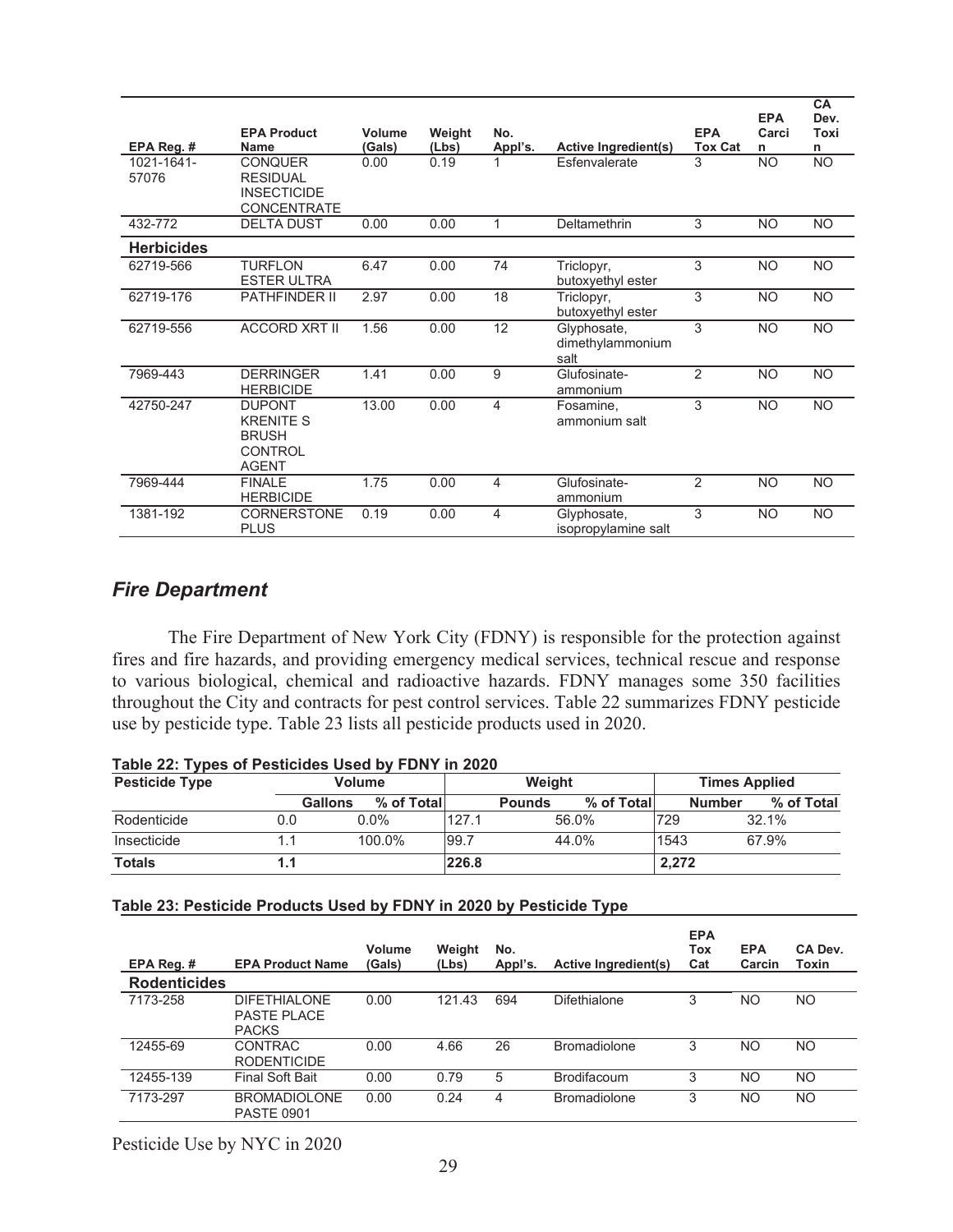| EPA Reg. #          | <b>EPA Product Name</b>                                       | Volume<br>(Gals) | Weight<br>(Lbs) | No.<br>Appl's.  | <b>Active Ingredient(s)</b>                 | <b>EPA</b><br><b>Tox</b><br>Cat | <b>EPA</b><br>Carcin | CA Dev.<br><b>Toxin</b> |
|---------------------|---------------------------------------------------------------|------------------|-----------------|-----------------|---------------------------------------------|---------------------------------|----------------------|-------------------------|
| <b>Insecticides</b> |                                                               |                  |                 |                 |                                             |                                 |                      |                         |
| 100-1484            | <b>DUPONT ADVION</b><br><b>COCKROACH</b><br><b>GEL BAIT</b>   | 0.00             | 19.55           | 1,026           | Indoxacarb                                  | 3                               | <b>NO</b>            | <b>NO</b>               |
| 64405-2             | <b>REDZONE BAIT</b>                                           | 0.00             | 49.22           | 249             | Boric acid                                  | 3                               | <b>NO</b>            | <b>NO</b>               |
| 432-763             | <b>SUSPEND SC</b><br><b>INSECTICIDE</b>                       | 1.11             | 0.00            | 114             | Deltamethrin                                | $\overline{3}$                  | $\overline{NO}$      | N <sub>O</sub>          |
| 100-1498            | <b>DUPONT ADVION</b><br><b>ANT GEL</b>                        | 0.00             | 2.76            | 60              | Indoxacarb                                  | $\overline{3}$                  | <b>NO</b>            | N <sub>O</sub>          |
| 100-1486            | <b>DUPONT ADVION</b><br><b>COCKROACH</b><br><b>BAIT ARENA</b> | 0.00             | 0.29            | 27              | Indoxacarb                                  | $\overline{3}$                  | <b>NO</b>            | <b>NO</b>               |
| 100-1483            | <b>ADVION INSECT</b><br><b>GRANULE</b>                        | 0.00             | 20.00           | 19              | Indoxacarb                                  | $\overline{3}$                  | $\overline{NO}$      | <b>NO</b>               |
| 279-9554            | <b>CB INSECTICIDE</b><br><b>WITH</b><br><b>DELTAMETHRIN</b>   | 0.00             | 2.44            | 15              | Deltamethrin                                | $\overline{3}$                  | <b>NO</b>            | <b>NO</b>               |
| 1021-2796           | <b>MGK Formula</b><br>3113                                    | 0.00             | 0.06            | $\overline{12}$ | Clothianidin;<br>Pyriproxyfen               | $\overline{0}$                  | $\overline{NO}$      | N <sub>O</sub>          |
| 53883-415           | CSI 16-105<br>Delta+Tekko Pro<br>Aerosol                      | 0.00             | 3.38            | 6               | Deltamethrin;<br>Novaluron:<br>Pyriproxyfen | $\overline{3}$                  | $\overline{NO}$      | <b>NO</b>               |
| 499-370             | PT 370 ASCEND<br><b>FIRE ANT</b><br><b>STOPPER BAIT</b>       | 0.00             | 0.44            | 5               | Avermectin                                  | 3                               | <b>NO</b>            | <b>NO</b>               |
| 432-1544            | <b>TEMPRID SC-F</b><br><b>INSECTICIDE</b>                     | 0.00             | 0.00            | $\overline{4}$  | Cyfluthrin, beta;<br>Imidacloprid           | 3                               | <b>NO</b>            | <b>NO</b>               |
| 279-3443            | D-FOAM<br><b>INSECTICIDE</b>                                  | 0.00             | 1.31            | 3               | Deltamethrin                                | 3                               | <b>NO</b>            | <b>NO</b>               |
| 432-1455            | <b>BES 0026 FLY</b><br><b>SPOT BAIT</b>                       | 0.00             | 0.25            | $\overline{2}$  | Imidacloprid; (Z)-9-<br>Tricosene           | $\overline{3}$                  | <b>NO</b>            | <b>NO</b>               |
| 432-1483            | <b>TEMPRID SC</b><br><b>INSECTICIDE</b>                       | 0.03             | 0.00            | 1               | Cyfluthrin, beta;<br>Imidacloprid           | 3                               | <b>NO</b>            | <b>NO</b>               |

## *Health + Hospitals*

 New York City Health + Hospitals (H+H) is an \$8.5 billion integrated healthcare delivery system with its own 522,000 member health plan, MetroPlus, and is the largest municipal healthcare organization in the country. H+H serves 1.1 million New Yorkers every year and more than 382,000 are uninsured. H+H provides comprehensive medical, mental health and substance abuse services through its more than 70 locations including 11 acute care hospitals, five skilled nursing facilities, and six large diagnostic and treatment centers. H+H Health and Home Care also provides in-home services for New Yorkers. Pest control protocols differ among facilities, because each is managed separately. A few facilities have pest control professionals on staff, but the majority rely on outside contractors. Table 24 summarizes H+H pesticide use by pesticide type. Table 25 lists products by pesticide types.

**Table 24: Types of Pesticides Used by H+H in 2020** 

|  | Pestic.<br><b>vpe</b><br>- - -- -<br>-1018 | iah<br>WQ 1 | ⊺imes<br><b>nnlied</b> |
|--|--------------------------------------------|-------------|------------------------|
|--|--------------------------------------------|-------------|------------------------|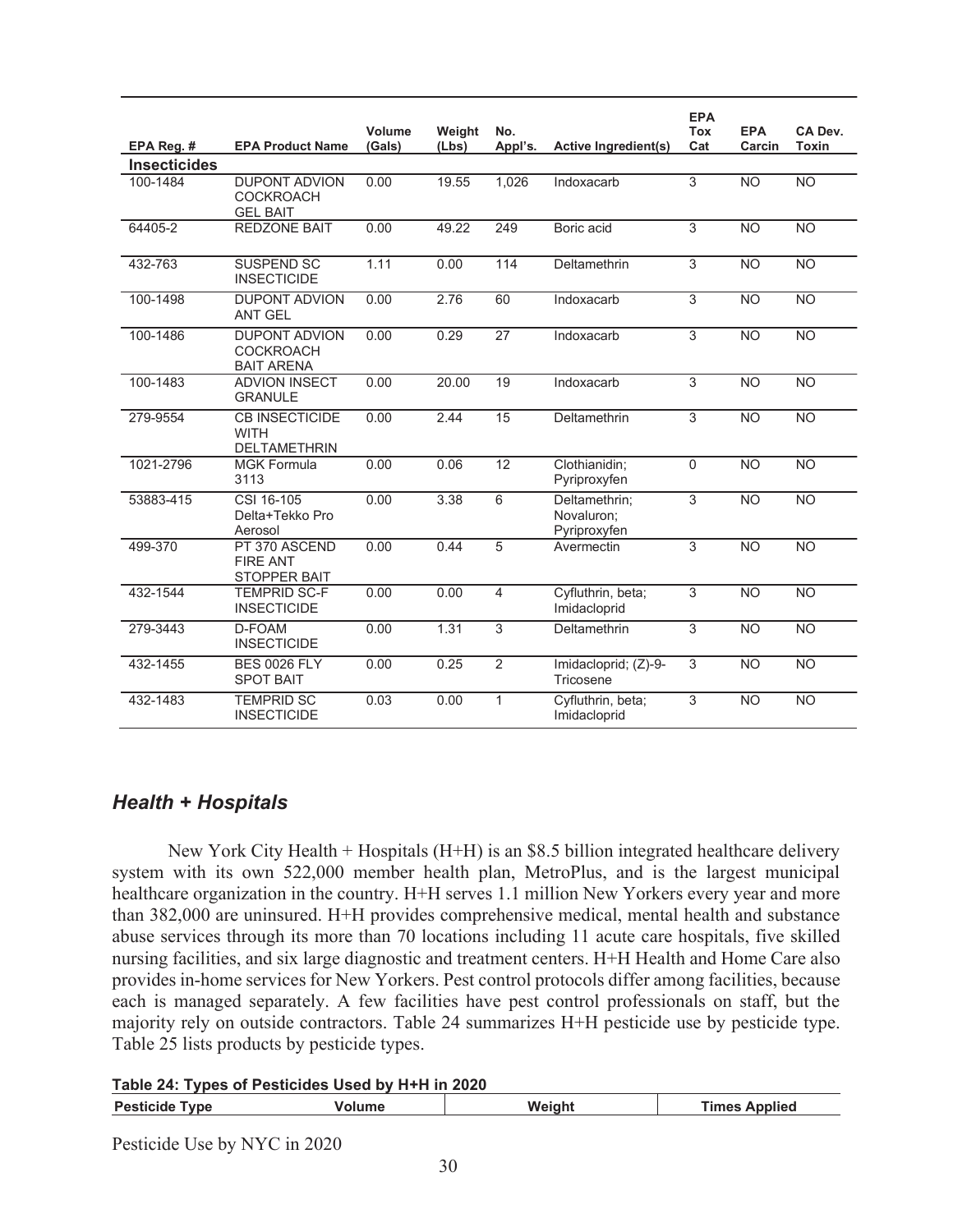|               | Gallons | % of Totall | <b>Pounds</b> |       | % of Total | <b>Number</b> | % of Total |
|---------------|---------|-------------|---------------|-------|------------|---------------|------------|
| Rodenticide   | ა.0     | ን.ዐ%        | 448.9         | 25.5% |            | 724           | 12.4%      |
| Insecticide   | 544.8   | 100.0%      | 1313.7        | 74.5% |            | 5137          | 87.6%      |
| <b>Totals</b> | 544.8   |             | 1.762.6       |       |            | 5,861         |            |

#### **Table 25: Pesticide Products Used by H+H in 2020 by Pesticide Type**

|                     |                                                                   |                         |                 |                |                                                                                                                                                                        | <b>EPA</b>        |                      | CA                   |
|---------------------|-------------------------------------------------------------------|-------------------------|-----------------|----------------|------------------------------------------------------------------------------------------------------------------------------------------------------------------------|-------------------|----------------------|----------------------|
| EPA Reg. #          | <b>EPA Product Name</b>                                           | <b>Volume</b><br>(Gals) | Weight<br>(Lbs) | No.<br>Appl's. | <b>Active</b><br>Ingredient(s)                                                                                                                                         | <b>Tox</b><br>Cat | <b>EPA</b><br>Carcin | Dev.<br><b>Toxin</b> |
| <b>Rodenticides</b> |                                                                   |                         |                 |                |                                                                                                                                                                        |                   |                      |                      |
| 7173-258            | <b>DIFETHIALONE</b><br>PASTE PLACE<br><b>PACKS</b>                | 0.00                    | 401.26          | 662            | Difethialone                                                                                                                                                           | 3                 | <b>NO</b>            | <b>NO</b>            |
| 7173-202            | <b>MAKI MINI BLOCKS</b>                                           | 0.00                    | 37.69           | 44             | <b>Bromadiolone</b>                                                                                                                                                    | $\overline{3}$    | <b>NO</b>            | $\overline{NO}$      |
| 7173-113            | ROZOL TRACKING<br><b>POWDER</b>                                   | 0.00                    | 4.75            | 8              | Chlorophacinone                                                                                                                                                        | $\overline{2}$    | <b>NO</b>            | <b>NO</b>            |
| 12455-75            | <b>CONTRAC RAT AND</b><br>MOUSE BAIT READY<br>TO USE PLACE PAC    | 0.00                    | 2.31            | $\overline{6}$ | <b>Bromadiolone</b>                                                                                                                                                    | $\overline{3}$    | <b>NO</b>            | <b>NO</b>            |
| 7173-113-<br>40868  | ROZOL TRACKING<br><b>POWDER</b>                                   | 0.00                    | 0.13            | $\overline{2}$ | Chlorophacinone                                                                                                                                                        | 2                 | <b>NO</b>            | <b>NO</b>            |
| 12455-79            | CONTRAC ALL-<br><b>WEATHER BLOX</b>                               | 0.00                    | 2.13            | $\mathbf{1}$   | Bromadiolone                                                                                                                                                           | $\overline{3}$    | N <sub>O</sub>       | $\overline{NO}$      |
| 12455-146           | CONTRAC SOFT<br><b>BAIT</b>                                       | 0.00                    | 0.66            | 1              | <b>Bromadiolone</b>                                                                                                                                                    | $\overline{3}$    | <b>NO</b>            | <b>NO</b>            |
| <b>Insecticides</b> |                                                                   |                         |                 |                |                                                                                                                                                                        |                   |                      |                      |
| 100-1484            | <b>DUPONT ADVION</b><br><b>COCKROACH GEL</b><br><b>BAIT</b>       | 0.00                    | 162.11          | 1,975          | Indoxacarb                                                                                                                                                             | 3                 | <b>NO</b>            | <b>NO</b>            |
| 73079-4             | <b>BORACTIN</b><br><b>INSECTICIDE</b><br><b>POWDER</b>            | 0.00                    | 379.14          | 1,196          | Boric acid                                                                                                                                                             | $\overline{3}$    | <b>NO</b>            | <b>NO</b>            |
| 397-13              | STERI-FAB                                                         | 0.00                    | 690.93          | 405            | Phenothrin;<br>Isopropyl<br>alcohol; Alkyl<br>$(60\%C14,$<br>25%C12,<br>15%C16)<br>dimethylbenzyl<br>ammonium<br>chloride; Didecyl<br>dimethyl<br>ammonium<br>chloride | 2                 | <b>NO</b>            | <b>NO</b>            |
| 100-1501            | <b>DUPONT ARILON</b><br><b>INSECTICIDE</b>                        | 145.85                  | 0.00            | 385            | Indoxacarb                                                                                                                                                             | 3                 | <b>NO</b>            | <b>NO</b>            |
| 100-1498            | <b>DUPONT ADVION</b><br><b>ANT GEL</b>                            | 0.00                    | 13.46           | 333            | Indoxacarb                                                                                                                                                             | 3                 | <b>NO</b>            | <b>NO</b>            |
| 432-1544            | <b>TEMPRID SC-F</b><br><b>INSECTICIDE</b>                         | 7.41                    | 0.00            | 195            | Cyfluthrin, beta;<br>Imidacloprid                                                                                                                                      | $\overline{3}$    | $\overline{NO}$      | $\overline{NO}$      |
| 1021-1603           | NYLAR 10EC                                                        | 52.92                   | 0.00            | 104            | Pyriproxyfen                                                                                                                                                           | 3                 | <b>NO</b>            | <b>NO</b>            |
| 100-1066            | <b>DEMAND CS</b><br><b>INSECTICIDE</b>                            | 94.04                   | 0.00            | 100            | Cyhalothrin,<br>lambda                                                                                                                                                 | $\overline{3}$    | N <sub>O</sub>       | <b>NO</b>            |
| 64405-8             | <b>NIBOR BORATE</b><br><b>INSECTICIDE AND</b><br><b>FUNGICIDE</b> | 40.00                   | 6.66            | 80             | Disodium<br>octaborate<br>tetrahydrate                                                                                                                                 | $\overline{3}$    | N <sub>O</sub>       | $\overline{NO}$      |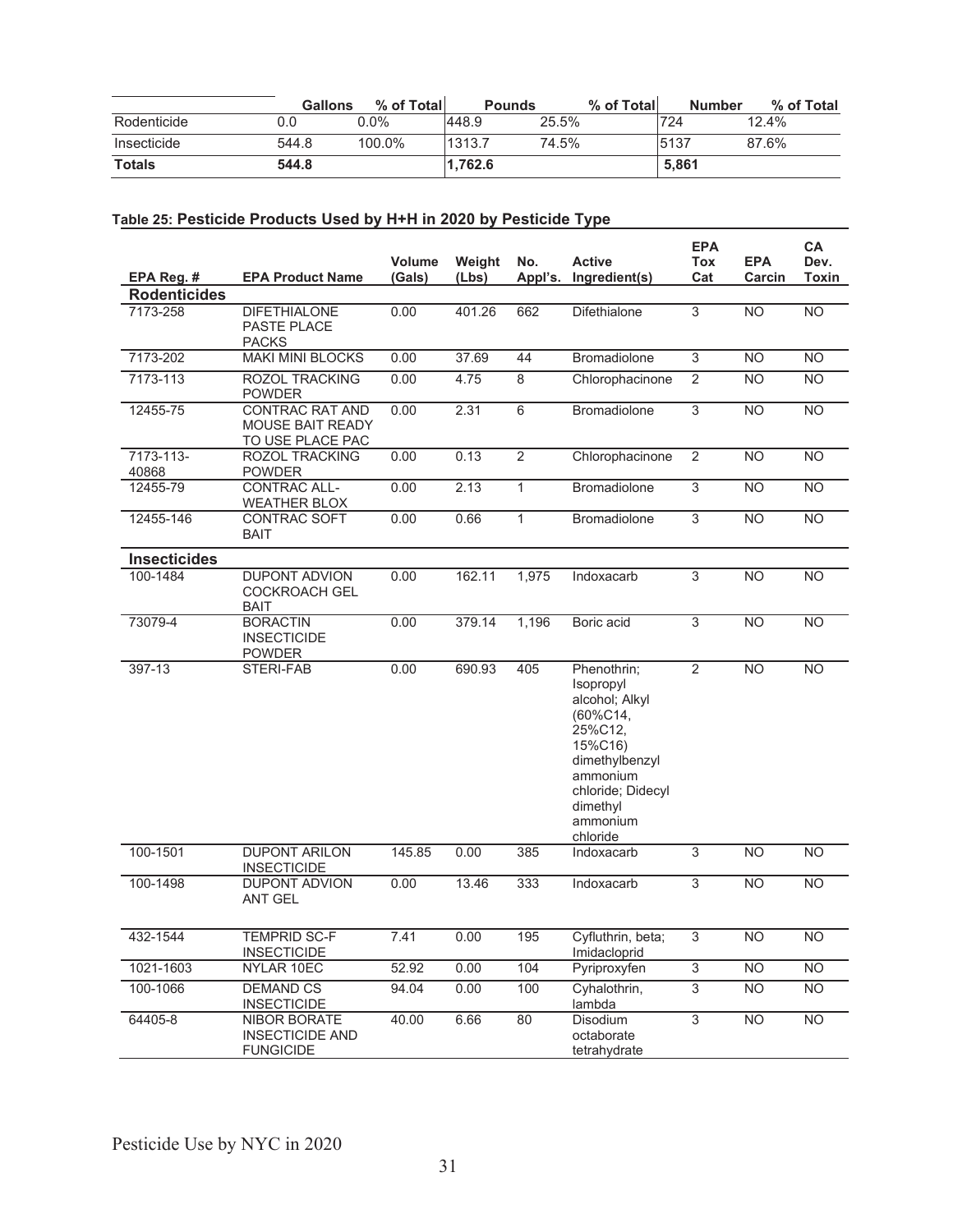| EPA Reg. #    | <b>EPA Product Name</b>                                                | <b>Volume</b><br>(Gals) | Weight<br>(Lbs) | No.<br>Appl's.  | <b>Active</b><br>Ingredient(s)                                                                                   | <b>EPA</b><br>Tox<br>Cat  | <b>EPA</b><br>Carcin | CA<br>Dev.<br><b>Toxin</b> |
|---------------|------------------------------------------------------------------------|-------------------------|-----------------|-----------------|------------------------------------------------------------------------------------------------------------------|---------------------------|----------------------|----------------------------|
| 1677-43       | STER-BAC                                                               | 150.50                  | 0.00            | 74              | Alkyl (60%C14,<br>25%C12.<br>15%C16)<br>dimethylbenzyl<br>ammonium<br>chloride                                   | 1                         | <b>NO</b>            | <b>NO</b>                  |
| 432-1363      | <b>TEMPO SC</b><br><b>INSECTICIDE</b>                                  | 11.89                   | 0.00            | 56              | Cyfluthrin, beta                                                                                                 | 3                         | <b>NO</b>            | <b>NO</b>                  |
| 432-772       | <b>DELTA DUST</b>                                                      | 0.00                    | 9.63            | 52              | Deltamethrin                                                                                                     | $\overline{3}$            | <b>NO</b>            | <b>NO</b>                  |
| 64405-2       | <b>REDZONE BAIT</b>                                                    | 0.00                    | 24.31           | 45              | Boric acid                                                                                                       | 3                         | <b>NO</b>            | <b>NO</b>                  |
| 5481-8973     | ORTHENE PCO<br><b>FORMULA II</b>                                       | 26.00                   | 0.00            | 26              | Acephate                                                                                                         | 3                         | <b>YES</b>           | <b>NO</b>                  |
| 100-1483      | <b>ADVION INSECT</b><br><b>GRANULE</b>                                 | 0.00                    | 10.25           | $\overline{25}$ | Indoxacarb                                                                                                       | $\overline{3}$            | N <sub>O</sub>       | N <sub>O</sub>             |
| 432-1375      | PRE-EMPT FLY BAIT                                                      | 0.00                    | 14.00           | 24              | Imidacloprid; (Z)-<br>9-Tricosene                                                                                | $\overline{3}$            | N <sub>O</sub>       | N <sub>O</sub>             |
| 432-1304      | TEMPO 10 WP<br><b>INSECTICIDE</b>                                      | 4.26                    | 0.00            | 18              | Cyfluthrin, beta                                                                                                 | $\overline{3}$            | <b>NO</b>            | <b>NO</b>                  |
| 432-1483      | <b>TEMPRID SC</b><br><b>INSECTICIDE</b>                                | 5.87                    | 0.00            | 17              | Cyfluthrin, beta;<br>Imidacloprid                                                                                | $\overline{3}$            | <b>NO</b>            | N <sub>O</sub>             |
| 432-1460      | <b>MAXFORCE FC</b><br>ROACH KILLER BAIT<br><b>GEL F.05</b>             | 0.00                    | 0.01            | $\overline{6}$  | Fipronil                                                                                                         | 3                         | <b>YES</b>           | <b>NO</b>                  |
| 499-550       | TC-323                                                                 | 0.94                    | 0.00            | 4               | Prallethrin                                                                                                      | $\overline{3}$            | <b>NO</b>            | <b>NO</b>                  |
| 2724-469      | ZOECON (S)-<br><b>HYDROPRENE</b><br>ROACH CONTROL<br><b>STATION II</b> | 0.00                    | 0.71            | $\overline{4}$  | (7S)-Hydroprene                                                                                                  | $\overline{3}$            | <b>NO</b>            | $\overline{NO}$            |
| 1021-2804     | MGK Formula 31011                                                      | 0.13                    | 0.00            | $\overline{3}$  | Pyrethrins;<br>Piperonyl<br>butoxide; N-octyl<br>bicycloheptene<br>dicarboximide;<br>Bifenthrin;<br>Pyriproxyfen | 3                         | <b>YES</b>           | <b>NO</b>                  |
| 7969-210      | <b>TERMIDOR SC</b><br><b>TERMITICIDE/INSEC</b><br><b>TICIDE</b>        | 4.00                    | 0.00            | $\overline{2}$  | Fipronil                                                                                                         | 3                         | <b>YES</b>           | <b>NO</b>                  |
| 8033-96-279   | TRANSPORT (R)<br><b>GHP INSECTICIDE</b>                                | 1.00                    | 0.00            | $\overline{2}$  | Acetamiprid;<br><b>Bifenthrin</b>                                                                                | 3                         | <b>YES</b>           | <b>NO</b>                  |
| 47000-73-1677 | SSI-50 INSECTICIDE                                                     | 0.00                    | 2.00            | $\overline{2}$  | Pyrethrins;<br>Piperonyl<br>butoxide; N-octyl<br>bicycloheptene<br>dicarboximide                                 | $\overline{3}$            | <b>YES</b>           | <b>NO</b>                  |
| 432-836       | <b>DELTAGARD G</b><br><b>INSECTICIDE</b><br><b>GRANULE</b>             | 0.00                    | 0.26            | $\overline{2}$  | Deltamethrin                                                                                                     | $\ensuremath{\mathsf{3}}$ | <b>NO</b>            | <b>NO</b>                  |
| 6218-47       | SUMMIT B.T.I.<br><b>BRIQUETS</b>                                       | 0.00                    | 0.24            | $\overline{2}$  | <b>Bacillus</b><br>thuringiensis<br>subspecies<br>Israelensis strain<br><b>BMP 144</b>                           | 3                         | <b>NO</b>            | <b>NO</b>                  |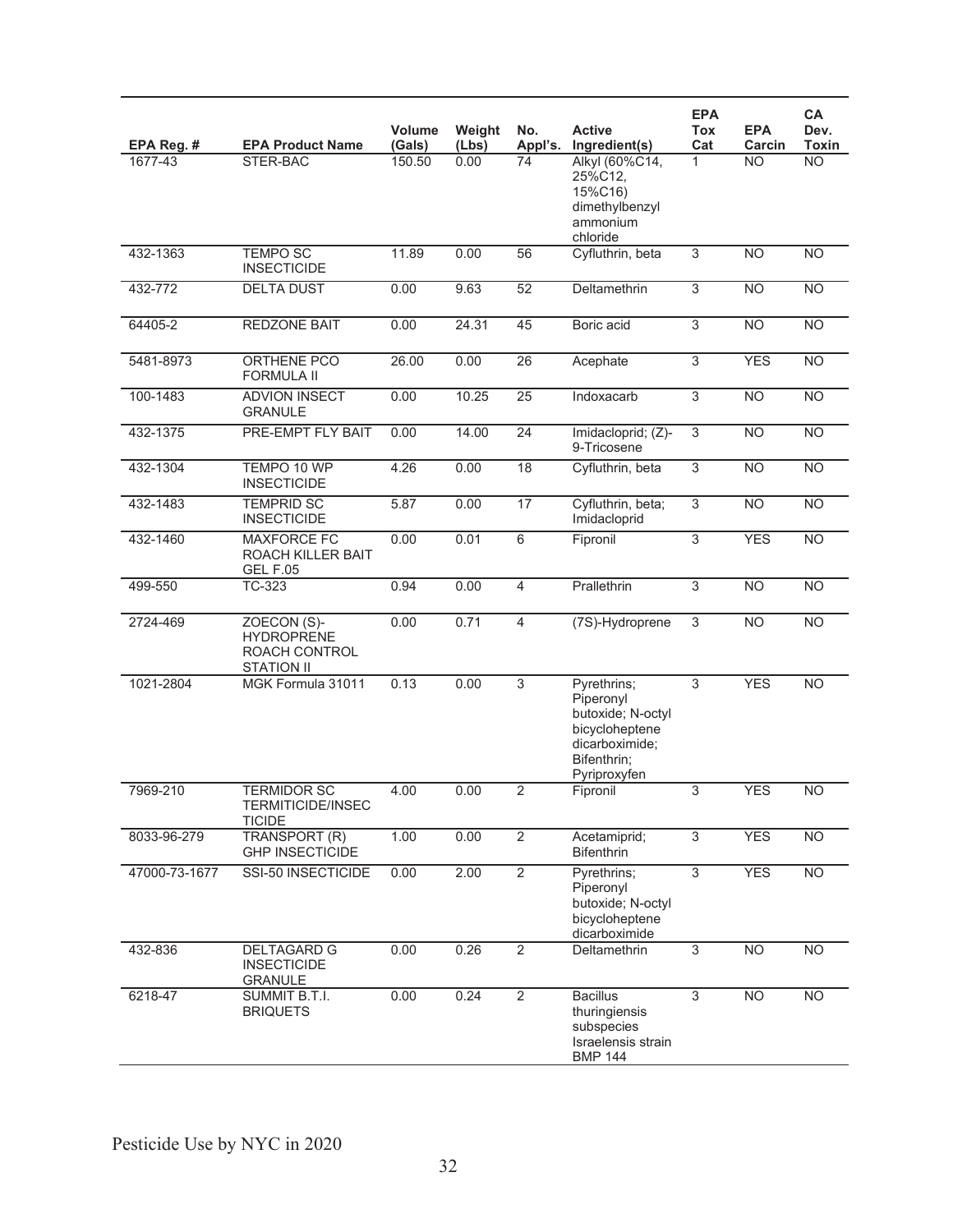### *Health and Mental Hygiene, Department of*

 The Department of Health and Mental Hygiene (DOHMH) protects and promotes the health of all New Yorkers. The Bureau of Veterinary and Pest Control Services at DOHMH protects the public from animal- and vector-borne diseases, and other hazards, including those that result from uncontrolled or unregulated rodents and other animals, and from mosquito-borne pathogens. Two programs, Pest Control Services (PCS) and Vector Surveillance and Control (VSC) have pest management responsibilities. PCS focuses on rodent control – performing inspections, cleanups and treatments of both private and public property. Currently, PCS employs approximately 40 pest management professionals to bait properties that have signs of active rodents with rodenticide placed either directly in rat burrows or in tamper-resistant bait stations. The Healthy Homes Program uses a private contractor to provide high quality pest control in the homes of children with asthma. Pest management in facilities operated by DOHMH is done through private contractors. Though Local Law 37 requires the reporting of pesticide use on only public property, applications on private property done by PCS are included in Tables 25 and 26. VSC is charged with mosquito management and uses licensed pest management staff and outside contractors. There was reduced pest control activity by DOHMH in 2020 due to the COVID-19 pandemic. During the New York State-mandated "Pause" in spring, 2020, exterminators did not go into the community. Community-based work resumed at reduced capacity in the summer when many exterminators were still supporting COVID-19 pandemic response activities. Staff were also working reduced hours in the community to limit risks of COVID-19 transmission. Table 26 summarizes DOHMH pesticide use by pesticide type. Table 27 lists all pesticide products used in 2020.

| <b>TWAIGHT THE COLLUCT COLLUCTER COLUMN TO CHAIGHT THE LULU</b> |                |               |               |        |            |               |                      |
|-----------------------------------------------------------------|----------------|---------------|---------------|--------|------------|---------------|----------------------|
|                                                                 |                | <b>Volume</b> |               | Weiaht |            |               | <b>Times Applied</b> |
| <b>Pesticide Type</b>                                           | <b>Gallons</b> | % of Total    | <b>Pounds</b> |        | % of Total | <b>Number</b> | % of Total           |
| Rodenticide                                                     | 0.0            | $0.0\%$       | 7134.4        | 12.5%  |            | 9054          | $2.1\%$              |
| Insecticide                                                     | 329.1          | 100.0%        | 49862.6       | 87.5%  |            | 420080        | 97.9%                |
| <b>Totals</b>                                                   | 329.1          |               | 56.997.0      |        |            | 429.134       |                      |

#### **Table 26 Types of Pesticides Used by DOHMH in 2020**

#### **Table 27 Pesticide Products Used by DOHMH in 2020 by Pesticide Type**

| EPA Reg. #          | <b>EPA Product</b><br><b>Name</b>                         | <b>Volume</b><br><b>Gals</b> ) | Weigh<br>$t$ (Lbs) | No.<br>Appl's. | <b>Active</b><br>Ingredient(s) | <b>EPA</b><br>Tox<br>Cat | <b>EPA</b><br>Carci<br>n | <b>CA</b><br>Dev.<br><b>Toxin</b> |
|---------------------|-----------------------------------------------------------|--------------------------------|--------------------|----------------|--------------------------------|--------------------------|--------------------------|-----------------------------------|
| <b>Rodenticides</b> |                                                           |                                |                    |                |                                |                          |                          |                                   |
| 12455-69            | <b>CONTRAC</b><br><b>RODENTICIDE</b>                      | 0.00                           | 3071.8<br>2        | 3653           | <b>Bromadiolone</b>            | 3                        | NO.                      | <b>NO</b>                         |
| 12455-90            | <b>FINAL</b><br><b>RODENTICIDE</b>                        | 0.00                           | 2236.7             | 2645           | <b>Brodifacoum</b>             | 3                        | <b>NO</b>                | <b>NO</b>                         |
| 12455-133           | <b>CONTRAC WITH</b><br><b>LUMITRACK</b>                   | 0.00                           | 419.23             | 994            | <b>Bromadiolone</b>            | 3                        | NO.                      | <b>NO</b>                         |
| 7173-297            | <b>BROMADIOLONE</b><br><b>PASTE 0901</b>                  | 0.00                           | 392.41             | 592            | <b>Bromadiolone</b>            | 3                        | <b>NO</b>                | <b>NO</b>                         |
| 7173-258            | <b>DIFETHIALONE</b><br><b>PASTE PLACE</b><br><b>PACKS</b> | 0.00                           | 123.70             | 415            | Difethialone                   | 3                        | NO.                      | <b>NO</b>                         |
| 100-1055            | <b>WEATHERBLOK</b><br><b>BAIT WITH BITREX</b>             | 0.00                           | 626.57             | 339            | <b>Brodifacoum</b>             | 3                        | NO.                      | NO.                               |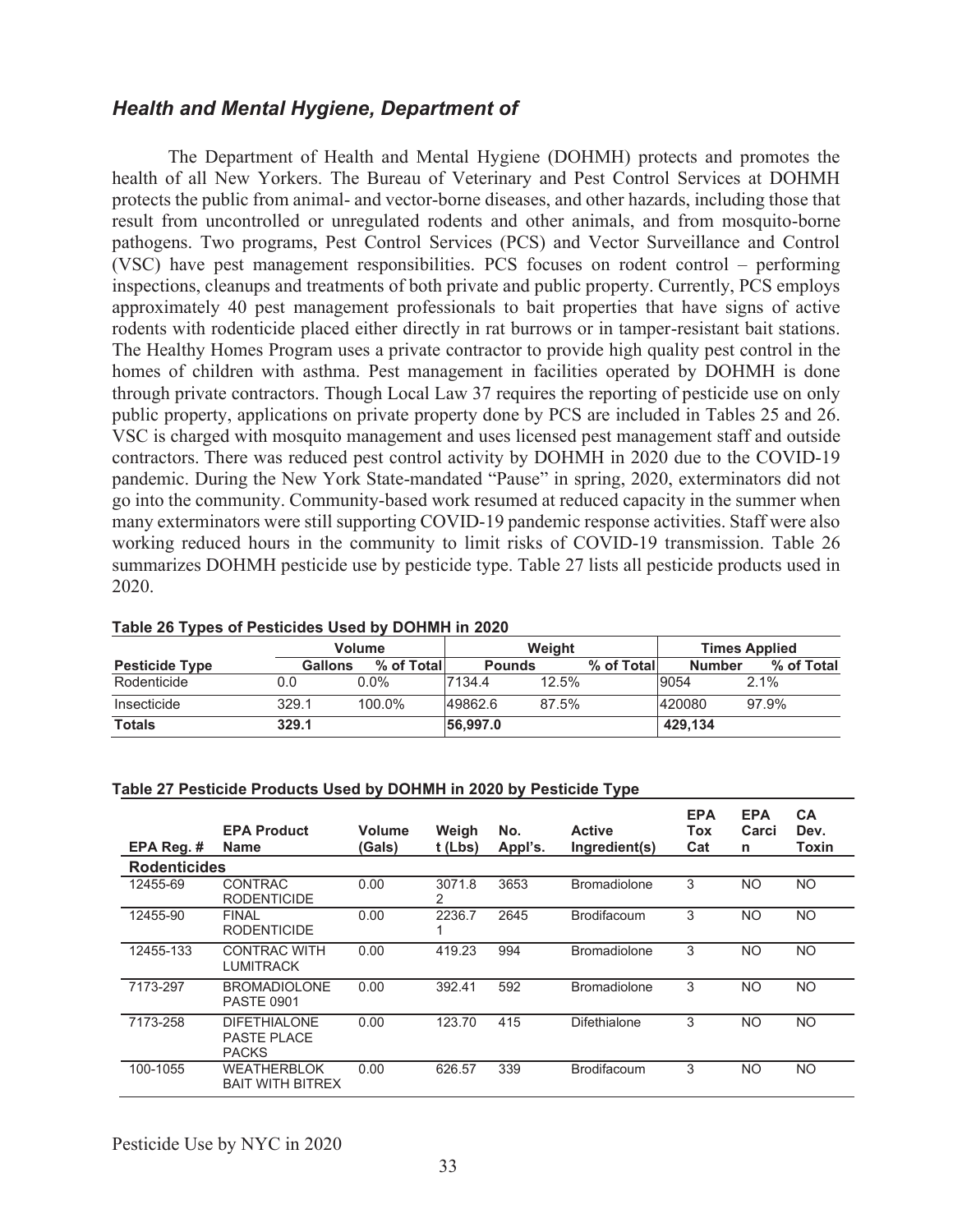| EPA Reg. #          | <b>EPA Product</b><br>Name                                                          | Volume<br>(Gals) | Weigh<br>$t$ (Lbs) | No.<br>Appl's.  | <b>Active</b><br>Ingredient(s)                                                                                       | <b>EPA</b><br><b>Tox</b><br>Cat | <b>EPA</b><br>Carci<br>n | CA<br>Dev.<br><b>Toxin</b> |
|---------------------|-------------------------------------------------------------------------------------|------------------|--------------------|-----------------|----------------------------------------------------------------------------------------------------------------------|---------------------------------|--------------------------|----------------------------|
| 7173-304            | <b>BROMETHALIN</b><br><b>SOFT BAIT</b>                                              | 0.00             | 65.78              | 203             | <b>Bromethalin</b>                                                                                                   | 3                               | <b>NO</b>                | <b>NO</b>                  |
| 12455-36            | <b>CONTRAC RAT</b><br>AND MOUSE BAIT                                                | 0.00             | 99.83              | 88              | <b>Bromadiolone</b>                                                                                                  | $\overline{3}$                  | <b>NO</b>                | N <sub>O</sub>             |
| 12455-79            | <b>CONTRAC ALL-</b><br><b>WEATHER BLOX</b>                                          | 0.00             | 59.97              | 88              | <b>Bromadiolone</b>                                                                                                  | $\overline{3}$                  | <b>NO</b>                | $\overline{NO}$            |
| 7173-205            | <b>GENERATION</b><br><b>PELLETS</b>                                                 | 0.00             | 34.91              | 22              | Difethialone                                                                                                         | 3                               | <b>NO</b>                | N <sub>O</sub>             |
| 12455-146           | <b>CONTRAC SOFT</b><br><b>BAIT</b>                                                  | 0.00             | 2.20               | 13              | Bromadiolone                                                                                                         | $\overline{3}$                  | <b>NO</b>                | <b>NO</b>                  |
| 12455-75            | <b>CONTRAC RAT</b><br>AND MOUSE BAIT<br><b>READY TO USE</b><br>PLACE PAC            | 0.00             | 1.31               | $\overline{2}$  | <b>Bromadiolone</b>                                                                                                  | 3                               | <b>NO</b>                | <b>NO</b>                  |
| <b>Insecticides</b> |                                                                                     |                  |                    |                 |                                                                                                                      |                                 |                          |                            |
| 73049-429           | <b>VECTOMAX FG</b>                                                                  | 0.00             | 31,151.61          | 419,627         | <b>Bacillus</b><br>sphaericus;<br><b>Bacillus</b><br>thuringiensis,<br>subsp.<br>Israelensis,<br>strain AM 65-<br>52 | 3                               | <b>NO</b>                | $\overline{NO}$            |
| 73049-20            | <b>VECTOLEX CG</b><br><b>BIOLOGICAL</b><br><b>LARVICIDE</b>                         | 0.00             | 975.44             | 293             | <b>Bacillus</b><br>sphaericus                                                                                        | 3                               | <b>NO</b>                | <b>NO</b>                  |
| 100-1484            | <b>DUPONT ADVION</b><br><b>COCKROACH GEL</b><br><b>BAIT</b>                         | 0.00             | 1.37               | 40              | Indoxacarb                                                                                                           | $\overline{3}$                  | <b>NO</b>                | N <sub>O</sub>             |
| 432-1534            | <b>BES0668</b><br>Insecticide                                                       | 173.00           | 0.00               | 29              | Deltamethrin                                                                                                         | 3                               | N <sub>O</sub>           | <b>NO</b>                  |
| 1021-1688-<br>8329  | <b>ANVIL 10+10 ULV</b>                                                              | 152.00           | 0.00               | $\overline{23}$ | Phenothrin;<br>Piperonyl<br>butoxide                                                                                 | 3                               | <b>YES</b>               | <b>NO</b>                  |
| 73049-10            | <b>VECTOBAC G</b><br><b>BIOLOGICAL</b><br><b>LARVICIDE</b><br><b>GRANULES</b>       | 0.00             | 17,682.<br>00      | 23              | <b>Bacillus</b><br>thuringiensis,<br>subsp.<br>Israelensis,<br>strain AM 65-52                                       | 3                               | <b>NO</b>                | <b>NO</b>                  |
| 64405-2             | <b>REDZONE BAIT</b>                                                                 | 0.00             | 1.74               | 12              | Boric acid                                                                                                           | $\overline{3}$                  | $\overline{NO}$          | $\overline{NO}$            |
| 73049-501           | <b>VBC-60394 FG</b><br><b>BIOLOGICAL</b><br><b>LARVICIDE FINE</b><br><b>GRANULE</b> | 0.00             | 48.00              | 10              | <b>Bacillus</b><br>thuringiensis,<br>subsp.<br>Israelensis,<br>strain AM 65-52                                       | 3                               | <b>NO</b>                | <b>NO</b>                  |
| 100-1486            | <b>DUPONT ADVION</b><br><b>COCKROACH</b><br><b>BAIT ARENA</b>                       | 0.00             | 1.38               | $\overline{9}$  | Indoxacarb                                                                                                           | 3                               | <b>NO</b>                | <b>NO</b>                  |
| 70127-10            | TICK-EX EC<br><b>BIOInsecticide</b>                                                 | 4.08             | 0.00               | $\overline{7}$  | Metarhizium<br>anisopliae strain<br>F52 spores                                                                       | 3                               | <b>NO</b>                | <b>NO</b>                  |
| 432-763             | <b>SUSPEND SC</b><br><b>INSECTICIDE</b>                                             | 0.02             | 0.00               | 5               | Deltamethrin                                                                                                         | $\overline{3}$                  | <b>NO</b>                | <b>NO</b>                  |
| 100-1483            | <b>ADVION INSECT</b><br><b>GRANULE</b>                                              | 0.00             | 1.00               | $\mathbf{1}$    | Indoxacarb                                                                                                           | 3                               | <b>NO</b>                | <b>NO</b>                  |
| 100-1498            | <b>DUPONT ADVION</b><br>ANT GEL                                                     | 0.00             | 0.04               | $\mathbf{1}$    | Indoxacarb                                                                                                           | 3                               | N <sub>O</sub>           | <b>NO</b>                  |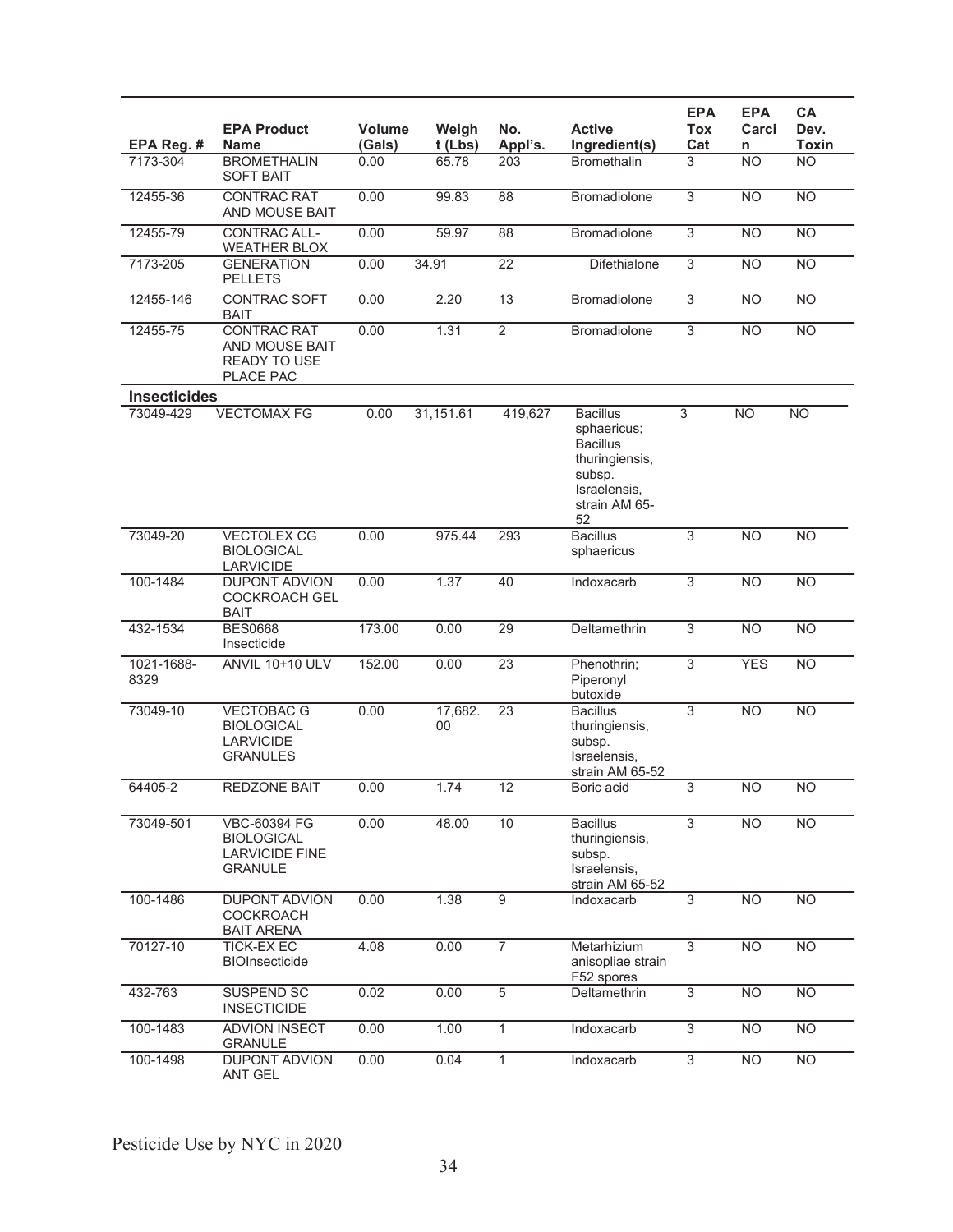#### *Homeless Services, Department of*

 The Department of Homeless Services (DHS) manages homeless shelters and dormitory facilities across the City. Of these, six are Family Services operated, five provide dormitory facilities for families with children, one facility – Preventative Assistance and Temporary Housing (PATH) – is an intake facility, and five adult facilities provide housing for men. DHS also operates and manages warehouses. Pest management services, which primarily address rodent and cockroach infestations, are provided by an outside contractor. Table 28 summarizes DHS pesticide use by pesticide type. Table 29 lists all pesticide products used in 2020.

|                       |                | <b>Volume</b> | Weight |               |            | <b>Times Applied</b> |                             |  |
|-----------------------|----------------|---------------|--------|---------------|------------|----------------------|-----------------------------|--|
| <b>Pesticide Type</b> | <b>Gallons</b> | % of Total    |        | <b>Pounds</b> | % of Total |                      | % of Total<br><b>Number</b> |  |
| Rodenticide           | 0.0            | $0.0\%$       | 275.4  |               | 94.4%      | 600                  | 59.4%                       |  |
| Insecticide           | 0.0            | 100.0%        | 16.2   |               | 5.6%       | 410                  | 40.6%                       |  |
| <b>Totals</b>         | 0.0            |               | 291.6  |               |            | 1.010                |                             |  |

#### **Table 28: Types of Pesticides Used by DHS in 2020**

#### **Table 29: Pesticide Products Used by DHS in 2020 by Pesticide Type**

|                     |                                                        |               |        |         |                     | <b>EPA</b> |            |              |
|---------------------|--------------------------------------------------------|---------------|--------|---------|---------------------|------------|------------|--------------|
|                     |                                                        | <b>Volume</b> | Weight | No.     | <b>Active</b>       | <b>Tox</b> | <b>EPA</b> | CA Dev.      |
| EPA Reg. #          | <b>EPA Product Name</b>                                | (Gals)        | (Lbs)  | Appl's. | Ingredient(s)       | Cat        | Carcin     | <b>Toxin</b> |
| <b>Rodenticides</b> |                                                        |               |        |         |                     |            |            |              |
| 7173-258            | DIFFTHIAI ONF<br>PASTE PLACE<br><b>PACKS</b>           | 0.00          | 208.56 | 528     | Difethialone        | 3          | <b>NO</b>  | NO.          |
| 12455-139           | <b>Final Soft Bait</b>                                 | 0.00          | 59.99  | 56      | <b>Brodifacoum</b>  | 3          | <b>NO</b>  | <b>NO</b>    |
| 12455-69            | <b>CONTRAC</b><br><b>RODENTICIDE</b>                   | 0.00          | 6.88   | 16      | <b>Bromadiolone</b> | 3          | <b>NO</b>  | <b>NO</b>    |
| <b>Insecticides</b> |                                                        |               |        |         |                     |            |            |              |
| 100-1484            | <b>DUPONT ADVION</b><br>COCKROACH<br><b>GEL BAIT</b>   | 0.00          | 8.73   | 276     | Indoxacarb          | 3          | <b>NO</b>  | NO.          |
| 100-1498            | <b>DUPONT ADVION</b><br><b>ANT GEL</b>                 | 0.00          | 5.06   | 110     | Indoxacarb          | 3          | <b>NO</b>  | <b>NO</b>    |
| 64405-2             | <b>REDZONE BAIT</b>                                    | 0.00          | 0.25   | 12      | Boric acid          | 3          | <b>NO</b>  | NO.          |
| 432-763             | SUSPEND SC<br><b>INSECTICIDE</b>                       | 0.04          | 0.00   | 8       | Deltamethrin        | 3          | <b>NO</b>  | <b>NO</b>    |
| 100-1483            | <b>ADVION INSECT</b><br><b>GRANULE</b>                 | 0.00          | 2.00   | 2       | Indoxacarb          | 3          | <b>NO</b>  | <b>NO</b>    |
| 100-1486            | DUPONT ADVION<br><b>COCKROACH</b><br><b>BAIT ARENA</b> | 0.00          | 0.17   | 2       | Indoxacarb          | 3          | <b>NO</b>  | NO.          |

### *Housing Authority*

 The New York City Housing Authority (NYCHA) manages more than 2,200 residential buildings and more than 170,000 apartments, as well as office space and grounds that cover approximately 2,300 acres. NYCHA currently has a staff of more than 100 pest management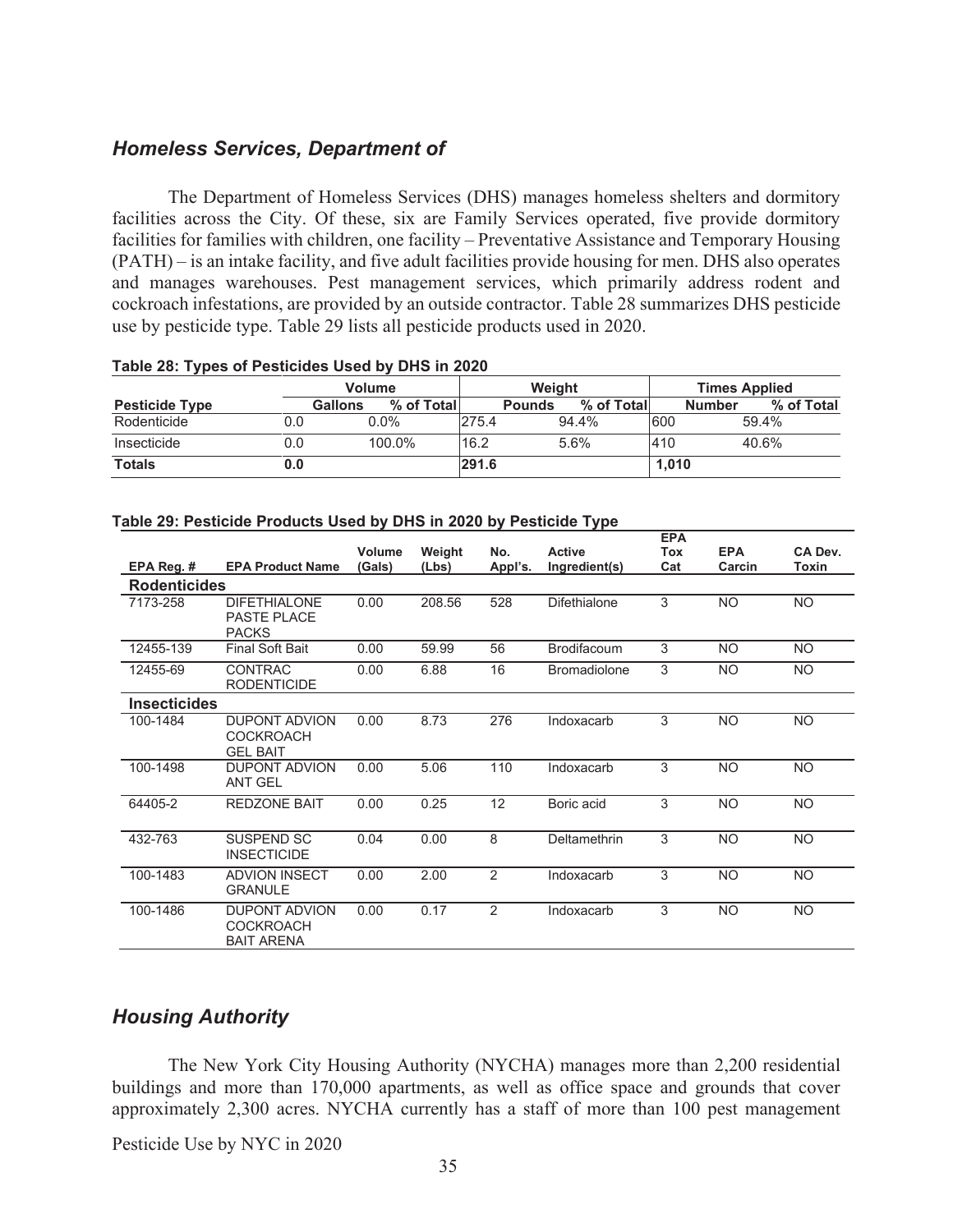professionals who perform routine inspections and treatments, carry out specialized intensive IPM interventions, apply pesticides, and respond to complaints and requests from other agencies. NYCHA staff members regularly address a range of insect and rodent problems, including interior rodents, cockroaches and bedbugs, and exterior rats, and weeds. Mosquito control and supplemental treatments are done by vendor services. Table 30 summarizes NYCHA pesticide use by pesticide type on NYCHA property. Table 31 lists the products used in 2020. Please note the data in the column marked Volume (Gals) in Tables 30 and 31 reflect the amount of liquid insecticide when diluted with one gallon of water, not the amount of insecticide used during each application.

|                       |                | Volume*     |               | Weight  |             | <b>Times Applied</b> |            |
|-----------------------|----------------|-------------|---------------|---------|-------------|----------------------|------------|
| <b>Pesticide Type</b> | <b>Gallons</b> | % of Totall | <b>Pounds</b> |         | % of Totall | <b>Number</b>        | % of Total |
| Rodenticide           | 0.0            | $0.0\%$     | 13044.2       | 86.4%   |             | 39658                | 37.3%      |
| Insecticide           | 2802.0         | 99.9%       | 2050.3        | 13.6%   |             | 66642                | 62.7%      |
| Herbicide             | 4.0            | 0.1%        | 0.0           | $0.0\%$ |             |                      | $0.0\%$    |
| <b>Totals</b>         | 2.806.0        |             | 15.094.5      |         |             | 106.304              |            |

### **Table 30: Types of Pesticides Used by NYCHA in 2020**

#### **Table 31: Pesticide Products Used by NYCHA in 2020 by Pesticide Type**

|                     |                                                                                  | Volume  | Weight   | No.     | <b>Active</b>       | <b>EPA</b><br><b>Tox</b> | <b>EPA</b>      | <b>CA</b><br>Dev. |
|---------------------|----------------------------------------------------------------------------------|---------|----------|---------|---------------------|--------------------------|-----------------|-------------------|
| EPA Reg. #          | <b>EPA Product Name</b>                                                          | (Gals)* | (Lbs)    | Appl's. | Ingredient(s)       | Cat                      | Carcin          | Toxin             |
| <b>Rodenticides</b> |                                                                                  |         |          |         |                     |                          |                 |                   |
| 7173-258            | <b>DIFETHIALONE</b><br>PASTE PLACE<br><b>PACKS</b>                               | 0.00    | 6,678.88 | 28,825  | Difethialone        | $\overline{3}$           | <b>NO</b>       | <b>NO</b>         |
| 12455-69            | <b>CONTRAC</b><br><b>RODENTICIDE</b>                                             | 0.00    | 4,195.14 | 5,219   | <b>Bromadiolone</b> | $\overline{3}$           | <b>NO</b>       | $\overline{NO}$   |
| 12455-56            | <b>DITRAC TRACKING</b><br><b>POWDER</b>                                          | 0.00    | 328.19   | 2,573   | Diphacinone         | $\overline{2}$           | <b>NO</b>       | <b>NO</b>         |
| 12455-86            | <b>CONTRAC</b><br><b>RODENTICIDE</b><br><b>PLACE PAC</b>                         | 0.00    | 375.92   | 1,019   | Bromadiolone        | $\overline{3}$           | $\overline{NO}$ | $\overline{NO}$   |
| 7173-297            | <b>BROMADIOLONE</b><br><b>PASTE 0901</b>                                         | 0.00    | 268.58   | 434     | <b>Bromadiolone</b> | 3                        | <b>NO</b>       | <b>NO</b>         |
| 12455-79            | <b>CONTRAC ALL-</b><br><b>WEATHER BLOX</b>                                       | 0.00    | 605.31   | 431     | <b>Bromadiolone</b> | $\mathbf{3}$             | <b>NO</b>       | <b>NO</b>         |
| 12455-139           | <b>Final Soft Bait</b>                                                           | 0.00    | 51.44    | 274     | <b>Brodifacoum</b>  | 3                        | <b>NO</b>       | <b>NO</b>         |
| 82744-2-56          | <b>RATIMOR SOFT BAIT</b>                                                         | 0.00    | 162.11   | 232     | <b>Bromadiolone</b> | 3                        | <b>NO</b>       | <b>NO</b>         |
| 12455-75            | <b>CONTRAC RAT AND</b><br><b>MOUSE BAIT READY</b><br>TO USE PLACE PAC            | 0.00    | 39.09    | 193     | <b>Bromadiolone</b> | 3                        | <b>NO</b>       | <b>NO</b>         |
| $56 - 42$           | <b>BAIT BLOCK</b><br>RODENTIICDE WITH<br><b>PEANUT BUTTER</b><br><b>FLAVORIZ</b> | 0.00    | 116.75   | 120     | Diphacinone         | 3                        | <b>NO</b>       | <b>NO</b>         |
| 12455-146           | <b>CONTRAC SOFT</b><br><b>BAIT</b>                                               | 0.00    | 33.80    | 99      | <b>Bromadiolone</b> | 3                        | <b>NO</b>       | <b>NO</b>         |
| 7173-304            | <b>BROMETHALIN SOFT</b><br><b>BAIT</b>                                           | 0.00    | 25.66    | 76      | <b>Bromethalin</b>  | $\mathbf{3}$             | <b>NO</b>       | <b>NO</b>         |
| 12455-108           | <b>FORMUS ALL-</b><br><b>WEATHER BLOX</b>                                        | 0.00    | 3.16     | 63      | Brodifacoum         | 3                        | <b>NO</b>       | <b>NO</b>         |
| 7173-113            | <b>ROZOL TRACKING</b><br><b>POWDER</b>                                           | 0.00    | 8.31     | 22      | Chlorophacino<br>ne | $\overline{2}$           | <b>NO</b>       | <b>NO</b>         |
| 12455-80            | <b>DITRAC ALL-</b><br><b>WEATHER BLOX</b>                                        | 0.00    | 68.63    | 19      | Diphacinone         | $\overline{3}$           | <b>NO</b>       | <b>NO</b>         |
| 12455-148           | Rat Ice                                                                          | 0.00    | 61.00    | 12      | Carbon dioxide      | $\overline{2}$           | <b>NO</b>       | <b>NO</b>         |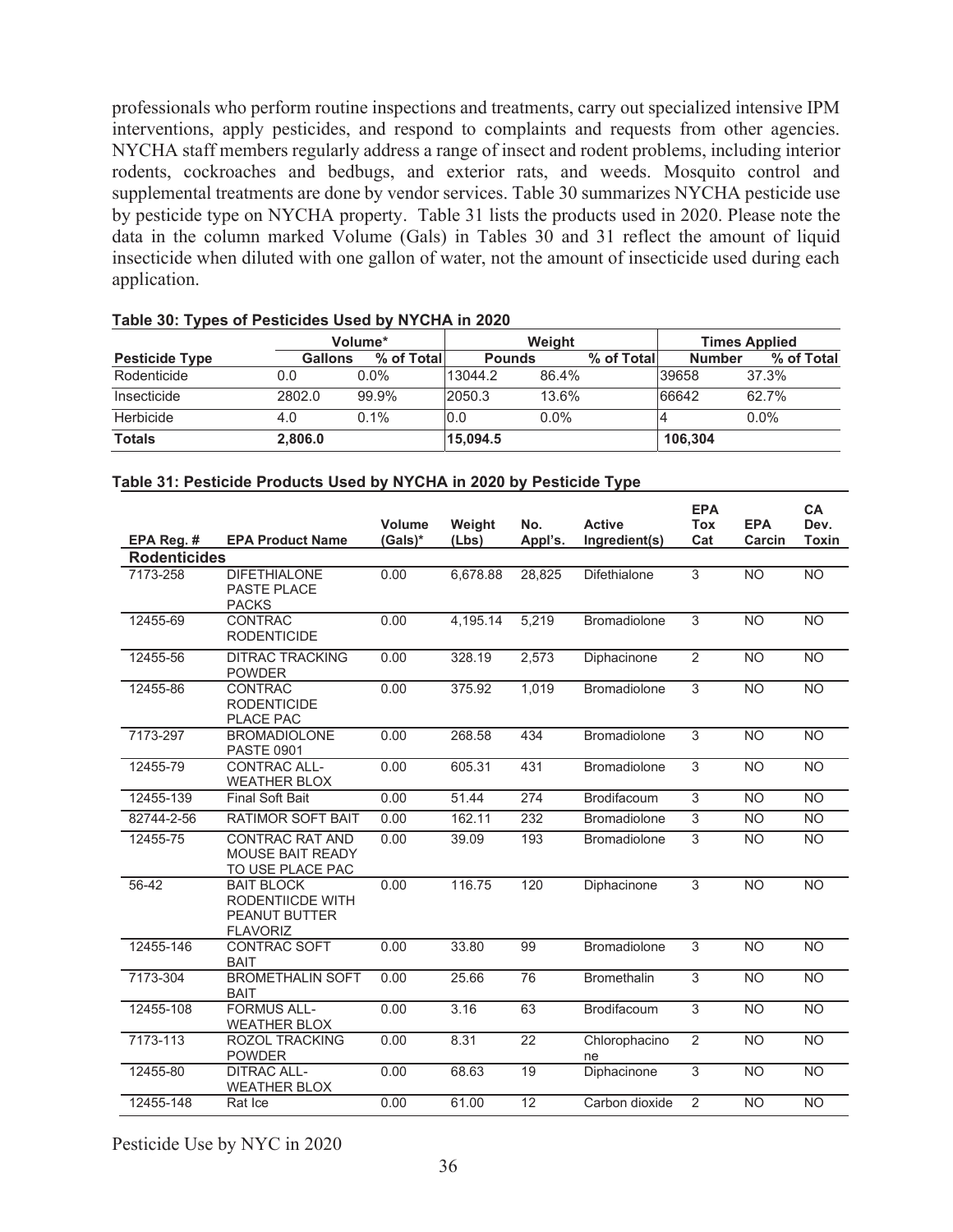|                     |                                                             |                          |                 |                |                                                                                                                                                                           | <b>EPA</b>     |                      | CA              |
|---------------------|-------------------------------------------------------------|--------------------------|-----------------|----------------|---------------------------------------------------------------------------------------------------------------------------------------------------------------------------|----------------|----------------------|-----------------|
| EPA Reg. #          | <b>EPA Product Name</b>                                     | <b>Volume</b><br>(Gals)* | Weight<br>(Lbs) | No.<br>Appl's. | <b>Active</b><br>Ingredient(s)                                                                                                                                            | Tox<br>Cat     | <b>EPA</b><br>Carcin | Dev.<br>Toxin   |
| 12455-36            | CONTRAC RAT AND<br><b>MOUSE BAIT</b>                        | 0.00                     | 5.25            | 11             | Bromadiolone                                                                                                                                                              | 3              | <b>NO</b>            | <b>NO</b>       |
| 87235-2-            | <b>BRIGAND WB WAX</b>                                       | 0.00                     | 4.44            | 11             | Bromadiolone                                                                                                                                                              | $\overline{3}$ | <b>NO</b>            | N <sub>O</sub>  |
| 88689               | <b>BLOCK</b><br><b>RODENTICIDE</b>                          |                          |                 |                |                                                                                                                                                                           |                |                      |                 |
| 12455-90            | FINAL RODENTICIDE                                           | 0.00                     | 3.19            | $\overline{7}$ | Brodifacoum                                                                                                                                                               | $\overline{3}$ | <b>NO</b>            | <b>NO</b>       |
| 12455-89            | <b>FINAL ALL-WEATHER</b><br><b>BLOX</b>                     | 0.00                     | 1.88            | 5              | <b>Brodifacoum</b>                                                                                                                                                        | 3              | <b>NO</b>            | <b>NO</b>       |
| 7173-308            | Chlorophacinone Soft<br>Bait                                | 0.00                     | 4.69            | $\overline{4}$ | Chlorophacino<br>ne                                                                                                                                                       | $\overline{3}$ | <b>NO</b>            | <b>NO</b>       |
| 7173-288            | <b>DIFETHIALONE</b><br><b>BLOCK 0707</b>                    | 0.00                     | 0.70            | $\overline{4}$ | Difethialone                                                                                                                                                              | $\overline{3}$ | N <sub>O</sub>       | $\overline{NO}$ |
| 7969-382            | Selontra Rodent Bait                                        | 0.00                     | 1.10            | $\overline{3}$ | Cholecalciferol                                                                                                                                                           | $\overline{3}$ | NO                   | N <sub>O</sub>  |
| 100-1055            | <b>WEATHERBLOK BAIT</b><br>WITH BITREX                      | 0.00                     | 0.88            | $\mathbf{1}$   | Brodifacoum                                                                                                                                                               | 3              | <b>NO</b>            | <b>NO</b>       |
| 12455-16            | <b>ZP TRACKING</b><br><b>POWDER</b>                         | 0.00                     | 0.13            | $\mathbf{1}$   | Zinc phosphide                                                                                                                                                            | $\mathbf{1}$   | <b>NO</b>            | $\overline{NO}$ |
| <b>Insecticides</b> |                                                             |                          |                 |                |                                                                                                                                                                           |                |                      |                 |
| 100-1484            | <b>DUPONT ADVION</b><br><b>COCKROACH GEL</b><br><b>BAIT</b> | 0.00                     | 642.46          | 23,274         | Indoxacarb                                                                                                                                                                | 3              | <b>NO</b>            | <b>NO</b>       |
| 432-1483            | <b>TEMPRID SC</b><br><b>INSECTICIDE</b>                     | 3.75                     | 0.00            | 7,002          | Cyfluthrin,<br>beta;<br>Imidacloprid                                                                                                                                      | $\overline{3}$ | <b>NO</b>            | <b>NO</b>       |
| 1021-2593           | <b>VENDETTA PLUS</b><br><b>COCKROACH GEL</b><br>BAIT        | 0.00                     | 197.20          | 6,869          | Avermectin;<br>Pyriproxyfen                                                                                                                                               | $\overline{3}$ | <b>NO</b>            | <b>NO</b>       |
| 432-763             | SUSPEND SC<br><b>INSECTICIDE</b>                            | 5.88                     | 0.00            | 5,857          | Deltamethrin                                                                                                                                                              | 3              | <b>NO</b>            | <b>NO</b>       |
| 397-13              | STERI-FAB                                                   | 724.26                   | 0.00            | 4,776          | Phenothrin;<br>Isopropyl<br>alcohol; Alkyl<br>$(60\%C14,$<br>25%C12,<br>15%C16)<br>dimethylbenzyl<br>ammonium<br>chloride;<br>Didecyl<br>dimethyl<br>ammonium<br>chloride | $\overline{2}$ | <b>NO</b>            | $\overline{NO}$ |
| 53883-276           | <b>DELTA 4.75% SC</b>                                       | 126.88                   | 0.00            | 3,620          | Deltamethrin                                                                                                                                                              | $\overline{3}$ | <b>NO</b>            | N <sub>O</sub>  |
| 1021-2796           | MGK Formula 3113                                            | 0.00                     | 80.58           | 3,386          | Clothianidin;<br>Pyriproxyfen                                                                                                                                             | $\overline{0}$ | $\overline{NO}$      | $\overline{NO}$ |
| 432-1544            | <b>TEMPRID SC-F</b><br><b>INSECTICIDE</b>                   | 3.58                     | 0.00            | 2,027          | Cyfluthrin,<br>beta;<br>Imidacloprid                                                                                                                                      | $\overline{3}$ | <b>NO</b>            | $\overline{NO}$ |
| 432-1257            | <b>MAXFORCE ROACH</b><br>BAIT F.05                          | 0.00                     | 64.42           | 1,945          | Fipronil                                                                                                                                                                  | $\overline{3}$ | <b>YES</b>           | <b>NO</b>       |
| 499-304             | <b>WHITMIRE OPTEM</b><br><b>ME PT 600</b>                   | 0.46                     | 0.00            | 1,942          | Cyfluthrin                                                                                                                                                                | $\overline{3}$ | $\overline{NO}$      | $\overline{NO}$ |
| 432-1460            | <b>MAXFORCE FC</b><br>ROACH KILLER BAIT<br><b>GEL F.05</b>  | 0.00                     | 28.64           | 1,788          | Fipronil                                                                                                                                                                  | $\overline{3}$ | <b>YES</b>           | <b>NO</b>       |
| 432-1259            | PRODUCT: RBF5                                               | 0.00                     | 32.74           | 1,185          | Fipronil                                                                                                                                                                  | $\sqrt{3}$     | <b>YES</b>           | <b>NO</b>       |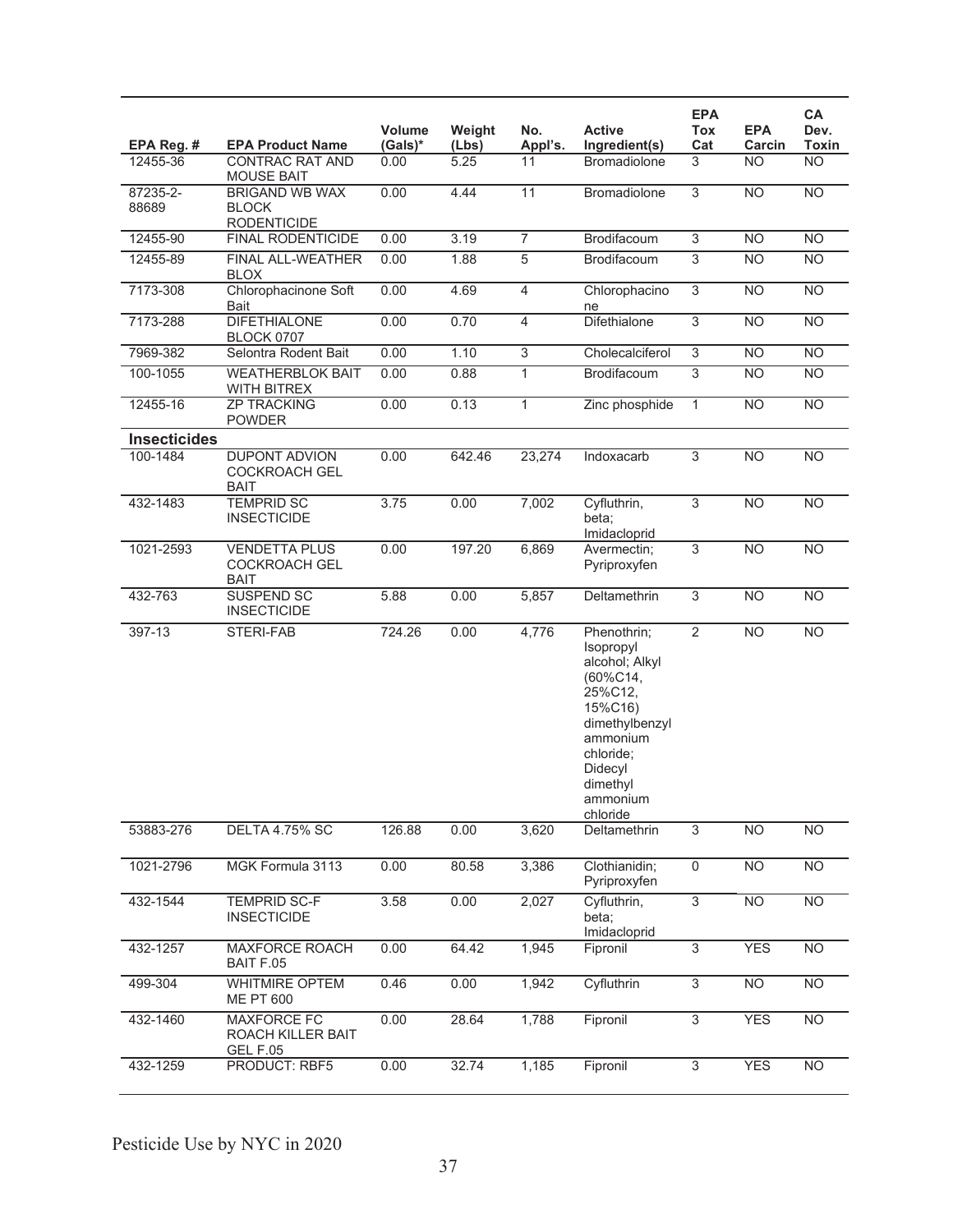|                    |                                                                        |                   |                 |                 |                                                                             | <b>EPA</b>        |                      | <b>CA</b>       |
|--------------------|------------------------------------------------------------------------|-------------------|-----------------|-----------------|-----------------------------------------------------------------------------|-------------------|----------------------|-----------------|
| EPA Reg. #         | <b>EPA Product Name</b>                                                | Volume<br>(Gals)* | Weight<br>(Lbs) | No.<br>Appl's.  | <b>Active</b><br>Ingredient(s)                                              | <b>Tox</b><br>Cat | <b>EPA</b><br>Carcin | Dev.<br>Toxin   |
| 100-1486           | DUPONT ADVION<br><b>COCKROACH BAIT</b><br><b>ARENA</b>                 | 0.12              | 713.71          | 889             | Indoxacarb                                                                  | 3                 | <b>NO</b>            | <b>NO</b>       |
| 2724-351           | ZOECON RF-259<br><b>EMULSIFIABLE</b><br><b>CONCENTRATE</b>             | 1,914.98          | 0.00            | 858             | $(7S) -$<br>Hydroprene                                                      | $\overline{3}$    | <b>NO</b>            | <b>NO</b>       |
| 64405-2-<br>74455  | <b>REDZONE BAIT</b>                                                    | 0.00              | 41.19           | 230             | Boric acid                                                                  | 3                 | <b>NO</b>            | <b>NO</b>       |
| 100-1290           | <b>OPTIGARD</b><br><b>COCKROACH GEL</b><br><b>BAIT</b>                 | 0.00              | 10.19           | 222             | Emamectin,<br>benzoate                                                      | $\overline{3}$    | <b>NO</b>            | N <sub>O</sub>  |
| 67425-14           | ECOPCO ACU                                                             | 16.84             | 0.00            | 116             | Phenylethyl<br>propionate                                                   | 3                 | <b>NO</b>            | <b>NO</b>       |
| 73079-4            | <b>BORACTIN</b><br><b>INSECTICIDE</b><br><b>POWDER</b>                 | 0.00              | 13.13           | 85              | Boric acid                                                                  | $\overline{3}$    | <b>NO</b>            | <b>NO</b>       |
| 2724-421           | ZOECON RF-292<br><b>BRIQUET</b>                                        | 0.00              | 85.00           | 82              | S-Methoprene                                                                | 3                 | <b>NO</b>            | <b>NO</b>       |
| 279-9554           | <b>CB INSECTICIDE</b><br><b>WITH</b><br>DELTAMETHRIN                   | 0.11              | 37.29           | 81              | Deltamethrin                                                                | $\overline{3}$    | <b>NO</b>            | N <sub>O</sub>  |
| 432-1375           | PRE-EMPT FLY BAIT                                                      | 0.00              | 18.00           | 81              | Imidacloprid;<br>$(Z)-9-$<br>Tricosene                                      | 3                 | <b>NO</b>            | <b>NO</b>       |
| 432-1531           | <b>BES0600</b><br><b>INSECTICIDE</b>                                   | 0.00              | 7.15            | 67              | Clothianidin                                                                | $\overline{0}$    | <b>NO</b>            | N <sub>O</sub>  |
| 73766-1            | <b>GOURMET ANT BAIT</b><br>GEL                                         | 0.00              | 42.00           | 43              | <b>Disodium</b><br>octaborate<br>tetrahydrate                               | 3                 | <b>NO</b>            | <b>NO</b>       |
| 64405-2            | <b>REDZONE BAIT</b>                                                    | 0.00              | 9.31            | 40              | Boric acid                                                                  | $\overline{3}$    | N <sub>O</sub>       | $\overline{NO}$ |
| 1021-1815          | <b>EVERCIDE</b><br>ESFENVALERATE<br>6.4% CS                            | 0.20              | 0.00            | $\overline{27}$ | Esfenvalerate                                                               | 3                 | <b>NO</b>            | $\overline{NO}$ |
| 2724-351-<br>50809 | ZOECON RF-259<br><b>EMULSIFIABLE</b><br>CONCENTRATE                    | 0.17              | 0.00            | $\overline{22}$ | $(7S)$ -<br>Hydroprene                                                      | 3                 | <b>NO</b>            | <b>NO</b>       |
| 1021-2569          | <b>MULTICIDE SPRAY</b><br>29511                                        | 3.20              | 0.00            | $\overline{21}$ | Imidacloprid;<br>Phenothrin; N-<br>octyl<br>bicycloheptene<br>dicarboximide | $\mathbf 0$       | <b>YES</b>           | <b>NO</b>       |
| 432-1455           | BES 0026 FLY SPOT<br><b>BAIT</b>                                       | 0.00              | 2.48            | 19              | Imidacloprid;<br>$(Z)-9-$<br>Tricosene                                      | $\overline{3}$    | <b>NO</b>            | $\overline{NO}$ |
| 499-370            | PT 370 ASCEND FIRE<br>ANT STOPPER BAIT                                 | 0.00              | 2.63            | 18              | Avermectin                                                                  | 3                 | N <sub>O</sub>       | N <sub>O</sub>  |
| 100-1498           | <b>DUPONT ADVION</b><br><b>ANT GEL</b>                                 | 0.00              | 2.41            | 16              | Indoxacarb                                                                  | 3                 | <b>NO</b>            | <b>NO</b>       |
| 499-406            | <b>AVERT</b><br><b>PRESCRIPTION</b><br>TREATMENT TC 93A<br><b>BAIT</b> | 0.00              | 0.42            | 12              | Avermectin                                                                  | 3                 | <b>NO</b>            | <b>NO</b>       |
| 89459-59           | ENVI ACU CONTACT<br>Insecticide                                        | 1.46              | 0.11            | 11              | Phenylethyl<br>propionate                                                   | $\overline{3}$    | N <sub>O</sub>       | N <sub>O</sub>  |
| 241-313-<br>9444   | SIEGE PBS GEL<br><b>INSECTICIDE</b>                                    | 0.00              | 14.50           | $\overline{7}$  | Hydramethylno<br>n                                                          | $\overline{3}$    | <b>YES</b>           | <b>YES</b>      |
| 499-467            | WHITMIRE AVERT TC<br>181                                               | 0.00              | 0.13            | $\overline{7}$  | Avermectin                                                                  | $\overline{3}$    | <b>NO</b>            | N <sub>O</sub>  |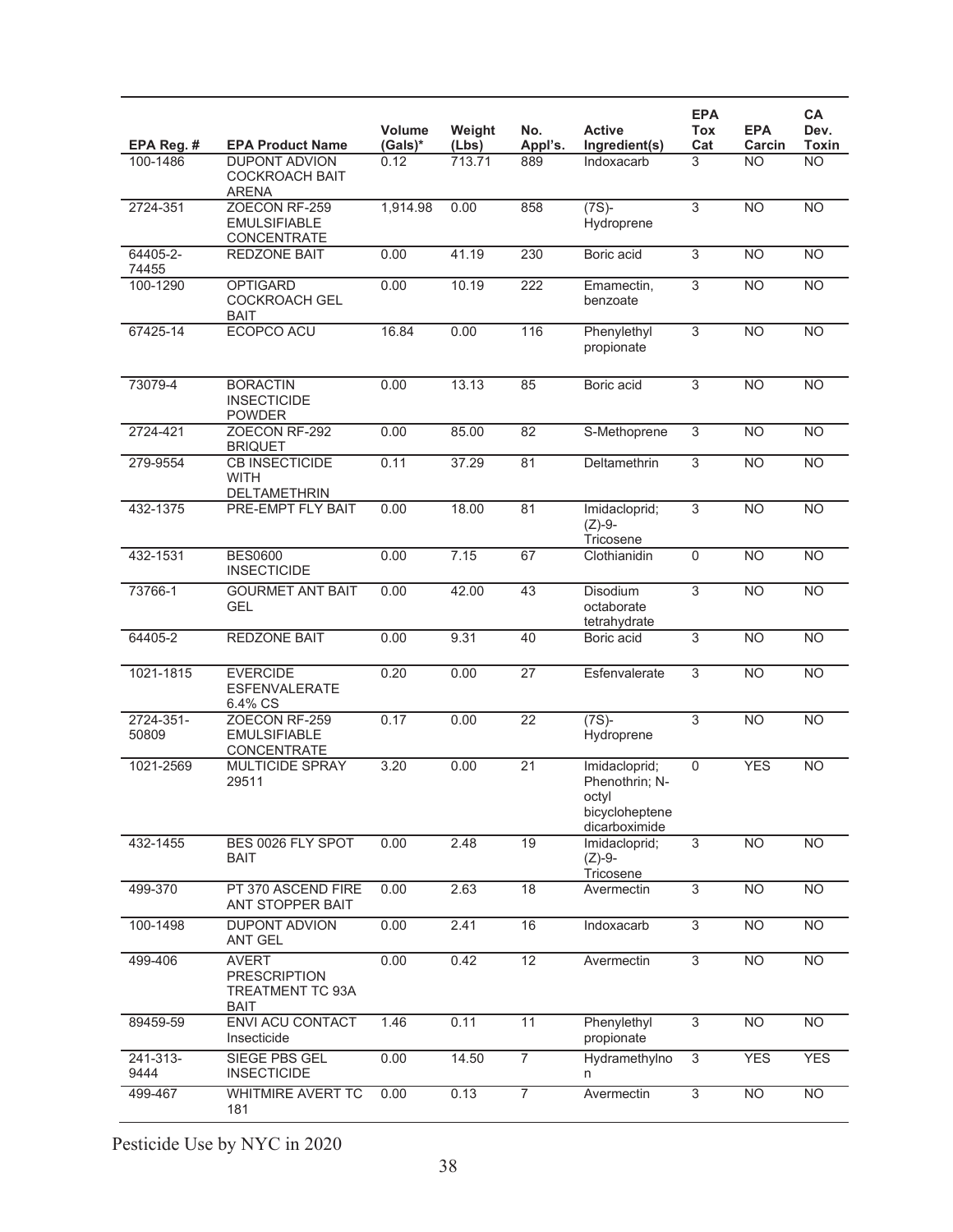| EPA Reg. #        | <b>EPA Product Name</b>                                                         | Volume<br>(Gals)* | Weight<br>(Lbs) | No.<br>Appl's. | <b>Active</b><br>Ingredient(s)                                                         | <b>EPA</b><br><b>Tox</b><br>Cat | <b>EPA</b><br>Carcin | CA<br>Dev.<br><b>Toxin</b> |
|-------------------|---------------------------------------------------------------------------------|-------------------|-----------------|----------------|----------------------------------------------------------------------------------------|---------------------------------|----------------------|----------------------------|
| 1021-1603         | NYLAR 10EC                                                                      | 0.02              | 0.00            | 6              | Pyriproxyfen                                                                           | 3                               | <b>NO</b>            | <b>NO</b>                  |
| 2724-469          | ZOECON (S)-<br><b>HYDROPRENE</b><br>ROACH CONTROL<br><b>STATION II</b>          | 0.13              | 0.00            | $\overline{3}$ | $(7S) -$<br>Hydroprene                                                                 | $\overline{3}$                  | N <sub>O</sub>       | $\overline{NO}$            |
| 6218-47           | SUMMIT B.T.I.<br><b>BRIQUETS</b>                                                | 0.00              | 4.33            | $\overline{2}$ | <b>Bacillus</b><br>thuringiensis<br>subspecies<br><b>Israelensis</b><br>strain BMP 144 | 3                               | <b>NO</b>            | NO                         |
| 100-1066          | <b>DEMAND CS</b><br><b>INSECTICIDE</b>                                          | 0.00              | 0.00            | 1              | Cyhalothrin,<br>lambda                                                                 | 3                               | $\overline{NO}$      | $\overline{NO}$            |
| 1021-1828         | <b>MGK ROACH BAIT</b><br>2822                                                   | 0.00              | 0.13            | $\mathbf{1}$   | Avermectin                                                                             | 3                               | <b>NO</b>            | <b>NO</b>                  |
| 432-772           | <b>DELTA DUST</b>                                                               | 0.00              | 0.06            | $\mathbf{1}$   | Deltamethrin                                                                           | 3                               | N <sub>O</sub>       | $\overline{NO}$            |
| 100-1485          | <b>DUPONT ADVION</b><br>ANT BAIT ARENA                                          | 0.00              | 0.03            | $\mathbf{1}$   | Indoxacarb                                                                             | $\overline{3}$                  | N <sub>O</sub>       | $\overline{NO}$            |
| 73049-20          | <b>VECTOLEX CG</b><br><b>BIOLOGICAL</b><br><b>LARVICIDE</b>                     | 0.00              | 0.02            | $\mathbf{1}$   | <b>Bacillus</b><br>sphaericus                                                          | 3                               | <b>NO</b>            | <b>NO</b>                  |
| 1001-73           | <b>ECOLOGIX</b><br><b>COCKROACH BAIT</b>                                        | 0.00              | 0.00            | $\mathbf{1}$   | Xanthine;<br>Oxypurinol                                                                | $\overline{3}$                  | N <sub>O</sub>       | $\overline{NO}$            |
| <b>Herbicides</b> |                                                                                 |                   |                 |                |                                                                                        |                                 |                      |                            |
| 71995-33          | <b>ROUNDUP WEED &amp;</b><br><b>GRASS KILLER</b><br>READY-TO-USE<br><b>PLUS</b> | 2.00              | 0.00            | $\overline{2}$ | Glyphosate,<br>isopropylamine<br>salt: Nonanoic<br>acid                                | 3                               | <b>NO</b>            | <b>NO</b>                  |
| 71995-47          | RD 1653 HERBICIDE                                                               | 2.00              | 0.00            | $\mathbf{1}$   | Glyphosate,<br>isopropylamine<br>salt; Imazapic,<br>ammonium<br>salt; Nonanoic<br>acid | 3                               | <b>NO</b>            | <b>NO</b>                  |
| 524-517           | <b>ACCORD XL</b><br><b>HERBICIDE</b>                                            | 0.00              | 0.00            | $\mathbf{1}$   | Glyphosate,<br>isopropylamine<br>salt                                                  | 3                               | $\overline{NO}$      | $\overline{NO}$            |

\*NOTE: In some cases, the data reflect the amount of liquid insecticide when diluted with one gallon of water, not the amount of insecticide used during each application.

## *Housing Preservation and Development*

 Housing Preservation and Development (HPD) oversees occupied and vacant residential and commercial buildings, vacant lots, and a limited number of agency offices. In addition, its Emergency Repair Program occasionally encounters and responds to rats and fleas in occupied private buildings. HPD has no certified applicators on staff and contracts for pest management services. Table 32 summarizes HPD pesticide use by pesticide type. Table 33 lists all pesticide products used in 2020.

|  |  | Table 32: Types of Pesticides Used by HPD in 2020 |
|--|--|---------------------------------------------------|
|  |  |                                                   |

|                       | Volume         |            | Weight        |            | Times Applied |            |
|-----------------------|----------------|------------|---------------|------------|---------------|------------|
| <b>Pesticide Type</b> | <b>Gallons</b> | % of Total | <b>Pounds</b> | % of Total | <b>Number</b> | % of Total |
| Rodenticide           | U.U            | 74.2%      | 247.3         | 78.2%      | ממפו<br>ULL   | 43.0%      |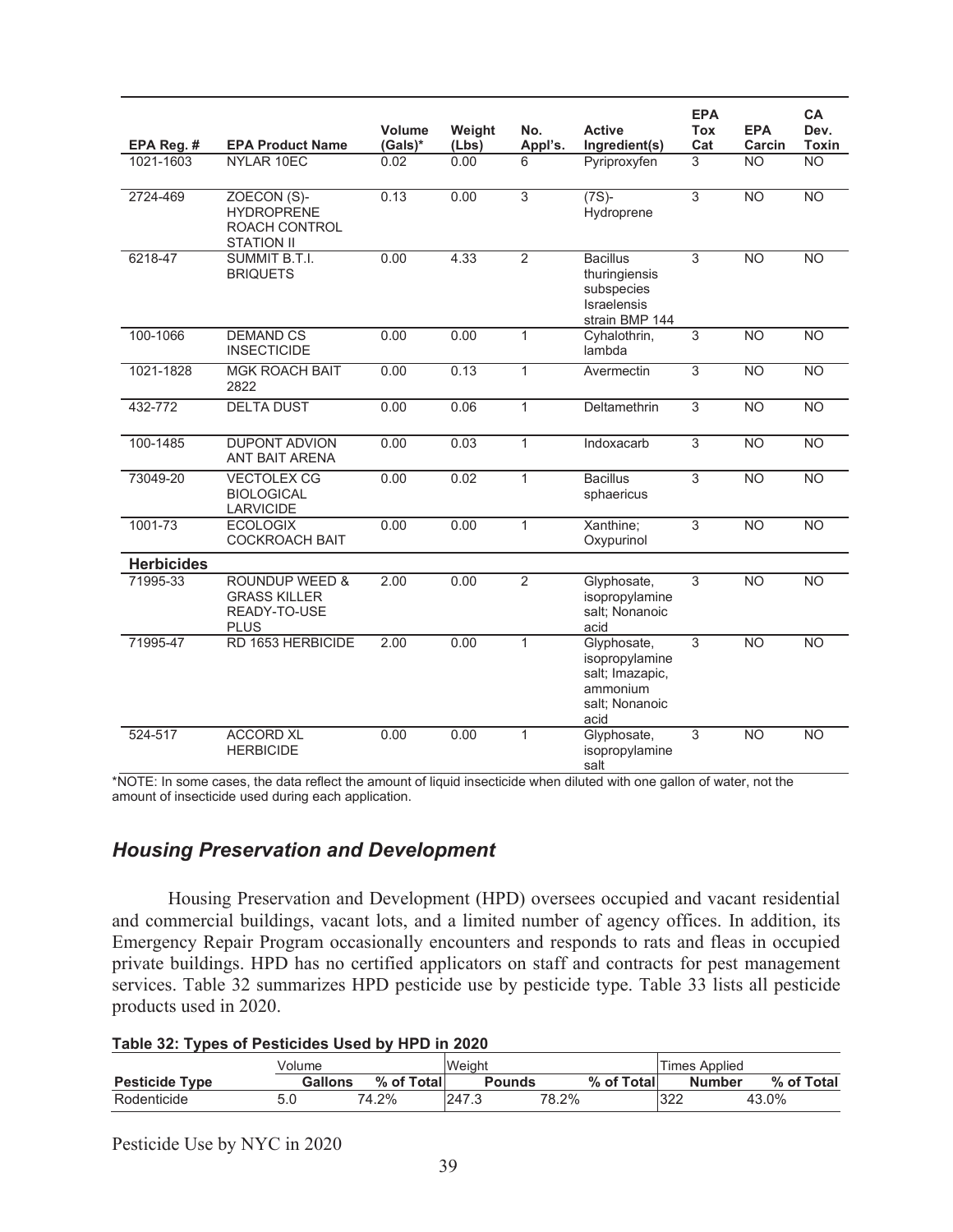| Insecticide   | -<br>.  | 8% | $\epsilon$<br>vo.u | 8%<br>$\sim$<br>- | $\Delta$<br>™       | .0%<br>-- |
|---------------|---------|----|--------------------|-------------------|---------------------|-----------|
| <b>Totals</b> | <b></b> |    |                    |                   | 748<br>≁∿<br>$\sim$ |           |

#### **Table 33: Pesticide Products Used by HPD in 2020**

|                     |                                                                                                          |                         |                 |                 |                                | <b>EPA</b>        |                      | <b>CA</b>            |
|---------------------|----------------------------------------------------------------------------------------------------------|-------------------------|-----------------|-----------------|--------------------------------|-------------------|----------------------|----------------------|
| EPA Reg. #          | <b>EPA Product Name</b>                                                                                  | <b>Volume</b><br>(Gals) | Weight<br>(Lbs) | No.<br>Appl's.  | <b>Active</b><br>Ingredient(s) | <b>Tox</b><br>Cat | <b>EPA</b><br>Carcin | Dev.<br><b>Toxin</b> |
| <b>Rodenticides</b> |                                                                                                          |                         |                 |                 |                                |                   |                      |                      |
| 12455-79            | <b>CONTRAC ALL-</b><br><b>WEATHER BLOX</b>                                                               | 5.00                    | 179.11          | 170             | <b>Bromadiolone</b>            | $\overline{3}$    | <b>NO</b>            | N <sub>O</sub>       |
| 7173-258            | <b>DIFETHIALONE</b><br>PASTE PLACE PACKS                                                                 | 0.00                    | 68.08           | 149             | Difethialone                   | $\overline{3}$    | <b>NO</b>            | <b>NO</b>            |
| 7173-113            | ROZOL TRACKING<br><b>POWDER</b>                                                                          | 0.00                    | 0.07            | $\overline{2}$  | Chlorophacinon<br>е            | $\overline{2}$    | <b>NO</b>            | <b>NO</b>            |
| 1021-2593           | <b>CONTRAC ALL-</b><br><b>WEATHER BLOX</b>                                                               | 0.00                    | 0.02            | $\mathbf{1}$    | <b>Bromadiolone</b>            | 3                 | N <sub>O</sub>       | N <sub>O</sub>       |
| <b>Insecticides</b> |                                                                                                          |                         |                 |                 |                                |                   |                      |                      |
| 53883-92            | <b>CYPER TC</b><br><b>INSECTICIDE</b>                                                                    | 1.26                    | 0.00            | 155             | Cypermethrin,<br>beta          | 3                 | <b>YES</b>           | <b>NO</b>            |
| 432-763             | SUSPEND SC<br><b>INSECTICIDE</b>                                                                         | 0.46                    | 0.00            | 94              | Deltamethrin                   | 3                 | <b>NO</b>            | <b>NO</b>            |
| 100-1498            | <b>DUPONT ADVION</b><br><b>ANT GEL</b>                                                                   | 0.00                    | 19.80           | 93              | Indoxacarb                     | $\overline{3}$    | <b>NO</b>            | <b>NO</b>            |
| 1021-2593           | <b>VENDETTA PLUS</b><br><b>COCKROACH GEL</b><br><b>BAIT</b>                                              | 0.00                    | 0.91            | $\overline{34}$ | Avermectin:<br>Pyriproxyfen    | 3                 | <b>NO</b>            | <b>NO</b>            |
| 64405-2             | <b>REDZONE BAIT</b>                                                                                      | 0.00                    | 46.70           | 28              | Boric acid                     | 3                 | <b>NO</b>            | <b>NO</b>            |
| 499-507             | <b>PRESCRIPTION</b><br><b>TREATMENT BRAND</b><br>ALPINE COCKROACH<br><b>GEL BAIT</b><br><b>RESERVOIR</b> | 0.00                    | 0.88            | 12              | Dinotefuran                    | 3                 | <b>NO</b>            | <b>NO</b>            |
| 279-3206            | <b>TALSTAR TC</b><br><b>FLOWABLE</b><br><b>TERMITICIDE/INSECT</b><br><b>ICIDE</b>                        | 0.02                    | 0.00            | 3               | <b>Bifenthrin</b>              | 3                 | <b>YES</b>           | <b>NO</b>            |
| 432-1259            | <b>PRODUCT: RBF5</b>                                                                                     | 0.00                    | 0.20            | $\overline{3}$  | Fipronil                       | $\overline{3}$    | <b>YES</b>           | N <sub>O</sub>       |
| 432-1460            | <b>MAXFORCE FC</b><br>ROACH KILLER BAIT<br><b>GEL F.05</b>                                               | 0.00                    | 0.44            | $\overline{2}$  | Fipronil                       | 3                 | <b>YES</b>           | <b>NO</b>            |
| 1021-1828           | <b>MGK ROACH BAIT</b><br>2821                                                                            | 0.00                    | 0.02            | $\mathbf{1}$    | Avermectin                     | 3                 | <b>NO</b>            | <b>NO</b>            |
| 1021-1828           | <b>MGK ROACH BAIT</b><br>2822                                                                            | 0.00                    | 0.02            | $\mathbf{1}$    | Avermectin                     | 3                 | <b>NO</b>            | <b>NO</b>            |

### *Human Resources Administration*

 The New York City Human Resources Administration/Department of Social Services (HRA/DSS) provides temporary help to individuals and families with social service and economic needs to assist them in reaching self-sufficiency. HRA serves more than 3 million New Yorkers through essential and diverse programs and services. HRA/DSS has numerous offices and public service centers throughout the 5 boroughs. Table 34 summarizes HRA pesticide use by pesticide type. Table 35 lists the products used in 2020.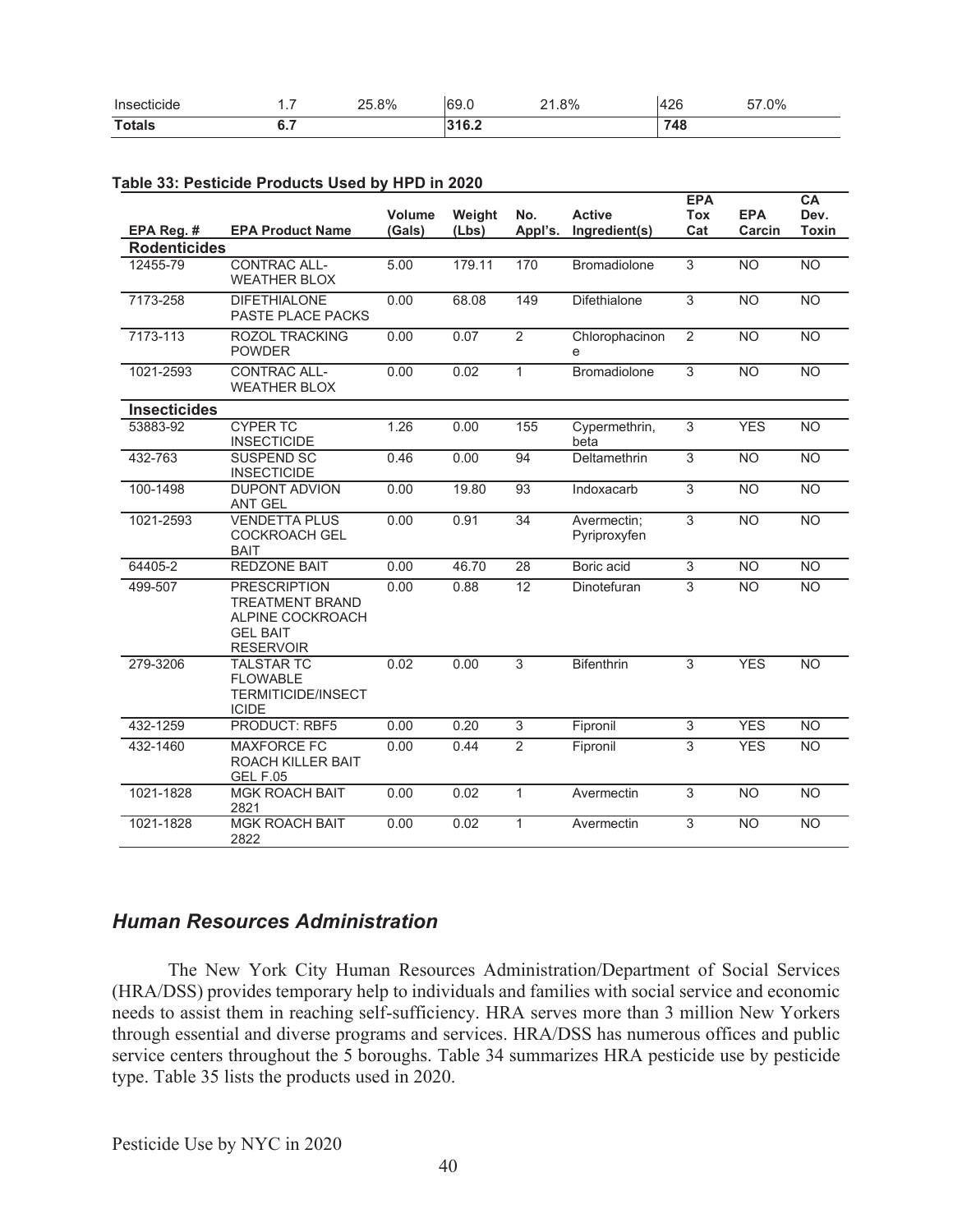| Table 34: Types of Pesticides Used by HRA in 2020 |     |                              |      |               |                      |     |               |            |
|---------------------------------------------------|-----|------------------------------|------|---------------|----------------------|-----|---------------|------------|
|                                                   |     | Weight                       |      |               | <b>Times Applied</b> |     |               |            |
| <b>Pesticide Type</b>                             |     | % of Total<br><b>Gallons</b> |      | <b>Pounds</b> | % of Total           |     | <b>Number</b> | % of Total |
| Rodenticide                                       | 0.0 | $0.0\%$                      | 20.2 |               | 65.0%                | 109 |               | 50.7%      |
| Insecticide                                       | 0.0 | 100.0%                       | 10.9 |               | 35.0%                | 106 |               | 49.3%      |
| <b>Totals</b>                                     | 0.0 |                              | 31.2 |               |                      | 215 |               |            |

#### **Table 34: Types of Pesticides Used by HRA in 2020**

### **Table 35: Pesticide Products Used by HRA in 2020 by Pesticide Type**

|                     |                                                             |                  |        |         |                     | <b>EPA</b> |                      |           |
|---------------------|-------------------------------------------------------------|------------------|--------|---------|---------------------|------------|----------------------|-----------|
|                     | <b>EPA Product Name</b>                                     | Volume<br>(Gals) | Weight | No.     | <b>Active</b>       | Tox        | <b>EPA</b><br>Carcin | CA Dev.   |
| EPA Reg. #          |                                                             |                  | (Lbs)  | Appl's. | Ingredient(s)       | Cat        |                      | Toxin     |
| <b>Rodenticides</b> |                                                             |                  |        |         |                     |            |                      |           |
| 7173-258            | <b>DIFETHIALONE</b><br>PASTE PLACE<br><b>PACKS</b>          | 0.00             | 20.00  | 108     | <b>Difethialone</b> | 3          | <b>NO</b>            | NO.       |
| 12455-69            | CONTRAC<br><b>RODENTICIDE</b>                               | 0.00             | 0.25   | 1       | <b>Bromadiolone</b> | 3          | <b>NO</b>            | <b>NO</b> |
| <b>Insecticides</b> |                                                             |                  |        |         |                     |            |                      |           |
| 100-1484            | <b>DUPONT ADVION</b><br><b>COCKROACH</b><br><b>GEL BAIT</b> | 0.00             | 2.38   | 62      | Indoxacarb          | 3          | <b>NO</b>            | NO.       |
| 64405-2             | <b>REDZONE BAIT</b>                                         | 0.00             | 5.47   | 27      | Boric acid          | 3          | <b>NO</b>            | <b>NO</b> |
| 432-763             | SUSPEND SC<br><b>INSECTICIDE</b>                            | 0.05             | 0.00   | 12      | Deltamethrin        | 3          | <b>NO</b>            | <b>NO</b> |
| 100-1483            | <b>ADVION INSECT</b><br><b>GRANULE</b>                      | 0.00             | 3.00   | 3       | Indoxacarb          | 3          | <b>NO</b>            | <b>NO</b> |
| 100-1498            | <b>DUPONT ADVION</b><br><b>ANT GEL</b>                      | 0.00             | 0.05   | 1       | Indoxacarb          | 3          | <b>NO</b>            | NO.       |
| 100-1486            | <b>DUPONT ADVION</b><br>COCKROACH<br><b>BAIT ARENA</b>      | 0.00             | 0.01   |         | Indoxacarb          | 3          | <b>NO</b>            | <b>NO</b> |

### *New York Public Libraries*

 The New York Public Library (NYPL), through its 85 branches libraries services residents in the boroughs of Manhattan, the Bronx and Staten Island. Pest management is provided by private contractors. No application data was provided by NYPL for 2020.

## *Parks and Recreation*

 New York City has 28,000 acres of parks, playgrounds, athletic fields, natural areas, recreational facilities, comfort stations, beaches, historic buildings, and parkways maintained by the Department of Parks and Recreation (DPR). The major pest issues facing DPR are weeds (including weed shrubs and weed trees) and rodents. Rarer infestations of exotic insect pests and diseases, often targeting trees, also occur. To address these, DPR employs 104 certified pesticide applicators. Herbicides account for the largest share of DPR's total pesticide use. Contractors are hired for pest management when peripheral rodent problems arise on capital projects.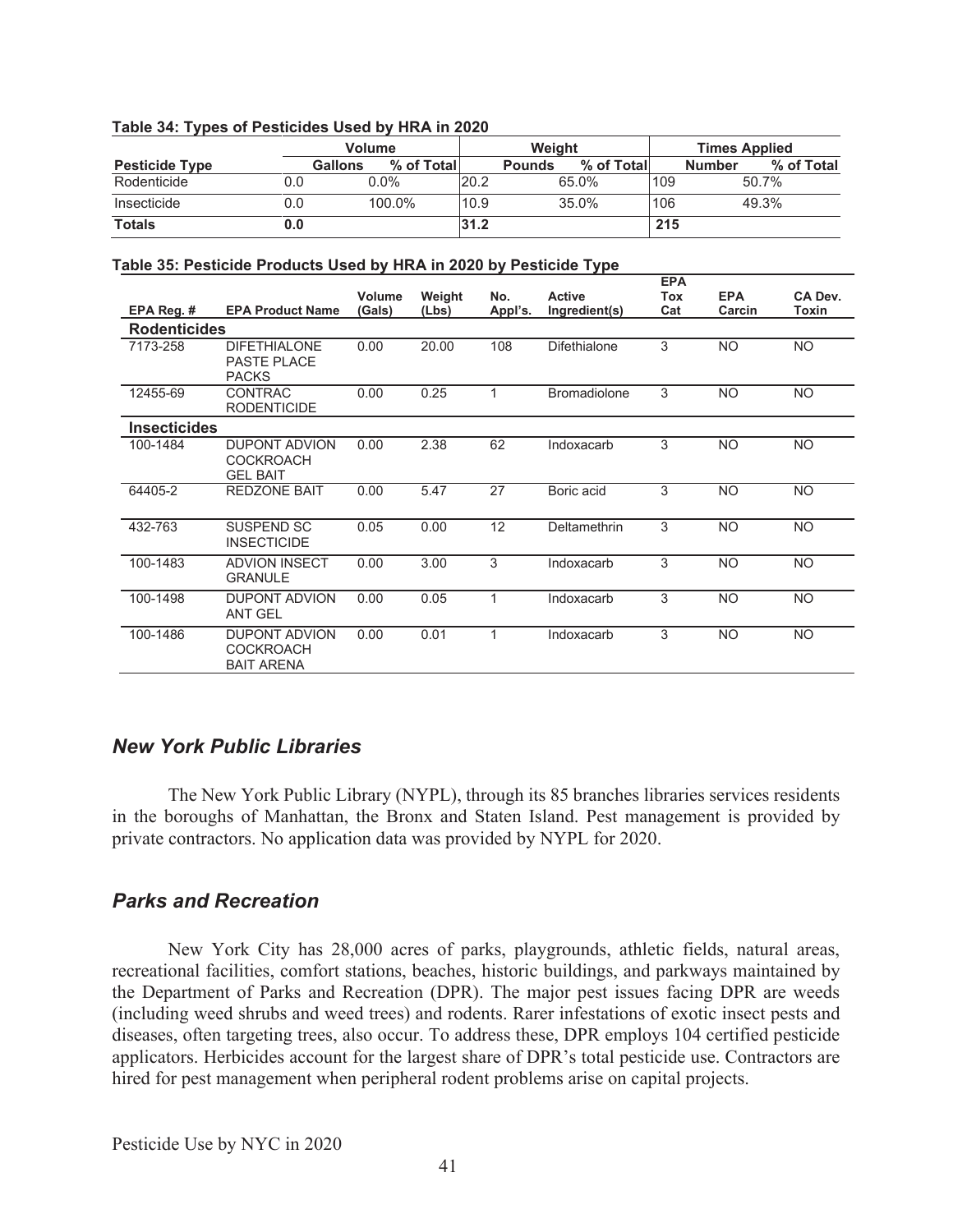DPR reports include pesticides applied on all city-owned golf courses. Local Law 37 exempts these locations from pesticide prohibitions. These tables also include data from sister organizations that operate on DPR property, such as zoos, conservancies, and botanic gardens. Table 36 summarizes pesticide use by pesticide type. Table 37 below lists for each pesticide type, all products used, unless there were more than 10, in which case the 10 most frequently applied products are listed. Appendix 2 includes a complete product listing for DPR.

|                       | <b>Volume</b>  |             |               | Weight  |            | <b>Times Applied</b> |            |  |
|-----------------------|----------------|-------------|---------------|---------|------------|----------------------|------------|--|
| <b>Pesticide Type</b> | <b>Gallons</b> | % of Totall | <b>Pounds</b> |         | % of Total | <b>Number</b>        | % of Total |  |
| Rodenticide           | 0.0            | $0.0\%$     | 7709.6        | 14.8%   |            | 3843                 | 60.1%      |  |
| Insecticide           | 350.4          | 8.4%        | 440.0         | 0.8%    |            | 606                  | 9.5%       |  |
| Herbicide             | 563.0          | 13.6%       | 34720.1       | 66.8%   |            | 889                  | 13.9%      |  |
| Fungicide             | 3047.0         | 73.3%       | 9075.8        | 17.5%   |            | 965                  | 15.1%      |  |
| Other                 | 194.4          | 4.7%        | 6.3           | $0.0\%$ |            | 91                   | 1.4%       |  |
| <b>Totals</b>         | 4154.8         |             | 51951.7       |         |            | 6,394                |            |  |

| Table 36: Types of Pesticides Used by DPR in 2020 |  |  |
|---------------------------------------------------|--|--|
|---------------------------------------------------|--|--|

| Table 37: Ten Most Frequently Applied Pesticide Products by DPR in 2020 by Pesticide Type |
|-------------------------------------------------------------------------------------------|
|-------------------------------------------------------------------------------------------|

|                     |                                                                                           | Volume | Weight   | No.             | <b>Active</b>                          | <b>EPA</b><br><b>Tox</b> | <b>EPA</b><br>Carci | CA<br>Dev.      |
|---------------------|-------------------------------------------------------------------------------------------|--------|----------|-----------------|----------------------------------------|--------------------------|---------------------|-----------------|
| EPA Reg. #          | <b>EPA Product Name</b>                                                                   | (Gals) | (Lbs)    | Appl's.         | Ingredient(s)                          | Cat                      | n                   | <b>Toxin</b>    |
| <b>Rodenticides</b> |                                                                                           |        |          |                 |                                        |                          |                     |                 |
| 12455-86            | CONTRAC<br><b>RODENTICIDE</b><br>PLACE PAC                                                | 0.00   | 1,367.63 | 1,144           | <b>Bromadiolone</b>                    | $\overline{3}$           | <b>NO</b>           | <b>NO</b>       |
| 12455-69            | <b>CONTRAC</b><br><b>RODENTICIDE</b>                                                      | 0.00   | 689.91   | 553             | <b>Bromadiolone</b>                    | 3                        | <b>NO</b>           | <b>NO</b>       |
| 7173-258            | <b>DIFETHIALONE</b><br>PASTE PLACE<br><b>PACKS</b>                                        | 0.00   | 212.87   | 540             | Difethialone                           | 3                        | <b>NO</b>           | <b>NO</b>       |
| 12455-148           | Rat Ice                                                                                   | 0.00   | 4,478.00 | 533             | Carbon dioxide                         | $\overline{2}$           | <b>NO</b>           | <b>NO</b>       |
| 12455-36            | <b>CONTRAC RAT</b><br>AND MOUSE BAIT                                                      | 0.00   | 416.50   | 436             | <b>Bromadiolone</b>                    | 3                        | <b>NO</b>           | <b>NO</b>       |
| 7173-205            | <b>GENERATION</b><br><b>PELLETS</b>                                                       | 0.00   | 145.23   | 138             | <b>Difethialone</b>                    | 3                        | <b>NO</b>           | <b>NO</b>       |
| 7173-187            | <b>MAKI</b><br>PARAFFINIZED<br><b>PELLETS</b>                                             | 0.00   | 75.66    | 108             | <b>Bromadiolone</b>                    | $\overline{3}$           | <b>NO</b>           | $\overline{NO}$ |
| 7173-238            | <b>GENERATION</b><br><b>MEAL</b>                                                          | 0.00   | 95.61    | 103             | <b>Difethialone</b>                    | 3                        | <b>NO</b>           | <b>NO</b>       |
| 7173-297            | <b>BROMADIOLONE</b><br><b>PASTE 0901</b>                                                  | 0.00   | 29.03    | 98              | <b>Bromadiolone</b>                    | 3                        | <b>NO</b>           | <b>NO</b>       |
| 7173-218            | <b>GENERATION MINI</b><br><b>BLOCKS</b>                                                   | 0.00   | 38.63    | 49              | <b>Difethialone</b>                    | 3                        | <b>NO</b>           | <b>NO</b>       |
| <b>Insecticides</b> |                                                                                           |        |          |                 |                                        |                          |                     |                 |
| 100-1484            | <b>DUPONT ADVION</b><br><b>COCKROACH GEL</b><br><b>BAIT</b>                               | 0.00   | 3.02     | 67              | Indoxacarb                             | $\overline{3}$           | $\overline{NO}$     | $\overline{NO}$ |
| 9688-190-<br>8845   | <b>SPECTRACIDE</b><br><b>DESTROYER</b><br><b>BRAND WASP &amp;</b><br><b>HORNET KILLER</b> | 8.96   | 0.00     | 44              | Cyhalothrin,<br>lambda;<br>Prallethrin | 3                        | <b>NO</b>           | <b>NO</b>       |
| 86203-11-<br>59639  | SAFARI 20SG<br><b>INSECTICIDE</b>                                                         | 0.00   | 65.16    | $\overline{34}$ | Dinotefuran                            | $\overline{3}$           | N <sub>O</sub>      | $\overline{NO}$ |
| 100-1498            | <b>DUPONT ADVION</b><br><b>ANT GEL</b>                                                    | 0.00   | 2.66     | $\overline{32}$ | Indoxacarb                             | $\overline{3}$           | <b>NO</b>           | $\overline{NO}$ |
| 64405-2             | <b>REDZONE BAIT</b>                                                                       | 0.00   | 5.95     | 22              | Boric acid                             | $\overline{3}$           | <b>NO</b>           | <b>NO</b>       |
| 432-763             | <b>SUSPEND SC</b><br><b>INSECTICIDE</b>                                                   | 0.40   | 0.00     | 21              | Deltamethrin                           | $\overline{3}$           | <b>NO</b>           | <b>NO</b>       |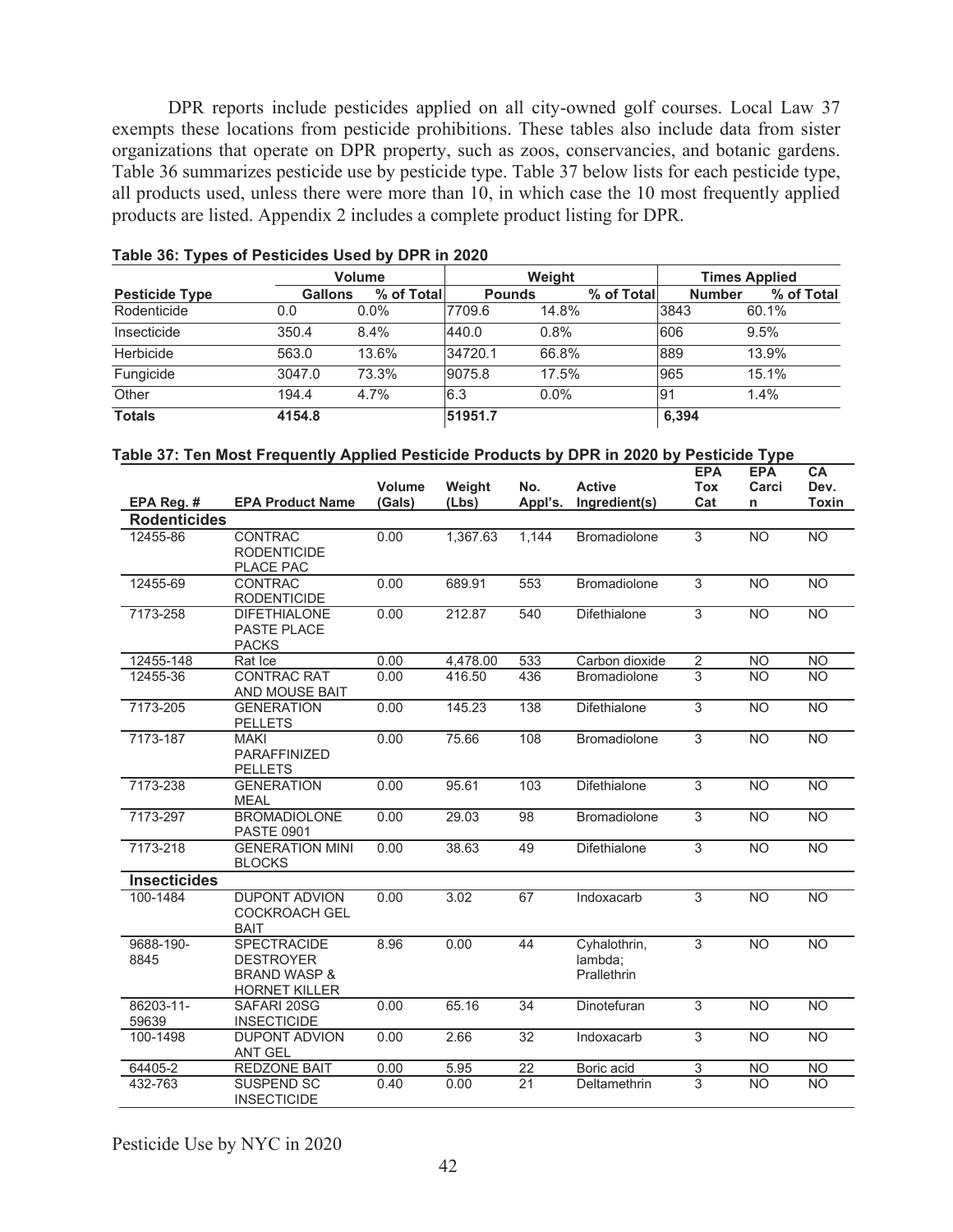| EPA Reg. #          | <b>EPA Product Name</b>                                                    | <b>Volume</b><br>(Gals) | Weight<br>(Lbs) | No.<br>Appl's.  | <b>Active</b><br>Ingredient(s)                  | <b>EPA</b><br><b>Tox</b><br>Cat | <b>EPA</b><br>Carci<br>n | CA<br>Dev.<br>Toxin |
|---------------------|----------------------------------------------------------------------------|-------------------------|-----------------|-----------------|-------------------------------------------------|---------------------------------|--------------------------|---------------------|
| 70506-121           | UPI-2005 EXP-06<br>RUP INSECTICIDE                                         | 6.64                    | 0.00            | 19              | Cyhalothrin,<br>lambda                          | 2                               | <b>NO</b>                | $\overline{NO}$     |
| 100-1489            | <b>DUPONT</b><br><b>ACELEPRYN</b><br><b>INSECTICIDE</b>                    | 18.53                   | 0.00            | 18              | DPX-E2Y45                                       | $\mathbf 0$                     | <b>NO</b>                | <b>NO</b>           |
| 48813-1-<br>68539   | SUFFOIL-X                                                                  | 12.56                   | 0.00            | $\overline{17}$ | Petroleum<br>distillates                        | $\overline{3}$                  | <b>NO</b>                | $\overline{NO}$     |
| 432-1312            | <b>MERIT 2F</b><br><b>INSECTICIDE</b>                                      | 29.56                   | 0.00            | 16              | Imidacloprid                                    | $\overline{3}$                  | N <sub>O</sub>           | $\overline{NO}$     |
| <b>Herbicides</b>   |                                                                            |                         |                 |                 |                                                 |                                 |                          |                     |
| 62719-527           | <b>GARLON 4 ULTRA</b>                                                      | 45.62                   | 0.00            | 109             | Triclopyr                                       | $\overline{2}$                  | <b>NO</b>                | <b>NO</b>           |
| 62719-324           | <b>GLYPRO</b>                                                              | 16.94                   | 0.00            | $\overline{88}$ | Glyphosate,<br>isopropylamine<br>salt           | $\overline{3}$                  | N <sub>O</sub>           | <b>NO</b>           |
| 524-579             | <b>ROUNDUP</b><br><b>PROMAX</b>                                            | 22.45                   | 0.00            | 75              | Glyphosate,<br>potassium salt                   | $\overline{3}$                  | N <sub>O</sub>           | $\overline{NO}$     |
| 100-937             | <b>PRIMO MAXX</b>                                                          | 34.26                   | 0.00            | $\overline{71}$ | Trinexapac-ethyl                                | $\overline{3}$                  | <b>NO</b>                | N <sub>O</sub>      |
| 62719-176           | PATHFINDER II                                                              | 40.07                   | 0.00            | 49              | Triclopyr,<br>butoxyethyl ester                 | 3                               | <b>NO</b>                | <b>NO</b>           |
| 62719-556           | <b>ACCORD XRT II</b>                                                       | 8.75                    | 0.00            | 48              | Glyphosate,<br>dimethylammoni<br>um salt        | $\overline{3}$                  | N <sub>O</sub>           | N <sub>O</sub>      |
| 62719-542           | <b>DIMENSION 2EW</b>                                                       | 37.34                   | 0.00            | 38              | Dithiopyr                                       | $\overline{2}$                  | <b>NO</b>                | <b>NO</b>           |
| 89442-7             | TRIN-PAC SELECT                                                            | 10.09                   | 0.00            | 34              | Trinexapac-ethyl                                | $\overline{3}$                  | <b>NO</b>                | N <sub>O</sub>      |
| 524-517             | <b>ACCORD XL</b><br><b>HERBICIDE</b>                                       | 2.76                    | 0.00            | 28              | Glyphosate,<br>isopropylamine<br>salt           | 3                               | <b>NO</b>                | <b>NO</b>           |
| 100-1014            | PACLOBUTRAZOL<br>2SC                                                       | 8.80                    | 0.00            | 27              | Paclobutrazol                                   | 3                               | <b>NO</b>                | $\overline{NO}$     |
| <b>Fungicides</b>   |                                                                            |                         |                 |                 |                                                 |                                 |                          |                     |
| 100-1364            | <b>DACONIL ACTION</b>                                                      | 577.75                  | 0.00            | 78              | Acibenzolar-S-<br>methyl;<br>Chlorothalonil     | $\overline{2}$                  | <b>YES</b>               | N <sub>O</sub>      |
| 94485-1             | <b>COMPANION</b><br><b>LIQUID</b><br><b>BIOLOGICAL</b><br><b>FUNGICIDE</b> | 377.65                  | 0.00            | 65              | <b>Bacillus subtilis</b><br>GBO <sub>3</sub>    | $\overline{3}$                  | $\overline{NO}$          | $\overline{NO}$     |
| 432-942             | <b>BANOL TURF AND</b><br>ORNAMENTAL<br><b>FUNGICIDE</b>                    | 134.54                  | 144.52          | 61              | Propamocarb<br>hydrochloride                    | 3                               | <b>NO</b>                | <b>NO</b>           |
| 432-1541            | 12ESP705<br><b>FUNGICIDE</b>                                               | 0.00                    | 2,249.75        | 43              | Fosetyl-Al                                      | 3                               | <b>NO</b>                | <b>NO</b>           |
| 53883-323-<br>86064 | ARMOR TECH TMI<br>2020XL                                                   | 121.00                  | 200.13          | $\overline{37}$ | Thiophanate-<br>methyl;<br>Iprodione            | 3                               | <b>YES</b>               | <b>YES</b>          |
| 100-1093            | <b>HERITAGE</b><br><b>FUNGICIDE</b>                                        | 8.29                    | 66.91           | $\overline{37}$ | Azoxystrobin                                    | $\overline{3}$                  | <b>NO</b>                | <b>NO</b>           |
| 53883-353           | QUALI-PRO T-NEX                                                            | 30.57                   | 2.88            | 34              | Trinexapac-ethyl                                | $\ensuremath{\mathsf{3}}$       | <b>NO</b>                | <b>NO</b>           |
| 70299-12            | ZEROTOL 2.0                                                                | 8.74                    | 0.00            | $\overline{26}$ | Peroxyacetic<br>acid; Hydrogen<br>peroxide      | $\mathbf{1}$                    | N <sub>O</sub>           | N <sub>O</sub>      |
| 432-1445            | <b>BAYLETON FLO</b><br><b>TURF AND</b><br>ORNAMENTAL<br><b>FUNGICIDE</b>   | 42.36                   | 0.00            | $\overline{21}$ | Triadimefon                                     | $\overline{3}$                  | <b>YES</b>               | <b>YES</b>          |
| 70127-2             | <b>NOVOZYMES</b><br><b>BIOFUNGICIDE</b><br><b>GREEN RELEAF</b><br>710-140  | 95.60                   | 0.00            | 20              | <b>Bacillus</b><br>licheniformis<br>SB3086; IBA | 3                               | <b>NO</b>                | <b>NO</b>           |
| <b>Other</b>        |                                                                            |                         |                 |                 |                                                 |                                 |                          |                     |
| 4238-29             | <b>HYPOCHLORITE</b><br>SOLUTION                                            | 105.00                  | 0.00            | 45              | Sodium<br>hypochlorite                          | 1                               | <b>NO</b>                | <b>NO</b>           |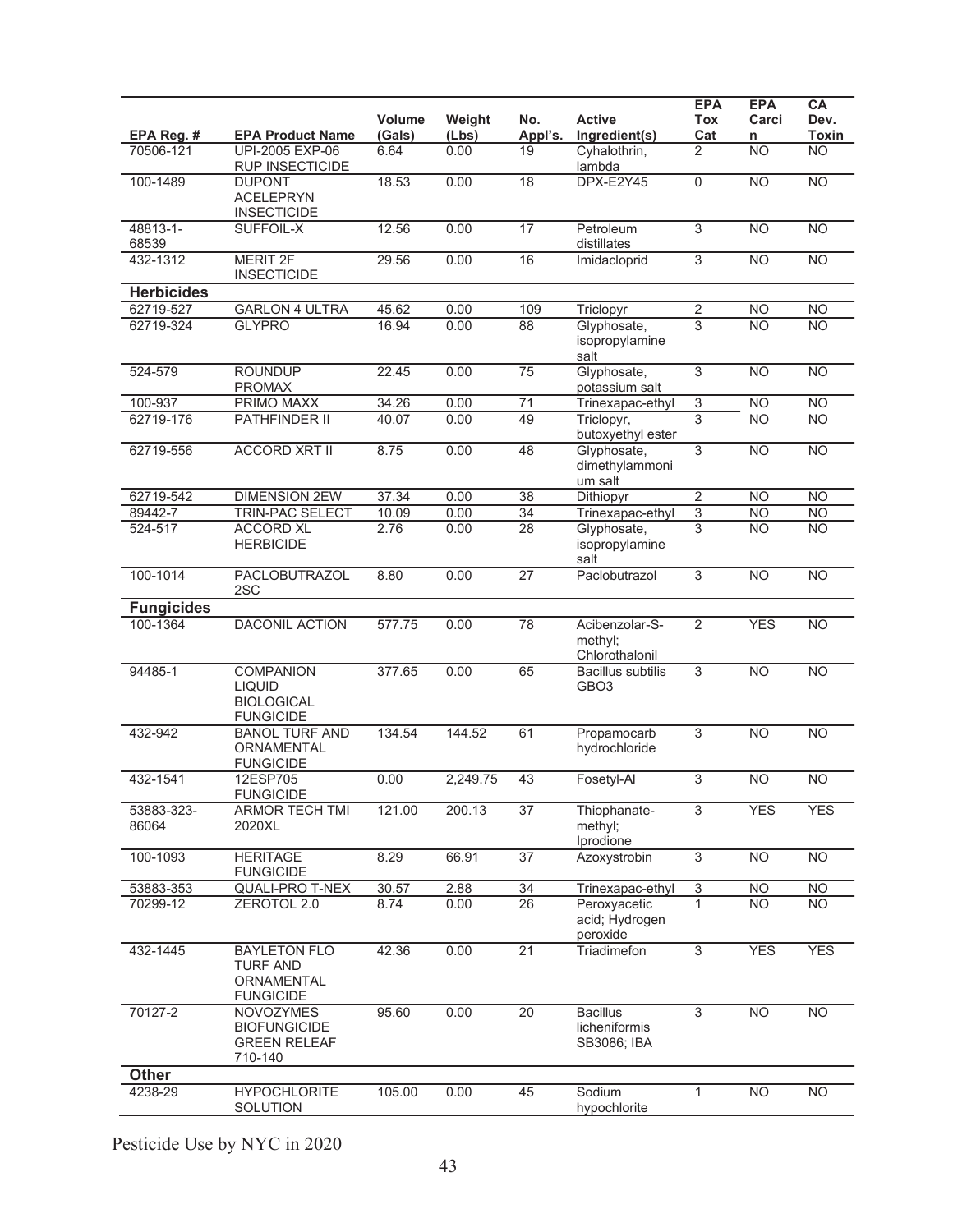|                   |                                                                                                 | Volume | Weight | No.            | <b>Active</b>                                                                                     | <b>EPA</b><br><b>Tox</b> | <b>EPA</b><br>Carci | <b>CA</b><br>Dev. |
|-------------------|-------------------------------------------------------------------------------------------------|--------|--------|----------------|---------------------------------------------------------------------------------------------------|--------------------------|---------------------|-------------------|
| EPA Reg. #        | <b>EPA Product Name</b>                                                                         | (Gals) | (Lbs)  | Appl's.        | Ingredient(s)                                                                                     | Cat                      | n                   | Toxin             |
| 14802-8-<br>74466 | <b>MICROBE LIFE</b><br>ALGAWAY 5.4<br>ALGAECIDE FOR<br><b>PONDS</b>                             | 5.94   | 0.00   | 21             | Poly(oxyethylen<br>e)<br>(dimethylimino)<br>ethylene<br>(dimethylimino)<br>ethylene<br>dichloride | 3                        | <b>NO</b>           | <b>NO</b>         |
| 60061-142         | PETTIT NEPTUNE 5<br><b>HARD HYBRID</b><br><b>ABLATIVE</b><br><b>ANTIFOULING</b><br><b>PAINT</b> | 11.50  | 0.00   | 12             | Copper oxide<br>(ous)                                                                             | 2                        | <b>NO</b>           | <b>NO</b>         |
| 59807-4           | <b>HORMODIN1</b>                                                                                | 0.00   | 0.26   | 6              | <b>IBA</b>                                                                                        | 3                        | <b>NO</b>           | <b>NO</b>         |
| 2693-193          | OPTIMA-BLUE                                                                                     | 2.00   | 0.00   | $\overline{2}$ | Copper oxide<br>(ous)                                                                             | 2                        | <b>NO</b>           | <b>NO</b>         |
| 73049-15          | PROGIBB 4%<br><b>PLANT GROWTH</b><br><b>REGULATOR</b><br><b>SOLUTION</b>                        | 0.00   | 0.00   | 2              | Gibberellins                                                                                      | 2                        | <b>NO</b>           | <b>NO</b>         |
| 67702-3-<br>54705 | NEU1165M SLUG<br><b>AND SNAIL BAIT</b>                                                          | 0.00   | 6.00   | 2              | Iron phosphate                                                                                    | 3                        | <b>NO</b>           | <b>NO</b>         |
| 63838-5           | <b>BROMMAX 7.1</b>                                                                              | 70.00  | 0.00   | 1              | Sodium bromide;<br>Sodium<br>hypochlorite                                                         | 1                        | <b>NO</b>           | <b>NO</b>         |

## *Police Department*

 The Police Department (NYPD) is committed to providing a safe and secure environment for the public. It manages 76 precincts, 12 Transit Districts, nine Housing Police Service Areas, and other investigative and specialized units. The major pest issues facing its facilities are structural pests and are managed by private contractors as needed. Table 38 summarizes NYPD pesticide use by pesticide type. Table 39 lists all pesticide products used in 2020.

| Table 38 Types of Pesticides Used by NYPD in 2020 |  |
|---------------------------------------------------|--|
|---------------------------------------------------|--|

| - -<br><b>Pesticide Type</b> |                | <b>Volume</b> |       | Weight        |            |       | <b>Times Applied</b>        |  |  |
|------------------------------|----------------|---------------|-------|---------------|------------|-------|-----------------------------|--|--|
|                              | <b>Gallons</b> | % of Total    |       | <b>Pounds</b> | % of Total |       | % of Total<br><b>Number</b> |  |  |
| Rodenticide                  | 0.0            | $0.0\%$       | 109.1 |               | 74.2%      | 534   | 48.9%                       |  |  |
| Insecticide                  | 0.6            | 100.0%        | 38.0  |               | 25.8%      | 559   | 51.1%                       |  |  |
| <b>Totals</b>                | 0.6            |               | 147.0 |               |            | 1.093 |                             |  |  |

#### **Table 39: Pesticide Products Used by NYPD in 2020 by Pesticide Type**

| EPA Reg. #          | <b>EPA Product Name</b>                                   | Volume<br>(Gals) | Weight<br>(Lbs) | No.<br>Appl's. | <b>Active</b><br>Ingredient(s) | <b>EPA</b><br>Tox<br>Cat | <b>EPA</b><br>Carcin | CA Dev.<br>Toxin |
|---------------------|-----------------------------------------------------------|------------------|-----------------|----------------|--------------------------------|--------------------------|----------------------|------------------|
| <b>Rodenticides</b> |                                                           |                  |                 |                |                                |                          |                      |                  |
| 7173-258            | <b>DIFETHIALONE</b><br><b>PASTE PLACE</b><br><b>PACKS</b> | 0.00             | 100.91          | 486            | Difethialone                   | 3                        | <b>NO</b>            | NO.              |
| 12455-69            | <b>CONTRAC</b><br><b>RODENTICIDE</b>                      | 0.00             | 6.78            | 42             | <b>Bromadiolone</b>            | 3                        | <b>NO</b>            | NO.              |
| 7173-205            | <b>GENERATION</b><br><b>PELLETS</b>                       | 0.00             | 1.00            | 4              | <b>Difethialone</b>            | 3                        | <b>NO</b>            | NO.              |
| 12455-139           | <b>Final Soft Bait</b>                                    | 0.00             | 0.36            | $\mathfrak{p}$ | <b>Brodifacoum</b>             | 3                        | <b>NO</b>            | NO.              |

**Insecticides**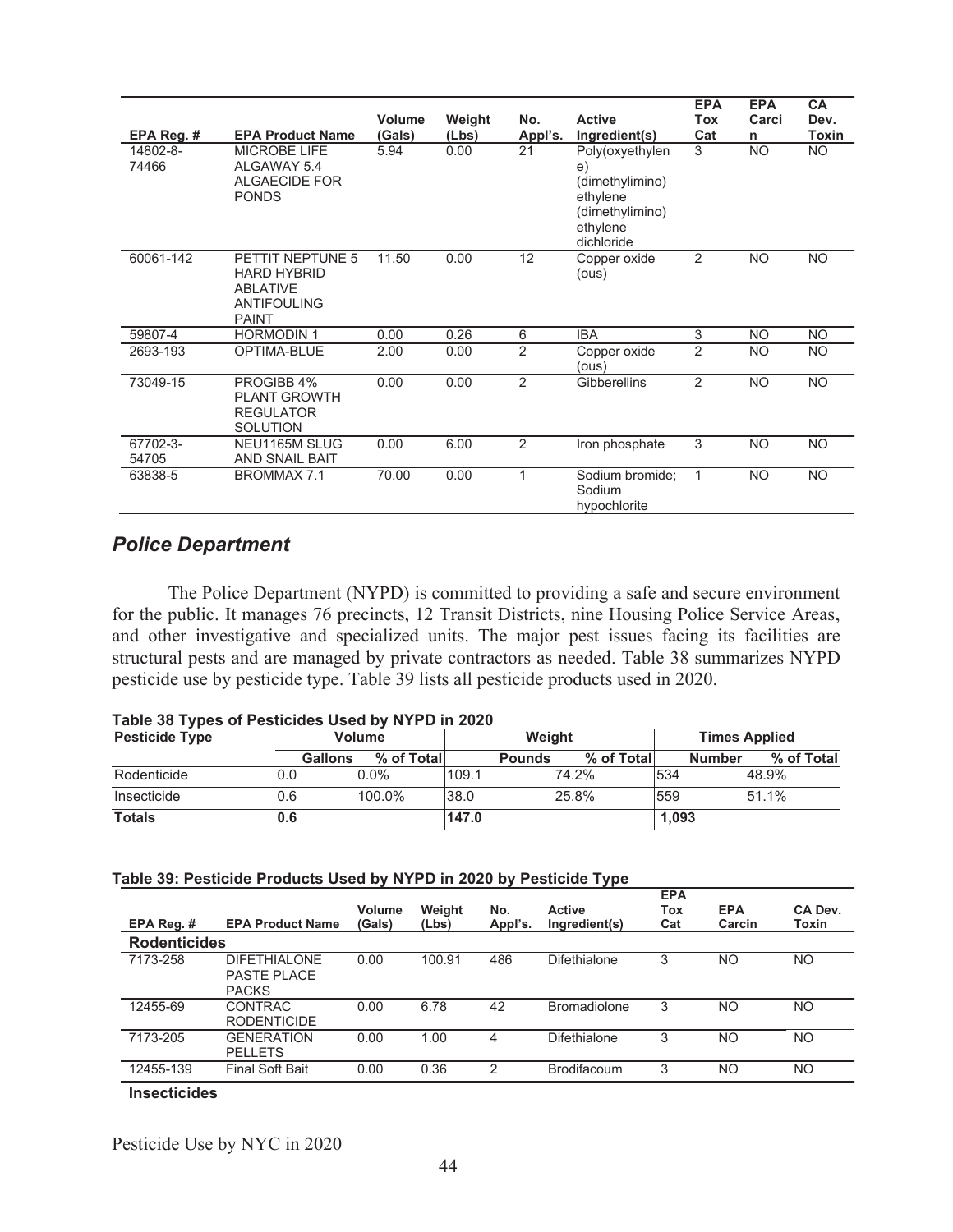|            |                                                      | <b>Volume</b> | Weight | No.     | <b>Active</b>                     | <b>EPA</b><br>Tox | <b>EPA</b> | CA Dev.   |
|------------|------------------------------------------------------|---------------|--------|---------|-----------------------------------|-------------------|------------|-----------|
| EPA Reg. # | <b>EPA Product Name</b>                              | (Gals)        | (Lbs)  | Appl's. | Ingredient(s)                     | Cat               | Carcin     | Toxin     |
| 100-1484   | <b>DUPONT ADVION</b><br>COCKROACH<br><b>GEL BAIT</b> | 0.00          | 7.37   | 293     | Indoxacarb                        | 3                 | <b>NO</b>  | NO.       |
| 64405-2    | <b>REDZONE BAIT</b>                                  | 0.00          | 21.83  | 124     | Boric acid                        | 3                 | <b>NO</b>  | <b>NO</b> |
| 432-763    | SUSPEND SC<br><b>INSECTICIDE</b>                     | 0.56          | 0.00   | 80      | Deltamethrin                      | 3                 | <b>NO</b>  | NO.       |
| 100-1498   | DUPONT ADVION<br><b>ANT GEL</b>                      | 0.00          | 2.66   | 50      | Indoxacarb                        | 3                 | <b>NO</b>  | <b>NO</b> |
| 100-1483   | <b>ADVION INSECT</b><br>GRANULE                      | 0.00          | 6.00   | 6       | Indoxacarb                        | 3                 | <b>NO</b>  | NO.       |
| 100-1486   | DUPONT ADVION<br>COCKROACH<br><b>BAIT ARENA</b>      | 0.00          | 0.10   | 4       | Indoxacarb                        | 3                 | <b>NO</b>  | <b>NO</b> |
| 432-1544   | TEMPRID SC-F<br><b>INSECTICIDE</b>                   | 0.00          | 0.00   | 2       | Cyfluthrin, beta;<br>Imidacloprid | 3                 | <b>NO</b>  | NO.       |

### *Queens Public Libraries*

The Queens Public Library (QPL) manages 64 libraries, as well as indoor, outdoor and office facilities. Contractors are hired for pest management as needed and the major pest infestations are roaches and mice. Table 40 summarizes QPL pesticide use by pesticide type. Table 41 lists all pesticide products used in 2020.

#### **Table 40: Types of Pesticides Used by QPL in 2020**

|                       |         | <b>Volume</b> |      | Weight        |            | <b>Times Applied</b> |                             |  |
|-----------------------|---------|---------------|------|---------------|------------|----------------------|-----------------------------|--|
| <b>Pesticide Type</b> | Gallons | % of Total    |      | <b>Pounds</b> | % of Total |                      | % of Total<br><b>Number</b> |  |
| Rodenticide           | 0.0     | $0.0\%$       | 24.0 | 100.0%        |            | 53                   | 96.4%                       |  |
| Insecticide           | 0.0     | $0.0\%$       | 0.0  | $0.0\%$       |            |                      | 3.6%                        |  |
| <b>Totals</b>         | 0.0     |               | 24.0 |               |            | 55                   |                             |  |

#### **Table 41: Pesticide Products Used by QPL in 2020**

| EPA Reg.#           | <b>EPA Product Name</b>                                | <b>Volume</b><br>(Gals) | Weight<br>(Lbs) | No.<br>Appl's. | <b>Active</b><br>Ingredient(s) | <b>EPA</b><br>Tox<br>Cat | <b>EPA</b><br>Carcin | CA<br>Dev.<br>Toxin |
|---------------------|--------------------------------------------------------|-------------------------|-----------------|----------------|--------------------------------|--------------------------|----------------------|---------------------|
| <b>Rodenticides</b> |                                                        |                         |                 |                |                                |                          |                      |                     |
| 12455-89            | <b>FINAL ALL-WEATHER</b><br><b>BLOX</b>                | 0.00                    | 24.03           | 53             | <b>Brodifacoum</b>             | 3                        | NO                   | NO                  |
| <b>Insecticides</b> |                                                        |                         |                 |                |                                |                          |                      |                     |
| 100-1290            | <b>OPTIGARD</b><br><b>COCKROACH GEL</b><br><b>BAIT</b> | 0.00                    | 0.00            |                | Emamectin.<br>benzoate         | 3                        | NO                   | NO                  |
| 432-1259            | <b>PRODUCT: RBF5</b>                                   | 0.00                    | 0.00            |                | Fipronil                       | 3                        | <b>YES</b>           | N <sub>O</sub>      |

### *Sanitation, Department of*

 The Department of Sanitation (DSNY) manages garages, office buildings, transfer stations, and various publicly owned lots throughout the city. Because of the nature of the agency's work – managing garbage – pest problems are endemic at some facilities, so DSNY employs two certified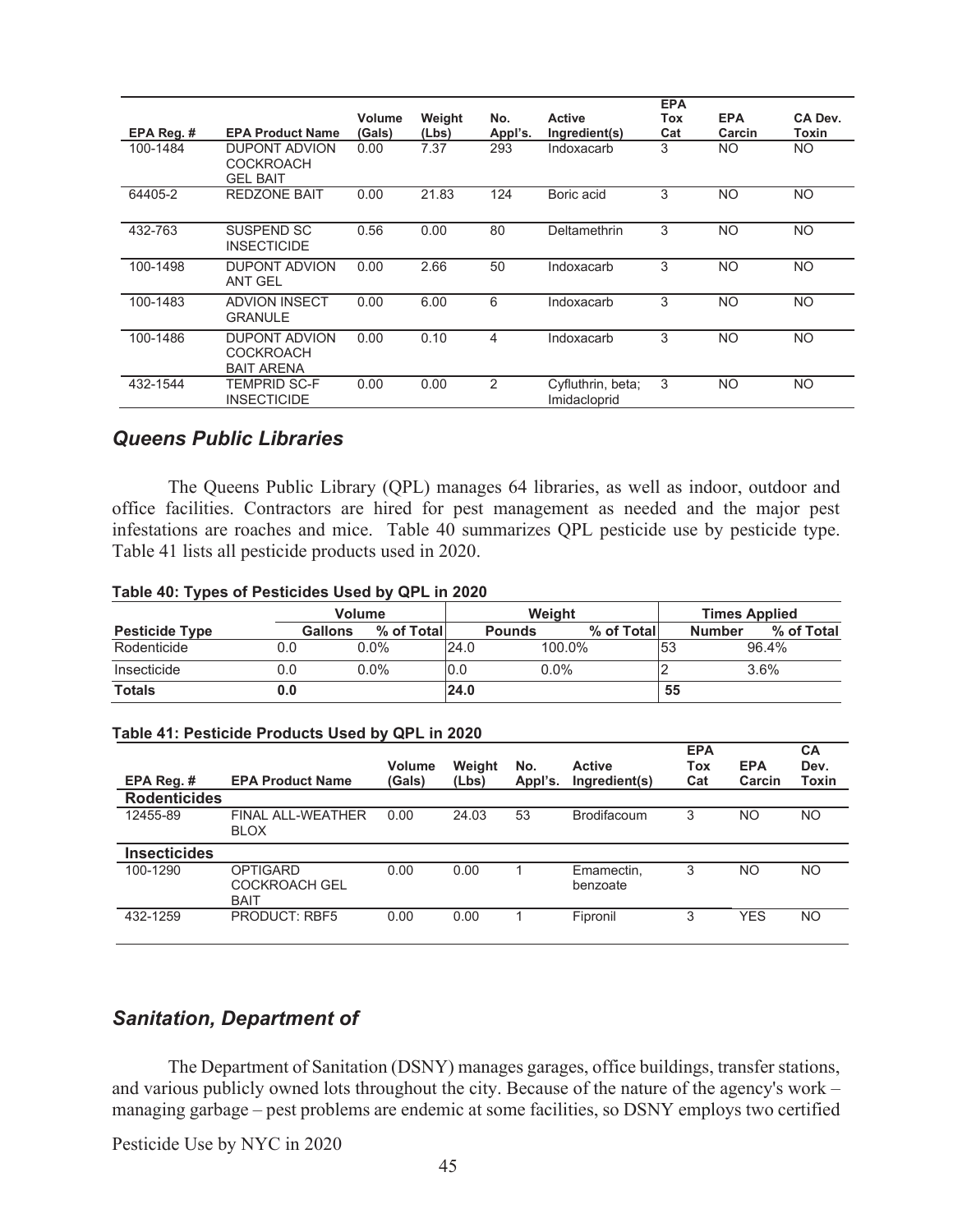pesticide applicators who make routine visits to facilities and respond to emergency calls. DSNY also contracts for weed control on some of the City's rights-of-way. Table 42 summarizes DSNY pesticide use by pesticide type. Table 43 lists the products used in 2020.

|                       |                | <b>Volume</b> | Weight |               |            |       | <b>Times Applied</b> |            |  |
|-----------------------|----------------|---------------|--------|---------------|------------|-------|----------------------|------------|--|
| <b>Pesticide Type</b> | <b>Gallons</b> | % of Total    |        | <b>Pounds</b> | % of Total |       | <b>Number</b>        | % of Total |  |
| Rodenticide           | 0.0            | 2.5%          | 299.4  | 98.6%         |            | 542   |                      | 45.3%      |  |
| Insecticide           | 1.9            | 97.5%         | 14.2   | 1.4%          |            | 655   |                      | 54.7%      |  |
| <b>Totals</b>         | 1.9            |               | 303.6  |               |            | 1,197 |                      |            |  |

#### **Table 42: Types of Pesticides Used by DSNY in 2020**

|                     | <b>EPA Product</b>                                                                                                              | Volume | Weight | No.            |                                                | <b>EPA</b><br><b>Tox</b> | <b>EPA</b>      | <b>CA</b><br>Dev. |
|---------------------|---------------------------------------------------------------------------------------------------------------------------------|--------|--------|----------------|------------------------------------------------|--------------------------|-----------------|-------------------|
| EPA Reg. #          | Name                                                                                                                            | (Gals) | (Lbs)  | Appl's.        | <b>Active Ingredient(s)</b>                    | Cat                      | Carcin          | <b>Toxin</b>      |
| <b>Rodenticides</b> |                                                                                                                                 |        |        |                |                                                |                          |                 |                   |
| 12455-76            | CONTRAC<br><b>RODENTICIDE</b><br><b>READY TO USE</b><br>PLACE PAC                                                               | 0.05   | 207.27 | 407            | <b>Bromadiolone</b>                            | 3                        | <b>NO</b>       | $\overline{NO}$   |
| 12455-89            | <b>FINAL ALL-</b><br><b>WEATHER BLOX</b>                                                                                        | 0.00   | 90.76  | 130            | Brodifacoum                                    | 3                        | <b>NO</b>       | <b>NO</b>         |
| 7173-258            | <b>DIFETHIALONE</b><br><b>PASTE PLACE</b><br><b>PACKS</b>                                                                       | 0.00   | 1.39   | 5              | Difethialone                                   | 3                        | <b>NO</b>       | $\overline{NO}$   |
| <b>Insecticides</b> |                                                                                                                                 |        |        |                |                                                |                          |                 |                   |
| 432-763-<br>62719   | <b>SUSPEND SC</b><br><b>INSECTICIDE</b>                                                                                         | 1.56   | 0.09   | 519            | Deltamethrin                                   | 3                        | <b>NO</b>       | <b>NO</b>         |
| 100-1066            | <b>DEMAND CS</b><br><b>INSECTICIDE</b>                                                                                          | 0.06   | 0.00   | 89             | Cyhalothrin, lambda                            | $\overline{3}$           | <b>NO</b>       | <b>NO</b>         |
| 73766-1             | <b>GOURMET ANT</b><br><b>BAIT GEL</b>                                                                                           | 0.02   | 2.72   | 32             | Disodium octaborate<br>tetrahydrate            | 3                        | <b>NO</b>       | <b>NO</b>         |
| 100-1484            | <b>DUPONT</b><br><b>ADVION</b><br><b>COCKROACH</b><br><b>GEL BAIT</b>                                                           | 0.00   | 0.43   | $\overline{9}$ | Indoxacarb                                     | $\overline{3}$           | $\overline{NO}$ | $\overline{NO}$   |
| 64405-2             | <b>REDZONE BAIT</b>                                                                                                             | 0.00   | 0.88   | $\overline{2}$ | Boric acid                                     | $\overline{3}$           | <b>NO</b>       | <b>NO</b>         |
| 9444-168-<br>1270   | <b>ZEP TOTAL</b><br><b>CONTROL</b><br><b>TOTAL</b><br><b>RELEASE</b><br><b>FOGGER TOTAL</b><br><b>CONTROL</b><br><b>SYSTEMS</b> | 0.23   | 0.00   | $\mathbf{1}$   | Esfenvalerate:<br>Prallethrin;<br>Pyriproxyfen | $\overline{3}$           | $\overline{NO}$ | $\overline{NO}$   |
| 2724-351            | ZOECON RF-259<br><b>EMULSIFIABLE</b><br><b>CONCENTRATE</b>                                                                      | 0.01   | 0.00   | $\mathbf{1}$   | (7S)-Hydroprene                                | $\overline{3}$           | $\overline{NO}$ | $\overline{NO}$   |
| 432-763             | <b>SUSPEND SC</b><br><b>INSECTICIDE</b>                                                                                         | 0.00   | 0.00   | $\mathbf{1}$   | Deltamethrin                                   | 3                        | <b>NO</b>       | <b>NO</b>         |
| 432-1256            | <b>MAXFORCE FC</b><br><b>ANT BAIT</b><br><b>STATIONS</b>                                                                        | 0.00   | 0.05   | $\mathbf{1}$   | Fipronil                                       | 3                        | <b>YES</b>      | <b>NO</b>         |

#### **Table 43: List of Pesticides Applied by DSNY in 2020**

# *Taxi and Limousine Commission*

 The Taxi and Limousine Commission (TLC) licenses and regulates more than 50,000 vehicles and approximately 100,000 drivers, performs safety and emissions inspections of the more than 13,000 medallion taxicabs three times each year, and holds numerous hearings for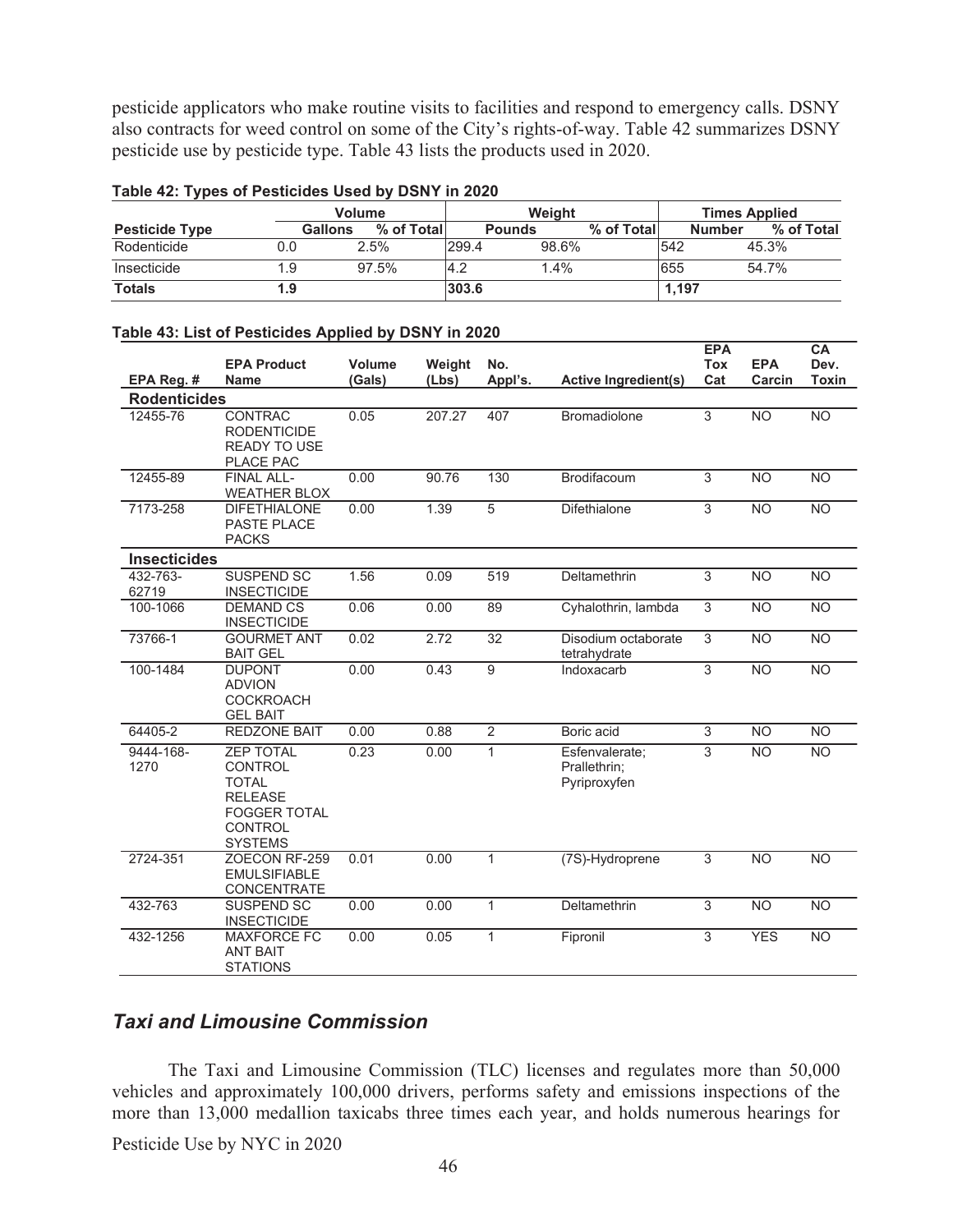violations of City and TLC rules and regulations, making it the most active taxi and limousine licensing regulatory agency in the United States. The agency contracts for pest control through the citywide contract administered by DCAS. TLC reported no pesticide applications in 2020.

### *Transportation, Department of*

The Department of Transportation (DOT) has a staff of more than 4,000 that oversees one of the most complex urban transportation networks in the world. They manage approximately 5,800 miles of streets, sidewalks, and highways and 789 bridge structures, including six tunnels. They operate the Staten Island Ferry, oversee ferry operations on City-owned piers and operate approximately 75 facilities throughout the City. DOT is responsible for pest management at maintenance yards, lots, and agency offices throughout the city, as well as on rights-of-way along city highways. DOT is also contracted by New York State to provide right-of-way maintenance on state highways within city borders. Table 44 summarizes DOT pesticide use by pesticide type. Table 45 lists all pesticide products used in 2020.

| - -                   |                |             |        |               |            |                      |            |
|-----------------------|----------------|-------------|--------|---------------|------------|----------------------|------------|
|                       | <b>Volume</b>  |             | Weight |               |            | <b>Times Applied</b> |            |
| <b>Pesticide Type</b> | <b>Gallons</b> | % of Totall |        | <b>Pounds</b> | % of Total | <b>Number</b>        | % of Total |
| Rodenticide           | 0.0            | $0.0\%$     | 36.0   | 60.1%         |            | l151                 | 14.0%      |
| Insecticide           | 0.1            | $0.1\%$     | 1.4    | 2.3%          |            | 55                   | 5.1%       |
| Herbicide             | 178.6          | 99.9%       | 22.6   | 37.6%         |            | 872                  | 80.9%      |
| <b>Totals</b>         | 178.7          |             | 60.0   |               |            | 1,078                |            |

#### **Table 44: Types of Pesticides Used by DOT in 2020**

### **Table 45: Pesticide Products Used by DOT in 2020**

|                     |                                                             |                  |                 |                |                                 | <b>EPA</b> |                      | CA            |
|---------------------|-------------------------------------------------------------|------------------|-----------------|----------------|---------------------------------|------------|----------------------|---------------|
| EPA Reg. #          | <b>EPA Product Name</b>                                     | Volume<br>(Gals) | Weight<br>(Lbs) | No.<br>Appl's. | <b>Active</b><br>Ingredient(s)  | Tox<br>Cat | <b>EPA</b><br>Carcin | Dev.<br>Toxin |
| <b>Rodenticides</b> |                                                             |                  |                 |                |                                 |            |                      |               |
| 7173-258            | <b>DIFETHIALONE</b><br>PASTE PLACE<br><b>PACKS</b>          | 0.00             | 35.41           | 145            | <b>Difethialone</b>             | 3          | NO                   | <b>NO</b>     |
| 12455-69            | <b>CONTRAC</b><br><b>RODENTICIDE</b>                        | 0.00             | 0.63            | 6              | <b>Bromadiolone</b>             | 3          | <b>NO</b>            | <b>NO</b>     |
| <b>Insecticides</b> |                                                             |                  |                 |                |                                 |            |                      |               |
| 100-1484            | <b>DUPONT ADVION</b><br><b>COCKROACH GEL</b><br><b>BAIT</b> | 0.00             | 0.57            | 27             | Indoxacarb                      | 3          | <b>NO</b>            | <b>NO</b>     |
| 432-763             | <b>SUSPEND SC</b><br><b>INSECTICIDE</b>                     | 0.12             | 0.00            | 21             | Deltamethrin                    | 3          | <b>NO</b>            | <b>NO</b>     |
| 100-1498            | <b>DUPONT ADVION</b><br><b>ANT GEL</b>                      | 0.00             | 0.13            | 3              | Indoxacarb                      | 3          | <b>NO</b>            | <b>NO</b>     |
| 64405-2             | <b>REDZONE BAIT</b>                                         | 0.00             | 0.53            | 2              | Boric acid                      | 3          | <b>NO</b>            | <b>NO</b>     |
| 2724-375            | <b>ALTOSID</b><br><b>BRIQUETS</b>                           | 0.00             | 0.15            | 2              | S-Methoprene                    | 3          | <b>NO</b>            | <b>NO</b>     |
| <b>Herbicides</b>   |                                                             |                  |                 |                |                                 |            |                      |               |
| 62719-176           | <b>PATHFINDER II</b>                                        | 109.42           | 0.00            | 241            | Triclopyr,<br>butoxyethyl ester | 3          | <b>NO</b>            | <b>NO</b>     |
| 228-397             | <b>RIVERDALE</b><br><b>VANQUISH</b><br><b>HERBICIDE</b>     | 25.87            | 0.00            | 175            | Dicamba,<br>diglycolamine salt  | 3          | <b>NO</b>            | <b>NO</b>     |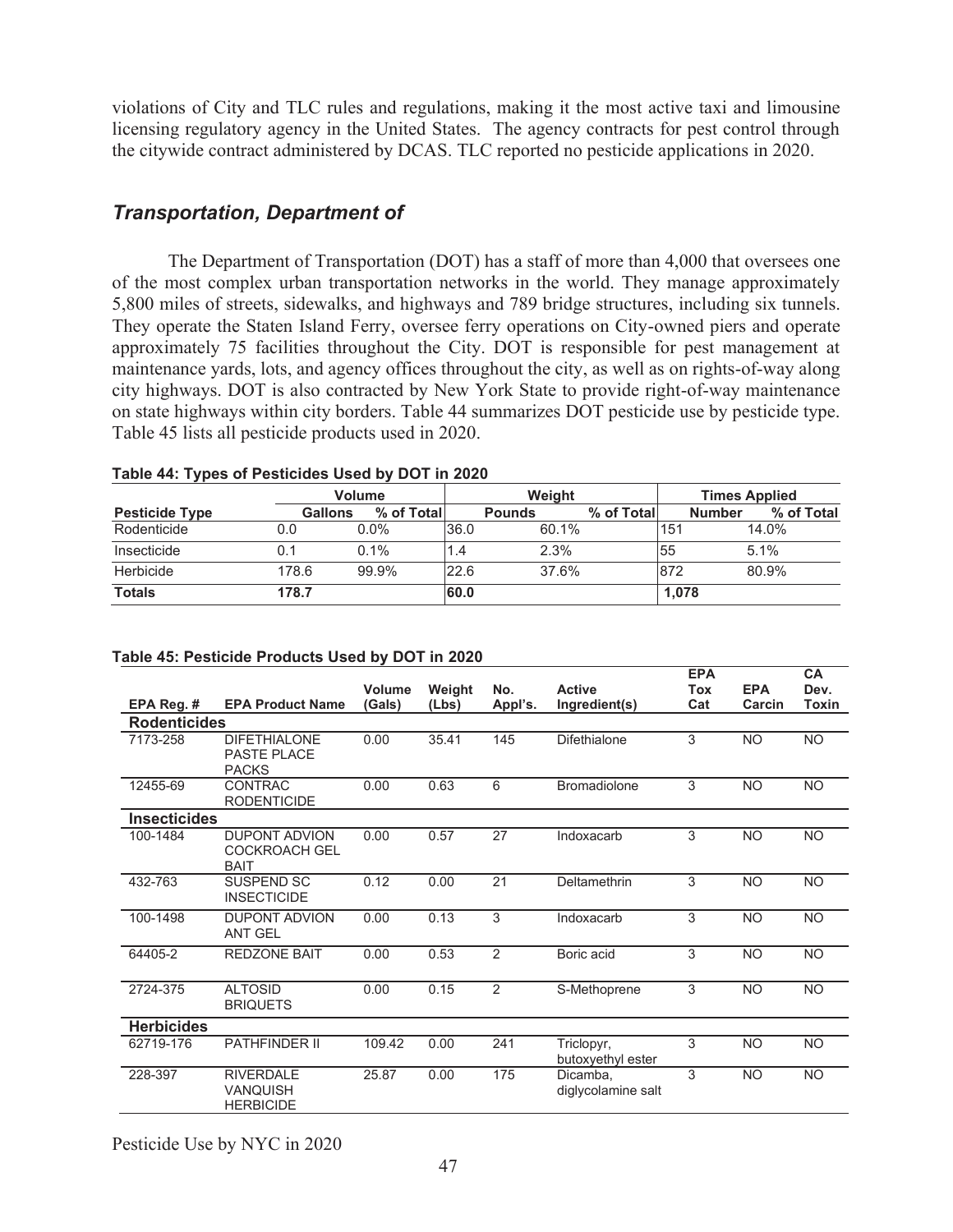| EPA Reg. # | <b>EPA Product Name</b>                               | <b>Volume</b><br>(Gals) | Weight<br>(Lbs) | No.<br>Appl's. | <b>Active</b><br>Ingredient(s)                           | <b>EPA</b><br>Tox<br>Cat | <b>EPA</b><br>Carcin | <b>CA</b><br>Dev.<br>Toxin |
|------------|-------------------------------------------------------|-------------------------|-----------------|----------------|----------------------------------------------------------|--------------------------|----------------------|----------------------------|
| 62719-556  | <b>ACCORD XRT II</b>                                  | 38.61                   | 0.00            | 174            | Glyphosate,<br>dimethylammoniu<br>m salt                 | 3                        | NO.                  | NO.                        |
| 432-1580   | <b>DUPONT</b><br><b>VIFWPOINT</b><br><b>HERBICIDE</b> | 0.87                    | 22.58           | 173            | Aminocyclopyrachl<br>or; Imazapyr;<br>Metsulfuron-methyl | 3                        | N <sub>O</sub>       | NO.                        |
| 432-1516   | ESPLANADE 200<br>SC                                   | 3.83                    | 0.00            | 106            | Indaziflam                                               | 3                        | NO                   | NO.                        |
| 62719-527  | <b>GARLON 4 ULTRA</b>                                 | 0.02                    | 0.00            | 3              | Triclopyr                                                | 2                        | NO                   | <b>NO</b>                  |
| 62719-176  | <b>PATHFINDER II</b>                                  | 109.42                  | 0.00            | 241            | Triclopyr,<br>butoxyethyl ester                          | 3                        | NO                   | <b>NO</b>                  |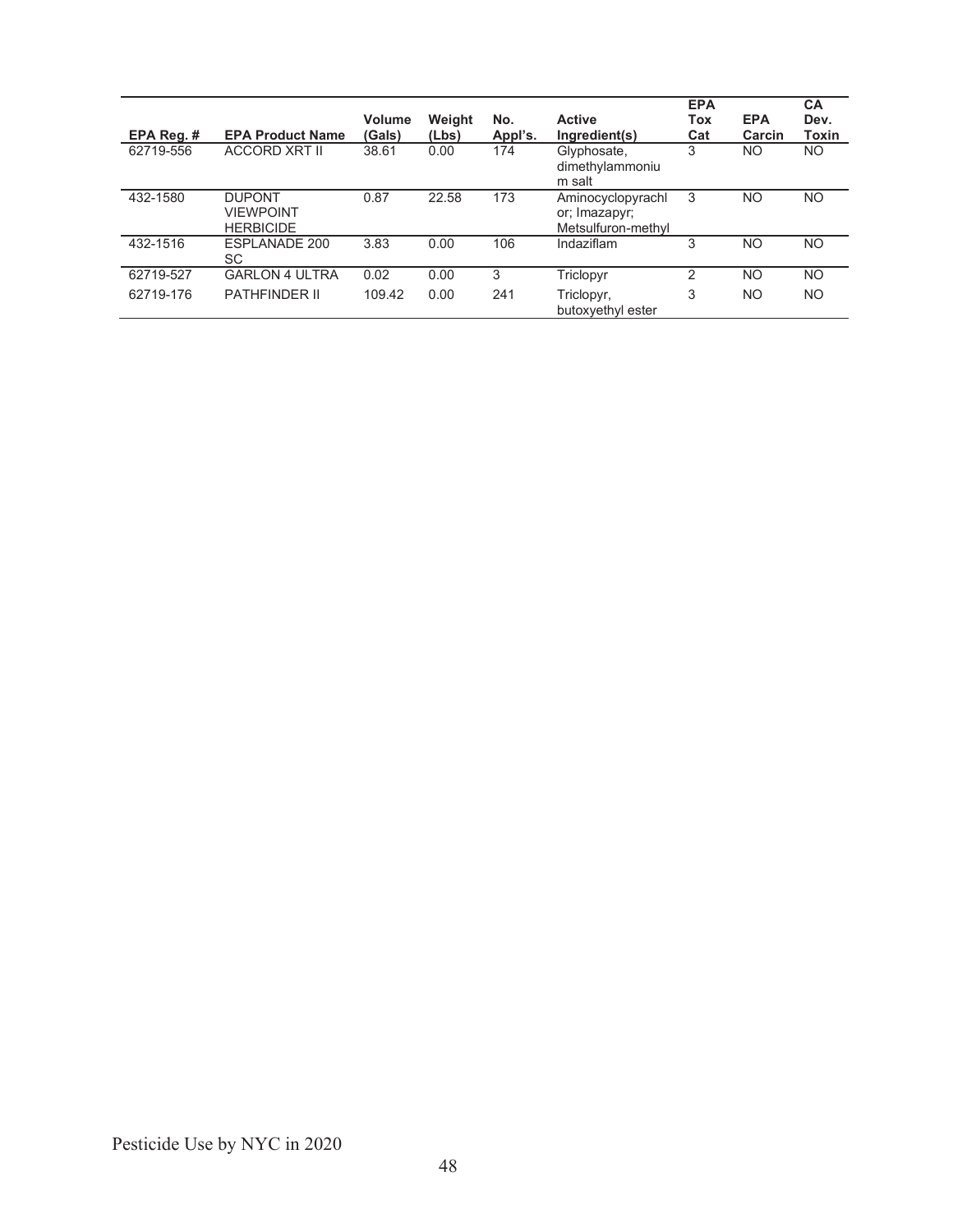# APPENDIX 1: Complete Listing of Pesticide Products Used by New York City Agencies by Pesticide Type in 2020

| EPA Reg.            |                                                                           | <b>Volume</b> | Weight        | No.     | <b>Active</b>       | <b>EPA</b><br>Tox. | <b>EPA</b><br>Carc | <b>CA</b><br>Dev. |
|---------------------|---------------------------------------------------------------------------|---------------|---------------|---------|---------------------|--------------------|--------------------|-------------------|
| #                   | <b>EPA Product Name</b>                                                   | (Gals)        | (Lbs)         | Appl's. | Ingredient(s)       | Cat.               | in                 | <b>Toxin</b>      |
| <b>Rodenticides</b> |                                                                           |               |               |         |                     |                    |                    |                   |
| 7173-258            | <b>DIFETHIALONE PASTE</b><br><b>PLACE PACKS</b>                           | 0.00          | 17,780.0<br>2 | 59757   | <b>Difethialone</b> | 3                  | <b>NO</b>          | <b>NO</b>         |
| 12455-69            | <b>CONTRAC</b><br><b>RODENTICIDE</b>                                      | 0.00          | 12,585.7<br>4 | 11094   | <b>Bromadiolone</b> | $\overline{3}$     | N <sub>O</sub>     | N <sub>O</sub>    |
| 12455-90            | <b>FINAL RODENTICIDE</b>                                                  | 0.00          | 2,239.90      | 2652    | Brodifacoum         | 3                  | <b>NO</b>          | N <sub>O</sub>    |
| 12455-56            | <b>DITRAC TRACKING</b><br><b>POWDER</b>                                   | 0.00          | 328.22        | 2576    | <b>Diphacinone</b>  | $\overline{2}$     | <b>NO</b>          | <b>NO</b>         |
| 12455-86            | CONTRAC<br>RODENTICIDE PLACE<br><b>PAC</b>                                | 0.00          | 1,743.54      | 2163    | Bromadiolone        | $\overline{3}$     | <b>NO</b>          | N <sub>O</sub>    |
| 12455-146           | <b>CONTRAC SOFT BAIT</b>                                                  | 0.00          | 650.09        | 1709    | <b>Bromadiolone</b> | 3                  | <b>NO</b>          | <b>NO</b>         |
| 7173-297            | <b>BROMADIOLONE</b><br><b>PASTE 0901</b>                                  | 0.00          | 690.82        | 1131    | Bromadiolone        | 3                  | <b>NO</b>          | <b>NO</b>         |
| 12455-133           | <b>CONTRAC WITH</b><br><b>LUMITRACK</b>                                   | 0.00          | 419.23        | 994     | <b>Bromadiolone</b> | $\mathfrak{B}$     | <b>NO</b>          | <b>NO</b>         |
| 12455-79            | <b>CONTRAC ALL-</b><br><b>WEATHER BLOX</b>                                | 5.00          | 865.89        | 732     | <b>Bromadiolone</b> | 3                  | <b>NO</b>          | <b>NO</b>         |
| 12455-148           | Rat Ice                                                                   | 0.00          | 5,343.00      | 569     | Carbon dioxide      | $\overline{2}$     | <b>NO</b>          | NO                |
| 12455-36            | <b>CONTRAC RAT AND</b><br><b>MOUSE BAIT</b>                               | 0.00          | 521.58        | 535     | <b>Bromadiolone</b> | 3                  | <b>NO</b>          | <b>NO</b>         |
| 12455-76            | CONTRAC<br>RODENTICIDE READY<br>TO USE PLACE PAC                          | 0.05          | 207.27        | 407     | <b>Bromadiolone</b> | 3                  | <b>NO</b>          | <b>NO</b>         |
| 100-1055            | <b>WEATHERBLOK BAIT</b><br><b>WITH BITREX</b>                             | 0.00          | 640.18        | 387     | Brodifacoum         | 3                  | <b>NO</b>          | <b>NO</b>         |
| 12455-139           | <b>Final Soft Bait</b>                                                    | 0.00          | 121.15        | 351     | Brodifacoum         | $\mathfrak{B}$     | <b>NO</b>          | <b>NO</b>         |
| 7173-304            | <b>BROMETHALIN SOFT</b><br><b>BAIT</b>                                    | 0.00          | 91.45         | 279     | <b>Bromethalin</b>  | $\overline{3}$     | <b>NO</b>          | <b>NO</b>         |
| 82744-2-<br>56      | <b>RATIMOR SOFT BAIT</b>                                                  | 0.00          | 162.24        | 237     | <b>Bromadiolone</b> | 3                  | <b>NO</b>          | <b>NO</b>         |
| 12455-75            | CONTRAC RAT AND<br><b>MOUSE BAIT READY</b><br>TO USE PLACE PAC            | 0.00          | 43.47         | 202     | <b>Bromadiolone</b> | 3                  | <b>NO</b>          | <b>NO</b>         |
| 12455-89            | <b>FINAL ALL-WEATHER</b><br><b>BLOX</b>                                   | 0.00          | 116.67        | 188     | Brodifacoum         | $\overline{3}$     | <b>NO</b>          | <b>NO</b>         |
| 7173-205            | <b>GENERATION</b><br><b>PELLETS</b>                                       | 0.00          | 181.14        | 164     | Difethialone        | $\overline{3}$     | <b>NO</b>          | <b>NO</b>         |
| 56-42               | <b>BAIT BLOCK</b><br>RODENTIICDE WITH<br>PEANUT BUTTER<br><b>FLAVORIZ</b> | 0.00          | 116.75        | 120     | Diphacinone         | 3                  | <b>NO</b>          | <b>NO</b>         |
| 7173-187            | <b>MAKI PARAFFINIZED</b><br><b>PELLETS</b>                                | 0.00          | 75.66         | 108     | Bromadiolone        | $\overline{3}$     | <b>NO</b>          | <b>NO</b>         |
| 7173-238            | <b>GENERATION MEAL</b>                                                    | 0.00          | 95.61         | 103     | Difethialone        | 3                  | <b>NO</b>          | <b>NO</b>         |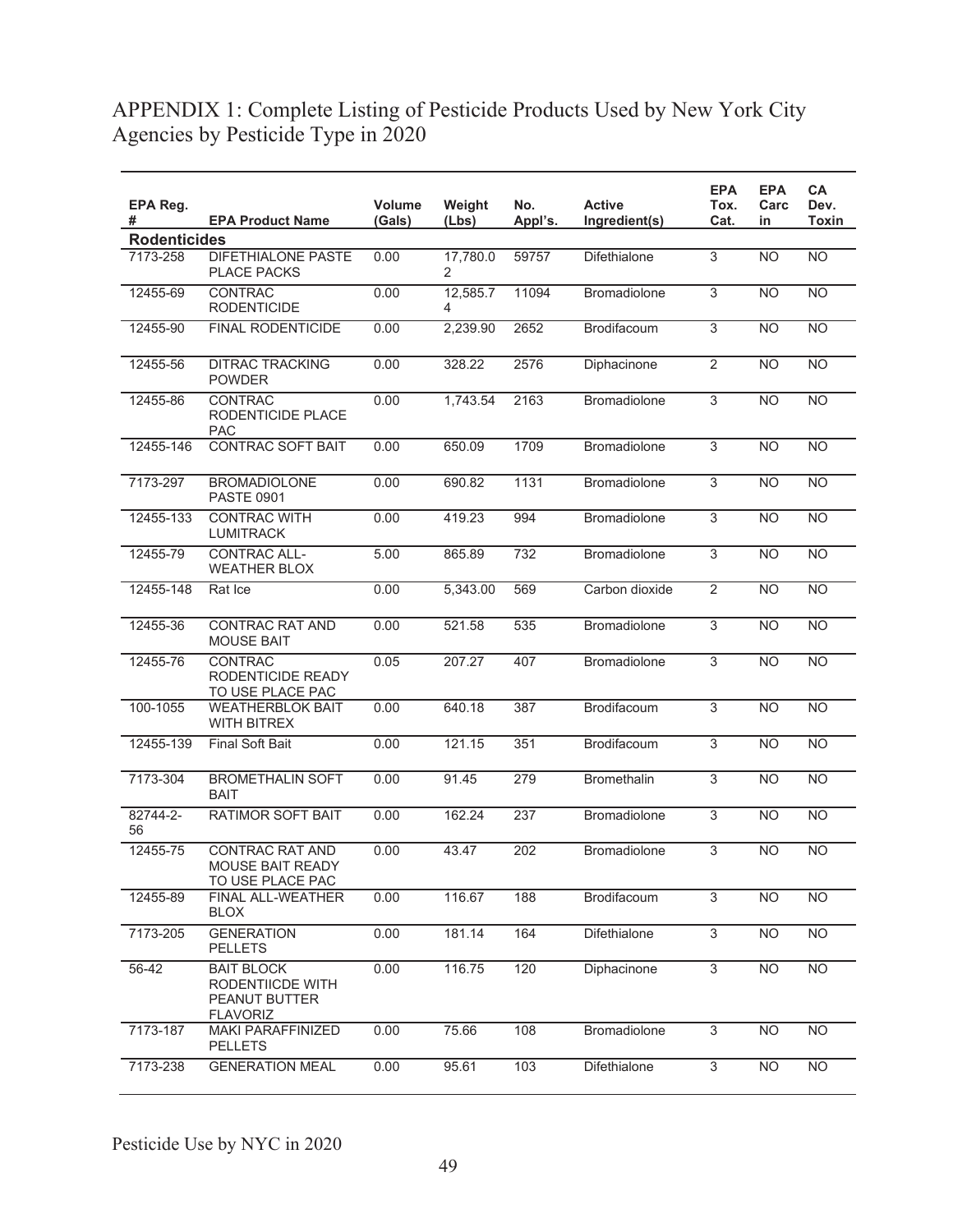| EPA Reg.<br>#       | <b>EPA Product Name</b>                                                                         | Volume<br>(Gals) | Weight<br>(Lbs) | No.<br>Appl's.  | <b>Active</b><br>Ingredient(s)                                                                                   | <b>EPA</b><br>Tox.<br>Cat. | <b>EPA</b><br>Carc<br>in | CA<br>Dev.<br>Toxin |
|---------------------|-------------------------------------------------------------------------------------------------|------------------|-----------------|-----------------|------------------------------------------------------------------------------------------------------------------|----------------------------|--------------------------|---------------------|
| 7173-202            | <b>MAKI MINI BLOCKS</b>                                                                         | 0.00             | 60.13           | 74              | <b>Bromadiolone</b>                                                                                              | 3                          | <b>NO</b>                | <b>NO</b>           |
| 12455-108           | <b>FORMUS ALL-</b><br><b>WEATHER BLOX</b>                                                       | 0.00             | 3.16            | 63              | <b>Brodifacoum</b>                                                                                               | 3                          | <b>NO</b>                | <b>NO</b>           |
| 7173-113            | <b>ROZOL TRACKING</b><br><b>POWDER</b>                                                          | 0.00             | 22.25           | 50              | Chlorophacinone                                                                                                  | $\overline{2}$             | <b>NO</b>                | $\overline{NO}$     |
| 7173-218            | <b>GENERATION MINI</b><br><b>BLOCKS</b>                                                         | 0.00             | 38.63           | 49              | Difethialone                                                                                                     | $\overline{3}$             | N <sub>O</sub>           | $\overline{NO}$     |
| 12455-106           | <b>TERAD3 BLOX</b>                                                                              | 0.00             | 103.25          | 48              | Cholecalciferol                                                                                                  | $\overline{3}$             | <b>NO</b>                | <b>NO</b>           |
| 12455-80            | <b>DITRAC ALL-WEATHER</b><br><b>BLOX</b>                                                        | 0.00             | 68.63           | $\overline{19}$ | Diphacinone                                                                                                      | $\overline{3}$             | N <sub>O</sub>           | $\overline{NO}$     |
| 87235-2-<br>88689   | <b>BRIGAND WB WAX</b><br><b>BLOCK RODENTICIDE</b>                                               | 0.00             | 7.19            | 19              | Bromadiolone                                                                                                     | $\overline{3}$             | N <sub>O</sub>           | $\overline{NO}$     |
| 7173-215            | <b>MAKI Rodenticide MINI</b><br><b>BLOCKS</b>                                                   | 0.00             | 5.38            | 11              | Bromadiolone                                                                                                     | 3                          | <b>NO</b>                | <b>NO</b>           |
| 7173-308            | Chlorophacinone Soft<br><b>Bait</b>                                                             | 0.00             | 4.69            | $\overline{4}$  | Chlorophacinone                                                                                                  | 3                          | <b>NO</b>                | <b>NO</b>           |
| 90780-11            | TC RAT KILLER 140                                                                               | 0.00             | 1.38            | 4               | <b>Bromethalin</b>                                                                                               | $\overline{3}$             | N <sub>O</sub>           | $\overline{NO}$     |
| 7173-288            | DIFETHIALONE BLOCK<br>0707                                                                      | 0.00             | 0.70            | 4               | <b>Difethialone</b>                                                                                              | $\overline{3}$             | <b>NO</b>                | N <sub>O</sub>      |
| 87235-1             | <b>BRIGAND SB SOFT</b><br><b>BAIT RODENTICIDE</b>                                               | 0.00             | 6.38            | 3               | <b>Bromadiolone</b>                                                                                              | $\overline{3}$             | N <sub>O</sub>           | NO                  |
| 7969-382            | Selontra Rodent Bait                                                                            | 0.00             | 1.10            | $\overline{3}$  | Cholecalciferol                                                                                                  | $\overline{3}$             | N <sub>O</sub>           | $\overline{NO}$     |
| 7173-188            | MAKI RAT AND MOUSE<br><b>BAIT PACKS</b><br>(PELLETS)                                            | 0.00             | 0.84            | $\overline{3}$  | Bromadiolone                                                                                                     | 3                          | <b>NO</b>                | <b>NO</b>           |
| 7173-113-<br>40868  | <b>ROZOL TRACKING</b><br><b>POWDER</b>                                                          | 0.00             | 0.13            | $\overline{2}$  | Chlorophacinone                                                                                                  | $\overline{2}$             | <b>NO</b>                | <b>NO</b>           |
| 67517-66-<br>56     | TopGun All-Weather<br>Rodenticide Bait Blocks                                                   | 0.00             | 0.02            | $\overline{2}$  | <b>Bromethalin</b>                                                                                               | $\overline{3}$             | N <sub>O</sub>           | <b>NO</b>           |
| 36488-63            | <b>DIFENACOUM RAT</b><br>AND MOUSE BLOCK IV                                                     | 0.00             | 1.63            | $\mathbf{1}$    | Difenacoum                                                                                                       | $\overline{3}$             | <b>NO</b>                | $\overline{NO}$     |
| 12455-16            | <b>ZP TRACKING</b><br>POWDER                                                                    | 0.00             | 0.13            | 1               | Zinc phosphide                                                                                                   | $\mathbf{1}$               | <b>NO</b>                | <b>NO</b>           |
| 1021-2593           | CONTRAC ALL-<br><b>WEATHER BLOX</b>                                                             | 0.00             | 0.02            | 1               | Bromadiolone                                                                                                     | 3                          | <b>NO</b>                | <b>NO</b>           |
| <b>Insecticides</b> |                                                                                                 |                  |                 |                 |                                                                                                                  |                            |                          |                     |
| 73049-429           | <b>VECTOMAX FG</b>                                                                              | 0.00             | 31,159.9<br>6   | 419,640         | <b>Bacillus</b><br>sphaericus;<br><b>Bacillus</b><br>thuringiensis,<br>subsp.<br>Israelensis, strain<br>AM 65-52 | $\overline{3}$             | <b>NO</b>                | <b>NO</b>           |
| 100-1484            | DUPONT ADVION<br><b>COCKROACH GEL</b><br><b>BAIT</b>                                            | 0.00             | 1,100.29        | 29,767          | Indoxacarb                                                                                                       | $\overline{3}$             | N <sub>O</sub>           | $\overline{NO}$     |
| 73079-14            | <b>IMIDACLOPRID</b><br><b>GRANULAR BAIT</b>                                                     | 0.00             | 2,070.21        | 11,669          | Imidacloprid                                                                                                     | $\sqrt{3}$                 | <b>NO</b>                | <b>NO</b>           |
| 499-510             | <b>PRESCRIPTION</b><br><b>TREATMENT BRAND</b><br>ALPINE COCKROACH<br><b>GEL BAIT PISTON CAN</b> | 0.00             | 51.53           | 10,684          | Dinotefuran                                                                                                      | 3                          | N <sub>O</sub>           | <b>NO</b>           |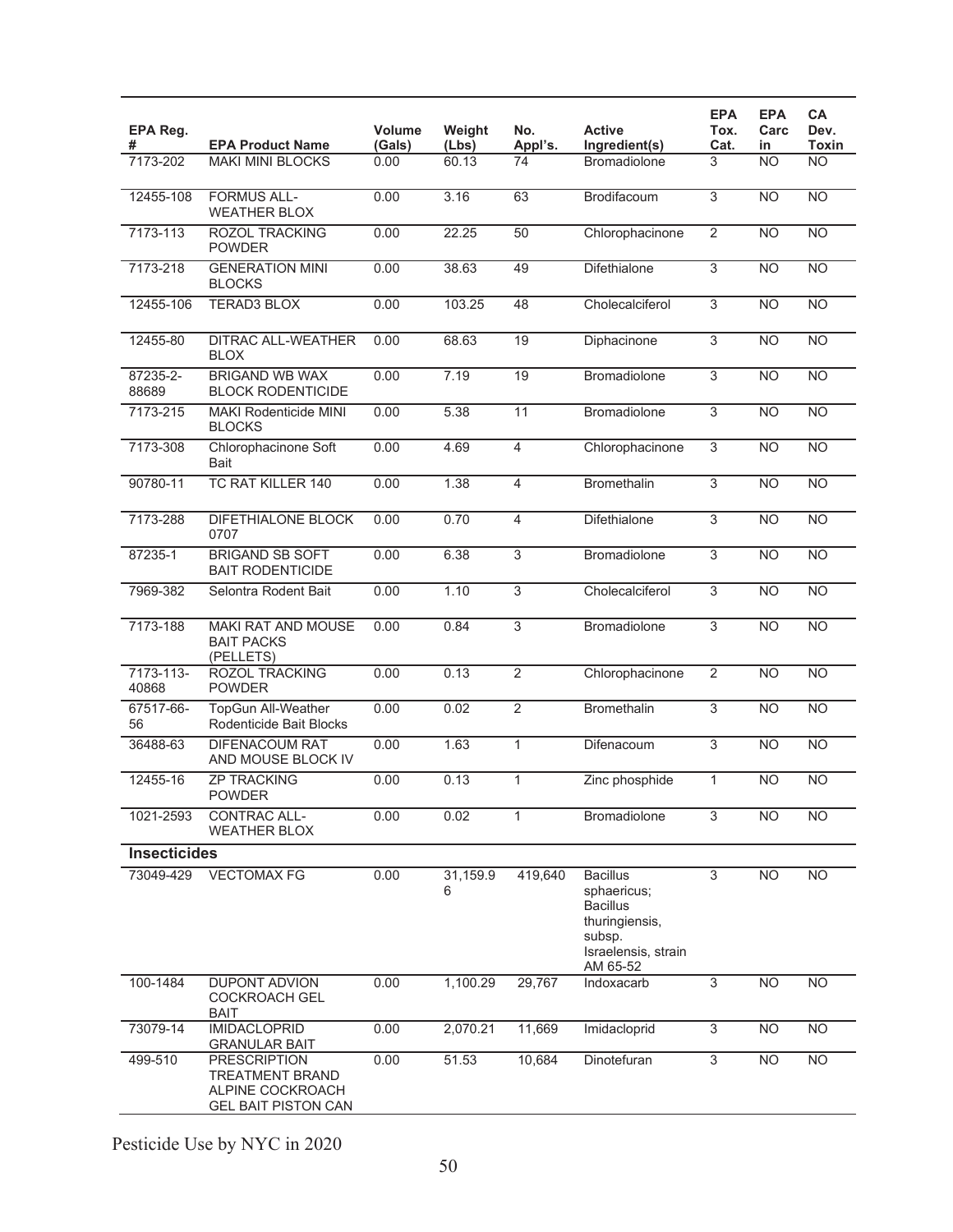| EPA Reg.<br>#     | <b>EPA Product Name</b>                                        | <b>Volume</b><br>(Gals) | Weight<br>(Lbs) | No.<br>Appl's. | <b>Active</b><br>Ingredient(s)                                                                                                                                   | <b>EPA</b><br>Tox.<br>Cat. | <b>EPA</b><br>Carc<br>in | CA<br>Dev.<br>Toxin |
|-------------------|----------------------------------------------------------------|-------------------------|-----------------|----------------|------------------------------------------------------------------------------------------------------------------------------------------------------------------|----------------------------|--------------------------|---------------------|
| 1021-2593         | <b>VENDETTA PLUS</b><br><b>COCKROACH GEL</b><br><b>BAIT</b>    | 0.00                    | 270.95          | 8,950          | Avermectin;<br>Pyriproxyfen                                                                                                                                      | 3                          | N <sub>O</sub>           | <b>NO</b>           |
| 432-763           | <b>SUSPEND SC</b><br><b>INSECTICIDE</b>                        | 8.92                    | 56.85           | 7,235          | Deltamethrin                                                                                                                                                     | 3                          | <b>NO</b>                | <b>NO</b>           |
| 432-1483          | <b>TEMPRID SC</b><br><b>INSECTICIDE</b>                        | 9.65                    | 0.00            | 7,020          | Cyfluthrin, beta;<br>Imidacloprid                                                                                                                                | $\overline{3}$             | N <sub>O</sub>           | $\overline{NO}$     |
| 64405-2           | <b>REDZONE BAIT</b>                                            | 0.00                    | 2,951.48        | 6,745          | Boric acid                                                                                                                                                       | $\overline{3}$             | <b>NO</b>                | $\overline{NO}$     |
| 397-13            | STERI-FAB                                                      | 729.17                  | 690.93          | 5,214          | Phenothrin;<br>Isopropyl alcohol;<br>Alkyl (60%C14,<br>25%C12,<br>15%C16)<br>dimethylbenzyl<br>ammonium<br>chloride; Didecyl<br>dimethyl<br>ammonium<br>chloride | 2                          | <b>NO</b>                | <b>NO</b>           |
| 1021-2796         | MGK Formula 3113                                               | 0.00                    | 115.89          | 4,621          | Clothianidin;<br>Pyriproxyfen                                                                                                                                    | 0                          | <b>NO</b>                | <b>NO</b>           |
| 53883-276         | <b>DELTA 4.75% SC</b>                                          | 127.38                  | 0.00            | 3,685          | Deltamethrin                                                                                                                                                     | $\overline{3}$             | <b>NO</b>                | $\overline{NO}$     |
| 432-1460          | MAXFORCE FC ROACH<br>KILLER BAIT GEL F.05                      | 0.00                    | 84.93           | 3,473          | Fipronil                                                                                                                                                         | 3                          | <b>YES</b>               | <b>NO</b>           |
| 499-473           | <b>WHITMIRE MICRO-GEN</b><br>TC 205 INJECTION<br><b>SYSTEM</b> | 169.23                  | 0.00            | 3,207          | Cyhalothrin,<br>lambda                                                                                                                                           | $\overline{3}$             | <b>NO</b>                | <b>NO</b>           |
| 432-1257          | MAXFORCE ROACH<br>BAIT F.05                                    | 0.00                    | 81.92           | 3,180          | Fipronil                                                                                                                                                         | $\overline{3}$             | <b>YES</b>               | $\overline{NO}$     |
| 432-1544          | <b>TEMPRID SC-F</b><br><b>INSECTICIDE</b>                      | 11.05                   | 0.00            | 2,260          | Cyfluthrin, beta;<br>Imidacloprid                                                                                                                                | $\overline{3}$             | N <sub>O</sub>           | $\overline{NO}$     |
| 73766-1           | <b>GOURMET ANT BAIT</b><br><b>GEL</b>                          | 0.02                    | 75.54           | 2,171          | <b>Disodium</b><br>octaborate<br>tetrahydrate                                                                                                                    | $\overline{3}$             | <b>NO</b>                | $\overline{NO}$     |
| 499-294           | <b>AVERT PRESCRIPTION</b><br><b>TREATMENT 310</b>              | 0.00                    | 19.94           | 2,163          | Avermectin                                                                                                                                                       | 3                          | <b>NO</b>                | <b>NO</b>           |
| 499-304           | WHITMIRE OPTEM ME<br>PT 600                                    | 1.59                    | 0.00            | 1,954          | Cyfluthrin                                                                                                                                                       | 3                          | <b>NO</b>                | <b>NO</b>           |
| 89459-84          | RF2228 LH AEROSOL                                              | 58.23                   | 0.00            | 1,454          | Cyhalothrin,<br>lambda; (7S)-<br>Hydroprene                                                                                                                      | $\overline{3}$             | <b>NO</b>                | $\overline{NO}$     |
| 73079-4           | <b>BORACTIN</b><br><b>INSECTICIDE POWDER</b>                   | 0.00                    | 396.26          | 1,283          | Boric acid                                                                                                                                                       | 3                          | <b>NO</b>                | <b>NO</b>           |
| 432-1259          | PRODUCT: RBF5                                                  | 0.00                    | 33.21           | 1,191          | Fipronil                                                                                                                                                         | $\overline{3}$             | <b>YES</b>               | $\overline{NO}$     |
| 100-1486          | DUPONT ADVION<br><b>COCKROACH BAIT</b><br><b>ARENA</b>         | 0.12                    | 716.12          | 942            | Indoxacarb                                                                                                                                                       | $\overline{3}$             | <b>NO</b>                | NO <sub>1</sub>     |
| 2724-351          | ZOECON RF-259<br><b>EMULSIFIABLE</b><br><b>CONCENTRATE</b>     | 1,915.01                | 0.00            | 862            | (7S)-Hydroprene                                                                                                                                                  | $\overline{3}$             | <b>NO</b>                | <b>NO</b>           |
| 100-1498          | DUPONT ADVION ANT<br><b>GEL</b>                                | 0.13                    | 58.97           | 849            | Indoxacarb                                                                                                                                                       | $\overline{3}$             | <b>NO</b>                | <b>NO</b>           |
| 6218-47           | SUMMIT B.T.I.<br><b>BRIQUETS</b>                               | 0.00                    | 145.39          | 747            | <b>Bacillus</b><br>thuringiensis<br>subspecies<br>Israelensis strain<br><b>BMP 144</b>                                                                           | 3                          | <b>NO</b>                | <b>NO</b>           |
| 432-763-<br>62719 | SUSPEND SC<br><b>INSECTICIDE</b>                               | 3.73                    | 0.09            | 667            | Deltamethrin                                                                                                                                                     | 3                          | <b>NO</b>                | <b>NO</b>           |
| 432-1506          | MAXFORCE QUANTUM<br><b>ANT BAIT</b>                            | 0.00                    | 7.87            | 452            | Imidacloprid                                                                                                                                                     | $\overline{3}$             | <b>NO</b>                | $\overline{NO}$     |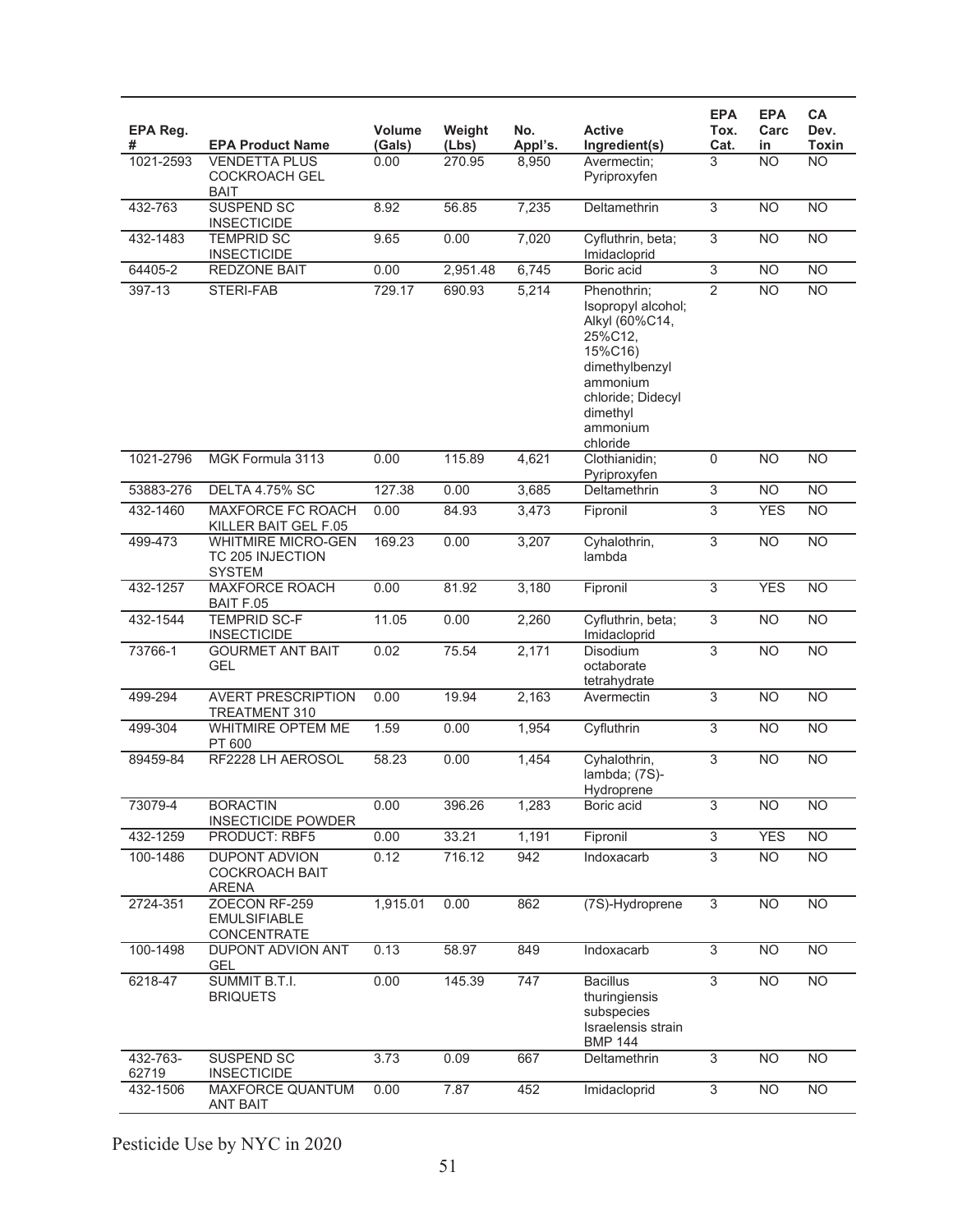| EPA Reg.<br>#      | <b>EPA Product Name</b>                                                                 | <b>Volume</b><br>(Gals) | Weight<br>(Lbs) | No.<br>Appl's. | <b>Active</b><br>Ingredient(s)                                                 | <b>EPA</b><br>Tox.<br>Cat. | <b>EPA</b><br>Carc<br>in | CA<br>Dev.<br>Toxin |
|--------------------|-----------------------------------------------------------------------------------------|-------------------------|-----------------|----------------|--------------------------------------------------------------------------------|----------------------------|--------------------------|---------------------|
| 73079-6            | <b>GREEN ZONE</b><br><b>GRANULAR BAIT</b>                                               | 0.02                    | 93.16           | 440            | Boric acid                                                                     | 3                          | <b>NO</b>                | $\overline{NO}$     |
| 100-1501           | <b>DUPONT ARILON</b><br><b>INSECTICIDE</b>                                              | 145.85                  | 0.00            | 389            | Indoxacarb                                                                     | $\overline{3}$             | <b>NO</b>                | $\overline{NO}$     |
| 73049-20           | <b>VECTOLEX CG</b><br><b>BIOLOGICAL</b><br><b>LARVICIDE</b>                             | 0.00                    | 981.82          | 330            | <b>Bacillus</b><br>sphaericus                                                  | $\overline{3}$             | <b>NO</b>                | $\overline{NO}$     |
| 64405-2-<br>74455  | <b>REDZONE BAIT</b>                                                                     | 0.00                    | 41.19           | 231            | Boric acid                                                                     | $\overline{3}$             | <b>NO</b>                | $\overline{NO}$     |
| 100-1290           | <b>OPTIGARD</b><br><b>COCKROACH GEL</b><br><b>BAIT</b>                                  | 0.00                    | 10.20           | 223            | Emamectin,<br>benzoate                                                         | $\overline{3}$             | <b>NO</b>                | $\overline{NO}$     |
| 100-1066           | <b>DEMAND CS</b><br><b>INSECTICIDE</b>                                                  | 94.10                   | 1.06            | 207            | Cyhalothrin,<br>lambda                                                         | $\overline{3}$             | <b>NO</b>                | $\overline{NO}$     |
| 499-370            | PT 370 ASCEND FIRE<br>ANT STOPPER BAIT                                                  | 0.00                    | 31.75           | 199            | Avermectin                                                                     | $\overline{3}$             | N <sub>O</sub>           | $\overline{NO}$     |
| 432-1363           | <b>TEMPO SC</b><br><b>INSECTICIDE</b>                                                   | 15.43                   | 1.06            | 186            | Cyfluthrin, beta                                                               | 3                          | <b>NO</b>                | $\overline{NO}$     |
| 499-507            | <b>PRESCRIPTION</b><br>TREATMENT BRAND<br>ALPINE COCKROACH<br><b>GEL BAIT RESERVOIR</b> | 0.01                    | 7.53            | 160            | Dinotefuran                                                                    | $\overline{3}$             | <b>NO</b>                | $\overline{NO}$     |
| 53883-92           | <b>CYPER TC</b><br><b>INSECTICIDE</b>                                                   | 1.26                    | 0.00            | 155            | Cypermethrin,<br>beta                                                          | $\overline{3}$             | <b>YES</b>               | <b>NO</b>           |
| 1021-1603          | NYLAR 10EC                                                                              | 52.95                   | 0.00            | 116            | Pyriproxyfen                                                                   | 3                          | N <sub>O</sub>           | <b>NO</b>           |
| 67425-14           | ECOPCO ACU                                                                              | 16.84                   | 0.00            | 116            | Phenylethyl<br>propionate                                                      | 3                          | <b>NO</b>                | <b>NO</b>           |
| 2724-469           | ZOECON (S)-<br><b>HYDROPRENE ROACH</b><br><b>CONTROL STATION II</b>                     | 4.25                    | 0.71            | 111            | (7S)-Hydroprene                                                                | $\overline{3}$             | N <sub>O</sub>           | N <sub>O</sub>      |
| 432-1375           | PRE-EMPT FLY BAIT                                                                       | 0.00                    | 32.00           | 105            | Imidacloprid; (Z)-<br>9-Tricosene                                              | $\overline{3}$             | N <sub>O</sub>           | NO                  |
| 279-9554           | <b>CB INSECTICIDE WITH</b><br><b>DELTAMETHRIN</b>                                       | 0.11                    | 41.29           | 99             | Deltamethrin                                                                   | $\overline{3}$             | <b>NO</b>                | <b>NO</b>           |
| 2724-421           | ZOECON RF-292<br><b>BRIQUET</b>                                                         | 0.00                    | 85.00           | 82             | S-Methoprene                                                                   | $\overline{3}$             | <b>NO</b>                | $\overline{NO}$     |
| 64405-8            | <b>NIBOR BORATE</b><br><b>INSECTICIDE AND</b><br><b>FUNGICIDE</b>                       | 40.00                   | 6.72            | 81             | Disodium<br>octaborate<br>tetrahydrate                                         | $\overline{3}$             | <b>NO</b>                | $\overline{NO}$     |
| 1677-43            | STER-BAC                                                                                | 150.50                  | 0.00            | 74             | Alkyl (60%C14,<br>25%C12.<br>15%C16)<br>dimethylbenzyl<br>ammonium<br>chloride | 1                          | <b>NO</b>                | $\overline{NO}$     |
| 432-772            | <b>DELTA DUST</b>                                                                       | 0.00                    | 12.26           | 67             | Deltamethrin                                                                   | $\overline{3}$             | N <sub>O</sub>           | <b>NO</b>           |
| 432-1531           | BES0600 INSECTICIDE                                                                     | 0.00                    | 7.15            | 67             | Clothianidin                                                                   | $\overline{0}$             | <b>NO</b>                | <b>NO</b>           |
| 432-1455           | BES 0026 FLY SPOT<br><b>BAIT</b>                                                        | 2.47                    | 3.86            | 63             | Imidacloprid; (Z)-<br>9-Tricosene                                              | 3                          | <b>NO</b>                | <b>NO</b>           |
| 9688-190-<br>8845  | <b>SPECTRACIDE</b><br><b>DESTROYER BRAND</b><br><b>WASP &amp; HORNET</b><br>KILLER      | 11.05                   | 0.00            | 62             | Cyhalothrin.<br>lambda;<br>Prallethrin                                         | $\overline{3}$             | N <sub>O</sub>           | $\overline{NO}$     |
| 100-1483           | <b>ADVION INSECT</b><br><b>GRANULE</b>                                                  | 0.00                    | 44.88           | 59             | Indoxacarb                                                                     | $\overline{3}$             | <b>NO</b>                | $\overline{NO}$     |
| 86203-11-<br>59639 | SAFARI 20SG<br><b>INSECTICIDE</b>                                                       | 0.00                    | 65.16           | 34             | Dinotefuran                                                                    | $\overline{3}$             | <b>NO</b>                | <b>NO</b>           |
| 1021-1815          | <b>EVERCIDE</b><br>ESFENVALERATE 6.4%<br>CS                                             | 0.21                    | 0.00            | 30             | Esfenvalerate                                                                  | $\overline{3}$             | N <sub>O</sub>           | <b>NO</b>           |
| 432-1534           | BES0668 Insecticide                                                                     | 173.00                  | 0.00            | 29             | Deltamethrin                                                                   | $\overline{3}$             | N <sub>O</sub>           | <b>NO</b>           |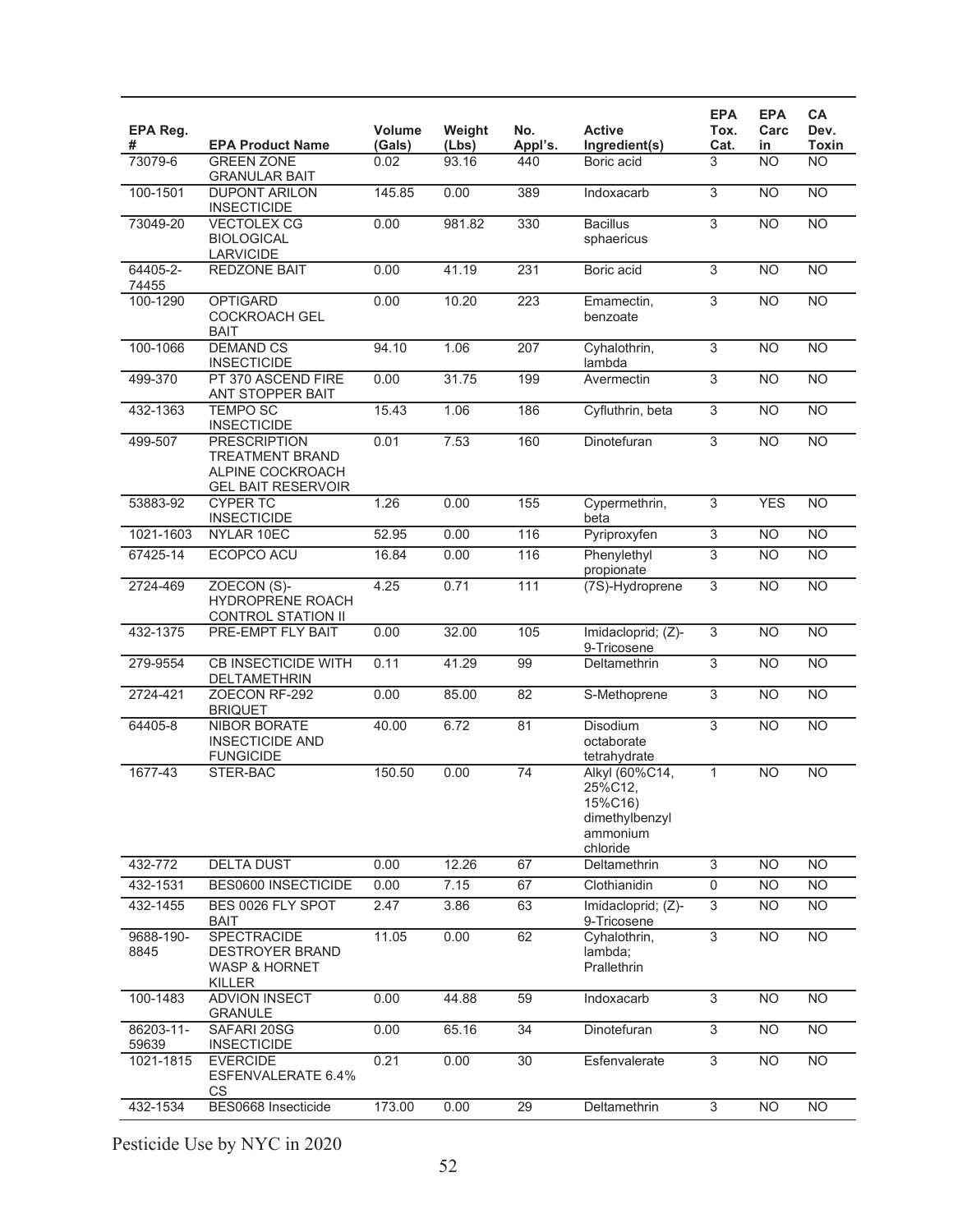| EPA Reg.<br>#         | <b>EPA Product Name</b>                                                           | Volume<br>(Gals) | Weight<br>(Lbs) | No.<br>Appl's.  | <b>Active</b><br>Ingredient(s)                                                 | <b>EPA</b><br>Tox.<br>Cat. | <b>EPA</b><br>Carc<br>in | CA<br>Dev.<br><b>Toxin</b> |
|-----------------------|-----------------------------------------------------------------------------------|------------------|-----------------|-----------------|--------------------------------------------------------------------------------|----------------------------|--------------------------|----------------------------|
| 2724-484              | RF 9707 AEROSOL                                                                   | 0.00             | 3.38            | 27              | (7S)-Hydroprene                                                                | 3                          | <b>NO</b>                | N <sub>O</sub>             |
| 5481-8973             | ORTHENE PCO<br><b>FORMULA II</b>                                                  | 26.00            | 0.00            | 26              | Acephate                                                                       | $\overline{3}$             | <b>YES</b>               | N <sub>O</sub>             |
| $1021 -$<br>1688-8329 | <b>ANVIL 10+10 ULV</b>                                                            | 152.00           | 0.00            | $\overline{23}$ | Phenothrin;<br>Piperonyl butoxide                                              | $\overline{3}$             | <b>YES</b>               | N <sub>O</sub>             |
| 2724-351-<br>50809    | ZOECON RF-259<br><b>EMULSIFIABLE</b><br>CONCENTRATE                               | 0.30             | 0.00            | $\overline{23}$ | (7S)-Hydroprene                                                                | $\overline{3}$             | <b>NO</b>                | <b>NO</b>                  |
| 73049-10              | <b>VECTOBAC G</b><br><b>BIOLOGICAL</b><br><b>LARVICIDE GRANULES</b>               | 0.00             | 17,682.0<br>0   | 23              | <b>Bacillus</b><br>thuringiensis,<br>subsp.<br>Israelensis, strain<br>AM 65-52 | 3                          | <b>NO</b>                | N <sub>O</sub>             |
| 1021-2569             | <b>MULTICIDE SPRAY</b><br>29511                                                   | 3.20             | 0.00            | $\overline{21}$ | Imidacloprid;<br>Phenothrin; N-<br>octyl<br>bicycloheptene<br>dicarboximide    | $\mathbf 0$                | <b>YES</b>               | <b>NO</b>                  |
| 70506-121             | UPI-2005 EXP-06 RUP<br><b>INSECTICIDE</b>                                         | 6.64             | 0.00            | 19              | Cyhalothrin,<br>lambda                                                         | $\overline{2}$             | $\overline{NO}$          | NO                         |
| 100-1489              | <b>DUPONT ACELEPRYN</b><br><b>INSECTICIDE</b>                                     | 18.53            | 0.00            | $\overline{18}$ | DPX-E2Y45                                                                      | $\overline{0}$             | N <sub>O</sub>           | NO                         |
| 432-1304              | TEMPO 10 WP<br><b>INSECTICIDE</b>                                                 | 4.26             | 0.00            | $\overline{18}$ | Cyfluthrin, beta                                                               | 3                          | $\overline{NO}$          | N <sub>O</sub>             |
| 48813-1-<br>68539     | SUFFOIL-X                                                                         | 12.56            | 0.00            | $\overline{17}$ | Petroleum<br>distillates                                                       | $\overline{3}$             | <b>NO</b>                | <b>NO</b>                  |
| 432-1312              | MERIT 2F INSECTICIDE                                                              | 29.56            | 0.00            | 16              | Imidacloprid                                                                   | $\overline{3}$             | N <sub>O</sub>           | N <sub>O</sub>             |
| 432-1312-<br>67760    | <b>MERIT 2F INSECTICIDE</b>                                                       | 15.16            | 0.00            | 16              | Imidacloprid                                                                   | 3                          | <b>NO</b>                | <b>NO</b>                  |
| 53883-<br>244-66222   | <b>QUALI-PRO LAMBDA</b><br>$GC-0$                                                 | 7.30             | 0.00            | 15              | Cyhalothrin,<br>lambda                                                         | $\overline{2}$             | N <sub>O</sub>           | N <sub>O</sub>             |
| 89459-59              | <b>ENVI ACU CONTACT</b><br>Insecticide                                            | 1.46             | 2.87            | 15              | Phenylethyl<br>propionate                                                      | $\overline{3}$             | <b>NO</b>                | NO                         |
| 1021-1828             | MGK ROACH BAIT 2822                                                               | 0.00             | 0.43            | 15              | Avermectin                                                                     | 3                          | <b>NO</b>                | <b>NO</b>                  |
| 69526-17              | <b>CIVITAS ONE</b>                                                                | 60.00            | 0.00            | $\overline{13}$ | Mineral oil                                                                    | 3                          | <b>NO</b>                | N <sub>O</sub>             |
| 70051-2-<br>59807     | <b>TRIACT 70</b>                                                                  | 1.39             | 0.00            | 13              | Neem oil                                                                       | 3                          | <b>NO</b>                | <b>NO</b>                  |
| 100-1088              | <b>SCIMITAR GC</b><br><b>INSECTICIDE</b>                                          | 1.30             | 0.00            | 13              | Cyhalothrin,<br>lambda                                                         | $\overline{3}$             | <b>NO</b>                | N <sub>O</sub>             |
| 10163-324             | M-PEDE<br>INSECTICIDE/FUNGICI<br>DE                                               | 0.14             | 0.00            | 13              | Potassium laurate                                                              | $\overline{2}$             | N <sub>O</sub>           | <b>NO</b>                  |
| 62719-291             | <b>CONSERVE SC TURF</b><br>AND ORNAMENTAL                                         | 0.10             | 0.00            | 13              | Spinosad                                                                       | 3                          | <b>NO</b>                | <b>NO</b>                  |
| 499-550               | TC-323                                                                            | 1.21             | 1.06            | 12              | Prallethrin                                                                    | $\overline{3}$             | $\overline{NO}$          | N <sub>O</sub>             |
| 499-406               | <b>AVERT PRESCRIPTION</b><br>TREATMENT TC 93A<br><b>BAIT</b>                      | 0.00             | 0.42            | $\overline{12}$ | Avermectin                                                                     | $\overline{3}$             | <b>NO</b>                | <b>NO</b>                  |
| 8033-106-<br>1001     | TRISTAR 8.5 SL<br><b>INSECTICIDE</b>                                              | 0.26             | 0.00            | 11              | Acetamiprid                                                                    | $\overline{3}$             | <b>NO</b>                | N <sub>O</sub>             |
| 66222-19-<br>1386     | CHLORPYRIFOS 4E AG                                                                | 38.98            | 0.00            | 10              | Chlorpyrifos                                                                   | $\overline{2}$             | <b>NO</b>                | <b>NO</b>                  |
| 4-80                  | <b>BONIDE</b><br>HORTICULTURAL AND<br>DORMANT SPRAY OIL                           | 1.33             | 0.00            | 10              | Mineral oil                                                                    | $\overline{3}$             | <b>NO</b>                | N <sub>O</sub>             |
| 279-3206              | <b>TALSTAR TC</b><br><b>FLOWABLE</b><br><b>TERMITICIDE/INSECTI</b><br><b>CIDE</b> | 0.30             | 0.00            | 10              | <b>Bifenthrin</b>                                                              | $\overline{3}$             | <b>YES</b>               | N <sub>O</sub>             |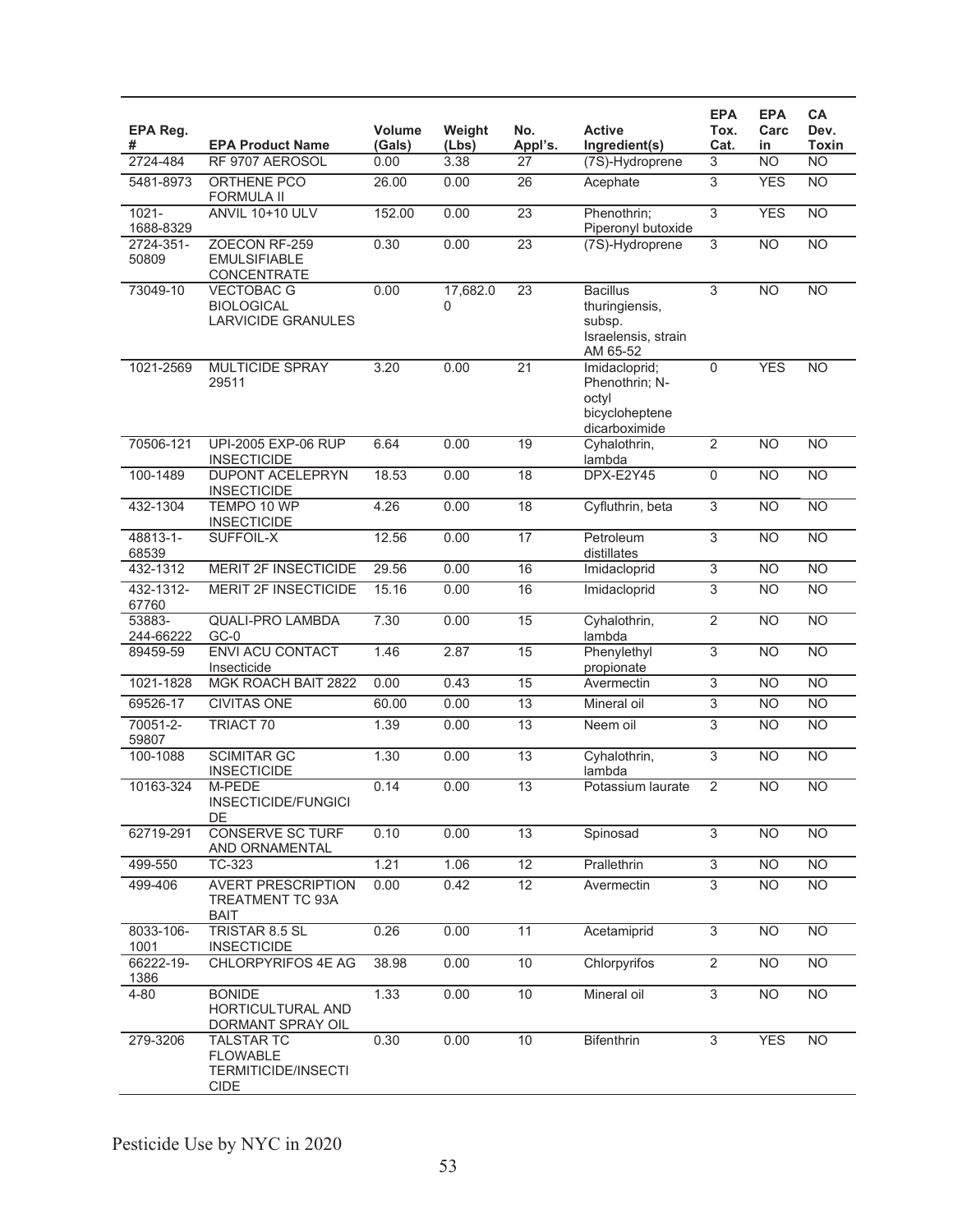| EPA Reg.<br>#      | <b>EPA Product Name</b>                                                                 | <b>Volume</b><br>(Gals) | Weight<br>(Lbs) | No.<br>Appl's. | <b>Active</b><br>Ingredient(s)                                                 | <b>EPA</b><br>Tox.<br>Cat. | <b>EPA</b><br>Carc<br>in | CA<br>Dev.<br><b>Toxin</b> |
|--------------------|-----------------------------------------------------------------------------------------|-------------------------|-----------------|----------------|--------------------------------------------------------------------------------|----------------------------|--------------------------|----------------------------|
| 70051-9-<br>59807  | SUPERNEEM 4.5-B                                                                         | 0.07                    | 0.00            | 10             | Azadirachtin                                                                   | 3                          | <b>NO</b>                | <b>NO</b>                  |
| 73049-501          | VBC-60394 FG<br><b>BIOLOGICAL</b><br><b>LARVICIDE FINE</b><br><b>GRANULE</b>            | 0.00                    | 48.00           | 10             | <b>Bacillus</b><br>thuringiensis,<br>subsp.<br>Israelensis, strain<br>AM 65-52 | $\overline{3}$             | N <sub>O</sub>           | NO                         |
| 53883-366          | <b>QUALI-PRO</b><br><b>BIFENTHRIN GOLF &amp;</b><br>NURSERY 7 9F                        | 2.94                    | 0.00            | 9              | <b>Bifenthrin</b>                                                              | $\overline{3}$             | <b>YES</b>               | <b>NO</b>                  |
| 100-1543           | <b>MAINSPRING GH &amp; N</b>                                                            | 0.13                    | 0.00            | 9              | Cyantraniliprole                                                               | $\mathsf 0$                | <b>NO</b>                | N <sub>O</sub>             |
| 59639-96           | <b>DISTANCE INSECT</b><br><b>GROWTH REGULATOR</b>                                       | 0.12                    | 0.0             | 9              | Pyriproxyfen                                                                   | 3                          | <b>NO</b>                | <b>NO</b>                  |
| 432-1471           | SPIROTETRAMAT 240<br><b>SC GREENHOUSE AND</b><br><b>NURSERY</b><br>INSECTICIDE/MITICIDE | 0.10                    | 0.00            | $\overline{9}$ | Spirotetramat                                                                  | $\overline{3}$             | <b>NO</b>                | <b>NO</b>                  |
| 2724-476           | <b>ENSTAR II INSECT</b><br><b>GROWTH REGULATOR</b><br>(ENSTAR 5E)                       | 0.65                    | 0.00            | 8              | (S)-Kinoprene                                                                  | $\overline{2}$             | $\overline{NO}$          | <b>NO</b>                  |
| 432-1369-<br>59807 | <b>MARATHON II</b><br><b>GREENHOUSE AND</b><br><b>NURSERY</b><br><b>INSECTICIDE</b>     | 0.04                    | 0.00            | 8              | Imidacloprid                                                                   | 3                          | <b>NO</b>                | <b>NO</b>                  |
| 70127-10           | <b>TICK-EXEC</b><br><b>BIOInsecticide</b>                                               | 4.08                    | 0.00            | $\overline{7}$ | Metarhizium<br>anisopliae strain<br>F52 spores                                 | 3                          | <b>NO</b>                | N <sub>O</sub>             |
| 241-313-<br>9444   | SIEGE PBS GEL<br><b>INSECTICIDE</b>                                                     | 0.00                    | 14.50           | $\overline{7}$ | Hydramethylnon                                                                 | 3                          | <b>YES</b>               | <b>YES</b>                 |
| 53883-415          | CSI 16-105 Delta+Tekko<br>Pro Aerosol                                                   | 0.00                    | 3.56            | $\overline{7}$ | Deltamethrin;<br>Novaluron;<br>Pyriproxyfen                                    | $\overline{3}$             | N <sub>O</sub>           | N <sub>O</sub>             |
| 73049-38           | VECTOBAC 12AS<br><b>BIOLOGICAL</b><br><b>LARVICIDE</b>                                  | 0.00                    | 0.14            | $\overline{7}$ | <b>Bacillus</b><br>thuringiensis,<br>subsp.<br>Israelensis, strain<br>AM 65-52 | 3                          | $\overline{NO}$          | <b>NO</b>                  |
| 499-467            | <b>WHITMIRE AVERT TC</b><br>181                                                         | 0.00                    | 0.13            | $\overline{7}$ | Avermectin                                                                     | $\overline{3}$             | <b>NO</b>                | <b>NO</b>                  |
| 228-624            | <b>NUFARM</b><br>CHLORPYRIFOS SPC 4<br><b>INSECTICIDE</b>                               | 11.00                   | 159.00          | 6              | Chlorpyrifos                                                                   | $\overline{2}$             | <b>NO</b>                | N <sub>O</sub>             |
| 9688-255-<br>8845  | SPECTRACIDE<br><b>COMMERCIAL WASP &amp;</b><br><b>HORNET KILLER 3</b>                   | 1.00                    | 0.00            | $\overline{6}$ | Deltamethrin; S-<br><b>Bioallethrin</b>                                        | 3                          | <b>YES</b>               | <b>NO</b>                  |
| 53883-335          | $N + P$ Regulator                                                                       | 0.08                    | 0.00            | 6              | Pyriproxyfen;<br>Novaluron                                                     | $\overline{3}$             | <b>NO</b>                | N <sub>O</sub>             |
| 62719-523          | <b>BLACKHAWK</b>                                                                        | 0.00                    | 52.75           | 6              | Spinosad                                                                       | 3                          | N <sub>O</sub>           | NO                         |
| 85306-1            | <b>SELECT TCS</b>                                                                       | 0.00                    | 0.01            | 6              | Fipronil                                                                       | $\overline{3}$             | <b>YES</b>               | <b>NO</b>                  |
| 83100-6-<br>88975  | <b>LADA 2F INSECTICIDE</b>                                                              | 7.22                    | 0.00            | $\overline{5}$ | Imidacloprid                                                                   | $\overline{3}$             | <b>NO</b>                | N <sub>O</sub>             |
| 71711-4-<br>67690  | SEPRO AKARI 5SC<br>MITICIDE/INSECTICIDE                                                 | 0.10                    | 0.00            | $\overline{5}$ | Fenpryroximate                                                                 | $\overline{2}$             | <b>NO</b>                | N <sub>O</sub>             |
| 100-1487           | <b>PROVAUNT</b>                                                                         | 0.00                    | 19.13           | $\overline{5}$ | Indoxacarb                                                                     | $\overline{3}$             | $\overline{NO}$          | N <sub>O</sub>             |
| 55809-3            | <b>CRC WASP &amp; HORNET</b><br><b>KILLER PLUS</b>                                      | 0.00                    | 6.13            | 5              | Tetramethrin                                                                   | $\overline{3}$             | <b>YES</b>               | <b>NO</b>                  |
| 432-1464           | DYLOX 420 SL TURF<br>AND ORNAMENTAL<br><b>INSECTICIDE</b>                               | 70.00                   | 0.00            | $\overline{4}$ | Trichlorfon                                                                    | 3                          | <b>NO</b>                | <b>NO</b>                  |
| 100-1551           | Ference                                                                                 | 5.44                    | 0.00            | $\overline{4}$ | Cyantraniliprole                                                               | $\overline{0}$             | <b>NO</b>                | N <sub>O</sub>             |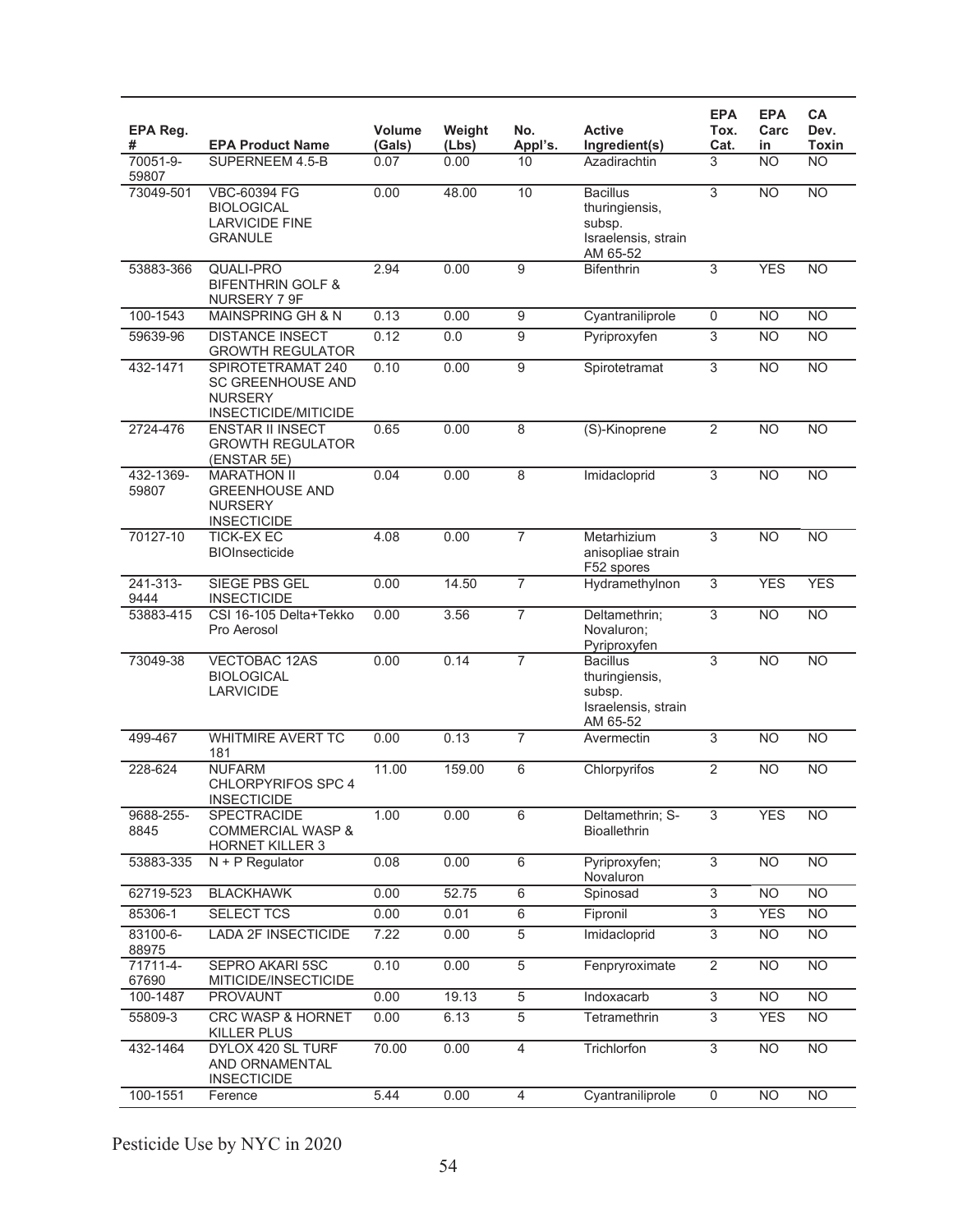| EPA Reg.<br>#      | <b>EPA Product Name</b>                                                    | Volume<br>(Gals) | Weight<br>(Lbs) | No.<br>Appl's.            | <b>Active</b><br>Ingredient(s)                                                                                      | <b>EPA</b><br>Tox.<br>Cat. | <b>EPA</b><br>Carc<br>in | <b>CA</b><br>Dev.<br><b>Toxin</b> |
|--------------------|----------------------------------------------------------------------------|------------------|-----------------|---------------------------|---------------------------------------------------------------------------------------------------------------------|----------------------------|--------------------------|-----------------------------------|
| 89442-24           | BIFEN G/N 7.9SC<br><b>SELECT</b>                                           | 2.15             | 0.00            | 4                         | <b>Bifenthrin</b>                                                                                                   | 3                          | <b>YES</b>               | $\overline{NO}$                   |
| 432-1527           | <b>TEMPRID RTU</b>                                                         | 0.25             | 0.00            | $\overline{4}$            | Cyfluthrin, beta;<br>Imidacloprid                                                                                   | $\mathbf 0$                | <b>NO</b>                | $\overline{NO}$                   |
| 73049-39           | DIPEL DF DRY<br><b>FLOWABLE</b><br><b>BIOLOGICAL</b><br><b>INSECTICIDE</b> | 0.09             | 0.35            | $\overline{4}$            | <b>Bacillus</b><br>thuringiensis,<br>subsp. Kurstaki,<br>strain ABTS-351,<br>fermentation<br>solids and<br>solubles | 3                          | <b>NO</b>                | $\overline{NO}$                   |
| 400-508            | <b>FLORAMITE SC</b>                                                        | 0.06             | 0.00            | 4                         | <b>Bifenazate</b>                                                                                                   | $\overline{3}$             | <b>NO</b>                | $\overline{NO}$                   |
| 149-8-<br>64405    | <b>TERRO ANT KILLER II</b>                                                 | 0.03             | 0.00            | $\overline{\mathcal{L}}$  | <b>Borax</b>                                                                                                        | 3                          | <b>NO</b>                | $\overline{NO}$                   |
| 4822-472           | RAID MAX ROACH<br><b>BAIT V</b>                                            | 0.00             | 1.00            | $\overline{4}$            | Avermectin                                                                                                          | $\overline{3}$             | <b>NO</b>                | <b>NO</b>                         |
| 432-1227-<br>10404 | SEVIN SL CARBARYL<br><b>INSECTICIDE</b>                                    | 17.38            | 0.00            | 3                         | Carbaryl                                                                                                            | $\overline{3}$             | <b>YES</b>               | $\overline{NO}$                   |
| 69526-5            | <b>PURESPRAY SPRAY</b><br>OIL 10E                                          | 14.75            | 0.00            | $\overline{3}$            | Mineral oil                                                                                                         | $\overline{3}$             | <b>NO</b>                | N <sub>O</sub>                    |
| 66222-19-<br>73220 | CHLORPYRIFOS 4E AG                                                         | 4.60             | 0.00            | $\overline{3}$            | Chlorpyrifos                                                                                                        | $\overline{2}$             | N <sub>O</sub>           | $\overline{NO}$                   |
| 1021-2804          | MGK Formula 31011                                                          | 0.13             | 0.00            | $\overline{3}$            | Pyrethrins;<br>Piperonyl<br>butoxide; N-octyl<br>bicycloheptene<br>dicarboximide;<br>Bifenthrin;<br>Pyriproxyfen    | $\overline{3}$             | <b>YES</b>               | <b>NO</b>                         |
| 2724-274-<br>20954 | <b>GOLDEN MALRIN RF-</b><br>128 FLY KILLER                                 | 0.00             | 1.44            | $\overline{3}$            | Methomyl; (Z)-9-<br>Tricosene                                                                                       | 3                          | <b>NO</b>                | <b>NO</b>                         |
| 279-3443           | <b>D-FOAM INSECTICIDE</b>                                                  | 0.00             | 1.31            | $\ensuremath{\mathsf{3}}$ | Deltamethrin                                                                                                        | $\ensuremath{\mathsf{3}}$  | <b>NO</b>                | <b>NO</b>                         |
| 432-1457           | <b>MERIT FXT TABLET</b><br><b>INSECTICIDE</b>                              | 0.00             | 1.20            | $\overline{3}$            | Imidacloprid                                                                                                        | $\overline{3}$             | <b>NO</b>                | <b>NO</b>                         |
| 7969-210           | <b>TERMIDOR SC</b><br><b>TERMITICIDE/INSECTI</b><br><b>CIDE</b>            | 4.00             | 0.00            | $\overline{2}$            | Fipronil                                                                                                            | $\overline{3}$             | <b>YES</b>               | N <sub>O</sub>                    |
| 1021-1263          | PYROCIDE FOGGING<br>CONCENTRATE 7167                                       | 2.00             | 0.00            | $\overline{2}$            | Pyrethrins;<br>Piperonyl butoxide                                                                                   | 3                          | <b>YES</b>               | <b>NO</b>                         |
| 8033-96-<br>279    | <b>TRANSPORT (R) GHP</b><br><b>INSECTICIDE</b>                             | 1.00             | 0.00            | $\overline{2}$            | Acetamiprid;<br><b>Bifenthrin</b>                                                                                   | $\overline{3}$             | <b>YES</b>               | <b>NO</b>                         |
| 8033-109-<br>279   | TRANSPORT (R)<br><b>MIKRON INSECTICIDE</b>                                 | 0.02             | 0.00            | $\overline{2}$            | Acetamiprid;<br><b>Bifenthrin</b>                                                                                   | 3                          | <b>YES</b>               | <b>NO</b>                         |
| 228-708            | NUFARM LAMBDA-<br><b>CYHALOTHRIN 1 EC</b><br><b>INSECTICIDE</b>            | 0.00             | 6.00            | $\overline{2}$            | Cyhalothrin,<br>lambda                                                                                              | $\overline{2}$             | N <sub>O</sub>           | <b>NO</b>                         |
| 432-1318           | MERIT 75 WSP                                                               | 0.00             | 3.20            | $\overline{2}$            | Imidacloprid                                                                                                        | $\overline{3}$             | <b>NO</b>                | $\overline{NO}$                   |
| 228-501            | MALLET 0.5 G<br><b>INSECTICIDE</b>                                         | 0.00             | 2.55            | $\overline{2}$            | Imidacloprid                                                                                                        | $\overline{3}$             | <b>NO</b>                | <b>NO</b>                         |
| 47000-73-<br>1677  | SSI-50 INSECTICIDE                                                         | 0.00             | 2.00            | $\overline{2}$            | Pyrethrins;<br>Piperonyl<br>butoxide; N-octyl<br>bicycloheptene<br>dicarboximide                                    | 3                          | <b>YES</b>               | <b>NO</b>                         |
| 228-588            | MALLET 75 WP                                                               | 0.00             | 1.60            | $\overline{2}$            | Imidacloprid                                                                                                        | 3                          | <b>NO</b>                | $\overline{NO}$                   |
| 432-836            | <b>DELTAGARD G</b><br><b>INSECTICIDE</b><br><b>GRANULE</b>                 | 0.00             | 0.26            | $\overline{2}$            | Deltamethrin                                                                                                        | $\overline{3}$             | <b>NO</b>                | <b>NO</b>                         |
| 2724-375           | <b>ALTOSID BRIQUETS</b>                                                    | 0.00             | 0.15            | $\overline{2}$            | S-Methoprene                                                                                                        | $\overline{3}$             | N <sub>O</sub>           | N <sub>O</sub>                    |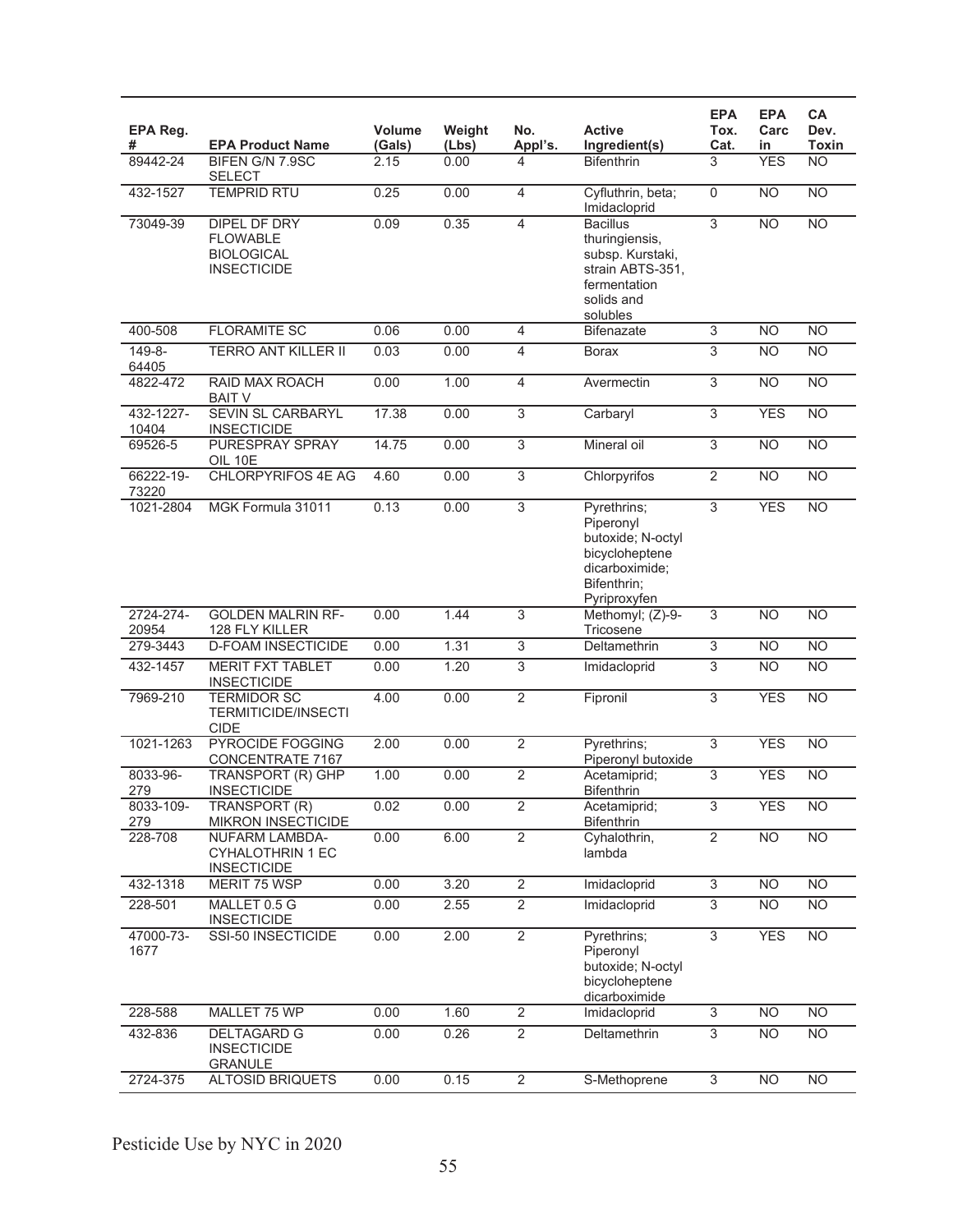| EPA Reg.<br>#                 | <b>EPA Product Name</b>                                                        | <b>Volume</b><br>(Gals) | Weight<br>(Lbs) | No.<br>Appl's. | <b>Active</b><br>Ingredient(s)                               | <b>EPA</b><br>Tox.<br>Cat. | <b>EPA</b><br>Carc<br>in | CA<br>Dev.<br><b>Toxin</b> |
|-------------------------------|--------------------------------------------------------------------------------|-------------------------|-----------------|----------------|--------------------------------------------------------------|----------------------------|--------------------------|----------------------------|
| 499-527                       | <b>PRESCRIPTION</b>                                                            | 0.00                    | 0.05            | 2              | Dinotefuran;                                                 | 3                          | <b>NO</b>                | <b>NO</b>                  |
|                               | <b>TREATMENT BRAND</b>                                                         |                         |                 |                | Diatomaceous                                                 |                            |                          |                            |
|                               | <b>ALPINE DUST</b>                                                             |                         |                 |                | earth                                                        |                            |                          |                            |
|                               | <b>INSECTICIDE</b>                                                             |                         |                 |                |                                                              |                            |                          |                            |
| 279-3155                      | <b>TALSTAR NURSERY</b><br><b>FLOWABLE</b>                                      | 5.16                    | 0.00            | $\mathbf{1}$   | <b>Bifenthrin</b>                                            | $\overline{3}$             | <b>YES</b>               | <b>NO</b>                  |
|                               | INSECTICIDE/MITICIDE                                                           |                         |                 |                |                                                              |                            |                          |                            |
| 5481-643                      | DYLOX 420 SL TURF<br>AND ORNAMENTAL<br><b>INSECTICIDE</b>                      | 3.28                    | 0.00            | $\mathbf{1}$   | Trichlorfon                                                  | $\overline{3}$             | <b>YES</b>               | $\overline{NO}$            |
| 279-3457                      | TRIPLE CROWN GOLF<br><b>INSECTICIDE</b>                                        | 0.97                    | 0.00            | $\mathbf{1}$   | Bifenthrin;<br>Cypermethrin,<br>zeta; Imidacloprid           | $\overline{2}$             | <b>YES</b>               | <b>NO</b>                  |
| 53883-365                     | <b>QUALI-PRO</b><br>BIFENTHRIN I/T 7.9F                                        | 0.47                    | 0.00            | $\mathbf{1}$   | <b>Bifenthrin</b>                                            | $\overline{3}$             | <b>YES</b>               | <b>NO</b>                  |
| 9444-168-                     | ZEP TOTAL CONTROL                                                              | 0.23                    | 0.00            | $\mathbf{1}$   | Esfenvalerate;                                               | $\overline{3}$             | <b>NO</b>                | $\overline{NO}$            |
| 1270                          | <b>TOTAL RELEASE</b><br><b>FOGGER TOTAL</b><br><b>CONTROL SYSTEMS</b>          |                         |                 |                | Prallethrin;<br>Pyriproxyfen                                 |                            |                          |                            |
| 149-8                         | <b>TERRO ANT KILLER II</b>                                                     | 0.02                    | 0.00            | $\mathbf{1}$   | Borax                                                        | $\overline{3}$             | <b>NO</b>                | <b>NO</b>                  |
| 66222-40-<br>400              | <b>PEDESTAL</b>                                                                | 0.01                    | 0.00            | $\mathbf{1}$   | Novaluron                                                    | $\overline{3}$             | <b>NO</b>                | $\overline{NO}$            |
| 63191-16                      | <b>MILKY SPORE</b><br><b>GRANULAR</b>                                          | 0.00                    | 40.00           | $\mathbf{1}$   | Spores of Bacillus<br>popilliae                              | $\overline{3}$             | <b>NO</b>                | $\overline{NO}$            |
| 83529-2-                      | AMORTECH IMD 2 SC                                                              | 0.00                    | 35.00           | $\mathbf{1}$   | Imidacloprid                                                 | $\overline{3}$             | <b>NO</b>                | N <sub>O</sub>             |
| 86064                         |                                                                                |                         |                 |                |                                                              |                            |                          |                            |
| 92564-40                      | DYLOX 9.3% INSECT<br><b>GRANULES</b>                                           | 0.00                    | 20.00           | $\mathbf{1}$   | Trichlorfon                                                  | $\overline{3}$             | <b>YES</b>               | $\overline{NO}$            |
| 239-2717                      | ORTHO HOME<br>DEFENSE INDOOR &<br><b>OUTDOOR INSECT</b><br>KILLER <sub>3</sub> | 0.00                    | 1.25            | $\mathbf{1}$   | Bifenthrin;<br>Cypermethrin,<br>zeta                         | $\overline{3}$             | <b>YES</b>               | $\overline{NO}$            |
| $1021 -$<br>$1641 -$<br>57076 | <b>CONQUER RESIDUAL</b><br><b>INSECTICIDE</b><br>CONCENTRATE                   | 0.00                    | 0.19            | $\mathbf{1}$   | Esfenvalerate                                                | 3                          | <b>NO</b>                | <b>NO</b>                  |
| 499-470                       | <b>WHITMIRE MICRO-GEN</b><br><b>TC 198</b>                                     | 0.00                    | 0.13            | $\mathbf{1}$   | Cyfluthrin                                                   | 3                          | <b>NO</b>                | <b>NO</b>                  |
| 432-1256                      | <b>MAXFORCE FC ANT</b><br><b>BAIT STATIONS</b>                                 | 0.00                    | 0.05            | $\mathbf{1}$   | Fipronil                                                     | $\overline{3}$             | <b>YES</b>               | <b>NO</b>                  |
| 100-1485                      | DUPONT ADVION ANT<br><b>BAIT ARENA</b>                                         | 0.00                    | 0.03            | $\mathbf{1}$   | Indoxacarb                                                   | $\overline{3}$             | <b>NO</b>                | $\overline{NO}$            |
| 1021-1828                     | MGK ROACH BAIT 2821                                                            | 0.00                    | 0.02            | 1              | Avermectin                                                   | 3                          | NO                       | $\overline{NO}$            |
| 1001-73                       | <b>ECOLOGIX</b><br><b>COCKROACH BAIT</b>                                       | 0.00                    | 0.00            | $\mathbf{1}$   | Xanthine;<br>Oxypurinol                                      | 3                          | <b>NO</b>                | <b>NO</b>                  |
| <b>Herbicides</b>             |                                                                                |                         |                 |                |                                                              |                            |                          |                            |
| 62719-176                     | PATHFINDER II                                                                  | 152.46                  | 0.00            | 308            | Triclopyr,<br>butoxyethyl ester                              | 3                          | N <sub>O</sub>           | $\overline{NO}$            |
| 62719-556                     | <b>ACCORD XRT II</b>                                                           | 48.92                   | 0.00            | 234            | Glyphosate,<br>dimethylammoniu<br>m salt                     | $\overline{3}$             | <b>NO</b>                | <b>NO</b>                  |
| 228-397                       | RIVERDALE VANQUISH<br><b>HERBICIDE</b>                                         | 25.87                   | 7.00            | 176            | Dicamba,<br>diglycolamine salt                               | $\overline{3}$             | N <sub>O</sub>           | $\overline{NO}$            |
| 432-1580                      | DUPONT VIEWPOINT<br><b>HERBICIDE</b>                                           | 0.87                    | 22.58           | 173            | Aminocyclopyrach<br>lor; Imazapyr;<br>Metsulfuron-<br>methyl | $\overline{3}$             | N <sub>O</sub>           | $\overline{NO}$            |
| 62719-527                     | <b>GARLON 4 ULTRA</b>                                                          | 45.64                   | 0.00            | 112            | Triclopyr                                                    | $\overline{2}$             | <b>NO</b>                | <b>NO</b>                  |
| 432-1516                      | ESPLANADE 200 SC                                                               | 3.83                    | 0.00            | 106            | Indaziflam                                                   | $\overline{3}$             | <b>NO</b>                | <b>NO</b>                  |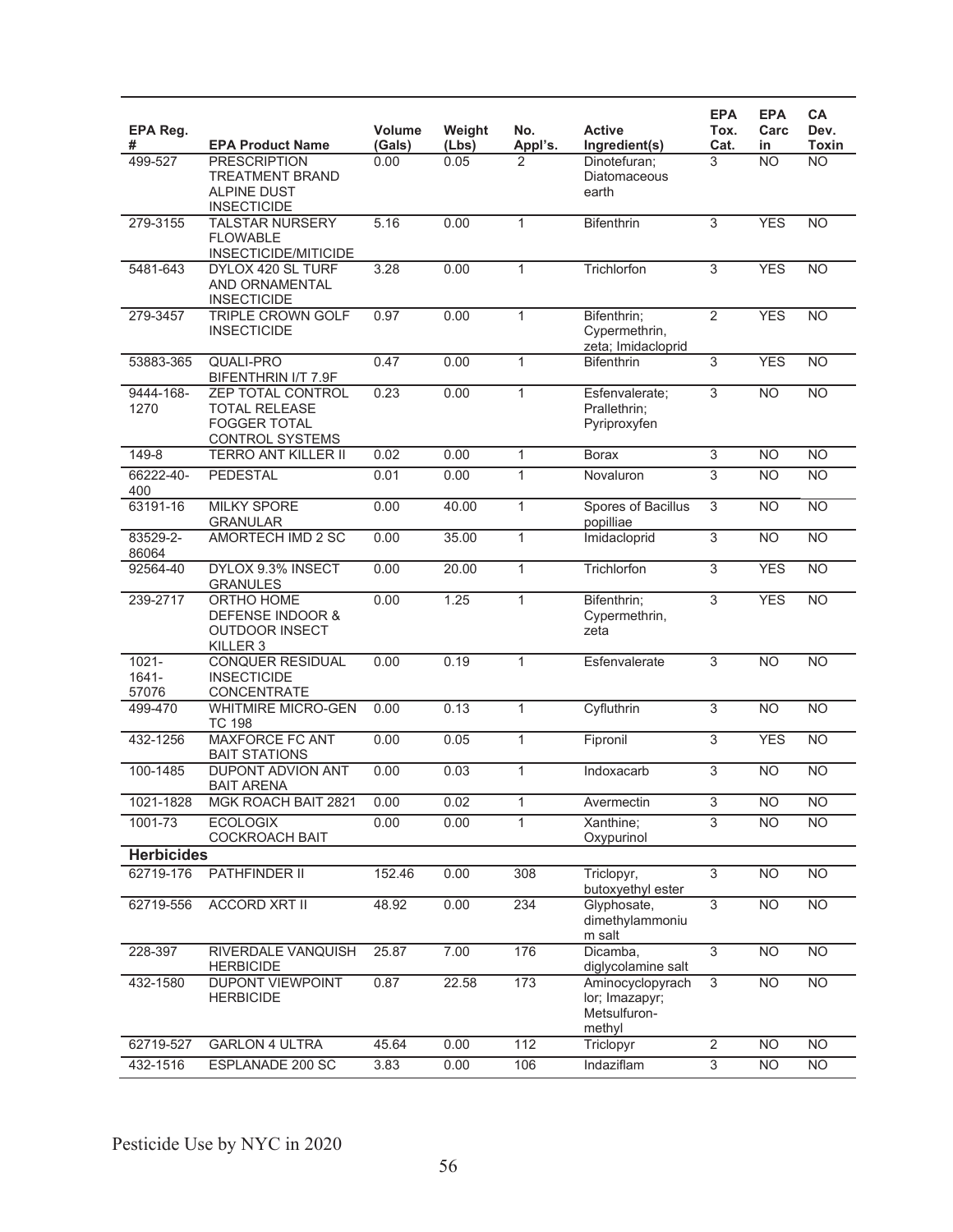| EPA Reg.<br>#     | <b>EPA Product Name</b>                                | Volume<br>(Gals) | Weight<br>(Lbs) | No.<br>Appl's.  | <b>Active</b><br>Ingredient(s)                                            | <b>EPA</b><br>Tox.<br>Cat. | <b>EPA</b><br>Carc<br>in | CA<br>Dev.<br>Toxin |
|-------------------|--------------------------------------------------------|------------------|-----------------|-----------------|---------------------------------------------------------------------------|----------------------------|--------------------------|---------------------|
| 62719-324         | <b>GLYPRO</b>                                          | 16.94            | 0.00            | 88              | Glyphosate,<br>isopropylamine<br>salt                                     | 3                          | <b>NO</b>                | $\overline{NO}$     |
| 524-579           | ROUNDUP PROMAX                                         | 22.45            | 0.00            | 75              | Glyphosate,<br>potassium salt                                             | 3                          | N <sub>O</sub>           | <b>NO</b>           |
| 62719-566         | <b>TURFLON ESTER</b><br><b>ULTRA</b>                   | 6.47             | 0.00            | 74              | Triclopyr,<br>butoxyethyl ester                                           | 3                          | <b>NO</b>                | $\overline{NO}$     |
| 100-937           | PRIMO MAXX                                             | 34.26            | 0.00            | 71              | Trinexapac-ethyl                                                          | $\overline{3}$             | <b>NO</b>                | <b>NO</b>           |
| 62719-542         | <b>DIMENSION 2EW</b>                                   | 37.34            | 0.00            | $\overline{38}$ | Dithiopyr                                                                 | $\overline{2}$             | N <sub>O</sub>           | <b>NO</b>           |
| 89442-7           | TRIN-PAC SELECT                                        | 10.09            | 0.00            | 34              | Trinexapac-ethyl                                                          | 3                          | <b>NO</b>                | $\overline{NO}$     |
| 524-517           | <b>ACCORD XL</b><br><b>HERBICIDE</b>                   | 2.76             | 0.00            | 29              | Glyphosate,<br>isopropylamine<br>salt                                     | 3                          | N <sub>O</sub>           | <b>NO</b>           |
| 100-1014          | PACLOBUTRAZOL 2SC                                      | 8.80             | 0.00            | 27              | Paclobutrazol                                                             | 3                          | <b>NO</b>                | <b>NO</b>           |
| 524-529           | ROUNDUP PRO<br>CONCENTRATE                             | 24.22            | 0.00            | $\overline{26}$ | Glyphosate,<br>isopropylamine<br>salt                                     | 3                          | N <sub>O</sub>           | $\overline{NO}$     |
| 10163-325         | <b>SCYTHE HERBICIDE</b>                                | 10.09            | 0.00            | $\overline{23}$ | Nonanoic acid                                                             | $\overline{2}$             | N <sub>O</sub>           | $\overline{NO}$     |
| 1001-91           | GWN-6010 PLANT<br><b>GROWTH REGULATOR</b>              | 0.05             | 31.25           | $\overline{22}$ | Prohexadione<br>calcium                                                   | $\overline{3}$             | N <sub>O</sub>           | $\overline{NO}$     |
| 241-437-<br>67690 | <b>CLEARCAST</b><br><b>HERBICIDE</b>                   | 13.22            | 0.00            | 20              | Imazamox                                                                  | $\overline{3}$             | <b>NO</b>                | <b>NO</b>           |
| 81880-1-<br>10163 | GWN-3069<br><b>SEDGEHAMMER</b>                         | 26.10            | 0.47            | 16              | Halosulfuron-<br>methyl                                                   | 3                          | N <sub>O</sub>           | <b>NO</b>           |
| $524 - 475$       | <b>ROUNDUP ULTRA</b><br><b>HERBICIDE</b>               | 7.72             | 0.00            | 16              | Glyphosate,<br>isopropylamine<br>salt                                     | 3                          | N <sub>O</sub>           | $\overline{NO}$     |
| 86064-3           | <b>ARMOR TECH PGR 113</b><br>МC                        | 0.41             | 34.81           | 16              | Trinexapac-ethyl                                                          | 3                          | N <sub>O</sub>           | <b>NO</b>           |
| 7969-327          | <b>PYLEX HERBICIDE</b>                                 | 0.40             | 0.00            | 13              | Topramezone                                                               | 3                          | <b>NO</b>                | <b>NO</b>           |
| 432-1230          | PROXY GROWTH<br><b>REGULATOR</b>                       | 64.65            | 109.44          | $\overline{12}$ | Ethephon                                                                  | 1                          | <b>NO</b>                | <b>NO</b>           |
| 9198-213          | THE ANDERSONS<br>0.25% GRANULAR<br>DITHIOPYR HERBICIDE | 0.00             | 947.50          | 12              | Dithiopyr                                                                 | $\overline{3}$             | N <sub>O</sub>           | <b>NO</b>           |
| 228-317           | COOL POWER<br><b>SELECTIVE</b><br><b>HERBICIDE</b>     | 6.72             | 0.00            | 11              | Dicamba; MCPA,<br>2-ethyl hexyl<br>ester; Triclopyr,<br>butoxyethyl ester | $\overline{3}$             | <b>NO</b>                | $\overline{NO}$     |
| 7969-443          | <b>DERRINGER</b><br><b>HERBICIDE</b>                   | 1.41             | 0.00            | 9               | Glufosinate-<br>ammonium                                                  | $\overline{2}$             | N <sub>O</sub>           | N <sub>O</sub>      |
| 228-366           | <b>RAZOR HERBICIDE</b>                                 | 1.28             | 0.00            | $\overline{9}$  | Glyphosate,<br>isopropylamine<br>salt                                     | $\overline{3}$             | N <sub>O</sub>           | $\overline{NO}$     |
| 7969-272          | DRIVE XLR8<br><b>HERBICIDE</b>                         | 11.59            | 0.00            | 8               | Quinclorac                                                                | $\overline{3}$             | <b>NO</b>                | $\overline{NO}$     |
| 67702-54-<br>4    | Fireworxx 80                                           | 0.25             | 0.00            | 8               | Capric acid;<br>Caprylic acid                                             | 3                          | <b>NO</b>                | <b>NO</b>           |
| 228-491-<br>54705 | <b>CLEAN SLATE</b>                                     | 0.03             | 0.00            | $\overline{8}$  | Clopyralid,<br>monoethanolamin<br>e salt                                  | $\overline{3}$             | <b>NO</b>                | $\overline{NO}$     |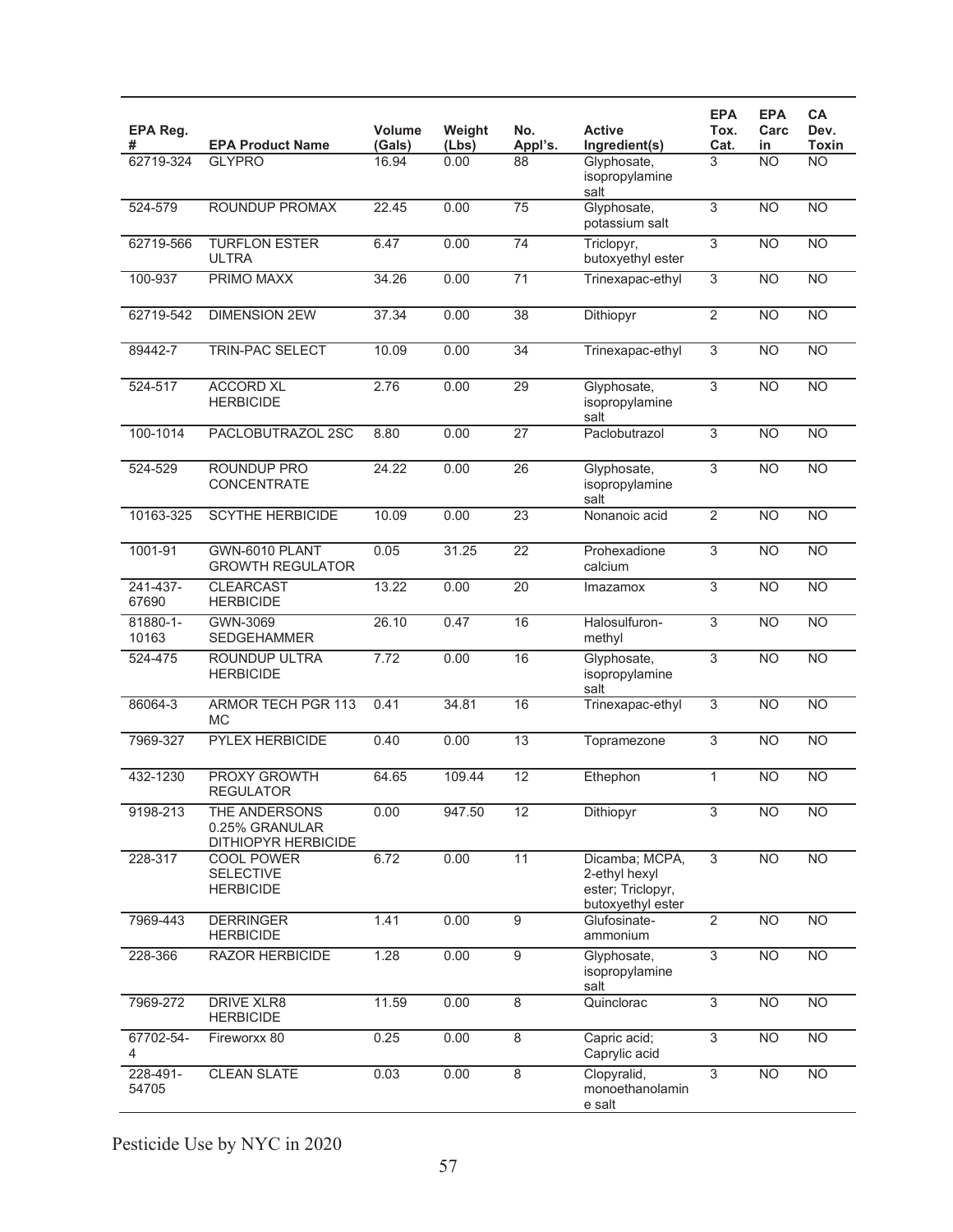| EPA Reg.<br>#      | <b>EPA Product Name</b>                                          | <b>Volume</b><br>(Gals) | Weight<br>(Lbs) | No.<br>Appl's. | <b>Active</b><br>Ingredient(s)                                                                         | <b>EPA</b><br>Tox.<br>Cat. | <b>EPA</b><br>Carc<br>in | CA<br>Dev.<br>Toxin |
|--------------------|------------------------------------------------------------------|-------------------------|-----------------|----------------|--------------------------------------------------------------------------------------------------------|----------------------------|--------------------------|---------------------|
| 62097-24-<br>53883 | PAC-LOW                                                          | 14.67                   | 0.00            | 7              | Paclobutrazol                                                                                          | 3                          | <b>NO</b>                | <b>NO</b>           |
| 524-326            | <b>ACCORD HERBICIDE</b>                                          | 0.49                    | 0.00            | $\overline{7}$ | Glyphosate,<br>isopropylamine<br>salt                                                                  | 3                          | <b>NO</b>                | <b>NO</b>           |
| 86068-3-<br>84009  | <b>HDX WEED &amp; GRASS</b><br><b>KILLER</b><br>CONCENTRATE      | 0.04                    | 0.00            | 6              | Glyphosate,<br>isopropylamine<br>salt                                                                  | $\overline{2}$             | <b>NO</b>                | <b>NO</b>           |
| 352-401            | <b>DUPONT OUST</b><br><b>HERBICIDE</b>                           | 0.00                    | 0.01            | $\overline{6}$ | Sulfometuron<br>methyl                                                                                 | $\overline{3}$             | <b>NO</b>                | NO                  |
| 100-1267           | <b>TENACITY</b>                                                  | 0.31                    | 0.00            | 5              | Mesotrione                                                                                             | $\overline{3}$             | <b>NO</b>                | N <sub>O</sub>      |
| 228-711            | <b>NUFARM PROSEDGE</b><br><b>SELECTIVE</b><br><b>HERBICIDE2</b>  | 0.00                    | 1.27            | 5              | Halosulfuron-<br>methyl                                                                                | $\overline{3}$             | N <sub>O</sub>           | N <sub>O</sub>      |
| 228-409            | <b>TRIPLET LOW ODOR</b><br>PREMIUM SELECTIVE<br><b>HERBICIDE</b> | 23.00                   | 0.00            | 4              | $2,4-D,$<br>triisopropanolamin<br>e salt; Dicamba;<br>MCPP-P,<br>dimethylamine<br>salt                 | $\mathbf{1}$               | <b>NO</b>                | <b>NO</b>           |
| 42750-247          | <b>DUPONT KRENITE S</b><br><b>BRUSH CONTROL</b><br><b>AGENT</b>  | 13.00                   | 0.00            | 4              | Fosamine,<br>ammonium salt                                                                             | $\overline{3}$             | N <sub>O</sub>           | N <sub>O</sub>      |
| 7969-444           | <b>FINALE HERBICIDE</b>                                          | 1.75                    | 0.00            | 4              | Glufosinate-<br>ammonium                                                                               | $\overline{2}$             | N <sub>O</sub>           | N <sub>O</sub>      |
| 62719-687          | <b>VASTLAN</b>                                                   | 0.79                    | 0.00            | $\overline{4}$ | Triclopyr, Choline<br>Salt                                                                             | $\overline{2}$             | <b>NO</b>                | <b>NO</b>           |
| 432-950            | <b>ACCLAIM EXTRA</b><br><b>HERBICIDE</b>                         | 0.66                    | 0.00            | 4              | Fenoxaprop-P (+)                                                                                       | $\overline{3}$             | <b>NO</b>                | NO                  |
| 1381-192           | <b>CORNERSTONE PLUS</b>                                          | 0.19                    | 0.00            | 4              | Glyphosate,<br>isopropylamine<br>salt                                                                  | 3                          | <b>NO</b>                | N <sub>O</sub>      |
| 53883-209          | DITHIOPYR 0.172%<br><b>PLUS FERTILIZER</b>                       | 0.00                    | 8800.00         | 4              | Dithiopyr                                                                                              | $\overline{3}$             | N <sub>O</sub>           | N <sub>O</sub>      |
| 2217-833           | SPEED ZONE<br><b>BROADLEAF</b><br><b>HERBICIDE</b>               | 42.69                   | 0.00            | 3              | $2,4-D, 2-$<br>ethylhexyl ester;<br>Carfentrazone-<br>ethyl; Dicamba;<br>Mecroprop-p                   | 3                          | <b>YES</b>               | <b>NO</b>           |
| 86064-5            | ARMORTECH (R)<br>THREESOME(TM)                                   | 8.00                    | 0.00            | 3              | $2,4-D,$<br>dimethylamine<br>salt; Dicamba,<br>dimethylamine<br>salt; MCPP-P,<br>dimethylamine<br>salt | 1                          | NO.                      | NO.                 |
| 228-744            | <b>Q-BALL HERBICIDE</b>                                          | 1.93                    | 0.00            | 3              | Quinclorac,<br>Dimethylamine<br>Salt                                                                   | 3                          | <b>NO</b>                | N <sub>O</sub>      |
| 53883-373          | <b>QUALI-PRO T-NEX 1</b><br>AQ                                   | 0.37                    | 0.00            | $\overline{3}$ | Trinexapac-ethyl                                                                                       | $\overline{3}$             | <b>NO</b>                | N <sub>O</sub>      |
| 62097-34-<br>82866 | <b>SHORTSTOP 2SC</b>                                             | 0.33                    | 0.00            | 3              | Paclobutrazol                                                                                          | 3                          | <b>NO</b>                | N <sub>O</sub>      |
| 87663-11-<br>92697 | FL-AN140F                                                        | 0.20                    | 0.00            | 3              | Nonanoic acid,<br>ammonium salt                                                                        | 2                          | <b>NO</b>                | <b>NO</b>           |
| 66222-151          | ETHEPHON 2SL                                                     | 10.00                   | 0.00            | $\overline{2}$ | Ethephon                                                                                               | $\mathbf{1}$               | <b>NO</b>                | N <sub>O</sub>      |
| 53883-399          | Quali Pro Dithiopyr L                                            | 5.13                    | 0.00            | $\overline{2}$ | Dithiopyr                                                                                              | $\overline{2}$             | <b>NO</b>                | <b>NO</b>           |
| 74779-3            | CAMBISTAT                                                        | 2.64                    | 0.00            | $\overline{2}$ | Paclobutrazol                                                                                          | $\ensuremath{\mathsf{3}}$  | <b>NO</b>                | <b>NO</b>           |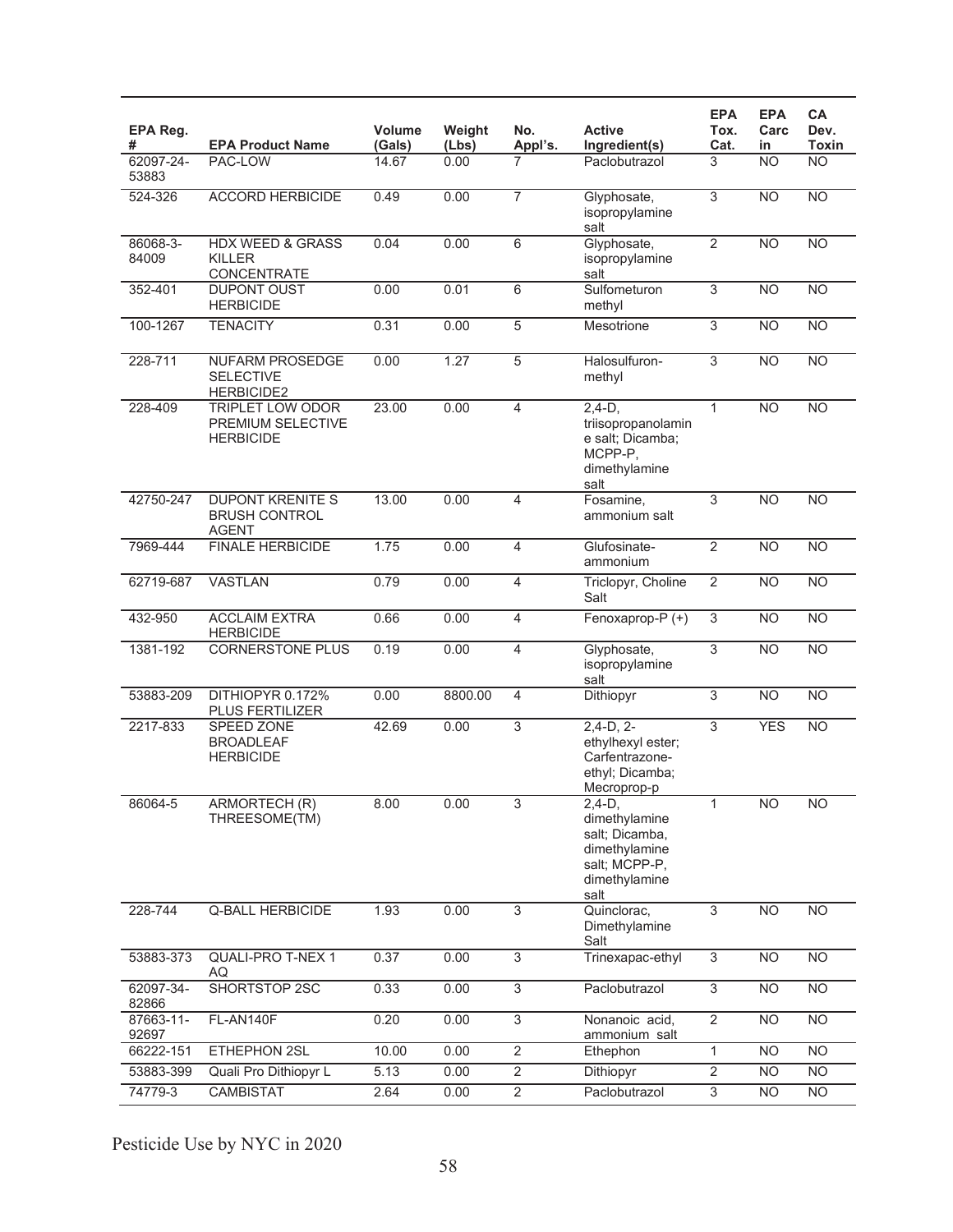| EPA Reg.<br>#       | <b>EPA Product Name</b>                                                                                        | <b>Volume</b><br>(Gals) | Weight<br>(Lbs) | No.<br>Appl's. | <b>Active</b><br>Ingredient(s)                                                                          | <b>EPA</b><br>Tox.<br>Cat. | <b>EPA</b><br>Carc<br>in | CA<br>Dev.<br><b>Toxin</b> |
|---------------------|----------------------------------------------------------------------------------------------------------------|-------------------------|-----------------|----------------|---------------------------------------------------------------------------------------------------------|----------------------------|--------------------------|----------------------------|
| 71995-33            | <b>ROUNDUP WEED &amp;</b><br><b>GRASS KILLER</b><br>READY-TO-USE PLUS                                          | 2.00                    | 0.00            | 2              | Glyphosate,<br>isopropylamine<br>salt: Nonanoic<br>acid                                                 | 3                          | <b>NO</b>                | <b>NO</b>                  |
| 53883-336           | QUINCLORAC 1.5 L                                                                                               | 0.68                    | 0.00            | $\overline{2}$ | Quinclorac,<br>Dimethylamine<br>Salt                                                                    | $\overline{3}$             | $\overline{NO}$          | N <sub>O</sub>             |
| 279-3265            | F8426 HERBICIDE                                                                                                | 0.33                    | 0.00            | $\overline{2}$ | Carfentrazone-<br>ethyl                                                                                 | $\overline{3}$             | <b>NO</b>                | <b>NO</b>                  |
| 62719-37            | <b>GARLON 3A</b>                                                                                               | 0.02                    | 0.00            | $\overline{2}$ | Triclopyr,<br>triethylamine salt                                                                        | $\mathbf{1}$               | <b>NO</b>                | $\overline{NO}$            |
| 62719-<br>504-961   | <b>LEBANON PROSCAPE</b><br><b>FERTILIZER WITH</b><br>DIMENSION 0.15% FG<br><b>TURF AND</b><br><b>ORNAMENTA</b> | 0.00                    | 14250.0<br>0    | $\overline{2}$ | Dithiopyr                                                                                               | 3                          | <b>NO</b>                | N <sub>O</sub>             |
| 100-1139            | <b>BARRICADE 4FL</b>                                                                                           | 15.47                   | 0.00            | $\mathbf 1$    | Prodiamine                                                                                              | $\overline{3}$             | <b>YES</b>               | <b>NO</b>                  |
| 53883-379           | <b>QUALI-PRO</b><br>PRODIAMINE 4L                                                                              | 15.00                   | 0.00            | $\mathbf{1}$   | Prodiamine                                                                                              | 3                          | <b>YES</b>               | <b>NO</b>                  |
| 87373-4-<br>5905    | <b>HELENA T-METHYL 4.5</b><br><b>F-T&amp;O</b>                                                                 | 10.71                   | 0.00            | $\mathbf{1}$   | Thiophanate-<br>methyl                                                                                  | $\overline{3}$             | <b>YES</b>               | <b>YES</b>                 |
| 53883-364           | QUALI-PRO<br><b>OXADIAZON SC</b>                                                                               | 6.50                    | 0.00            | $\mathbf{1}$   | Oxadiazon                                                                                               | $\overline{3}$             | <b>YES</b>               | <b>YES</b>                 |
| 62719-305           | <b>LONTREL TURF AND</b><br>ORNAMENTAL                                                                          | 2.98                    | 0.00            | 1              | Clopyralid                                                                                              | $\overline{3}$             | <b>NO</b>                | <b>NO</b>                  |
| 71995-47            | RD 1653 HERBICIDE                                                                                              | 2.00                    | 0.00            | $\mathbf{1}$   | Glyphosate,<br>isopropylamine<br>salt; Imazapic,<br>ammonium salt;<br>Nonanoic acid                     | 3                          | <b>NO</b>                | <b>NO</b>                  |
| 53883-372           | <b>QUALI-PRO</b><br>OXADIAZON 2G                                                                               | 1.94                    | 0.00            | 1              | Oxadiazon                                                                                               | $\overline{2}$             | <b>YES</b>               | <b>YES</b>                 |
| 10404-43            | <b>LESCO THREE-WAY</b><br><b>SELECTIVE</b><br><b>HERBICIDE</b>                                                 | 1.80                    | 0.00            | 1              | $2,4-D$ ,<br>dimethylamine<br>salt; Dicamba,<br>dimethylamine<br>salt; MCPP-P,<br>dimethylamine<br>salt | 1                          | <b>NO</b>                | <b>NO</b>                  |
| 42519-1-<br>8867    | TARGET 6.6                                                                                                     | 1.50                    | 0.00            | 1              | <b>MSMA</b>                                                                                             | 3                          | <b>NO</b>                | <b>NO</b>                  |
| 62719-92            | <b>CONFRONT</b>                                                                                                | 0.89                    | 0.00            | 1              | Clopyralid,<br>triethanolamine;<br>Triclopyr,<br>triethylamine salt                                     |                            | N <sub>O</sub>           | NO                         |
| 80697-4-<br>86064   | ARMOR TECH PAC 223                                                                                             | 0.11                    | 0.00            | $\mathbf{1}$   | Paclobutrazol                                                                                           | $\overline{3}$             | N <sub>O</sub>           | N <sub>O</sub>             |
| 59639-132           | V-10137 1 EC<br>(HERBICIDE)                                                                                    | 0.01                    | 0.00            | $\mathbf{1}$   | Clethodim                                                                                               | $\overline{3}$             | N <sub>O</sub>           | N <sub>O</sub>             |
| 62719-<br>483-87245 | <b>CHOICE TURF</b><br>PREMIUM LAWN CARE<br><b>FERTILIZER WITH</b><br>DIMENSION 0.125%<br><b>HERBICI</b>        | 0.00                    | 6250.00         | $\mathbf{1}$   | Dithiopyr                                                                                               | 3                          | <b>NO</b>                | <b>NO</b>                  |
| 10404-86            | <b>LESCO DIMENSION</b><br>0.15% PLUS<br><b>FERTILIZER</b>                                                      | 0.00                    | 4000.00         | 1              | Dithiopyr                                                                                               | $\overline{3}$             | <b>NO</b>                | <b>NO</b>                  |
| 9198-176            | ANDERSON'S<br>GOOSE/CRABGRASS<br>CONTROL                                                                       | 0.00                    | 262.00          | $\overline{1}$ | Bensulide;<br>Oxadiazon                                                                                 | $\overline{2}$             | <b>YES</b>               | <b>YES</b>                 |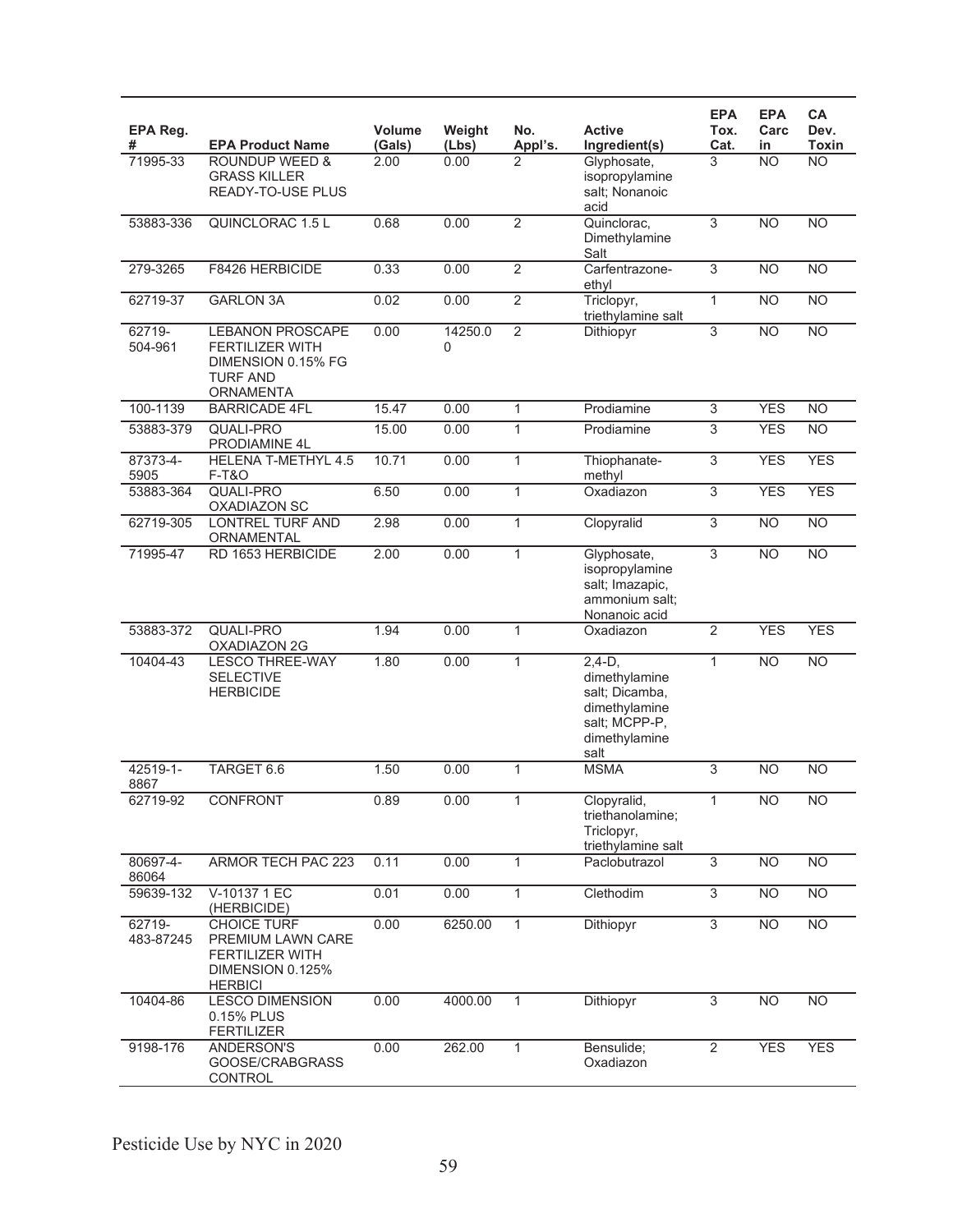| EPA Reg.<br>#       | <b>EPA Product Name</b>                                                | <b>Volume</b><br>(Gals) | Weight<br>(Lbs) | No.<br>Appl's.  | <b>Active</b><br>Ingredient(s)                           | <b>EPA</b><br>Tox.<br>Cat. | <b>EPA</b><br>Carc<br>in | CA<br>Dev.<br>Toxin |
|---------------------|------------------------------------------------------------------------|-------------------------|-----------------|-----------------|----------------------------------------------------------|----------------------------|--------------------------|---------------------|
| 228-379             | <b>DIABLO HERBICIDE</b>                                                | 0.00                    | 15.00           | 1               | Dicamba,<br>dimethylamine<br>salt                        | 3                          | <b>NO</b>                | $\overline{NO}$     |
| 524-535             | ROUNDUP QUIKPRO<br><b>HERBICIDE</b>                                    | 0.00                    | 9.38            | 1               | Glyphosate,<br>monoammonium<br>salt; Diquat<br>dibromide | 3                          | <b>NO</b>                | <b>NO</b>           |
| 81927-38            | ALLIGARE 2,4-D AMINE                                                   | 0.00                    | 2.00            | 1               | $2,4-D,$<br>dimethylamine<br>salt                        | 1                          | <b>NO</b>                | $\overline{NO}$     |
| <b>Fungicides</b>   |                                                                        |                         |                 |                 |                                                          |                            |                          |                     |
| 100-1364            | <b>DACONIL ACTION</b>                                                  | 577.75                  | 0.00            | 78              | Acibenzolar-S-<br>methyl;<br>Chlorothalonil              | 2                          | <b>YES</b>               | <b>NO</b>           |
| 94485-1             | <b>COMPANION LIQUID</b><br><b>BIOLOGICAL</b><br><b>FUNGICIDE</b>       | 377.65                  | 0.00            | 65              | <b>Bacillus subtilis</b><br>GBO <sub>3</sub>             | $\overline{3}$             | <b>NO</b>                | $\overline{NO}$     |
| 432-942             | <b>BANOL TURF AND</b><br>ORNAMENTAL<br><b>FUNGICIDE</b>                | 134.54                  | 144.52          | 61              | Propamocarb<br>hydrochloride                             | 3                          | <b>NO</b>                | <b>NO</b>           |
| 432-1541            | 12ESP705 FUNGICIDE                                                     | 0.00                    | 2,249.75        | 43              | Fosetyl-Al                                               | $\overline{3}$             | <b>NO</b>                | $\overline{NO}$     |
| 53883-<br>323-86064 | <b>ARMOR TECH TMI</b><br>2020XL                                        | 121.00                  | 200.13          | $\overline{37}$ | Thiophanate-<br>methyl; Iprodione                        | 3                          | <b>YES</b>               | <b>YES</b>          |
| 100-1093            | <b>HERITAGE FUNGICIDE</b>                                              | 8.29                    | 66.91           | $\overline{37}$ | Azoxystrobin                                             | 3                          | N <sub>O</sub>           | $\overline{NO}$     |
| 53883-353           | <b>QUALI-PRO T-NEX</b>                                                 | 30.57                   | 2.88            | 34              | Trinexapac-ethyl                                         | $\overline{3}$             | <b>NO</b>                | $\overline{NO}$     |
| 70299-12            | ZEROTOL 2.0                                                            | 8.74                    | 0.00            | 26              | Peroxyacetic acid;<br>Hydrogen<br>peroxide               | $\mathbf{1}$               | <b>NO</b>                | $\overline{NO}$     |
| 432-1445            | <b>BAYLETON FLO TURF</b><br>AND ORNAMENTAL<br><b>FUNGICIDE</b>         | 42.36                   | 0.00            | 21              | Triadimefon                                              | 3                          | <b>YES</b>               | <b>YES</b>          |
| 70127-2             | <b>NOVOZYMES</b><br><b>BIOFUNGICIDE GREEN</b><br><b>RELEAF 710-140</b> | 95.60                   | 0.00            | 20              | <b>Bacillus</b><br>licheniformis<br>SB3086; IBA          | 3                          | <b>NO</b>                | $\overline{NO}$     |
| 66222-<br>117-86064 | ORIUS 3.6F                                                             | 35.13                   | 200.25          | 20              | Tebuconazole                                             | 3                          | <b>YES</b>               | <b>NO</b>           |
| 70506-262           | PEGASUS 6L                                                             | 165.12                  | 0.00            | 18              | Chlorothalonil                                           | $\overline{2}$             | <b>YES</b>               | <b>NO</b>           |
| 432-1505            | <b>CHIPCO 26019T</b><br><b>FUNGICIDE</b>                               | 64.33                   | 232.25          | 17              | Iprodione;<br>Trifloxystrobin                            | $\overline{3}$             | <b>YES</b>               | <b>NO</b>           |
| 7969-349            | Xzemplar Fungicide                                                     | 16.93                   | 0.00            | 17              | Fluxapyroxad                                             | $\overline{3}$             | N <sub>O</sub>           | N <sub>O</sub>      |
| 432-890             | ALIETTE WDG BRAND<br><b>FUNGICIDE</b>                                  | 0.00                    | 610.65          | 17              | Fosetyl-Al                                               | $\overline{3}$             | N <sub>O</sub>           | $\overline{NO}$     |
| 86064-1             | <b>ARMORTECH CLT 825</b><br>DF                                         | 0.00                    | 545.00          | 17              | Chlorothalonil                                           | $\overline{2}$             | <b>YES</b>               | <b>NO</b>           |
| 264-1155            | RHAPSODY AS0                                                           | 181.40                  | 0.00            | 16              | QST 713 strain of<br>dried Bacillus<br>subtilis          | 3                          | <b>NO</b>                | <b>NO</b>           |
| 89442-37            | Fluazinam 40SC Select                                                  | 11.47                   | 98.75           | 16              | Fluazinam                                                | $\overline{3}$             | <b>YES</b>               | <b>NO</b>           |
| 60063-7-<br>10404   | <b>ECHO 720</b>                                                        | 121.77                  | 0.00            | 15              | Chlorothalonil                                           | $\overline{2}$             | <b>YES</b>               | $\overline{NO}$     |
| 432-1446            | <b>TARTAN FLO</b><br><b>FUNGICIDE</b>                                  | 20.84                   | 147.38          | 15              | Triadimefon;<br>Trifloxystrobin                          | $\overline{3}$             | <b>YES</b>               | <b>YES</b>          |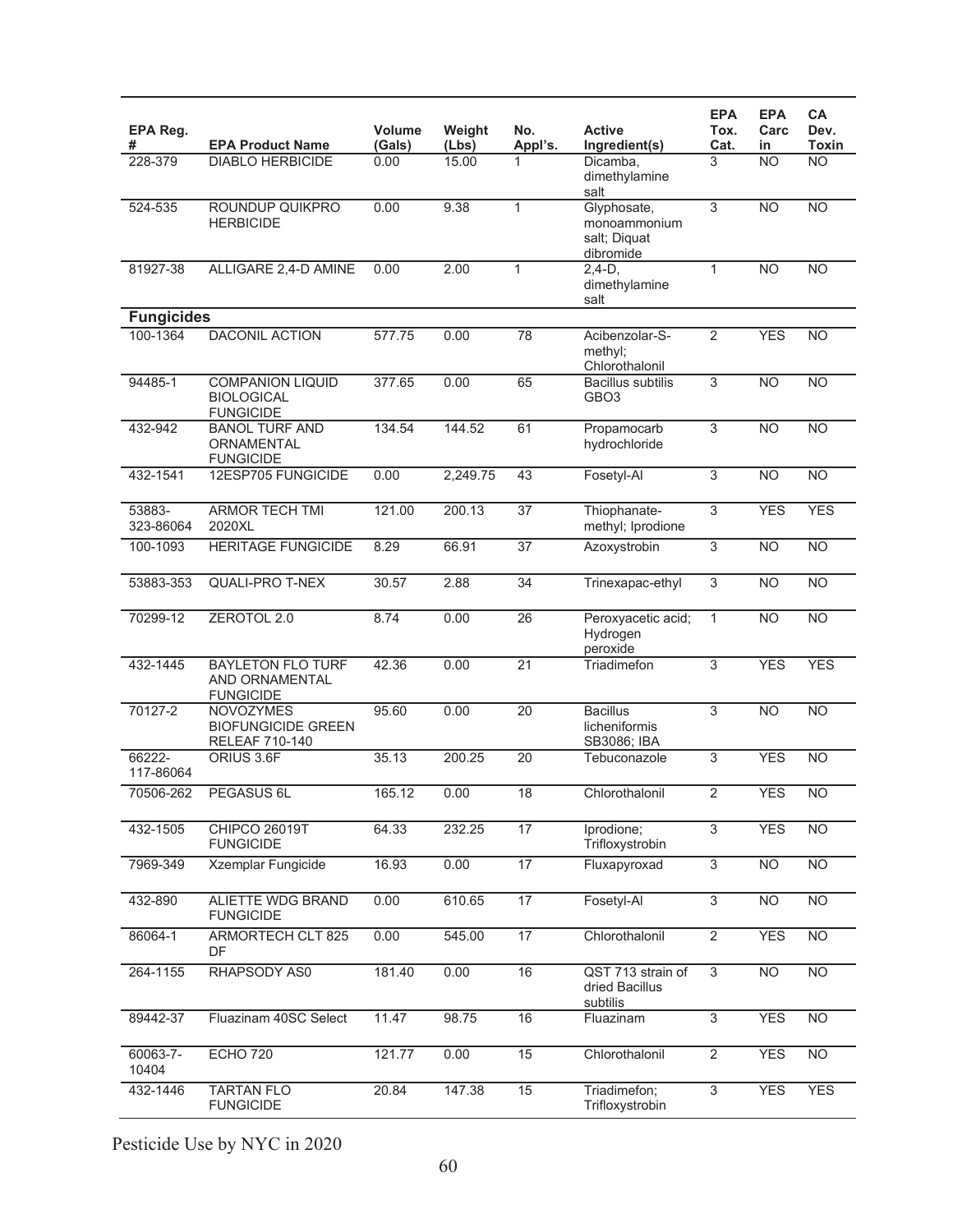| EPA Reg.<br>#     | <b>EPA Product Name</b>                                              | <b>Volume</b><br>(Gals) | Weight<br>(Lbs) | No.<br>Appl's.  | <b>Active</b><br>Ingredient(s)                   | <b>EPA</b><br>Tox.<br>Cat. | <b>EPA</b><br>Carc<br>in | CA<br>Dev.<br>Toxin |
|-------------------|----------------------------------------------------------------------|-------------------------|-----------------|-----------------|--------------------------------------------------|----------------------------|--------------------------|---------------------|
| 50534-<br>202-100 | <b>MANICURE ULTREX</b><br><b>TURF &amp; ORNAMENTAL</b>               | 0.00                    | 534.40          | 15              | Chlorothalonil                                   | 1                          | <b>YES</b>               | <b>NO</b>           |
| 432-888           | CHIPCO 26019 FLO<br><b>BRAND FUNGICIDE</b>                           | 174.71                  | 87.50           | 14              | Iprodione                                        | 3                          | <b>YES</b>               | $\overline{NO}$     |
| 53883-310         | QUALI-PRO<br>CHLOROTHALONIL 720<br><b>SFT</b>                        | 74.40                   | 0.00            | 14              | Chlorothalonil                                   | $\overline{2}$             | <b>YES</b>               | $\overline{NO}$     |
| 66222-117         | ORIUS 3.6F                                                           | 18.57                   | 0.00            | 14              | Tebuconazole                                     | $\overline{3}$             | <b>YES</b>               | <b>NO</b>           |
| 68539-3           | <b>T-22G BIOLOGICAL</b><br>PLANT PROTECTANT<br><b>GRANULES</b>       | 0.00                    | 36.00           | 14              | Trichoderma<br>harzianum rifai<br>strain KRL-AG2 | 3                          | N <sub>O</sub>           | $\overline{NO}$     |
| 100-1633          | Secure Action                                                        | 17.46                   | 0.00            | $\overline{12}$ | Fluazinam;<br>Acibenzolar-S-<br>methyl           | 3                          | <b>YES</b>               | <b>NO</b>           |
| 68173-3-<br>1001  | <b>AFFIRM WDG</b>                                                    | 0.00                    | 94.56           | 12              | Polyoxin D zinc<br>salt                          | 3                          | N <sub>O</sub>           | <b>NO</b>           |
| 100-1347          | <b>CONCERT II</b>                                                    | 90.00                   | 0.00            | 11              | Propiconazole                                    | $\mathbf{1}$               | <b>YES</b>               | $\overline{NO}$     |
| 432-1529          | TEBUCONAZOLE SC<br><b>TURF AND</b><br>ORNAMENTAL<br><b>FUNGICIDE</b> | 23.14                   | 21.88           | 11              | Tebuconazole                                     | $\overline{3}$             | <b>YES</b>               | $\overline{NO}$     |
| 53883-433         | QUALI-PRO<br>MEFENOXAM 2AQ                                           | 5.41                    | 0.00            | 11              | Mefenoxam                                        | $\overline{2}$             | <b>NO</b>                | <b>NO</b>           |
| 53883-343         | AZOXYSTROBIN 50<br><b>WG</b>                                         | 0.00                    | 4.48            | 11              | Azoxystrobin                                     | $\overline{3}$             | <b>NO</b>                | $\overline{NO}$     |
| 71512-20-<br>100  | <b>SECURE</b>                                                        | 13.98                   | 0.00            | 10              | Fluazinam                                        | $\overline{2}$             | <b>YES</b>               | $\overline{NO}$     |
| 228-633           | <b>NUFARM</b><br>PROPICONAZOLE SPC<br><b>EC FUNGICIDE</b>            | 11.30                   | 0.00            | 10              | Propiconazole                                    | $\overline{2}$             | <b>YES</b>               | <b>NO</b>           |
| 59639-144         | V-10116 VPP<br><b>FUNGICIDE</b>                                      | 0.00                    | 93.04           | 8               | Metconazole                                      | 3                          | <b>NO</b>                | <b>NO</b>           |
| 71512-13-<br>2217 | <b>SEGWAY FUNGICIDE</b>                                              | 5.06                    | 19.63           | $\overline{7}$  | Cyazofamid                                       | $\overline{3}$             | <b>NO</b>                | $\overline{NO}$     |
| 100-1326          | <b>BANNER MAXX II</b>                                                | 34.50                   | 0.00            | 6               | Propiconazole                                    | $\overline{3}$             | <b>YES</b>               | <b>NO</b>           |
| 89442-28          | <b>IPRODIONE 2F</b><br><b>SELECT</b>                                 | 26.56                   | 0.00            | $\overline{6}$  | Iprodione                                        | $\overline{3}$             | <b>YES</b>               | N <sub>O</sub>      |
| 7969-290          | <b>INSIGNIA SC</b><br><b>INTRINSIC BRAND</b><br><b>FUNGICIDE</b>     | 13.80                   | 0.00            | 6               | Pyraclostrobin                                   | $\overline{2}$             | N <sub>O</sub>           | $\overline{NO}$     |
| 100-1433          | <b>BRISKWAY</b>                                                      | 9.02                    | 0.00            | 6               | Azoxystrobin;<br>Difenoconazole                  | $\overline{3}$             | <b>YES</b>               | N <sub>O</sub>      |
| 100-892           | ARBOTECT 20-S<br><b>FUNGICIDE</b>                                    | 5.14                    | 0.00            | $6\,$           | Thiabendazole                                    | $\overline{3}$             | <b>YES</b>               | $\overline{NO}$     |
| 70299-15          | <b>GC PRO</b>                                                        | 0.00                    | 1,002.00        | $\,6\,$         | Sodium<br>percarbonate                           | $\mathbf{1}$               | N <sub>O</sub>           | <b>NO</b>           |
| 70299-1           | <b>ZEROTOL</b><br>ALGAECIDE/FUNGICID<br>E.                           | 61.08                   | 0.00            | $\overline{5}$  | Hydrogen<br>peroxide                             | $\mathbf{1}$               | <b>NO</b>                | <b>NO</b>           |
| 50534-<br>209-100 | MANICURE 6<br><b>FLOWABLE</b>                                        | 25.00                   | 0.00            | 5               | Chlorothalonil                                   | $\overline{3}$             | <b>YES</b>               | <b>NO</b>           |
| 1001-69           | 3336 F                                                               | 9.34                    | 0.00            | $\overline{5}$  | Thiophanate-<br>methyl                           | $\overline{3}$             | <b>YES</b>               | <b>YES</b>          |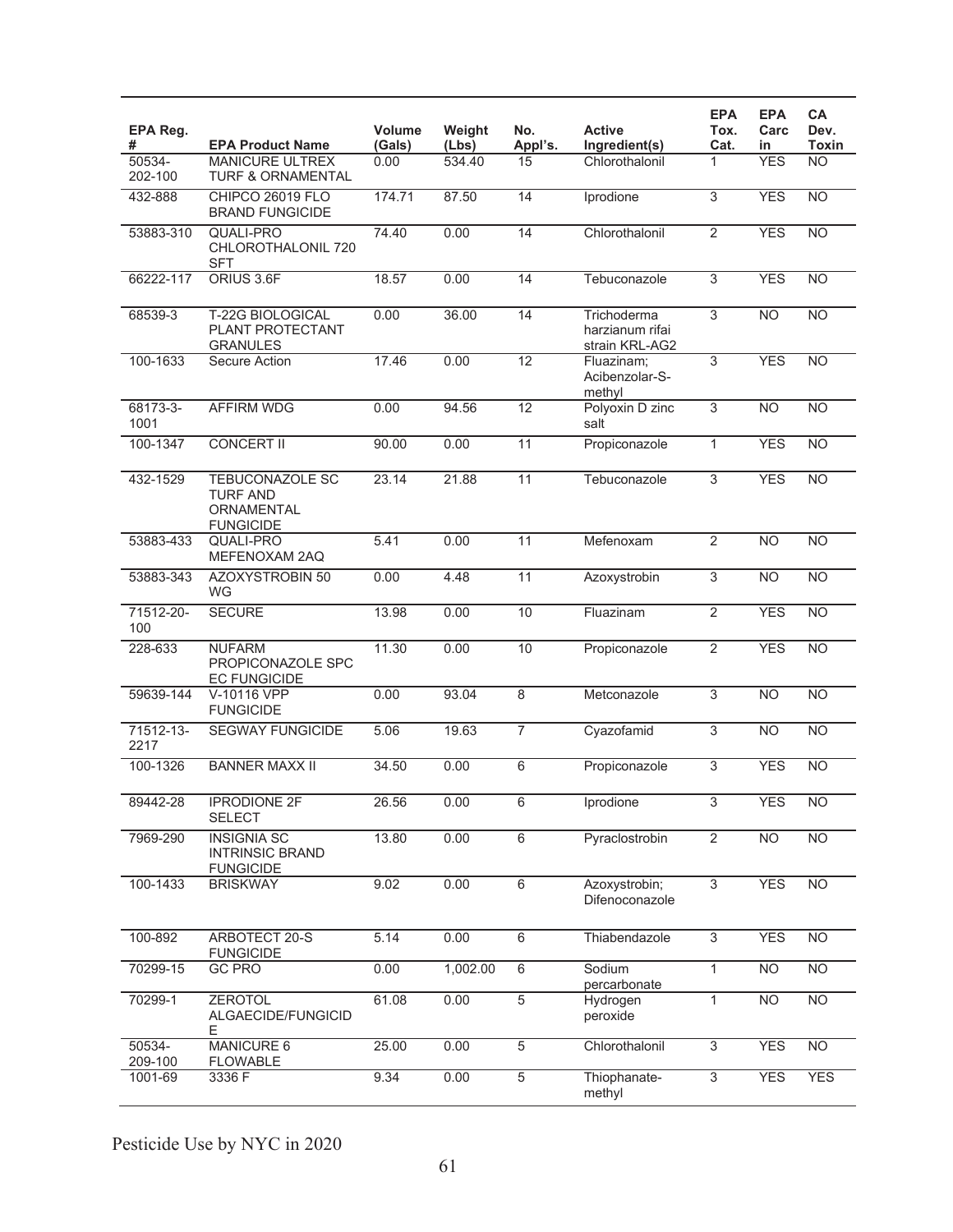| EPA Reg.<br>#       | <b>EPA Product Name</b>                                                                | Volume<br>(Gals) | Weight<br>(Lbs) | No.<br>Appl's.            | <b>Active</b><br>Ingredient(s)                          | <b>EPA</b><br>Tox.<br>Cat. | <b>EPA</b><br>Carc<br>in | CA<br>Dev.<br>Toxin |
|---------------------|----------------------------------------------------------------------------------------|------------------|-----------------|---------------------------|---------------------------------------------------------|----------------------------|--------------------------|---------------------|
| 53883-<br>375-86064 | QUALI-PRO IPRO 2SE                                                                     | 5.00             | 156.69          | 5                         | Iprodione                                               | 3                          | <b>YES</b>               | <b>NO</b>           |
| 71512-13-<br>279    | <b>SEGWAY FUNGICIDE</b>                                                                | 4.73             | 0.00            | $\overline{5}$            | Cyazofamid                                              | $\overline{3}$             | <b>NO</b>                | N <sub>O</sub>      |
| 7969-350            | <b>LEXICON INTRINSIC</b><br><b>BRAND FUNGICIDE</b>                                     | 3.53             | 0.00            | 5                         | Fluxapyroxad;<br>Pyraclostrobin                         | $\overline{3}$             | $\overline{NO}$          | $\overline{NO}$     |
| 86064-4             | ARMOR TECH PPZ 143<br>МC                                                               | 2.22             | 65.75           | $\overline{5}$            | Propiconazole                                           | $\overline{2}$             | <b>YES</b>               | N <sub>O</sub>      |
| 62719-<br>402-10404 | <b>DITHANE DF</b><br><b>RAINSHIELD</b>                                                 | 0.00             | 120.00          | 5                         | Mancozeb                                                | $\overline{3}$             | <b>YES</b>               | $\overline{NO}$     |
| 432-888-<br>10404   | <b>CHIPCO 26019 FLO</b><br><b>BRAND FUNGICIDE</b>                                      | 28.80            | 0.00            | 4                         | Iprodione                                               | $\overline{3}$             | <b>YES</b>               | $\overline{NO}$     |
| 228-623             | <b>NUFARM</b><br>PROPICONAZOLE SPC<br>14.3 MEC FUNGICIDE                               | 23.17            | 0.00            | 4                         | Propiconazole                                           | 2                          | <b>YES</b>               | $\overline{NO}$     |
| 50534-<br>211-100   | <b>DACONIL ZN</b><br><b>FLOWABLE</b><br><b>FUNGICIDE</b>                               | 20.00            | 0.00            | $\overline{4}$            | Chlorothalonil                                          | $\overline{2}$             | <b>YES</b>               | <b>NO</b>           |
| 42750-99            | <b>TEBUCONAZOLE 3.6FL</b>                                                              | 17.34            | 0.00            | $\overline{\mathbf{4}}$   | Tebuconazole                                            | 3                          | <b>YES</b>               | <b>NO</b>           |
| 228-630-<br>10404   | <b>NUFARM TM+IP SPC</b><br><b>FUNGICIDE</b>                                            | 10.88            | 0.00            | 4                         | Iprodione;<br>Thiophanate-<br>methyl                    | $\overline{3}$             | <b>YES</b>               | <b>YES</b>          |
| 228-623-<br>10404   | <b>NUFARM</b><br>PROPICONAZOLE SPC<br>14.3 MEC FUNGICIDE                               | 9.28             | 0.00            | 4                         | Propiconazole                                           | $\overline{2}$             | <b>YES</b>               | $\overline{NO}$     |
| 67702-2-<br>67690   | CAMELOT O<br><b>FUNGICIDE/BACTERICI</b><br>DE                                          | 5.99             | 0.00            | $\overline{4}$            | Copper octanoate                                        | $\overline{3}$             | N <sub>O</sub>           | N <sub>O</sub>      |
| 264-1155-<br>68539  | RHAPSODY AS0                                                                           | 5.50             | 0.00            | 4                         | QST 713 strain of<br>dried Bacillus<br>subtilis         | 3                          | <b>NO</b>                | $\overline{NO}$     |
| 228-737             | NUP-15013 Fungicide                                                                    | 3.41             | 0.00            | 4                         | Fluazinam                                               | 3                          | <b>YES</b>               | <b>NO</b>           |
| 84059-3-<br>87865   | <b>REGALIA PTO</b><br><b>BIOFUNGICIDE FOR</b><br>USE ON TURF AND<br><b>ORNAMENTALS</b> | 2.13             | 0.00            | 4                         | Reynoutria<br>sachalinensis                             | 3                          | $\overline{NO}$          | <b>NO</b>           |
| 7969-184            | Insignia Fungicide                                                                     | 1.48             | 0.00            | $\overline{4}$            | Pyraclostrobin                                          | $\overline{3}$             | <b>NO</b>                | <b>NO</b>           |
| 70506-272           | <b>PEGASUS DFX</b>                                                                     | 0.00             | 415.00          | $\overline{4}$            | Chlorothalonil                                          | $\mathbf{1}$               | <b>YES</b>               | <b>NO</b>           |
| 67690-77            | <b>ZIO</b>                                                                             | 0.00             | 70.00           | $\overline{4}$            | Pseudomonas<br>chlororaphis strain<br>AFS009            | 3                          | <b>NO</b>                | <b>NO</b>           |
| 100-1434            | <b>MEDALLION WDG</b>                                                                   | 0.00             | 0.13            | 4                         | Fludioxonil                                             | $\overline{3}$             | <b>NO</b>                | <b>NO</b>           |
| 42750-211           | <b>PROPICONAZOLE</b><br>41.8% EC                                                       | 1.77             | 0.00            | 3                         | Propiconazole                                           | $\overline{2}$             | <b>YES</b>               | $\overline{NO}$     |
| 400-422-<br>59807   | TERRAZOLE L                                                                            | 1.63             | 0.00            | $\overline{3}$            | Terrazole                                               | 1                          | <b>YES</b>               | <b>NO</b>           |
| 86064-6             | ArmorTech ZOXY 2F                                                                      | 0.00             | 29.25           | $\ensuremath{\mathsf{3}}$ | Azoxystrobin                                            | 3                          | <b>NO</b>                | <b>NO</b>           |
| $4 - 62$            | <b>BONIDE SULPHUR</b><br><b>PLANT FUNGICIDE</b><br>MICRONIZED SPRAY<br>OR DUST         | 0.00             | 11.25           | $\overline{3}$            | Sulfur                                                  | $\overline{3}$             | N <sub>O</sub>           | $\overline{NO}$     |
| 432-1223            | PROSTAR 70 WP                                                                          | 0.00             | 5.63            | $\sqrt{3}$                | Flutolanil                                              | $\sqrt{3}$                 | <b>NO</b>                | <b>NO</b>           |
| 228-626             | <b>NUFARM T-METHYL</b><br>PRO 4.5 F FUNGICIDE                                          | 17.89            | 0.00            | $\overline{2}$            | Thiophanate-<br>methyl                                  | 3                          | <b>YES</b>               | <b>YES</b>          |
| 432-1522            | ES TC006A                                                                              | 6.88             | 0.00            | $\overline{2}$            | Mono- and di-<br>potassium salts of<br>phosphorous acid | $\overline{0}$             | N <sub>O</sub>           | $\overline{NO}$     |
| 228-626-<br>52287   | NUFARM T-METHYL<br>PRO 4.5 F FUNGICIDE                                                 | 6.31             | 0.00            | $\overline{2}$            | Thiophanate-<br>methyl                                  | $\overline{3}$             | <b>YES</b>               | <b>YES</b>          |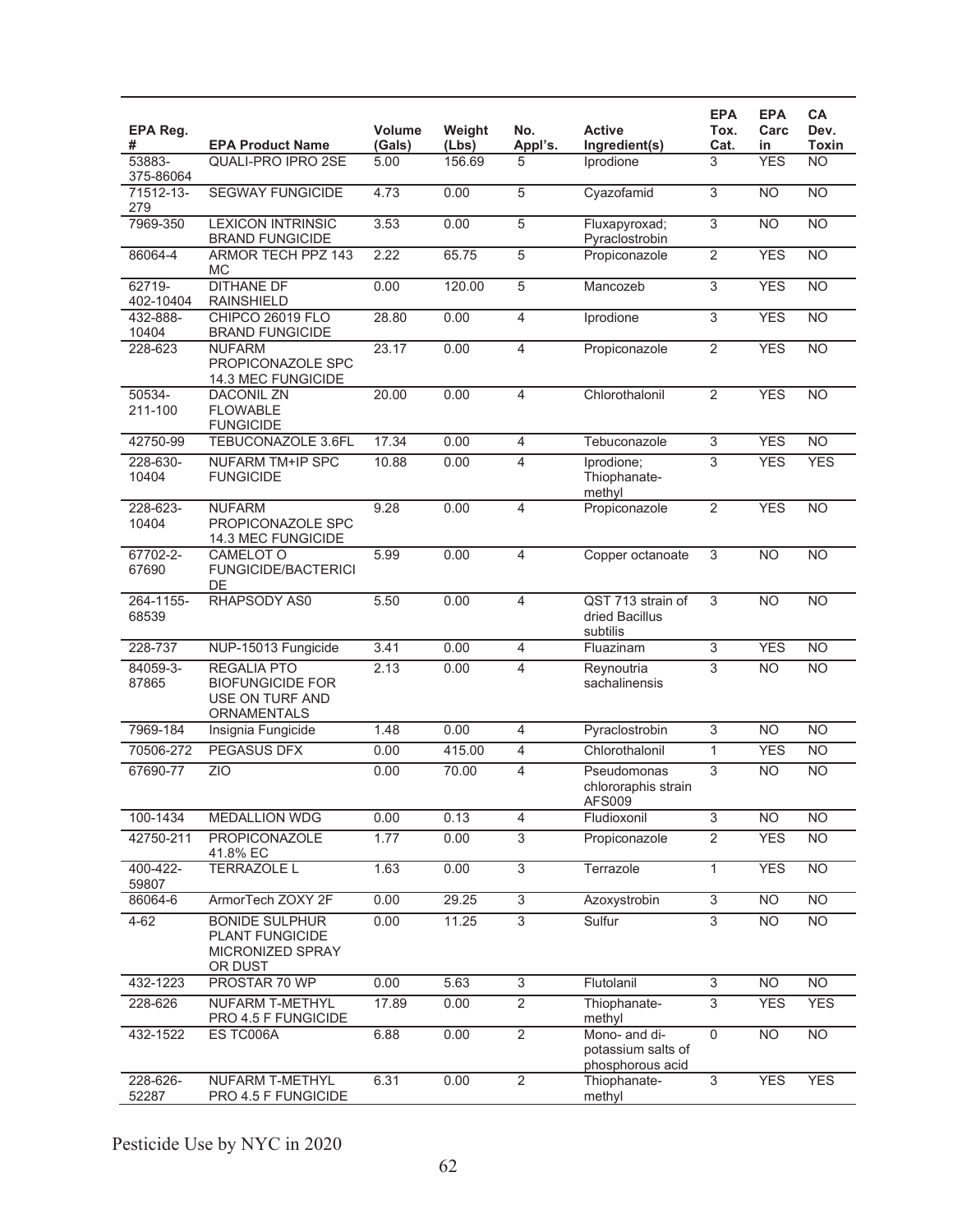| EPA Reg.<br>#       | <b>EPA Product Name</b>                                     | <b>Volume</b><br>(Gals) | Weight<br>(Lbs) | No.<br>Appl's. | <b>Active</b><br>Ingredient(s)                                        | <b>EPA</b><br>Tox.<br>Cat. | <b>EPA</b><br>Carc<br>in | CA<br>Dev.<br><b>Toxin</b> |
|---------------------|-------------------------------------------------------------|-------------------------|-----------------|----------------|-----------------------------------------------------------------------|----------------------------|--------------------------|----------------------------|
| 228-623-<br>88975   | <b>NUFARM</b><br>PROPICONAZOLE SPC<br>14.3 MEC FUNGICIDE    | 4.81                    | 0.00            | 2              | Propiconazole                                                         | 2                          | <b>YES</b>               | <b>NO</b>                  |
| 70051-<br>107-59807 | <b>TRIATHLON BA</b>                                         | 3.00                    | 0.00            | $\overline{2}$ | <b>Bacillus subtilis</b><br>var.<br>amyloliquefaciens<br>strain D747  | 3                          | <b>NO</b>                | <b>NO</b>                  |
| 228-739             | NUP-15014 Fungicide                                         | 2.71                    | 0.00            | $\overline{2}$ | Tebuconazole;<br>Fluazinam                                            | $\overline{3}$             | <b>YES</b>               | <b>NO</b>                  |
| 89442-16            | METALAXYL 4L<br><b>SELECT</b>                               | 2.41                    | 0.00            | $\overline{2}$ | Metalaxyl                                                             | $\overline{3}$             | <b>NO</b>                | $\overline{NO}$            |
| 66222-216           | <b>QUALI-PRO</b><br>MEFENOXAM 2AQ                           | 2.16                    | 0.00            | $\overline{2}$ | Mefenoxam                                                             | $\overline{2}$             | $\overline{NO}$          | $\overline{NO}$            |
| 73806-1             | K-PHITE 7LP Fungicide                                       | 1.50                    | 0.00            | $\overline{2}$ | Mono- and di-<br>potassium salts of<br>phosphorous acid               | $\overline{3}$             | N <sub>O</sub>           | $\overline{NO}$            |
| 42750-292           | AZOXY 11% + TEB 26%<br>FL                                   | 1.20                    | 0.00            | $\overline{2}$ | Azoxystrobin;<br>Tebuconazole                                         | 3                          | <b>YES</b>               | $\overline{NO}$            |
| 83416-1             | <b>RELIANT SYSTEMIC</b><br>Fungicide                        | 1.13                    | 0.00            | $\overline{2}$ | Mono- and di-<br>potassium salts of<br>phosphorous acid               | $\overline{3}$             | N <sub>O</sub>           | $\overline{NO}$            |
| 100-1600            | A19649 200SC Turf                                           | 0.43                    | 0.00            | $\overline{2}$ | Pydiflumetofen                                                        | 3                          | N <sub>O</sub>           | <b>NO</b>                  |
| 9198-115            | THE ANDERSONS<br><b>TURF FUNGICIDE</b><br>WITH 5.0% DACONIL | 0.00                    | 1,400.00        | $\overline{2}$ | Chlorothalonil                                                        | $\mathbf{1}$               | <b>YES</b>               | N <sub>O</sub>             |
| 228-652             | <b>NUFARM T-METHYL</b><br>4.5 F Fungicide                   | 0.00                    | 104.81          | $\overline{2}$ | Thiophanate-<br>methyl                                                | $\overline{3}$             | <b>YES</b>               | <b>YES</b>                 |
| 432-890-<br>10404   | <b>ALIETTE WDG BRAND</b><br><b>FUNGICIDE</b>                | 0.00                    | 88.00           | $\overline{2}$ | Fosetyl-Al                                                            | $\overline{3}$             | $\overline{NO}$          | N <sub>O</sub>             |
| 7969-255            | <b>HONOR FUNGICIDE</b>                                      | 0.00                    | 37.14           | $\overline{2}$ | Nicobifen;<br>Pyraclostrobin                                          | $\overline{3}$             | <b>YES</b>               | $\overline{NO}$            |
| 7969-196            | <b>EMERALD FUNGICIDE</b>                                    | 0.00                    | 19.55           | $\overline{2}$ | Nicobifen                                                             | $\overline{2}$             | <b>YES</b>               | <b>NO</b>                  |
| 464-693-<br>63288   | CHEMICAR 15                                                 | 75.00                   | 0.00            | $\mathbf{1}$   | Glutaraldehyde                                                        | $\mathbf{1}$               | $\overline{NO}$          | $\overline{NO}$            |
| 5481-619            | EQUUS 720 SST                                               | 44.10                   | 0.00            | $\mathbf{1}$   | Chlorothalonil                                                        | 2                          | <b>YES</b>               | <b>NO</b>                  |
| 66222-134           | <b>THIOPHANATE</b><br>METHYL 4.5 F                          | 34.00                   | 0.00            | $\mathbf{1}$   | Thiophanate-<br>methyl                                                | 3                          | <b>YES</b>               | <b>YES</b>                 |
| 42750-252           | PROPICONAZOLE 1.3<br>ME                                     | 20.00                   | 0.00            | $\mathbf{1}$   | Propiconazole                                                         | $\overline{2}$             | <b>YES</b>               | $\overline{NO}$            |
| 70506-114           | <b>TEBUCONAZOLE 3.6 F</b><br><b>FUNGICIDE</b>               | 10.20                   | 0.00            | $\mathbf{1}$   | Tebuconazole                                                          | $\overline{3}$             | <b>YES</b>               | $\overline{NO}$            |
| 89442-14            | <b>THIOPHANATE</b><br>METHYL 4.5F SELECT                    | 8.20                    | 0.00            | $\mathbf{1}$   | Thiophanate-<br>methyl                                                | 3                          | <b>YES</b>               | <b>YES</b>                 |
| 53883-375           | <b>QUALI-PRO IPRO 2SE</b>                                   | 7.50                    | 0.00            | $\mathbf{1}$   | Iprodione                                                             | $\overline{3}$             | <b>YES</b>               | $\overline{NO}$            |
| 53883-380           | QUALI-PRO IPRO 2                                            | 5.00                    | 0.00            | $\mathbf{1}$   | Iprodione                                                             | $\overline{3}$             | <b>YES</b>               | $\overline{NO}$            |
| 53883-309           | <b>QUALI-PRO ENCLAVE</b><br>5.3F                            | 4.10                    | 0.00            | $\mathbf{1}$   | Chlorothalonil;<br>Thiophanate-<br>methyl; Iprodione;<br>Tebuconazole | $\overline{3}$             | <b>YES</b>               | <b>YES</b>                 |
| 100-796             | SUBDUE MAXX                                                 | 4.00                    | 0.00            | $\mathbf{1}$   | Mefenoxam                                                             | 3                          | $\overline{NO}$          | $\overline{NO}$            |
| 53883-363           | BUMPER 14.3 EC<br>(PROPICONAZOLE)<br><b>FUNGICIDE</b>       | 2.50                    | 0.00            | $\mathbf{1}$   | Propiconazole                                                         | $\overline{3}$             | <b>YES</b>               | $\overline{NO}$            |
| 228-737-<br>52287   | NUP-15013 Fungicide                                         | 2.00                    | 0.00            | $\mathbf{1}$   | Fluazinam                                                             | $\overline{3}$             | <b>YES</b>               | <b>NO</b>                  |
| 100-1448            | MEDALLION SC                                                | 1.00                    | 0.00            | $\mathbf{1}$   | Fludioxonil                                                           | 3                          | <b>NO</b>                | <b>NO</b>                  |
| 87290-44-<br>86064  | WILLOWOOD<br><b>AZOXYSTROBIN</b><br>2.08SC                  | 0.13                    | 0.00            | $\mathbf{1}$   | Azoxystrobin                                                          | $\overline{3}$             | <b>NO</b>                | NO.                        |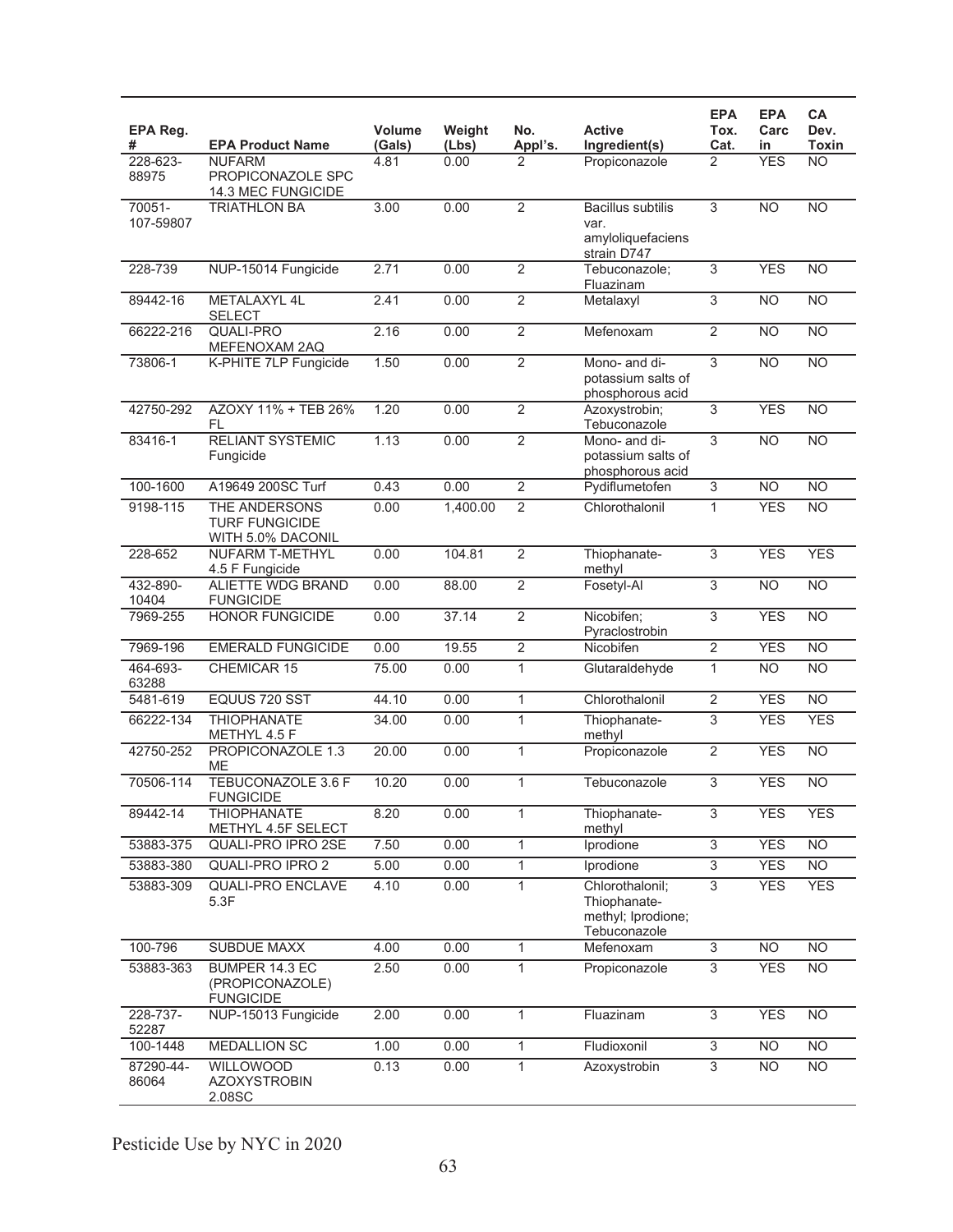| EPA Reg.<br>#       | <b>EPA Product Name</b>                                                               | Volume<br>(Gals) | Weight<br>(Lbs) | No.<br>Appl's.  | <b>Active</b><br>Ingredient(s)                                                                | <b>EPA</b><br>Tox.<br>Cat. | <b>EPA</b><br>Carc<br>in | CA<br>Dev.<br><b>Toxin</b> |
|---------------------|---------------------------------------------------------------------------------------|------------------|-----------------|-----------------|-----------------------------------------------------------------------------------------------|----------------------------|--------------------------|----------------------------|
| 62719-388           | FORE 80WP<br><b>RAINSHIELD</b>                                                        | 0.00             | 96.00           |                 | Mancozeb                                                                                      | 3                          | <b>YES</b>               | <b>NO</b>                  |
| 5481-617            | <b>EQUUS DF</b>                                                                       | 0.00             | 45.00           | $\mathbf{1}$    | Chlorothalonil                                                                                | $\overline{2}$             | <b>YES</b>               | <b>NO</b>                  |
| 100-1550            | <b>HERITAGE ACTION</b>                                                                | 0.00             | 8.75            | $\mathbf{1}$    | Acibenzolar-S-<br>methyl;<br>Azoxystrobin                                                     | $\overline{3}$             | <b>NO</b>                | <b>NO</b>                  |
| 53883-<br>343-89442 | <b>AZOXYSTROBIN 50</b><br><b>WG</b>                                                   | 0.00             | 4.38            | $\mathbf{1}$    | Azoxystrobin                                                                                  | $\overline{3}$             | N <sub>O</sub>           | $\overline{NO}$            |
| 70506-185           | PENNCOZEB 75 DF                                                                       | 0.00             | 4.00            | $\mathbf{1}$    | Mancozeb                                                                                      | $\overline{3}$             | <b>YES</b>               | <b>NO</b>                  |
| 68539-13            | PB133                                                                                 | 0.00             | 2.50            | $\mathbf{1}$    | Potassium<br>bicarbonate                                                                      | 3                          | <b>NO</b>                | <b>NO</b>                  |
|                     | <b>Other (Repellents, Biochemical Pesticides, Etc.)</b>                               |                  |                 |                 |                                                                                               |                            |                          |                            |
| 4238-29             | <b>HYPOCHLORITE</b><br><b>SOLUTION</b>                                                | 105.00           | 0.00            | 45              | Sodium<br>hypochlorite                                                                        | $\mathbf{1}$               | <b>NO</b>                | <b>NO</b>                  |
| 14802-8-<br>74466   | <b>MICROBE LIFE</b><br>ALGAWAY 5.4<br><b>ALGAECIDE FOR</b><br><b>PONDS</b>            | 5.94             | 0.00            | $\overline{21}$ | Poly(oxyethylene)<br>(dimethylimino)<br>ethylene<br>(dimethylimino)<br>ethylene<br>dichloride | $\overline{3}$             | <b>NO</b>                | $\overline{NO}$            |
| 60061-142           | PETTIT NEPTUNE 5<br><b>HARD HYBRID</b><br><b>ABLATIVE</b><br><b>ANTIFOULING PAINT</b> | 11.50            | 0.00            | $\overline{12}$ | Copper oxide<br>(ous)                                                                         | $\overline{2}$             | <b>NO</b>                | <b>NO</b>                  |
| 59807-4             | <b>HORMODIN1</b>                                                                      | 0.00             | 0.26            | 6               | <b>IBA</b>                                                                                    | 3                          | <b>NO</b>                | <b>NO</b>                  |
| 2693-193            | OPTIMA-BLUE                                                                           | 2.00             | 0.00            | $\overline{2}$  | Copper oxide<br>(ous)                                                                         | 2                          | <b>NO</b>                | <b>NO</b>                  |
| 73049-15            | PROGIBB 4% PLANT<br><b>GROWTH REGULATOR</b><br>SOLUTION                               | 0.00             | 0.00            | $\overline{2}$  | <b>Gibberellins</b>                                                                           | $\overline{2}$             | <b>NO</b>                | <b>NO</b>                  |
| 67702-3-<br>54705   | NEU1165M SLUG AND<br><b>SNAIL BAIT</b>                                                | 0.00             | 6.00            | $\overline{2}$  | Iron phosphate                                                                                | $\overline{3}$             | N <sub>O</sub>           | $\overline{NO}$            |
| 63838-5             | BROMMAX <sub>7.1</sub>                                                                | 70.00            | 0.00            | $\overline{1}$  | Sodium bromide;<br>Sodium<br>hypochlorite                                                     | 1                          | $\overline{NO}$          | $\overline{NO}$            |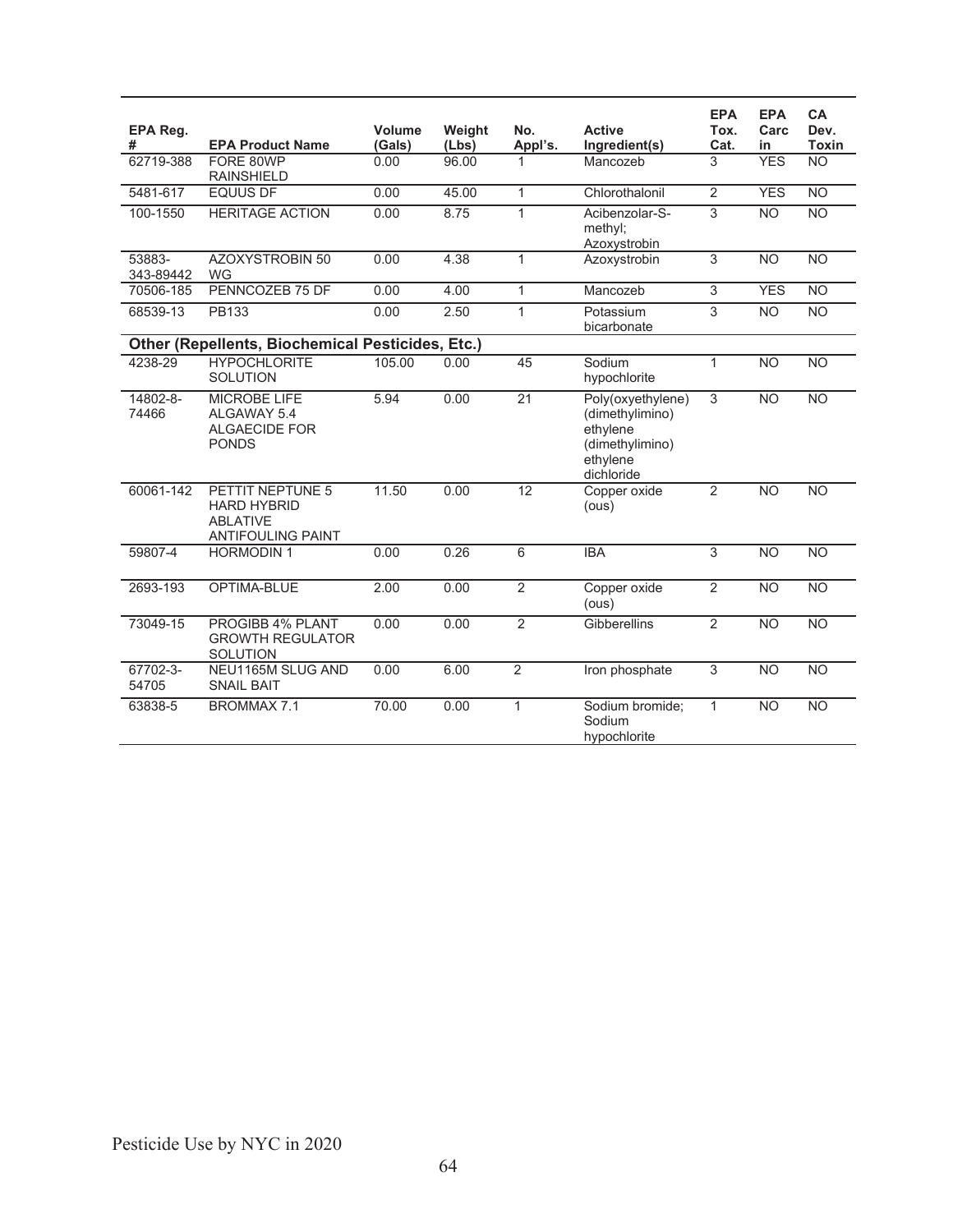# **APPENDIX 2: Complete Listing of Pesticide Products Used by the Department of Parks and Recreation in 2020**

|                     |                                                                                    | <b>Volum</b><br>е | Weight   | No.             | <b>Active</b>                          | <b>EPA</b><br><b>Tox</b> | <b>EPA</b>     | CA<br>Dev.<br>Toxi |
|---------------------|------------------------------------------------------------------------------------|-------------------|----------|-----------------|----------------------------------------|--------------------------|----------------|--------------------|
| EPA Reg. #          | <b>EPA Product Name</b>                                                            | (Gals)            | (Lbs)    | Appl's.         | Ingredient(s)                          | Cat                      | Carcin         | n                  |
| <b>Rodenticides</b> |                                                                                    |                   |          |                 |                                        |                          |                |                    |
| 12455-86            | CONTRAC<br><b>RODENTICIDE</b><br>PLACE PAC                                         | 0.00              | 1,367.63 | 1,144           | Bromadiolone                           | 3                        | <b>NO</b>      | <b>NO</b>          |
| 12455-69            | CONTRAC<br><b>RODENTICIDE</b>                                                      | 0.00              | 689.91   | 553             | <b>Bromadiolone</b>                    | $\overline{3}$           | <b>NO</b>      | N <sub>O</sub>     |
| 7173-258            | <b>DIFETHIALONE</b><br>PASTE PLACE<br><b>PACKS</b>                                 | 0.00              | 212.87   | 540             | Difethialone                           | 3                        | N <sub>O</sub> | NO                 |
| 12455-148           | Rat Ice                                                                            | 0.00              | 4,478.00 | 533             | Carbon dioxide                         | $\overline{2}$           | N <sub>O</sub> | N <sub>O</sub>     |
| 12455-36            | <b>CONTRAC RAT AND</b><br><b>MOUSE BAIT</b>                                        | 0.00              | 416.50   | 436             | <b>Bromadiolone</b>                    | 3                        | <b>NO</b>      | <b>NO</b>          |
| 7173-205            | <b>GENERATION</b><br><b>PELLETS</b>                                                | 0.00              | 145.23   | 138             | Difethialone                           | 3                        | <b>NO</b>      | NO                 |
| 7173-187            | MAKI PARAFFINIZED<br><b>PELLETS</b>                                                | 0.00              | 75.66    | 108             | <b>Bromadiolone</b>                    | 3                        | <b>NO</b>      | <b>NO</b>          |
| 7173-238            | <b>GENERATION MEAL</b>                                                             | 0.00              | 95.61    | 103             | Difethialone                           | 3                        | <b>NO</b>      | NO                 |
| 7173-297            | <b>BROMADIOLONE</b><br><b>PASTE 0901</b>                                           | 0.00              | 29.03    | 98              | <b>Bromadiolone</b>                    | 3                        | <b>NO</b>      | <b>NO</b>          |
| 7173-218            | <b>GENERATION MINI</b><br><b>BLOCKS</b>                                            | 0.00              | 38.63    | 49              | Difethialone                           | 3                        | <b>NO</b>      | N <sub>O</sub>     |
| 12455-106           | TERAD3 BLOX                                                                        | 0.00              | 103.25   | 48              | Cholecalciferol                        | $\overline{3}$           | <b>NO</b>      | <b>NO</b>          |
| 12455-79            | CONTRAC ALL-<br><b>WEATHER BLOX</b>                                                | 0.00              | 18.50    | $\overline{38}$ | <b>Bromadiolone</b>                    | 3                        | <b>NO</b>      | <b>NO</b>          |
| 7173-202            | <b>MAKI MINI BLOCKS</b>                                                            | 0.00              | 22.44    | 30              | <b>Bromadiolone</b>                    | $\overline{3}$           | <b>NO</b>      | <b>NO</b>          |
| 7173-215            | <b>MAKI Rodenticide</b><br><b>MINI BLOCKS</b>                                      | 0.00              | 5.38     | 11              | <b>Bromadiolone</b>                    | 3                        | <b>NO</b>      | <b>NO</b>          |
| 12455-139           | <b>Final Soft Bait</b>                                                             | 0.00              | 1.29     | 4               | Brodifacoum                            | 3                        | <b>NO</b>      | N <sub>O</sub>     |
| 87235-1             | <b>BRIGAND SB SOFT</b><br><b>BAIT RODENTICIDE</b>                                  | 0.00              | 6.38     | $\overline{3}$  | <b>Bromadiolone</b>                    | 3                        | <b>NO</b>      | <b>NO</b>          |
| 7173-113            | ROZOL TRACKING<br><b>POWDER</b>                                                    | 0.00              | 0.88     | $\overline{3}$  | Chlorophacinone                        | $\overline{2}$           | N <sub>O</sub> | <b>NO</b>          |
| 67517-66-56         | TopGun All-Weather<br>Rodenticide Bait<br><b>Blocks</b>                            | 0.00              | 0.02     | $\overline{2}$  | <b>Bromethalin</b>                     | 3                        | <b>NO</b>      | <b>NO</b>          |
| 36488-63            | DIFENACOUM RAT<br>AND MOUSE BLOCK<br>IV                                            | 0.00              | 1.63     | $\mathbf{1}$    | Difenacoum                             | 3                        | <b>NO</b>      | <b>NO</b>          |
| 12455-75            | <b>CONTRAC RAT AND</b><br><b>MOUSE BAIT READY</b><br>TO USE PLACE PAC              | 0.00              | 0.75     | $\mathbf{1}$    | Bromadiolone                           | 3                        | <b>NO</b>      | <b>NO</b>          |
| <b>Insecticides</b> |                                                                                    |                   |          |                 |                                        |                          |                |                    |
| 100-1484            | <b>DUPONT ADVION</b><br><b>COCKROACH GEL</b><br>BAIT                               | 0.00              | 3.02     | 67              | Indoxacarb                             | 3                        | <b>NO</b>      | <b>NO</b>          |
| 9688-190-8845       | SPECTRACIDE<br><b>DESTROYER BRAND</b><br><b>WASP &amp; HORNET</b><br><b>KILLER</b> | 8.96              | 0.00     | 44              | Cyhalothrin,<br>lambda;<br>Prallethrin | $\overline{3}$           | <b>NO</b>      | <b>NO</b>          |
| 86203-11-59639      | SAFARI 20SG<br><b>INSECTICIDE</b>                                                  | 0.00              | 65.16    | 34              | Dinotefuran                            | $\overline{3}$           | <b>NO</b>      | <b>NO</b>          |
| 100-1498            | DUPONT ADVION<br><b>ANT GEL</b>                                                    | 0.00              | 2.66     | 32              | Indoxacarb                             | $\overline{3}$           | <b>NO</b>      | N <sub>O</sub>     |
| $64405 - 2$         | <b>REDZONE BAIT</b>                                                                | 0.00              | 5.95     | 22              | Boric acid                             | 3                        | <b>NO</b>      | N <sub>O</sub>     |
| 432-763             | SUSPEND SC<br><b>INSECTICIDE</b>                                                   | 0.40              | 0.00     | 21              | Deltamethrin                           | 3                        | <b>NO</b>      | <b>NO</b>          |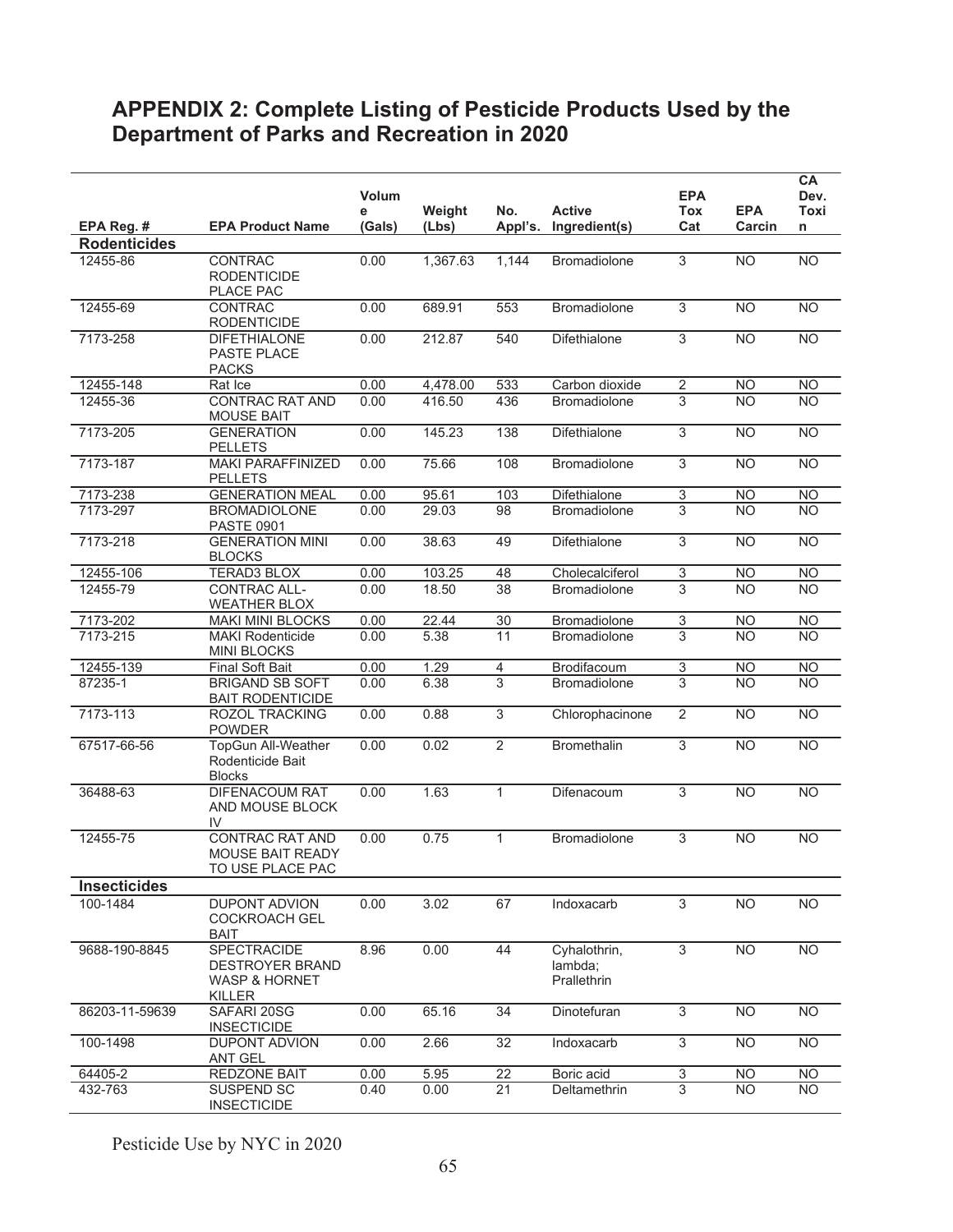|                 |                                                                                                              | Volum<br>е | Weight | No.              | <b>Active</b>                                                                  | <b>EPA</b><br><b>Tox</b>  | <b>EPA</b>      | CA<br>Dev.<br>Toxi |
|-----------------|--------------------------------------------------------------------------------------------------------------|------------|--------|------------------|--------------------------------------------------------------------------------|---------------------------|-----------------|--------------------|
| EPA Reg. #      | <b>EPA Product Name</b>                                                                                      | (Gals)     | (Lbs)  | Appl's.          | Ingredient(s)                                                                  | Cat                       | Carcin          | n                  |
| 70506-121       | UPI-2005 EXP-06<br><b>RUP INSECTICIDE</b>                                                                    | 6.64       | 0.00   | 19               | Cyhalothrin,<br>lambda                                                         | 2                         | <b>NO</b>       | N <sub>O</sub>     |
| 100-1489        | <b>DUPONT</b><br><b>ACELEPRYN</b><br><b>INSECTICIDE</b>                                                      | 18.53      | 0.00   | 18               | DPX-E2Y45                                                                      | $\mathbf 0$               | <b>NO</b>       | N <sub>O</sub>     |
| 48813-1-68539   | SUFFOIL-X                                                                                                    | 12.56      | 0.00   | 17               | Petroleum<br>distillates                                                       | 3                         | <b>NO</b>       | <b>NO</b>          |
| 432-1312        | <b>MERIT 2F</b><br><b>INSECTICIDE</b>                                                                        | 29.56      | 0.00   | 16               | Imidacloprid                                                                   | $\overline{3}$            | <b>NO</b>       | N <sub>O</sub>     |
| 432-1312-67760  | <b>MERIT 2F</b><br><b>INSECTICIDE</b>                                                                        | 15.16      | 0.00   | 16               | Imidacloprid                                                                   | $\overline{3}$            | <b>NO</b>       | NO                 |
| 53883-244-66222 | <b>QUALI-PRO LAMBDA</b><br>$GC-0$                                                                            | 7.30       | 0.00   | 15               | Cyhalothrin,<br>lambda                                                         | $\overline{2}$            | $\overline{NO}$ | N <sub>O</sub>     |
| 69526-17        | <b>CIVITAS ONE</b>                                                                                           | 60.00      | 0.00   | 13               | Mineral oil                                                                    | $\ensuremath{\mathsf{3}}$ | <b>NO</b>       | <b>NO</b>          |
| 70051-2-59807   | <b>TRIACT 70</b>                                                                                             | 1.39       | 0.00   | 13               | Neem oil                                                                       | $\overline{3}$            | <b>NO</b>       | NO.                |
| 100-1088        | <b>SCIMITAR GC</b><br><b>INSECTICIDE</b>                                                                     | 1.30       | 0.00   | 13               | Cyhalothrin,<br>lambda                                                         | 3                         | <b>NO</b>       | <b>NO</b>          |
| 10163-324       | M-PEDE<br>INSECTICIDE/FUNGI<br><b>CIDE</b>                                                                   | 0.14       | 0.00   | 13               | Potassium laurate                                                              | 2                         | <b>NO</b>       | <b>NO</b>          |
| 62719-291       | <b>CONSERVE SC</b><br><b>TURF AND</b><br>ORNAMENTAL                                                          | 0.10       | 0.00   | 13               | Spinosad                                                                       | $\overline{3}$            | <b>NO</b>       | N <sub>O</sub>     |
| 8033-106-1001   | TRISTAR 8.5 SL<br><b>INSECTICIDE</b>                                                                         | 0.26       | 0.00   | 11               | Acetamiprid                                                                    | $\overline{3}$            | N <sub>O</sub>  | <b>NO</b>          |
| 66222-19-1386   | <b>CHLORPYRIFOS 4E</b><br>AG                                                                                 | 38.98      | 0.00   | 10               | Chlorpyrifos                                                                   | $\overline{2}$            | $\overline{NO}$ | N <sub>O</sub>     |
| $4 - 80$        | <b>BONIDE</b><br><b>HORTICULTURAL</b><br>AND DORMANT<br><b>SPRAY OIL</b>                                     | 1.33       | 0.00   | 10               | Mineral oil                                                                    | $\overline{3}$            | <b>NO</b>       | NO                 |
| 70051-9-59807   | SUPERNEEM 4.5-B                                                                                              | 0.07       | 0.00   | 10               | Azadirachtin                                                                   | 3                         | <b>NO</b>       | <b>NO</b>          |
| 53883-366       | QUALI-PRO<br><b>BIFENTHRIN GOLF &amp;</b><br>NURSERY 7 9F                                                    | 2.94       | 0.00   | $\overline{9}$   | <b>Bifenthrin</b>                                                              | $\overline{3}$            | <b>YES</b>      | $\overline{NO}$    |
| 100-1543        | MAINSPRING GH & N                                                                                            | 0.13       | 0.00   | $\boldsymbol{9}$ | Cyantraniliprole                                                               | $\mathbf 0$               | <b>NO</b>       | <b>NO</b>          |
| 59639-96        | <b>DISTANCE INSECT</b><br><b>GROWTH</b><br><b>REGULATOR</b>                                                  | 0.12       | 0.00   | $\overline{9}$   | Pyriproxyfen                                                                   | 3                         | <b>NO</b>       | $\overline{NO}$    |
| 432-1471        | <b>SPIROTETRAMAT</b><br>240 SC<br><b>GREENHOUSE AND</b><br><b>NURSERY</b><br><b>INSECTICIDE/MITICI</b><br>DE | 0.10       | 0.00   | 9                | Spirotetramat                                                                  | 3                         | <b>NO</b>       | <b>NO</b>          |
| 2724-476        | <b>ENSTAR II INSECT</b><br>GROWTH<br><b>REGULATOR</b><br>(ENSTAR 5E)                                         | 0.65       | 0.00   | 8                | (S)-Kinoprene                                                                  | $\overline{2}$            | N <sub>O</sub>  | <b>NO</b>          |
| 432-1369-59807  | <b>MARATHON II</b><br><b>GREENHOUSE AND</b><br><b>NURSERY</b><br><b>INSECTICIDE</b>                          | 0.04       | 0.00   | 8                | Imidacloprid                                                                   | 3                         | <b>NO</b>       | <b>NO</b>          |
| 73079-14        | <b>IMIDACLOPRID</b><br><b>GRANULAR BAIT</b>                                                                  | 0.00       | 2.38   | 8                | Imidacloprid                                                                   | 3                         | <b>NO</b>       | <b>NO</b>          |
| 73049-38        | VECTOBAC 12AS<br><b>BIOLOGICAL</b><br><b>LARVICIDE</b>                                                       | 0.00       | 0.14   | $\overline{7}$   | <b>Bacillus</b><br>thuringiensis,<br>subsp.<br>Israelensis, strain<br>AM 65-52 | $\overline{3}$            | <b>NO</b>       | <b>NO</b>          |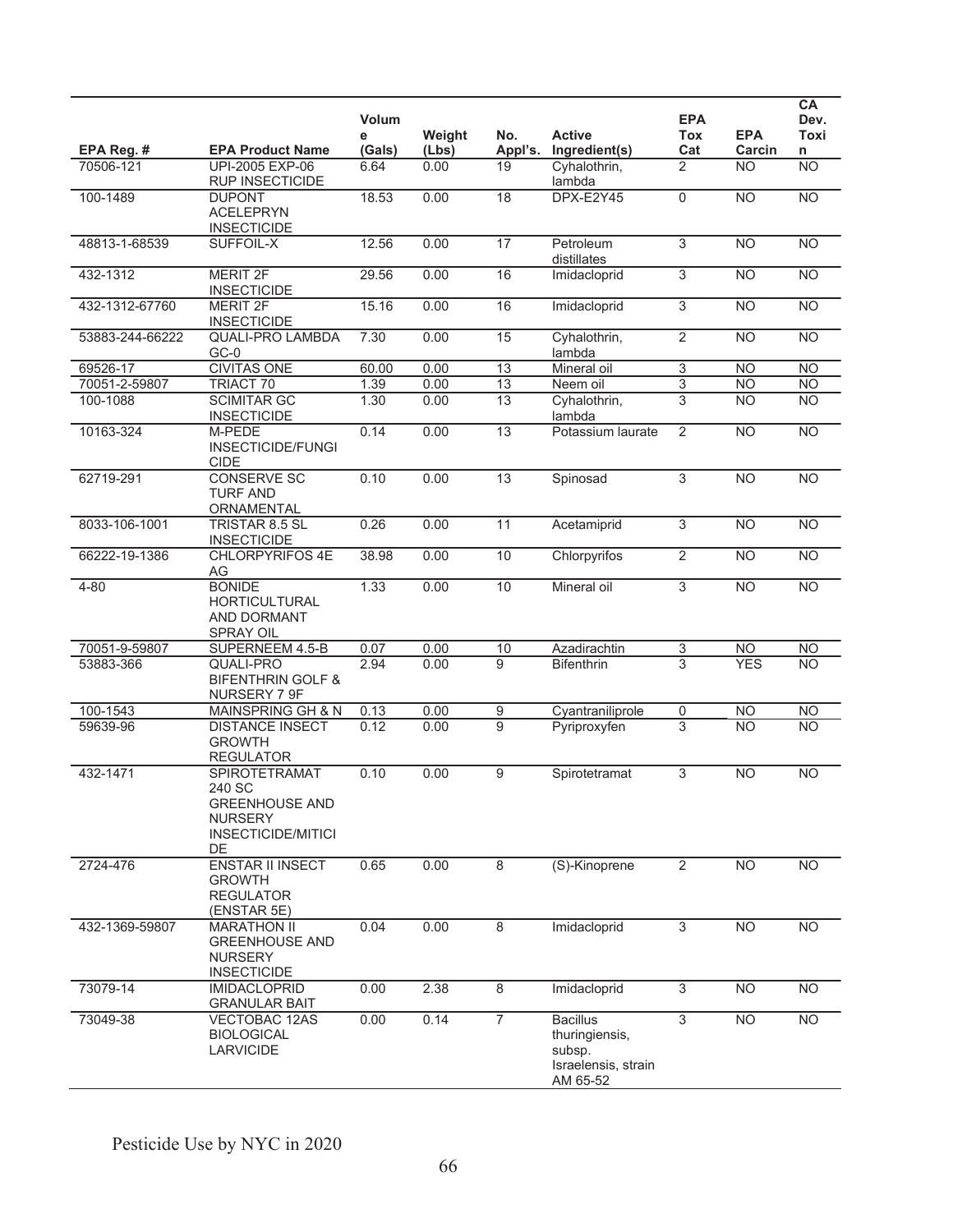|                |                                                                                   | Volum<br>е | Weight | No.            | <b>Active</b>                                                                                                       | <b>EPA</b><br>Tox | <b>EPA</b>     | CA<br>Dev.<br>Toxi |
|----------------|-----------------------------------------------------------------------------------|------------|--------|----------------|---------------------------------------------------------------------------------------------------------------------|-------------------|----------------|--------------------|
| EPA Reg. #     | <b>EPA Product Name</b>                                                           | (Gals)     | (Lbs)  | Appl's.        | Ingredient(s)                                                                                                       | Cat               | Carcin         | n                  |
| 228-624        | <b>NUFARM</b><br><b>CHLORPYRIFOS</b><br>SPC 4 INSECTICIDE                         | 11.00      | 159.00 | 6              | Chlorpyrifos                                                                                                        | $\overline{2}$    | <b>NO</b>      | N <sub>O</sub>     |
| 62719-523      | <b>BLACKHAWK</b>                                                                  | 0.00       | 52.75  | 6              | Spinosad                                                                                                            | 3                 | <b>NO</b>      | N <sub>O</sub>     |
| 85306-1        | <b>SELECT TCS</b>                                                                 | 0.00       | 0.01   | 6              | Fipronil                                                                                                            | 3                 | <b>YES</b>     | <b>NO</b>          |
| 83100-6-88975  | LADA 2F<br><b>INSECTICIDE</b>                                                     | 7.22       | 0.00   | 5              | Imidacloprid                                                                                                        | 3                 | <b>NO</b>      | <b>NO</b>          |
| 71711-4-67690  | <b>SEPRO AKARI 5SC</b><br>MITICIDE/INSECTICI<br>DE                                | 0.10       | 0.00   | 5              | Fenpryroximate                                                                                                      | 2                 | <b>NO</b>      | N <sub>O</sub>     |
| 100-1487       | <b>PROVAUNT</b>                                                                   | 0.00       | 19.13  | $\overline{5}$ | Indoxacarb                                                                                                          | $\overline{3}$    | <b>NO</b>      | <b>NO</b>          |
| 73079-6        | <b>GREEN ZONE</b><br><b>GRANULAR BAIT</b>                                         | 0.00       | 12.25  | 5              | Boric acid                                                                                                          | 3                 | <b>NO</b>      | <b>NO</b>          |
| 55809-3        | CRC WASP &<br><b>HORNET KILLER</b><br><b>PLUS</b>                                 | 0.00       | 6.13   | $\overline{5}$ | Tetramethrin                                                                                                        | 3                 | <b>YES</b>     | <b>NO</b>          |
| 432-1464       | DYLOX 420 SL TURF<br>AND ORNAMENTAL<br><b>INSECTICIDE</b>                         | 70.00      | 0.00   | 4              | Trichlorfon                                                                                                         | 3                 | <b>NO</b>      | N <sub>O</sub>     |
| 100-1551       | Ference                                                                           | 5.44       | 0.00   | 4              | Cyantraniliprole                                                                                                    | 0                 | <b>NO</b>      | NO <sub></sub>     |
| 89442-24       | BIFEN G/N 7.9SC<br><b>SELECT</b>                                                  | 2.15       | 0.00   | 4              | <b>Bifenthrin</b>                                                                                                   | 3                 | <b>YES</b>     | <b>NO</b>          |
| 73049-39       | <b>DIPEL DF DRY</b><br><b>FLOWABLE</b><br><b>BIOLOGICAL</b><br><b>INSECTICIDE</b> | 0.09       | 0.35   | 4              | <b>Bacillus</b><br>thuringiensis,<br>subsp. Kurstaki,<br>strain ABTS-351,<br>fermentation<br>solids and<br>solubles | 3                 | N <sub>O</sub> | NO                 |
| 400-508        | <b>FLORAMITE SC</b>                                                               | 0.06       | 0.00   | 4              | <b>Bifenazate</b>                                                                                                   | 3                 | <b>NO</b>      | <b>NO</b>          |
| 432-1227-10404 | <b>SEVIN SL</b><br><b>CARBARYL</b><br><b>INSECTICIDE</b>                          | 17.38      | 0.00   | 3              | Carbaryl                                                                                                            | 3                 | <b>YES</b>     | N <sub>O</sub>     |
| 69526-5        | PURESPRAY SPRAY<br>OIL 10E                                                        | 14.75      | 0.00   | $\overline{3}$ | Mineral oil                                                                                                         | 3                 | <b>NO</b>      | N <sub>O</sub>     |
| 66222-19-73220 | <b>CHLORPYRIFOS 4E</b><br>AG                                                      | 4.60       | 0.00   | $\overline{3}$ | Chlorpyrifos                                                                                                        | $\overline{2}$    | N <sub>O</sub> | N <sub>O</sub>     |
| 432-1363       | <b>TEMPO SC</b><br><b>INSECTICIDE</b>                                             | 0.32       | 0.00   | 3              | Cyfluthrin, beta                                                                                                    | 3                 | <b>NO</b>      | <b>NO</b>          |
| 432-1457       | <b>MERIT FXT TABLET</b><br><b>INSECTICIDE</b>                                     | 0.00       | 1.20   | $\overline{3}$ | Imidacloprid                                                                                                        | 3                 | <b>NO</b>      | <b>NO</b>          |
| 1021-1828      | <b>MGK ROACH BAIT</b><br>2822                                                     | 0.00       | 0.04   | 3              | Avermectin                                                                                                          | 3                 | <b>NO</b>      | <b>NO</b>          |
| 499-550        | TC-323                                                                            | 0.27       | 0.00   | $\overline{2}$ | Prallethrin                                                                                                         | $\overline{3}$    | NO.            | <b>NO</b>          |
| 279-3206       | <b>TALSTAR TC</b><br><b>FLOWABLE</b><br><b>TERMITICIDE/INSEC</b><br><b>TICIDE</b> | 0.26       | 0.00   | $\overline{2}$ | <b>Bifenthrin</b>                                                                                                   | 3                 | <b>YES</b>     | <b>NO</b>          |
| 432-763-62719  | SUSPEND SC<br><b>INSECTICIDE</b>                                                  | 0.04       | 0.00   | $\overline{2}$ | Deltamethrin                                                                                                        | $\overline{3}$    | <b>NO</b>      | <b>NO</b>          |
| 2724-351       | ZOECON RF-259<br><b>EMULSIFIABLE</b><br><b>CONCENTRATE</b>                        | 0.01       | 0.00   | $\overline{2}$ | (7S)-Hydroprene                                                                                                     | $\overline{3}$    | N <sub>O</sub> | N <sub>O</sub>     |
| 228-708        | <b>NUFARM LAMBDA-</b><br><b>CYHALOTHRIN 1 EC</b><br><b>INSECTICIDE</b>            | 0.00       | 6.00   | $\overline{2}$ | Cyhalothrin,<br>lambda                                                                                              | $\overline{2}$    | <b>NO</b>      | <b>NO</b>          |
| 432-1318       | MERIT 75 WSP                                                                      | 0.00       | 3.20   | $\overline{c}$ | Imidacloprid                                                                                                        | 3                 | <b>NO</b>      | <b>NO</b>          |
| 228-501        | MALLET 0.5 G<br><b>INSECTICIDE</b>                                                | 0.00       | 2.55   | $\overline{2}$ | Imidacloprid                                                                                                        | 3                 | <b>NO</b>      | <b>NO</b>          |
| 228-588        | MALLET 75 WP                                                                      | 0.00       | 1.60   | $\overline{2}$ | Imidacloprid                                                                                                        | $\overline{3}$    | <b>NO</b>      | <b>NO</b>          |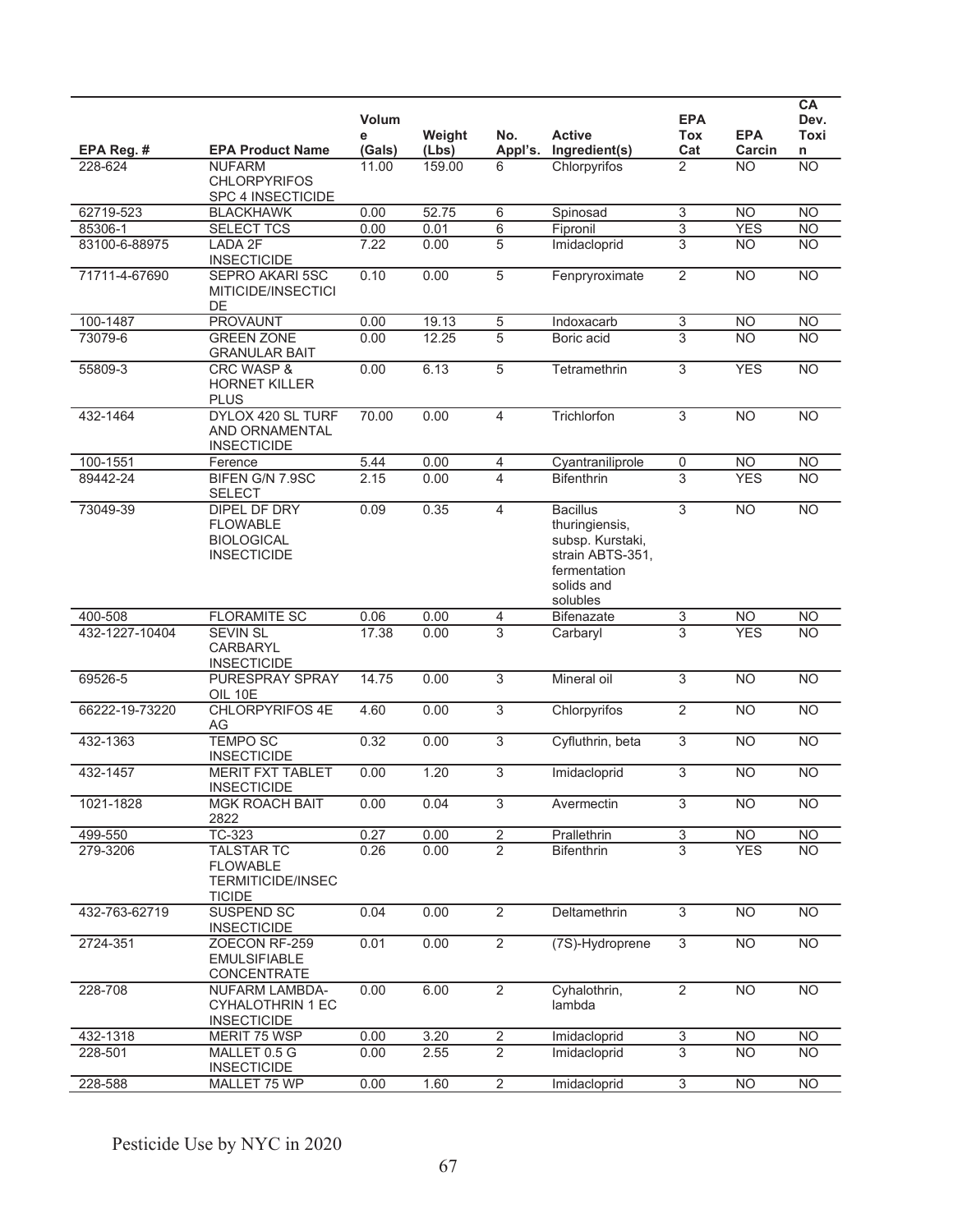|                   |                                                                                           | Volum<br>е | Weight | No.             | <b>Active</b>                                                                                                    | <b>EPA</b><br>Tox         | <b>EPA</b>      | CA<br>Dev.<br>Toxi |
|-------------------|-------------------------------------------------------------------------------------------|------------|--------|-----------------|------------------------------------------------------------------------------------------------------------------|---------------------------|-----------------|--------------------|
| EPA Reg. #        | <b>EPA Product Name</b>                                                                   | (Gals)     | (Lbs)  | Appl's.         | Ingredient(s)                                                                                                    | Cat                       | Carcin          | n                  |
| 73049-429         | <b>VECTOMAX FG</b>                                                                        | 0.00       | 0.15   | 2               | <b>Bacillus</b><br>sphaericus;<br><b>Bacillus</b><br>thuringiensis,<br>subsp.<br>Israelensis, strain<br>AM 65-52 | 3                         | NO.             | <b>NO</b>          |
| 279-3155          | <b>TALSTAR NURSERY</b><br><b>FLOWABLE</b><br><b>INSECTICIDE/MITICI</b><br>DE              | 5.16       | 0.00   | $\mathbf{1}$    | <b>Bifenthrin</b>                                                                                                | 3                         | <b>YES</b>      | <b>NO</b>          |
| 5481-643          | DYLOX 420 SL TURF<br><b>AND ORNAMENTAL</b><br><b>INSECTICIDE</b>                          | 3.28       | 0.00   | $\mathbf{1}$    | Trichlorfon                                                                                                      | 3                         | <b>YES</b>      | <b>NO</b>          |
| 279-3457          | <b>TRIPLE CROWN</b><br><b>GOLF INSECTICIDE</b>                                            | 0.97       | 0.00   | $\mathbf{1}$    | Bifenthrin;<br>Cypermethrin,<br>zeta; Imidacloprid                                                               | $\overline{2}$            | <b>YES</b>      | <b>NO</b>          |
| 53883-365         | <b>QUALI-PRO</b><br>BIFENTHRIN I/T 7.9F                                                   | 0.47       | 0.00   | $\mathbf{1}$    | <b>Bifenthrin</b>                                                                                                | 3                         | <b>YES</b>      | <b>NO</b>          |
| 2724-351-50809    | ZOECON RF-259<br><b>EMULSIFIABLE</b><br>CONCENTRATE                                       | 0.13       | 0.00   | $\mathbf{1}$    | (7S)-Hydroprene                                                                                                  | 3                         | <b>NO</b>       | <b>NO</b>          |
| 66222-40-400      | PEDESTAL                                                                                  | 0.01       | 0.00   | 1               | Novaluron                                                                                                        | $\ensuremath{\mathsf{3}}$ | <b>NO</b>       | <b>NO</b>          |
| 63191-16          | <b>MILKY SPORE</b><br><b>GRANULAR</b>                                                     | 0.00       | 40.00  | $\mathbf{1}$    | Spores of Bacillus<br>popilliae                                                                                  | 3                         | <b>NO</b>       | <b>NO</b>          |
| 83529-2-86064     | AMORTECH IMD 2<br>SC                                                                      | 0.00       | 35.00  | $\mathbf{1}$    | Imidacloprid                                                                                                     | 3                         | <b>NO</b>       | <b>NO</b>          |
| 92564-40          | DYLOX 9.3% INSECT<br><b>GRANULES</b>                                                      | 0.00       | 20.00  | $\mathbf{1}$    | Trichlorfon                                                                                                      | 3                         | <b>YES</b>      | N <sub>O</sub>     |
| 239-2717          | ORTHO HOME<br><b>DEFENSE INDOOR &amp;</b><br><b>OUTDOOR INSECT</b><br>KILLER <sub>3</sub> | 0.00       | 1.25   | $\mathbf{1}$    | Bifenthrin;<br>Cypermethrin,<br>zeta                                                                             | 3                         | <b>YES</b>      | N <sub>O</sub>     |
| 432-1506          | <b>MAXFORCE</b><br><b>QUANTUM ANT BAIT</b>                                                | 0.00       | 0.07   | $\mathbf{1}$    | Imidacloprid                                                                                                     | 3                         | <b>NO</b>       | <b>NO</b>          |
| 100-1486          | <b>DUPONT ADVION</b><br><b>COCKROACH BAIT</b><br><b>ARENA</b>                             | 0.00       | 0.02   | $\mathbf{1}$    | Indoxacarb                                                                                                       | 3                         | $\overline{NO}$ | N <sub>O</sub>     |
| 6218-47           | SUMMIT B.T.I.<br><b>BRIQUETS</b>                                                          | 0.00       | 0.01   | $\mathbf{1}$    | <b>Bacillus</b><br>thuringiensis<br>subspecies<br>Israelensis strain<br><b>BMP 144</b>                           | 3                         | <b>NO</b>       | <b>NO</b>          |
| <b>Herbicides</b> |                                                                                           |            |        |                 |                                                                                                                  |                           |                 |                    |
| 62719-527         | <b>GARLON 4 ULTRA</b>                                                                     | 45.62      | 0.00   | 109             | Triclopyr                                                                                                        | $\overline{2}$            | <b>NO</b>       | <b>NO</b>          |
| 62719-324         | <b>GLYPRO</b>                                                                             | 16.94      | 0.00   | 88              | Glyphosate,<br>isopropylamine<br>salt                                                                            | 3                         | <b>NO</b>       | <b>NO</b>          |
| 524-579           | ROUNDUP PROMAX                                                                            | 22.45      | 0.00   | $\overline{75}$ | Glyphosate,<br>potassium salt                                                                                    | 3                         | N <sub>O</sub>  | N <sub>O</sub>     |
| 100-937           | PRIMO MAXX                                                                                | 34.26      | 0.00   | 71              | Trinexapac-ethyl                                                                                                 | 3                         | NO.             | <b>NO</b>          |
| 62719-176         | PATHFINDER II                                                                             | 40.07      | 0.00   | 49              | Triclopyr,<br>butoxyethyl ester                                                                                  | 3                         | NO.             | <b>NO</b>          |
| 62719-556         | <b>ACCORD XRT II</b>                                                                      | 8.75       | 0.00   | 48              | Glyphosate,<br>dimethylammoniu<br>m salt                                                                         | 3                         | <b>NO</b>       | <b>NO</b>          |
| 62719-542         | <b>DIMENSION 2EW</b>                                                                      | 37.34      | 0.00   | 38              | Dithiopyr                                                                                                        | $\overline{2}$            | <b>NO</b>       | <b>NO</b>          |
| 89442-7           | TRIN-PAC SELECT                                                                           | 10.09      | 0.00   | 34              | Trinexapac-ethyl                                                                                                 | $\overline{3}$            | <b>NO</b>       | <b>NO</b>          |
| 524-517           | <b>ACCORD XL</b><br><b>HERBICIDE</b>                                                      | 2.76       | 0.00   | 28              | Glyphosate,<br>isopropylamine<br>salt                                                                            | 3                         | <b>NO</b>       | <b>NO</b>          |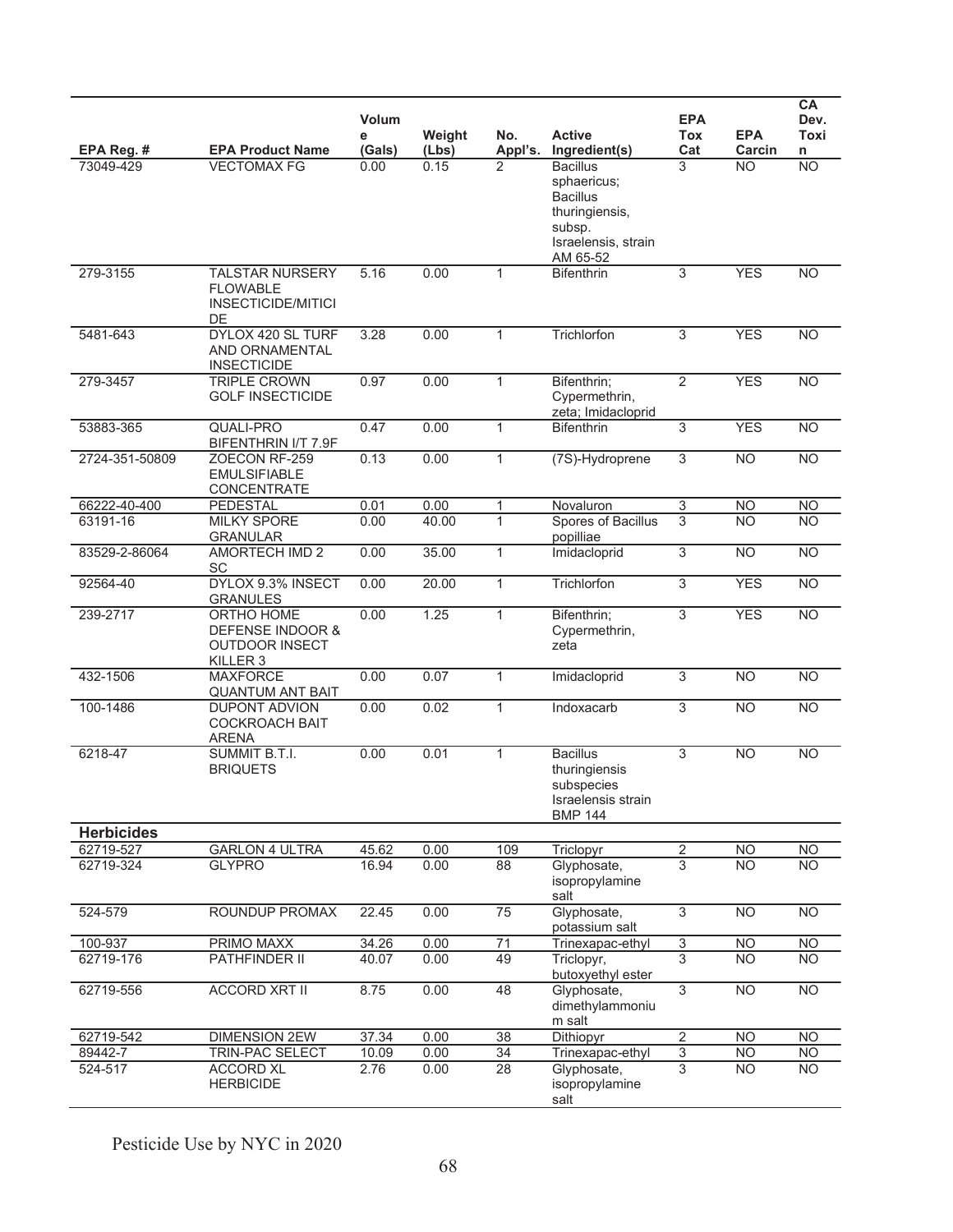|                |                                                                            | Volum<br>е | Weight | No.             | <b>Active</b>                                                                          | <b>EPA</b><br>Tox         | <b>EPA</b>      | CA<br>Dev.<br>Toxi |
|----------------|----------------------------------------------------------------------------|------------|--------|-----------------|----------------------------------------------------------------------------------------|---------------------------|-----------------|--------------------|
| EPA Reg. #     | <b>EPA Product Name</b>                                                    | (Gals)     | (Lbs)  | Appl's.         | Ingredient(s)                                                                          | Cat                       | Carcin          | n                  |
| 100-1014       | PACLOBUTRAZOL<br>2SC                                                       | 8.80       | 0.00   | 27              | Paclobutrazol                                                                          | 3                         | <b>NO</b>       | N <sub>O</sub>     |
| 524-529        | ROUNDUP PRO<br>CONCENTRATE                                                 | 24.22      | 0.00   | 26              | Glyphosate,<br>isopropylamine<br>salt                                                  | 3                         | <b>NO</b>       | N <sub>O</sub>     |
| 10163-325      | <b>SCYTHE HERBICIDE</b>                                                    | 10.09      | 0.00   | $\overline{23}$ | Nonanoic acid                                                                          | $\overline{2}$            | <b>NO</b>       | <b>NO</b>          |
| 1001-91        | GWN-6010 PLANT<br><b>GROWTH</b><br><b>REGULATOR</b>                        | 0.05       | 31.25  | $\overline{22}$ | Prohexadione<br>calcium                                                                | $\overline{3}$            | $\overline{NO}$ | N <sub>O</sub>     |
| 241-437-67690  | <b>CLEARCAST</b><br><b>HERBICIDE</b>                                       | 13.22      | 0.00   | 20              | Imazamox                                                                               | 3                         | <b>NO</b>       | <b>NO</b>          |
| 81880-1-10163  | GWN-3069<br><b>SEDGEHAMMER</b>                                             | 26.10      | 0.47   | 16              | Halosulfuron-<br>methyl                                                                | 3                         | <b>NO</b>       | <b>NO</b>          |
| 524-475        | ROUNDUP ULTRA<br><b>HERBICIDE</b>                                          | 7.72       | 0.00   | 16              | Glyphosate,<br>isopropylamine<br>salt                                                  | 3                         | <b>NO</b>       | N <sub>O</sub>     |
| 86064-3        | <b>ARMOR TECH PGR</b><br>113 MC                                            | 0.41       | 34.81  | 16              | Trinexapac-ethyl                                                                       | 3                         | $\overline{NO}$ | <b>NO</b>          |
| 7969-327       | PYLEX HERBICIDE                                                            | 0.40       | 0.00   | 13              | Topramezone                                                                            | 3                         | <b>NO</b>       | N <sub>O</sub>     |
| 432-1230       | PROXY GROWTH<br><b>REGULATOR</b>                                           | 64.65      | 109.44 | 12              | Ethephon                                                                               | 1                         | <b>NO</b>       | <b>NO</b>          |
| 9198-213       | THE ANDERSONS<br>0.25% GRANULAR<br><b>DITHIOPYR</b><br><b>HERBICIDE</b>    | 0.00       | 947.50 | 12              | Dithiopyr                                                                              | 3                         | $\overline{NO}$ | NO                 |
| 228-317        | COOL POWER<br><b>SELECTIVE</b><br><b>HERBICIDE</b>                         | 6.72       | 0.00   | $\overline{11}$ | Dicamba; MCPA,<br>2-ethyl hexyl<br>ester; Triclopyr,<br>butoxyethyl ester              | $\overline{3}$            | $\overline{NO}$ | NO                 |
| 228-366        | <b>RAZOR HERBICIDE</b>                                                     | 1.28       | 0.00   | 9               | Glyphosate,<br>isopropylamine<br>salt                                                  | 3                         | $\overline{NO}$ | N <sub>O</sub>     |
| 7969-272       | <b>DRIVE XLR8</b><br><b>HERBICIDE</b>                                      | 11.59      | 0.00   | 8               | Quinclorac                                                                             | 3                         | $\overline{NO}$ | N <sub>O</sub>     |
| 67702-54-4     | Fireworxx 80                                                               | 0.25       | 0.00   | 8               | Capric acid;<br>Caprylic acid                                                          | $\overline{3}$            | $\overline{NO}$ | N <sub>O</sub>     |
| 228-491-54705  | <b>CLEAN SLATE</b>                                                         | 0.03       | 0.00   | $\overline{8}$  | Clopyralid,<br>monoethanolamin<br>e salt                                               | $\overline{3}$            | $\overline{NO}$ | NO                 |
| 62097-24-53883 | PAC-LOW                                                                    | 14.67      | 0.00   | 7               | Paclobutrazol                                                                          | 3                         | <b>NO</b>       | <b>NO</b>          |
| 524-326        | <b>ACCORD HERBICIDE</b>                                                    | 0.49       | 0.00   | $\overline{7}$  | Glyphosate,<br>isopropylamine<br>salt                                                  | 3                         | <b>NO</b>       | <b>NO</b>          |
| 86068-3-84009  | HDX WEED &<br><b>GRASS KILLER</b><br>CONCENTRATE                           | 0.04       | 0.00   | 6               | Glyphosate,<br>isopropylamine<br>salt                                                  | $\overline{2}$            | N <sub>O</sub>  | N <sub>O</sub>     |
| 352-401        | <b>DUPONT OUST</b><br><b>HERBICIDE</b>                                     | 0.00       | 0.01   | 6               | Sulfometuron<br>methyl                                                                 | $\overline{3}$            | <b>NO</b>       | <b>NO</b>          |
| 100-1267       | <b>TENACITY</b>                                                            | 0.31       | 0.00   | $\,$ 5 $\,$     | Mesotrione                                                                             | $\ensuremath{\mathsf{3}}$ | <b>NO</b>       | <b>NO</b>          |
| 228-711        | <b>NUFARM</b><br><b>PROSEDGE</b><br><b>SELECTIVE</b><br><b>HERBICIDE2</b>  | 0.00       | 1.27   | 5               | Halosulfuron-<br>methyl                                                                | 3                         | <b>NO</b>       | <b>NO</b>          |
| 228-409        | TRIPLET LOW ODOR<br><b>PREMIUM</b><br><b>SELECTIVE</b><br><b>HERBICIDE</b> | 23.00      | 0.00   | $\overline{4}$  | $2,4-D,$<br>triisopropanolamin<br>e salt; Dicamba;<br>MCPP-P,<br>dimethylamine<br>salt | $\mathbf{1}$              | <b>NO</b>       | <b>NO</b>          |
| 62719-687      | <b>VASTLAN</b>                                                             | 0.79       | 0.00   | $\overline{4}$  | Triclopyr, Choline<br>Salt                                                             | $\overline{2}$            | <b>NO</b>       | <b>NO</b>          |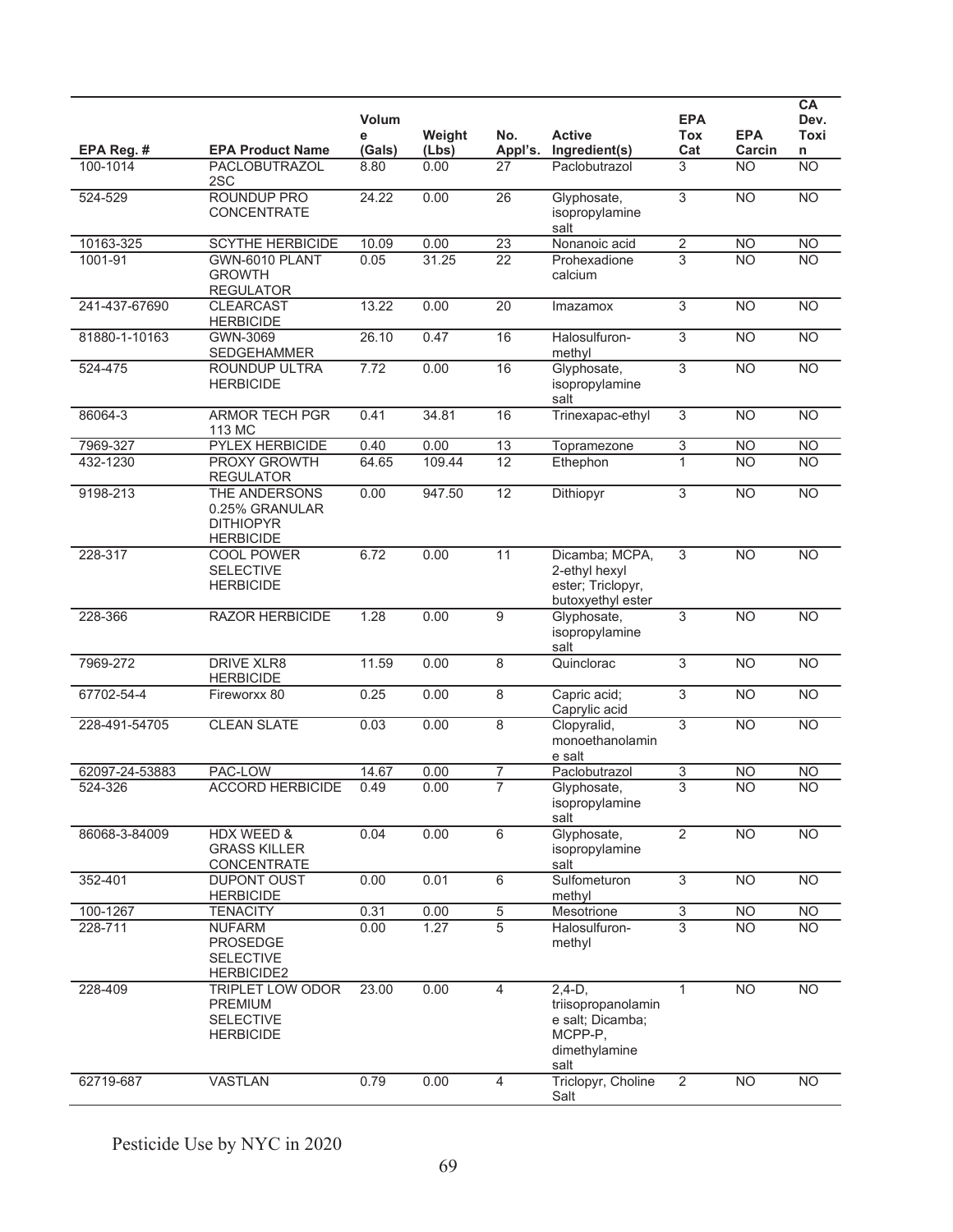|                |                                                                                                                   | <b>Volum</b><br>е | Weight        | No.                      | <b>Active</b>                                                                                          | <b>EPA</b><br>Tox | <b>EPA</b>      | <b>CA</b><br>Dev.<br>Toxi |
|----------------|-------------------------------------------------------------------------------------------------------------------|-------------------|---------------|--------------------------|--------------------------------------------------------------------------------------------------------|-------------------|-----------------|---------------------------|
| EPA Reg. #     | <b>EPA Product Name</b>                                                                                           | (Gals)            | (Lbs)         | Appl's.                  | Ingredient(s)                                                                                          | Cat               | Carcin          | n                         |
| 432-950        | <b>ACCLAIM EXTRA</b><br><b>HERBICIDE</b>                                                                          | 0.66              | 0.00          | 4                        | Fenoxaprop-P (+)                                                                                       | 3                 | <b>NO</b>       | NO                        |
| 53883-209      | DITHIOPYR 0.172%<br>PLUS FERTILIZER                                                                               | 0.00              | 8,800.00      | $\overline{\mathcal{A}}$ | Dithiopyr                                                                                              | 3                 | <b>NO</b>       | N <sub>O</sub>            |
| 2217-833       | SPEED ZONE<br><b>BROADLEAF</b><br><b>HERBICIDE</b>                                                                | 42.69             | 0.00          | 3                        | $2,4-D, 2-$<br>ethylhexyl ester;<br>Carfentrazone-<br>ethyl; Dicamba;<br>Mecroprop-p                   | 3                 | <b>YES</b>      | N <sub>O</sub>            |
| 86064-5        | ARMORTECH (R)<br>THREESOME(TM)                                                                                    | 8.00              | 0.00          | 3                        | $2.4-D.$<br>dimethylamine<br>salt; Dicamba,<br>dimethylamine<br>salt; MCPP-P,<br>dimethylamine<br>salt | $\mathbf{1}$      | <b>NO</b>       | <b>NO</b>                 |
| 228-744        | <b>Q-BALL HERBICIDE</b>                                                                                           | 1.93              | 0.00          | 3                        | Quinclorac,<br>Dimethylamine<br>Salt                                                                   | 3                 | <b>NO</b>       | <b>NO</b>                 |
| 53883-373      | <b>QUALI-PRO T-NEX 1</b><br>AQ                                                                                    | 0.37              | 0.00          | 3                        | Trinexapac-ethyl                                                                                       | 3                 | <b>NO</b>       | <b>NO</b>                 |
| 62097-34-82866 | SHORTSTOP 2SC                                                                                                     | 0.33              | 0.00          | 3                        | Paclobutrazol                                                                                          | $\overline{3}$    | <b>NO</b>       | <b>NO</b>                 |
| 87663-11-92697 | FL-AN140F                                                                                                         | 0.20              | 0.00          | 3                        | Nonanoic acid,<br>ammonium salt                                                                        | $\overline{2}$    | <b>NO</b>       | <b>NO</b>                 |
| 66222-151      | ETHEPHON 2SL                                                                                                      | 10.00             | 0.00          | $\overline{2}$           | Ethephon                                                                                               | 1                 | <b>NO</b>       | <b>NO</b>                 |
| 53883-399      | Quali Pro Dithiopyr L                                                                                             | 5.13              | 0.00          | $\overline{2}$           | Dithiopyr                                                                                              | 2                 | <b>NO</b>       | <b>NO</b>                 |
| 74779-3        | <b>CAMBISTAT</b>                                                                                                  | 2.64              | 0.00          | $\overline{2}$           | Paclobutrazol                                                                                          | $\overline{3}$    | <b>NO</b>       | <b>NO</b>                 |
| 53883-336      | <b>QUINCLORAC 1.5 L</b>                                                                                           | 0.68              | 0.00          | $\overline{2}$           | Quinclorac,<br>Dimethylamine<br>Salt                                                                   | 3                 | <b>NO</b>       | <b>NO</b>                 |
| 279-3265       | F8426 HERBICIDE                                                                                                   | 0.33              | 0.00          | $\overline{2}$           | Carfentrazone-<br>ethyl                                                                                | 3                 | <b>NO</b>       | N <sub>O</sub>            |
| 62719-37       | <b>GARLON 3A</b>                                                                                                  | 0.02              | 0.00          | $\overline{2}$           | Triclopyr,<br>triethylamine salt                                                                       | $\mathbf{1}$      | <b>NO</b>       | $\overline{NO}$           |
| 62719-504-961  | <b>LEBANON</b><br><b>PROSCAPE</b><br><b>FERTILIZER WITH</b><br>DIMENSION 0.15%<br>FG TURF AND<br><b>ORNAMENTA</b> | 0.00              | 14,250.0<br>0 | $\overline{2}$           | Dithiopyr                                                                                              | 3                 | <b>NO</b>       | <b>NO</b>                 |
| 100-1139       | <b>BARRICADE 4FL</b>                                                                                              | 15.47             | 0.00          | 1                        | Prodiamine                                                                                             | 3                 | <b>YES</b>      | <b>NO</b>                 |
| 53883-379      | QUALI-PRO<br>PRODIAMINE 4L                                                                                        | 15.00             | 0.00          | $\mathbf{1}$             | Prodiamine                                                                                             | 3                 | <b>YES</b>      | <b>NO</b>                 |
| 87373-4-5905   | <b>HELENA T-METHYL</b><br>4.5 F-T&O                                                                               | 10.71             | 0.00          | 1                        | Thiophanate-<br>methyl                                                                                 | $\overline{3}$    | <b>YES</b>      | <b>YES</b>                |
| 53883-364      | QUALI-PRO<br>OXADIAZON SC                                                                                         | 6.50              | 0.00          | $\mathbf{1}$             | Oxadiazon                                                                                              | $\overline{3}$    | <b>YES</b>      | <b>YES</b>                |
| 62719-305      | <b>LONTREL TURF AND</b><br>ORNAMENTAL                                                                             | 2.98              | 0.00          | $\mathbf{1}$             | Clopyralid                                                                                             | $\overline{3}$    | <b>NO</b>       | N <sub>O</sub>            |
| 53883-372      | QUALI-PRO<br>OXADIAZON 2G                                                                                         | 1.94              | 0.00          | $\mathbf{1}$             | Oxadiazon                                                                                              | $\overline{2}$    | <b>YES</b>      | <b>YES</b>                |
| 10404-43       | <b>LESCO THREE-WAY</b><br><b>SELECTIVE</b><br><b>HERBICIDE</b>                                                    | 1.80              | 0.00          | $\mathbf{1}$             | $2,4-D,$<br>dimethylamine<br>salt; Dicamba,<br>dimethylamine<br>salt; MCPP-P,<br>dimethylamine<br>salt | $\mathbf{1}$      | $\overline{NO}$ | N <sub>O</sub>            |
| 42519-1-8867   | TARGET 6.6                                                                                                        | 1.50              | 0.00          | $\mathbf{1}$             | <b>MSMA</b>                                                                                            | $\overline{3}$    | N <sub>O</sub>  | <b>NO</b>                 |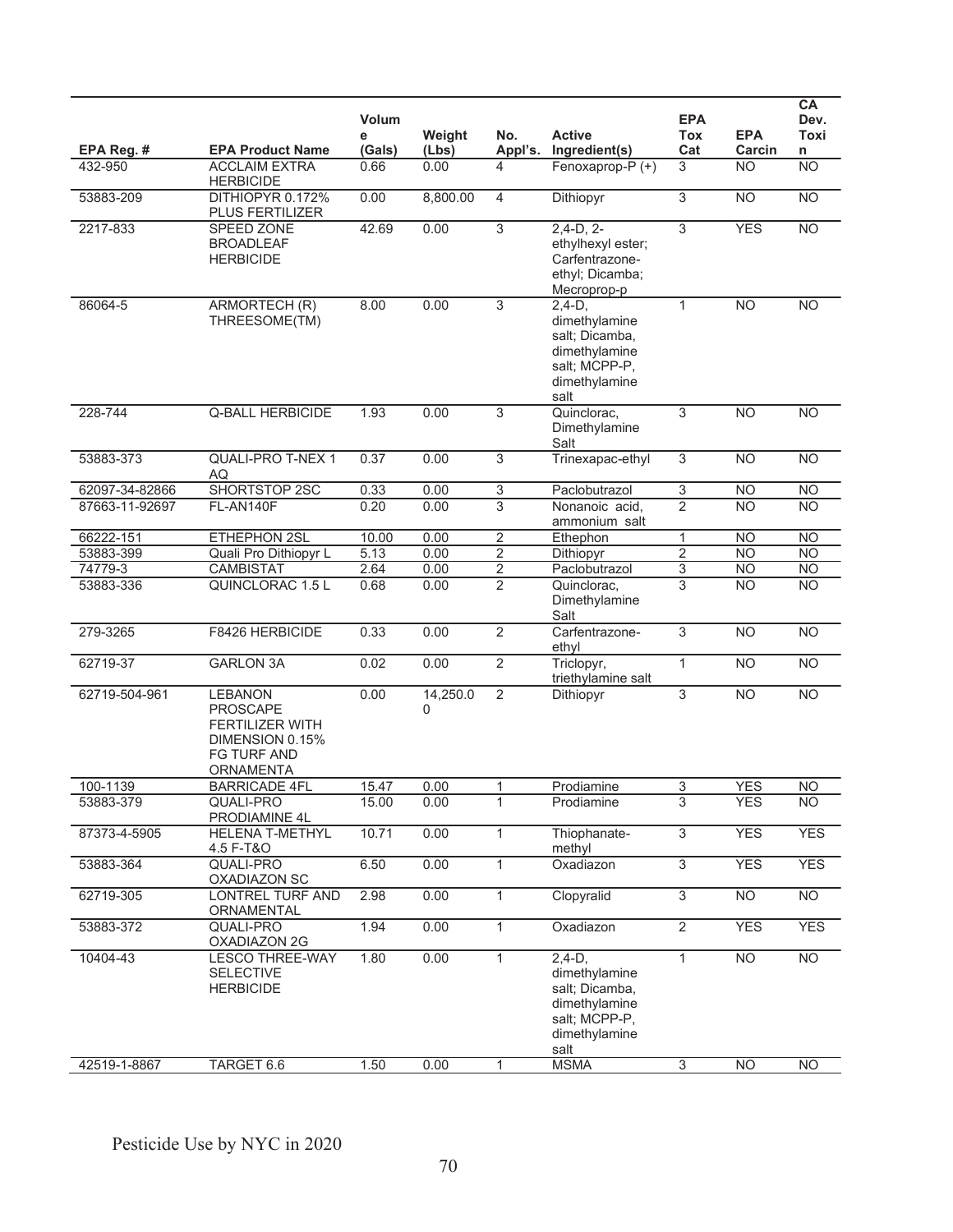|                   |                                                                                                                | Volum<br>е | Weight   | No.             | <b>Active</b>                                                       | <b>EPA</b><br>Tox         | <b>EPA</b>      | <b>CA</b><br>Dev.<br>Toxi |
|-------------------|----------------------------------------------------------------------------------------------------------------|------------|----------|-----------------|---------------------------------------------------------------------|---------------------------|-----------------|---------------------------|
| EPA Reg. #        | <b>EPA Product Name</b>                                                                                        | (Gals)     | (Lbs)    | Appl's.         | Ingredient(s)                                                       | Cat                       | Carcin          | n                         |
| 62719-92          | CONFRONT                                                                                                       | 0.89       | 0.00     |                 | Clopyralid,<br>triethanolamine;<br>Triclopyr,<br>triethylamine salt | 1                         | <b>NO</b>       | <b>NO</b>                 |
| 80697-4-86064     | ARMOR TECH PAC<br>223                                                                                          | 0.11       | 0.00     | $\mathbf{1}$    | Paclobutrazol                                                       | 3                         | $\overline{NO}$ | N <sub>O</sub>            |
| 59639-132         | V-10137 1 EC<br>(HERBICIDE)                                                                                    | 0.01       | 0.00     | $\mathbf{1}$    | Clethodim                                                           | 3                         | $\overline{NO}$ | <b>NO</b>                 |
| 62719-483-87245   | <b>CHOICE TURF</b><br><b>PREMIUM LAWN</b><br><b>CARE FERTILIZER</b><br><b>WITH DIMENSION</b><br>0.125% HERBICI | 0.00       | 6,250.00 | $\mathbf{1}$    | Dithiopyr                                                           | 3                         | <b>NO</b>       | <b>NO</b>                 |
| 10404-86          | <b>LESCO DIMENSION</b><br>0.15% PLUS<br><b>FERTILIZER</b>                                                      | 0.00       | 4,000.00 | $\mathbf{1}$    | Dithiopyr                                                           | $\overline{3}$            | N <sub>O</sub>  | NO                        |
| 9198-176          | ANDERSON'S<br>GOOSE/CRABGRAS<br>S CONTROL                                                                      | 0.00       | 262.00   | $\mathbf{1}$    | Bensulide;<br>Oxadiazon                                             | $\overline{2}$            | <b>YES</b>      | <b>YES</b>                |
| 228-379           | <b>DIABLO HERBICIDE</b>                                                                                        | 0.00       | 15.00    | $\mathbf{1}$    | Dicamba,<br>dimethylamine<br>salt                                   | 3                         | <b>NO</b>       | <b>NO</b>                 |
| 524-535           | ROUNDUP QUIKPRO<br><b>HERBICIDE</b>                                                                            | 0.00       | 9.38     | $\mathbf{1}$    | Glyphosate,<br>monoammonium<br>salt; Diquat<br>dibromide            | 3                         | <b>NO</b>       | <b>NO</b>                 |
| 228-397           | <b>RIVERDALE</b><br><b>VANQUISH</b><br><b>HERBICIDE</b>                                                        | 0.00       | 7.00     | $\mathbf{1}$    | Dicamba.<br>diglycolamine salt                                      | 3                         | <b>NO</b>       | <b>NO</b>                 |
| 81927-38          | ALLIGARE 2,4-D<br><b>AMINE</b>                                                                                 | 0.00       | 2.00     | $\mathbf{1}$    | $2,4-D,$<br>dimethylamine<br>salt                                   | $\mathbf{1}$              | $\overline{NO}$ | N <sub>O</sub>            |
| <b>Fungicides</b> |                                                                                                                |            |          |                 |                                                                     |                           |                 |                           |
| 100-1364          | <b>DACONIL ACTION</b>                                                                                          | 577.75     | 0.00     | 78              | Acibenzolar-S-<br>methyl;<br>Chlorothalonil                         | 2                         | <b>YES</b>      | <b>NO</b>                 |
| 94485-1           | <b>COMPANION LIQUID</b><br><b>BIOLOGICAL</b><br><b>FUNGICIDE</b>                                               | 377.65     | 0.00     | 65              | <b>Bacillus</b> subtilis<br>GBO <sub>3</sub>                        | 3                         | $\overline{NO}$ | N <sub>O</sub>            |
| 432-942           | <b>BANOL TURF AND</b><br>ORNAMENTAL<br><b>FUNGICIDE</b>                                                        | 134.54     | 144.52   | 61              | Propamocarb<br>hydrochloride                                        | 3                         | <b>NO</b>       | <b>NO</b>                 |
| 432-1541          | 12ESP705<br><b>FUNGICIDE</b>                                                                                   | 0.00       | 2,249.75 | 43              | Fosetyl-Al                                                          | 3                         | $\overline{NO}$ | N <sub>O</sub>            |
| 53883-323-86064   | <b>ARMOR TECH TMI</b><br>2020XL                                                                                | 121.00     | 200.13   | 37              | Thiophanate-<br>methyl; Iprodione                                   | $\overline{3}$            | <b>YES</b>      | <b>YES</b>                |
| 100-1093          | <b>HERITAGE</b><br><b>FUNGICIDE</b>                                                                            | 8.29       | 66.91    | $\overline{37}$ | Azoxystrobin                                                        | 3                         | $\overline{NO}$ | N <sub>O</sub>            |
| 53883-353         | <b>QUALI-PRO T-NEX</b>                                                                                         | 30.57      | 2.88     | 34              | Trinexapac-ethyl                                                    | $\ensuremath{\mathsf{3}}$ | <b>NO</b>       | <b>NO</b>                 |
| 70299-12          | ZEROTOL 2.0                                                                                                    | 8.74       | 0.00     | $\overline{26}$ | Peroxyacetic acid;<br>Hydrogen<br>peroxide                          | 1                         | <b>NO</b>       | <b>NO</b>                 |
| 432-1445          | <b>BAYLETON FLO</b><br><b>TURF AND</b><br>ORNAMENTAL<br><b>FUNGICIDE</b>                                       | 42.36      | 0.00     | $\overline{21}$ | Triadimefon                                                         | $\overline{3}$            | <b>YES</b>      | <b>YES</b>                |
| 70127-2           | <b>NOVOZYMES</b><br><b>BIOFUNGICIDE</b><br><b>GREEN RELEAF 710-</b><br>140                                     | 95.60      | 0.00     | 20              | <b>Bacillus</b><br>licheniformis<br>SB3086; IBA                     | 3                         | <b>NO</b>       | <b>NO</b>                 |
| 66222-117-86064   | ORIUS 3.6F                                                                                                     | 35.13      | 200.25   | 20              | Tebuconazole                                                        | $\overline{3}$            | <b>YES</b>      | <b>NO</b>                 |
| 70506-262         | PEGASUS 6L                                                                                                     | 165.12     | 0.00     | 18              | Chlorothalonil                                                      | 2                         | <b>YES</b>      | <b>NO</b>                 |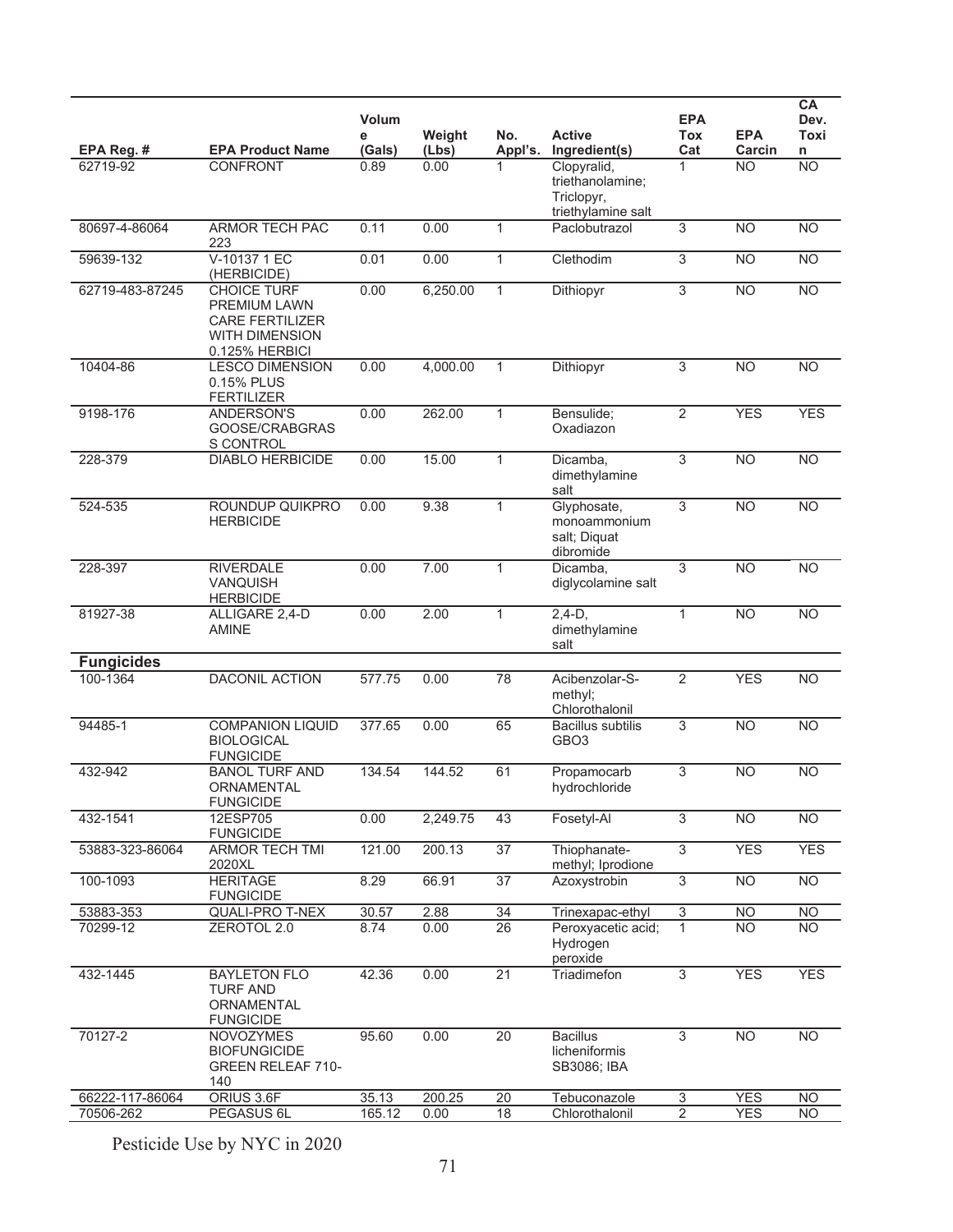|               |                                                                          | Volum<br>е | Weight | No.             | <b>Active</b>                                    | <b>EPA</b><br><b>Tox</b> | <b>EPA</b>      | CA<br>Dev.<br>Toxi |
|---------------|--------------------------------------------------------------------------|------------|--------|-----------------|--------------------------------------------------|--------------------------|-----------------|--------------------|
| EPA Reg. #    | <b>EPA Product Name</b>                                                  | (Gals)     | (Lbs)  | Appl's.         | Ingredient(s)                                    | Cat                      | Carcin          | n                  |
| 432-1505      | <b>CHIPCO 26019T</b><br><b>FUNGICIDE</b>                                 | 64.33      | 232.25 | 17              | Iprodione;<br>Trifloxystrobin                    | 3                        | <b>YES</b>      | NO                 |
| 7969-349      | Xzemplar Fungicide                                                       | 16.93      | 0.00   | 17              | Fluxapyroxad                                     | 3                        | <b>NO</b>       | <b>NO</b>          |
| 432-890       | <b>ALIETTE WDG</b><br><b>BRAND FUNGICIDE</b>                             | 0.00       | 610.65 | 17              | Fosetyl-Al                                       | 3                        | <b>NO</b>       | <b>NO</b>          |
| 86064-1       | <b>ARMORTECH CLT</b><br>825 DF                                           | 0.00       | 545.00 | 17              | Chlorothalonil                                   | $\overline{2}$           | <b>YES</b>      | N <sub>O</sub>     |
| 264-1155      | RHAPSODY AS0                                                             | 181.40     | 0.00   | 16              | QST 713 strain of<br>dried Bacillus<br>subtilis  | 3                        | $\overline{NO}$ | N <sub>O</sub>     |
| 89442-37      | Fluazinam 40SC<br>Select                                                 | 11.47      | 98.75  | 16              | Fluazinam                                        | $\overline{3}$           | <b>YES</b>      | <b>NO</b>          |
| 60063-7-10404 | <b>ECHO 720</b>                                                          | 121.77     | 0.00   | 15              | Chlorothalonil                                   | $\boldsymbol{2}$         | <b>YES</b>      | N <sub>O</sub>     |
| 432-1446      | <b>TARTAN FLO</b><br><b>FUNGICIDE</b>                                    | 20.84      | 147.38 | 15              | Triadimefon;<br>Trifloxystrobin                  | $\overline{3}$           | <b>YES</b>      | <b>YES</b>         |
| 50534-202-100 | <b>MANICURE ULTREX</b><br><b>TURF &amp;</b><br>ORNAMENTAL                | 0.00       | 534.40 | 15              | Chlorothalonil                                   | $\mathbf{1}$             | <b>YES</b>      | N <sub>O</sub>     |
| 432-888       | <b>CHIPCO 26019 FLO</b><br><b>BRAND FUNGICIDE</b>                        | 174.71     | 87.50  | 14              | Iprodione                                        | 3                        | <b>YES</b>      | <b>NO</b>          |
| 53883-310     | QUALI-PRO<br>CHLOROTHALONIL<br>720 SFT                                   | 74.40      | 0.00   | 14              | Chlorothalonil                                   | $\overline{2}$           | <b>YES</b>      | <b>NO</b>          |
| 66222-117     | ORIUS 3.6F                                                               | 18.57      | 0.00   | 14              | Tebuconazole                                     | $\overline{3}$           | <b>YES</b>      | N <sub>O</sub>     |
| 68539-3       | T-22G BIOLOGICAL<br><b>PLANT</b><br><b>PROTECTANT</b><br><b>GRANULES</b> | 0.00       | 36.00  | 14              | Trichoderma<br>harzianum rifai<br>strain KRL-AG2 | 3                        | <b>NO</b>       | N <sub>O</sub>     |
| 100-1633      | Secure Action                                                            | 17.46      | 0.00   | $\overline{12}$ | Fluazinam;<br>Acibenzolar-S-<br>methyl           | $\overline{3}$           | <b>YES</b>      | NO                 |
| 68173-3-1001  | <b>AFFIRM WDG</b>                                                        | 0.00       | 94.56  | 12              | Polyoxin D zinc<br>salt                          | 3                        | N <sub>O</sub>  | N <sub>O</sub>     |
| 100-1347      | <b>CONCERT II</b>                                                        | 90.00      | 0.00   | 11              | Propiconazole                                    | 1                        | <b>YES</b>      | N <sub>O</sub>     |
| 432-1529      | TEBUCONAZOLE SC<br><b>TURF AND</b><br>ORNAMENTAL<br><b>FUNGICIDE</b>     | 23.14      | 21.88  | 11              | Tebuconazole                                     | $\overline{3}$           | <b>YES</b>      | <b>NO</b>          |
| 53883-433     | QUALI-PRO<br>MEFENOXAM 2AQ                                               | 5.41       | 0.00   | 11              | Mefenoxam                                        | $\overline{2}$           | <b>NO</b>       | <b>NO</b>          |
| 53883-343     | AZOXYSTROBIN 50<br>WG                                                    | 0.00       | 4.48   | 11              | Azoxystrobin                                     | 3                        | <b>NO</b>       | <b>NO</b>          |
| 71512-20-100  | <b>SECURE</b>                                                            | 13.98      | 0.00   | 10              | Fluazinam                                        | 2                        | <b>YES</b>      | N <sub>O</sub>     |
| 228-633       | <b>NUFARM</b><br><b>PROPICONAZOLE</b><br>SPC EC FUNGICIDE                | 11.30      | 0.00   | 10              | Propiconazole                                    | $\overline{2}$           | <b>YES</b>      | <b>NO</b>          |
| 59639-144     | V-10116 VPP<br><b>FUNGICIDE</b>                                          | 0.00       | 93.04  | 8               | Metconazole                                      | $\overline{3}$           | N <sub>O</sub>  | <b>NO</b>          |
| 71512-13-2217 | <b>SEGWAY</b><br><b>FUNGICIDE</b>                                        | 5.06       | 19.63  | $\overline{7}$  | Cyazofamid                                       | $\overline{3}$           | <b>NO</b>       | N <sub>O</sub>     |
| 100-1326      | <b>BANNER MAXX II</b>                                                    | 34.50      | 0.00   | 6               | Propiconazole                                    | 3                        | <b>YES</b>      | <b>NO</b>          |
| 89442-28      | <b>IPRODIONE 2F</b><br><b>SELECT</b>                                     | 26.56      | 0.00   | 6               | Iprodione                                        | 3                        | <b>YES</b>      | <b>NO</b>          |
| 7969-290      | <b>INSIGNIA SC</b><br><b>INTRINSIC BRAND</b><br><b>FUNGICIDE</b>         | 13.80      | 0.00   | 6               | Pyraclostrobin                                   | $\sqrt{2}$               | <b>NO</b>       | <b>NO</b>          |
| 100-1433      | <b>BRISKWAY</b>                                                          | 9.02       | 0.00   | 6               | Azoxystrobin;<br>Difenoconazole                  | $\overline{3}$           | <b>YES</b>      | N <sub>O</sub>     |
| 100-892       | ARBOTECT 20-S<br><b>FUNGICIDE</b>                                        | 5.14       | 0.00   | 6               | Thiabendazole                                    | $\overline{3}$           | <b>YES</b>      | N <sub>O</sub>     |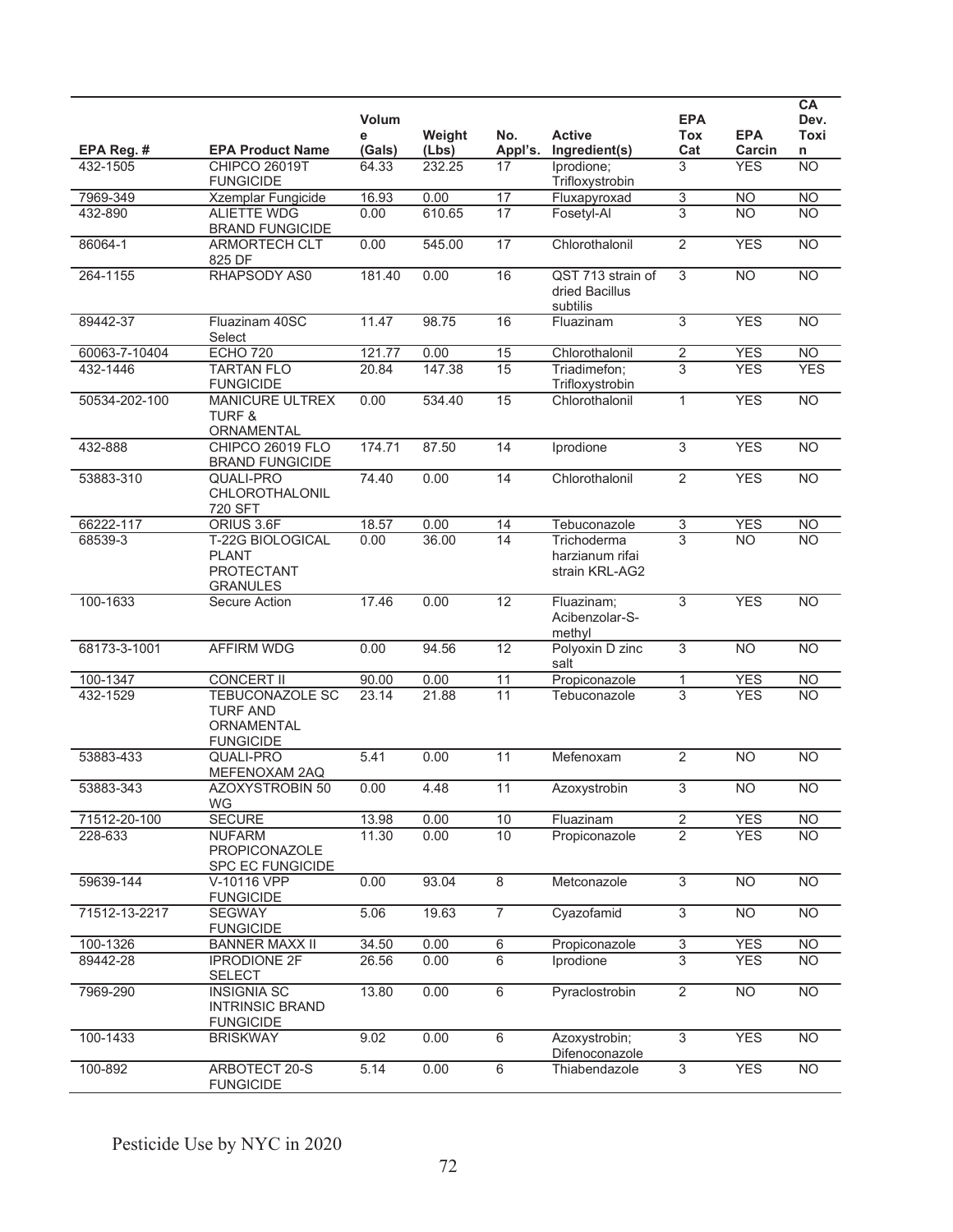|                 |                                                                                 | <b>Volum</b><br>е | Weight   | No.                       | <b>Active</b>                                       | <b>EPA</b><br><b>Tox</b>  | <b>EPA</b>      | CA<br>Dev.<br>Toxi |
|-----------------|---------------------------------------------------------------------------------|-------------------|----------|---------------------------|-----------------------------------------------------|---------------------------|-----------------|--------------------|
| EPA Reg. #      | <b>EPA Product Name</b>                                                         | (Gals)            | (Lbs)    | Appl's.                   | Ingredient(s)                                       | Cat                       | Carcin          | n                  |
| 70299-15        | <b>GC PRO</b>                                                                   | 0.00              | 1,002.00 | 6                         | Sodium<br>percarbonate                              | 1                         | <b>NO</b>       | <b>NO</b>          |
| 70299-1         | <b>ZEROTOL</b><br>ALGAECIDE/FUNGIC<br><b>IDE</b>                                | 61.08             | 0.00     | 5                         | Hydrogen<br>peroxide                                | 1                         | <b>NO</b>       | N <sub>O</sub>     |
| 50534-209-100   | <b>MANICURE 6</b><br><b>FLOWABLE</b>                                            | 25.00             | 0.00     | 5                         | Chlorothalonil                                      | 3                         | <b>YES</b>      | <b>NO</b>          |
| 1001-69         | 3336 F                                                                          | 9.34              | 0.00     | 5                         | Thiophanate-<br>methyl                              | 3                         | <b>YES</b>      | <b>YES</b>         |
| 53883-375-86064 | <b>QUALI-PRO IPRO</b><br>2SE                                                    | 5.00              | 156.69   | $\overline{5}$            | Iprodione                                           | 3                         | <b>YES</b>      | <b>NO</b>          |
| 71512-13-279    | <b>SEGWAY</b><br><b>FUNGICIDE</b>                                               | 4.73              | 0.00     | $\overline{5}$            | Cyazofamid                                          | 3                         | $\overline{NO}$ | N <sub>O</sub>     |
| 7969-350        | <b>LEXICON INTRINSIC</b><br><b>BRAND FUNGICIDE</b>                              | 3.53              | 0.00     | 5                         | Fluxapyroxad;<br>Pyraclostrobin                     | 3                         | <b>NO</b>       | N <sub>O</sub>     |
| 86064-4         | <b>ARMOR TECH PPZ</b><br>143 MC                                                 | 2.22              | 65.75    | 5                         | Propiconazole                                       | $\overline{2}$            | <b>YES</b>      | N <sub>O</sub>     |
| 62719-402-10404 | <b>DITHANE DF</b><br>RAINSHIELD                                                 | 0.00              | 120.00   | 5                         | Mancozeb                                            | 3                         | <b>YES</b>      | N <sub>O</sub>     |
| 432-888-10404   | CHIPCO 26019 FLO<br><b>BRAND FUNGICIDE</b>                                      | 28.80             | 0.00     | 4                         | Iprodione                                           | 3                         | <b>YES</b>      | NO                 |
| 228-623         | <b>NUFARM</b><br>PROPICONAZOLE<br><b>SPC 14.3 MEC</b><br><b>FUNGICIDE</b>       | 23.17             | 0.00     | 4                         | Propiconazole                                       | $\overline{2}$            | <b>YES</b>      | N <sub>O</sub>     |
| 50534-211-100   | <b>DACONIL ZN</b><br><b>FLOWABLE</b><br><b>FUNGICIDE</b>                        | 20.00             | 0.00     | 4                         | Chlorothalonil                                      | $\overline{2}$            | <b>YES</b>      | <b>NO</b>          |
| 42750-99        | <b>TEBUCONAZOLE</b><br>3.6FL                                                    | 17.34             | 0.00     | $\overline{4}$            | Tebuconazole                                        | 3                         | <b>YES</b>      | N <sub>O</sub>     |
| 228-630-10404   | <b>NUFARM TM+IP SPC</b><br><b>FUNGICIDE</b>                                     | 10.88             | 0.00     | $\overline{4}$            | Iprodione;<br>Thiophanate-<br>methyl                | 3                         | <b>YES</b>      | <b>YES</b>         |
| 228-623-10404   | <b>NUFARM</b><br><b>PROPICONAZOLE</b><br>SPC 14.3 MEC<br><b>FUNGICIDE</b>       | 9.28              | 0.00     | 4                         | Propiconazole                                       | $\overline{2}$            | <b>YES</b>      | N <sub>O</sub>     |
| 67702-2-67690   | CAMELOT O<br><b>FUNGICIDE/BACTER</b><br><b>ICIDE</b>                            | 5.99              | 0.00     | 4                         | Copper octanoate                                    | 3                         | <b>NO</b>       | <b>NO</b>          |
| 264-1155-68539  | RHAPSODY AS0                                                                    | 5.50              | 0.00     | 4                         | QST 713 strain of<br>dried Bacillus<br>subtilis     | 3                         | <b>NO</b>       | <b>NO</b>          |
| 228-737         | NUP-15013 Fungicide                                                             | 3.41              | 0.00     | 4                         | Fluazinam                                           | $\overline{3}$            | <b>YES</b>      | <b>NO</b>          |
| 84059-3-87865   | <b>REGALIA PTO</b><br><b>BIOFUNGICIDE FOR</b><br>USE ON TURF AND<br>ORNAMENTALS | 2.13              | 0.00     | 4                         | Reynoutria<br>sachalinensis                         | $\overline{3}$            | <b>NO</b>       | <b>NO</b>          |
| 7969-184        | Insignia Fungicide                                                              | 1.48              | 0.00     | 4                         | Pyraclostrobin                                      | $\ensuremath{\mathsf{3}}$ | <b>NO</b>       | <b>NO</b>          |
| 70506-272       | PEGASUS DFX                                                                     | 0.00              | 415.00   | $\overline{4}$            | Chlorothalonil                                      | 1                         | <b>YES</b>      | <b>NO</b>          |
| 67690-77        | <b>ZIO</b>                                                                      | 0.00              | 70.00    | $\overline{4}$            | Pseudomonas<br>chlororaphis strain<br><b>AFS009</b> | $\overline{3}$            | <b>NO</b>       | <b>NO</b>          |
| 100-1434        | <b>MEDALLION WDG</b>                                                            | 0.00              | 0.13     | $\overline{4}$            | Fludioxonil                                         | $\overline{3}$            | <b>NO</b>       | <b>NO</b>          |
| 42750-211       | PROPICONAZOLE<br>41.8% EC                                                       | 1.77              | 0.00     | $\overline{3}$            | Propiconazole                                       | $\overline{2}$            | <b>YES</b>      | <b>NO</b>          |
| 400-422-59807   | <b>TERRAZOLE L</b>                                                              | 1.63              | 0.00     | $\ensuremath{\mathsf{3}}$ | Terrazole                                           | 1                         | <b>YES</b>      | <b>NO</b>          |
| 86064-6         | ArmorTech ZOXY 2F                                                               | 0.00              | 29.25    | $\overline{3}$            | Azoxystrobin                                        | $\overline{3}$            | N <sub>O</sub>  | N <sub>O</sub>     |
| $4 - 62$        | <b>BONIDE SULPHUR</b><br>PLANT FUNGICIDE<br>MICRONIZED SPRAY<br>OR DUST         | 0.00              | 11.25    | 3                         | Sulfur                                              | 3                         | <b>NO</b>       | <b>NO</b>          |

Pesticide Use by NYC in 2020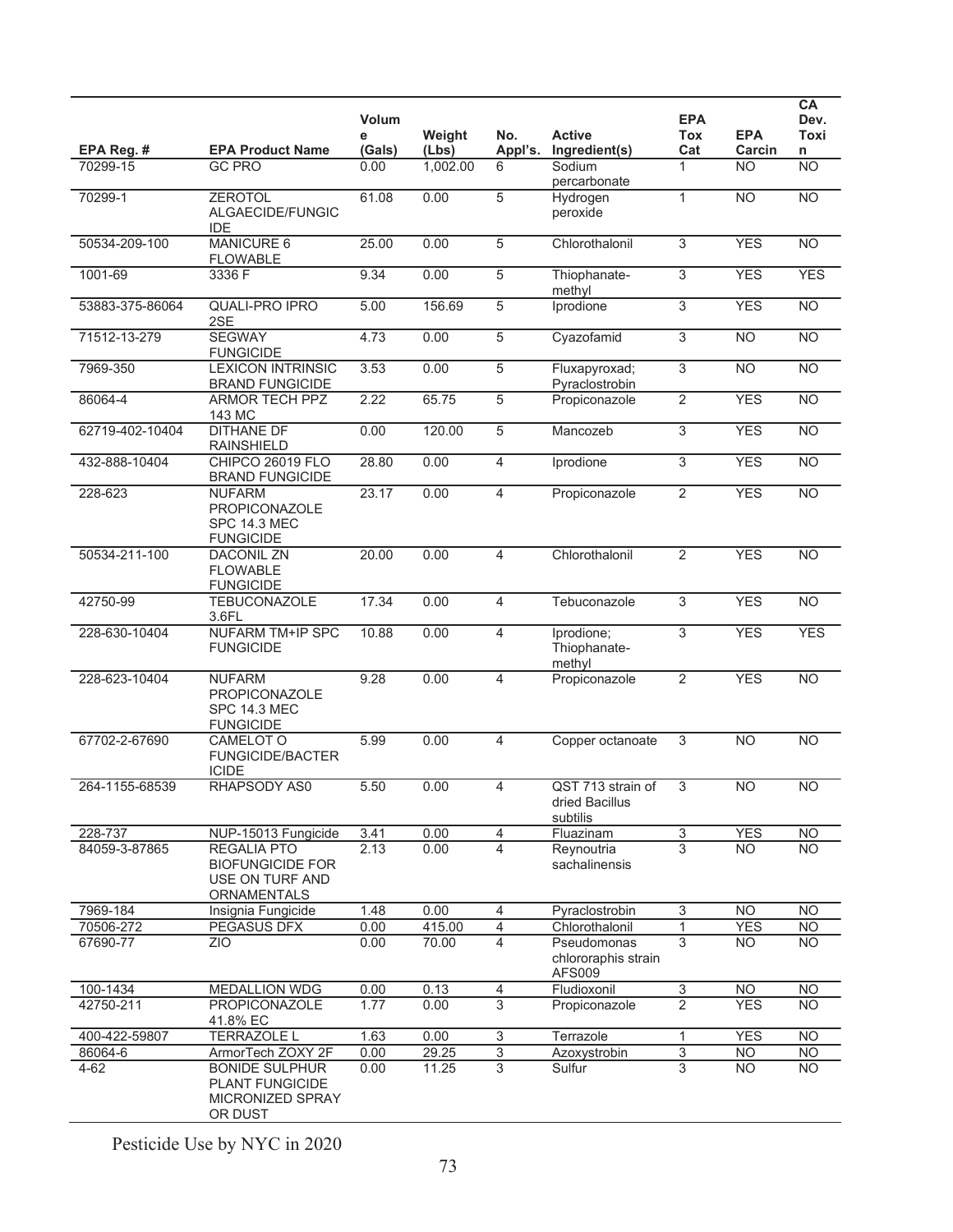|                       |                                                                    | Volum<br>е     | Weight       | No.                          | <b>Active</b>                                                         | <b>EPA</b><br><b>Tox</b>         | <b>EPA</b>               | CA<br>Dev.<br>Toxi           |
|-----------------------|--------------------------------------------------------------------|----------------|--------------|------------------------------|-----------------------------------------------------------------------|----------------------------------|--------------------------|------------------------------|
| EPA Reg. #            | <b>EPA Product Name</b>                                            | (Gals)         | (Lbs)        | Appl's.                      | Ingredient(s)                                                         | Cat                              | Carcin                   | n                            |
| 432-1223<br>228-626   | PROSTAR 70 WP<br>NUFARM T-METHYL                                   | 0.00<br>17.89  | 5.63<br>0.00 | 3<br>$\overline{2}$          | Flutolanil<br>Thiophanate-                                            | 3<br>3                           | <b>NO</b><br><b>YES</b>  | N <sub>O</sub><br><b>YES</b> |
|                       | <b>PRO 4.5 F</b><br><b>FUNGICIDE</b>                               |                |              |                              | methyl                                                                |                                  |                          |                              |
| 432-1522              | ES TC006A                                                          | 6.88           | 0.00         | $\overline{2}$               | Mono- and di-<br>potassium salts of<br>phosphorous acid               | $\mathsf 0$                      | $\overline{NO}$          | N <sub>O</sub>               |
| 228-626-52287         | <b>NUFARM T-METHYL</b><br><b>PRO 4.5 F</b><br><b>FUNGICIDE</b>     | 6.31           | 0.00         | $\overline{2}$               | Thiophanate-<br>methyl                                                | 3                                | <b>YES</b>               | <b>YES</b>                   |
| 228-623-88975         | <b>NUFARM</b><br>PROPICONAZOLE<br>SPC 14.3 MEC<br><b>FUNGICIDE</b> | 4.81           | 0.00         | $\overline{2}$               | Propiconazole                                                         | $\overline{2}$                   | <b>YES</b>               | N <sub>O</sub>               |
| 70051-107-59807       | <b>TRIATHLON BA</b>                                                | 3.00           | 0.00         | $\overline{2}$               | <b>Bacillus subtilis</b><br>var.<br>amyloliquefaciens<br>strain D747  | 3                                | <b>NO</b>                | <b>NO</b>                    |
| 228-739               | NUP-15014 Fungicide                                                | 2.71           | 0.00         | $\overline{2}$               | Tebuconazole;<br>Fluazinam                                            | $\overline{3}$                   | <b>YES</b>               | <b>NO</b>                    |
| 89442-16              | METALAXYL 4L<br><b>SELECT</b>                                      | 2.41           | 0.00         | $\overline{2}$               | Metalaxyl                                                             | 3                                | <b>NO</b>                | N <sub>O</sub>               |
| 66222-216             | QUALI-PRO<br>MEFENOXAM 2AQ                                         | 2.16           | 0.00         | 2                            | Mefenoxam                                                             | 2                                | <b>NO</b>                | <b>NO</b>                    |
| 73806-1               | K-PHITE 7LP<br>Fungicide                                           | 1.50           | 0.00         | $\overline{2}$               | Mono- and di-<br>potassium salts of<br>phosphorous acid               | $\overline{3}$                   | N <sub>O</sub>           | NO                           |
| 42750-292             | AZOXY 11% + TEB<br>26% FL                                          | 1.20           | 0.00         | $\overline{2}$               | Azoxystrobin;<br>Tebuconazole                                         | $\overline{3}$                   | <b>YES</b>               | <b>NO</b>                    |
| 83416-1               | <b>RELIANT SYSTEMIC</b><br>Fungicide                               | 1.13           | 0.00         | $\overline{2}$               | Mono- and di-<br>potassium salts of<br>phosphorous acid               | 3                                | $\overline{NO}$          | N <sub>O</sub>               |
| 100-1600              | A19649 200SC Turf                                                  | 0.43           | 0.00         | $\overline{2}$               | Pydiflumetofen                                                        | 3                                | <b>NO</b>                | <b>NO</b>                    |
| 9198-115              | THE ANDERSONS<br><b>TURF FUNGICIDE</b><br>WITH 5.0% DACONIL        | 0.00           | 1,400.00     | $\overline{2}$               | Chlorothalonil                                                        | $\mathbf{1}$                     | <b>YES</b>               | <b>NO</b>                    |
| 228-652               | NUFARM T-METHYL<br>4.5 F Fungicide                                 | 0.00           | 104.81       | $\overline{2}$               | Thiophanate-<br>methyl                                                | 3                                | <b>YES</b>               | <b>YES</b>                   |
| 432-890-10404         | <b>ALIETTE WDG</b><br><b>BRAND FUNGICIDE</b>                       | 0.00           | 88.00        | $\overline{2}$               | Fosetyl-Al                                                            | 3                                | N <sub>O</sub>           | N <sub>O</sub>               |
| 7969-255              | <b>HONOR FUNGICIDE</b>                                             | 0.00           | 37.14        | $\overline{2}$               | Nicobifen;<br>Pyraclostrobin                                          | 3                                | <b>YES</b>               | NO                           |
| 7969-196              | <b>EMERALD</b><br><b>FUNGICIDE</b>                                 | 0.00           | 19.55        | $\overline{2}$               | Nicobifen                                                             | $\overline{2}$                   | <b>YES</b>               | N <sub>O</sub>               |
| 464-693-63288         | CHEMICAR 15                                                        | 75.00          | 0.00         |                              | Glutaraldehyde                                                        | $\mathbf{1}$                     | <b>NO</b>                | <b>NO</b>                    |
| 5481-619<br>66222-134 | EQUUS 720 SST<br><b>THIOPHANATE</b>                                | 44.10<br>34.00 | 0.00<br>0.00 | $\mathbf{1}$<br>$\mathbf{1}$ | Chlorothalonil<br>Thiophanate-                                        | $\overline{2}$<br>$\overline{3}$ | <b>YES</b><br><b>YES</b> | <b>NO</b><br><b>YES</b>      |
|                       | METHYL 4.5 F                                                       |                |              |                              | methyl                                                                |                                  |                          |                              |
| 42750-252             | <b>PROPICONAZOLE</b><br>1.3 ME                                     | 20.00          | 0.00         | $\mathbf{1}$                 | Propiconazole                                                         | $\overline{2}$                   | <b>YES</b>               | <b>NO</b>                    |
| 70506-114             | TEBUCONAZOLE 3.6<br><b>F FUNGICIDE</b>                             | 10.20          | 0.00         | $\mathbf{1}$                 | Tebuconazole                                                          | $\overline{3}$                   | <b>YES</b>               | $\overline{NO}$              |
| 89442-14              | <b>THIOPHANATE</b><br>METHYL 4.5F<br><b>SELECT</b>                 | 8.20           | 0.00         | $\mathbf{1}$                 | Thiophanate-<br>methyl                                                | $\overline{3}$                   | <b>YES</b>               | <b>YES</b>                   |
| 53883-375             | QUALI-PRO IPRO<br>2SE                                              | 7.50           | 0.00         | $\mathbf{1}$                 | Iprodione                                                             | $\overline{3}$                   | <b>YES</b>               | <b>NO</b>                    |
| 53883-380             | QUALI-PRO IPRO 2                                                   | 5.00           | 0.00         | 1                            | Iprodione                                                             | $\overline{3}$                   | <b>YES</b>               | N <sub>O</sub>               |
| 53883-309             | <b>QUALI-PRO</b><br>ENCLAVE 5.3F                                   | 4.10           | 0.00         | $\mathbf{1}$                 | Chlorothalonil;<br>Thiophanate-<br>methyl; Iprodione;<br>Tebuconazole | 3                                | <b>YES</b>               | <b>YES</b>                   |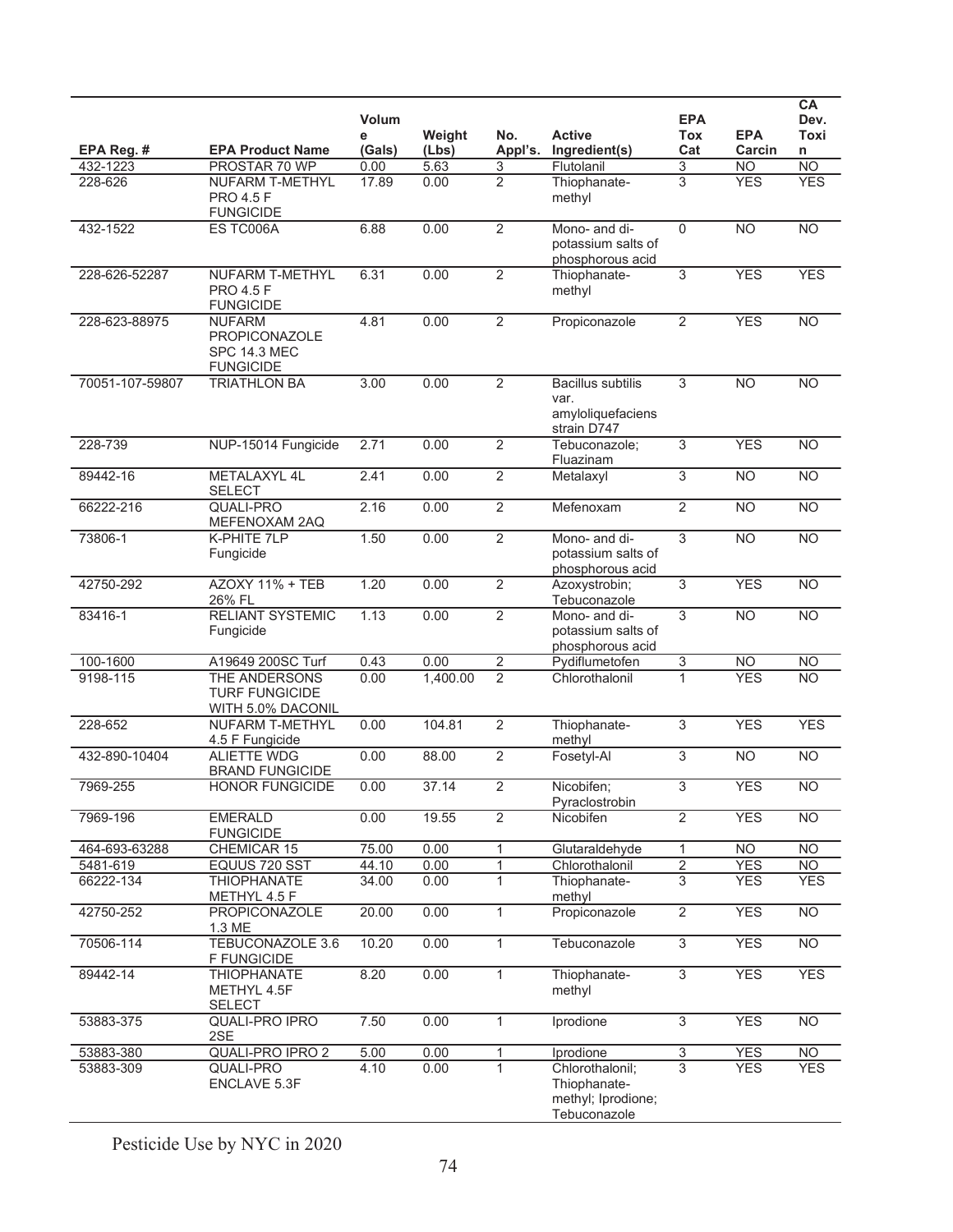|                 |                                                                                       |             |                 |                 |                                                                                               |                   |                      | CA              |
|-----------------|---------------------------------------------------------------------------------------|-------------|-----------------|-----------------|-----------------------------------------------------------------------------------------------|-------------------|----------------------|-----------------|
|                 |                                                                                       | Volum       |                 |                 |                                                                                               | <b>EPA</b>        |                      | Dev.            |
| EPA Reg. #      | <b>EPA Product Name</b>                                                               | е<br>(Gals) | Weight<br>(Lbs) | No.<br>Appl's.  | <b>Active</b><br>Ingredient(s)                                                                | <b>Tox</b><br>Cat | <b>EPA</b><br>Carcin | Toxi<br>n       |
| 100-796         | <b>SUBDUE MAXX</b>                                                                    | 4.00        | 0.00            | 1               | Mefenoxam                                                                                     | 3                 | <b>NO</b>            | NO              |
| 53883-363       | BUMPER 14.3 EC                                                                        | 2.50        | 0.00            | $\mathbf{1}$    | Propiconazole                                                                                 | 3                 | <b>YFS</b>           | <b>NO</b>       |
|                 | (PROPICONAZOLE)                                                                       |             |                 |                 |                                                                                               |                   |                      |                 |
| 228-737-52287   | <b>FUNGICIDE</b><br>NUP-15013 Fungicide                                               | 2.00        | 0.00            | 1               | Fluazinam                                                                                     | $\overline{3}$    | <b>YES</b>           | N <sub>O</sub>  |
| 100-1448        | <b>MEDALLION SC</b>                                                                   | 1.00        | 0.00            | 1               | Fludioxonil                                                                                   | 3                 | <b>NO</b>            | <b>NO</b>       |
| 87290-44-86064  | <b>WILLOWOOD</b>                                                                      | 0.13        | 0.00            | $\mathbf{1}$    | Azoxystrobin                                                                                  | 3                 | <b>NO</b>            | <b>NO</b>       |
|                 | <b>AZOXYSTROBIN</b><br>2.08SC                                                         |             |                 |                 |                                                                                               |                   |                      |                 |
| 62719-388       | FORE 80WP<br><b>RAINSHIELD</b>                                                        | 0.00        | 96.00           | $\mathbf{1}$    | Mancozeb                                                                                      | $\overline{3}$    | <b>YES</b>           | <b>NO</b>       |
| 5481-617        | <b>EQUUS DF</b>                                                                       | 0.00        | 45.00           | 1               | Chlorothalonil                                                                                | $\overline{2}$    | <b>YES</b>           | N <sub>O</sub>  |
| 100-1550        | <b>HERITAGE ACTION</b>                                                                | 0.00        | 8.75            | $\mathbf{1}$    | Acibenzolar-S-<br>methyl;<br>Azoxystrobin                                                     | 3                 | <b>NO</b>            | <b>NO</b>       |
| 53883-343-89442 | <b>AZOXYSTROBIN 50</b><br>WG                                                          | 0.00        | 4.38            | $\mathbf{1}$    | Azoxystrobin                                                                                  | 3                 | <b>NO</b>            | <b>NO</b>       |
| 70506-185       | PENNCOZEB 75 DF                                                                       | 0.00        | 4.00            | $\mathbf 1$     | Mancozeb                                                                                      | $\overline{3}$    | <b>YES</b>           | N <sub>O</sub>  |
| 68539-13        | PB133                                                                                 | 0.00        | 2.50            | $\mathbf{1}$    | Potassium<br>bicarbonate                                                                      | 3                 | $\overline{NO}$      | <b>NO</b>       |
|                 | <b>Other (Repellents, Biochemical Pesticides, Etc.)</b>                               |             |                 |                 |                                                                                               |                   |                      |                 |
| 4238-29         | <b>HYPOCHLORITE</b><br><b>SOLUTION</b>                                                | 105.00      | 0.00            | $\overline{45}$ | Sodium<br>hypochlorite                                                                        | 1                 | <b>NO</b>            | $\overline{NO}$ |
| 14802-8-74466   | <b>MICROBE LIFE</b><br>ALGAWAY 5.4<br>ALGAECIDE FOR<br><b>PONDS</b>                   | 5.94        | 0.00            | $\overline{21}$ | Poly(oxyethylene)<br>(dimethylimino)<br>ethylene<br>(dimethylimino)<br>ethylene<br>dichloride | 3                 | <b>NO</b>            | <b>NO</b>       |
| 60061-142       | PETTIT NEPTUNE 5<br><b>HARD HYBRID</b><br><b>ABLATIVE</b><br><b>ANTIFOULING PAINT</b> | 11.50       | 0.00            | 12              | Copper oxide<br>(ous)                                                                         | $\overline{2}$    | <b>NO</b>            | <b>NO</b>       |
| 59807-4         | <b>HORMODIN1</b>                                                                      | 0.00        | 0.26            | 6               | <b>IBA</b>                                                                                    | $\overline{3}$    | <b>NO</b>            | <b>NO</b>       |
| 2693-193        | OPTIMA-BLUE                                                                           | 2.00        | 0.00            | $\overline{2}$  | Copper oxide<br>(ous)                                                                         | $\overline{2}$    | <b>NO</b>            | <b>NO</b>       |
| 73049-15        | PROGIBB 4% PLANT<br><b>GROWTH</b><br><b>REGULATOR</b><br><b>SOLUTION</b>              | 0.00        | 0.00            | $\overline{2}$  | <b>Gibberellins</b>                                                                           | $\overline{2}$    | <b>NO</b>            | $\overline{NO}$ |
| 67702-3-54705   | NEU1165M SLUG<br>AND SNAIL BAIT                                                       | 0.00        | 6.00            | $\overline{2}$  | Iron phosphate                                                                                | $\overline{3}$    | <b>NO</b>            | <b>NO</b>       |
| 63838-5         | <b>BROMMAX 7.1</b>                                                                    | 70.00       | 0.00            | $\mathbf{1}$    | Sodium bromide;<br>Sodium<br>hypochlorite                                                     | $\mathbf{1}$      | <b>NO</b>            | <b>NO</b>       |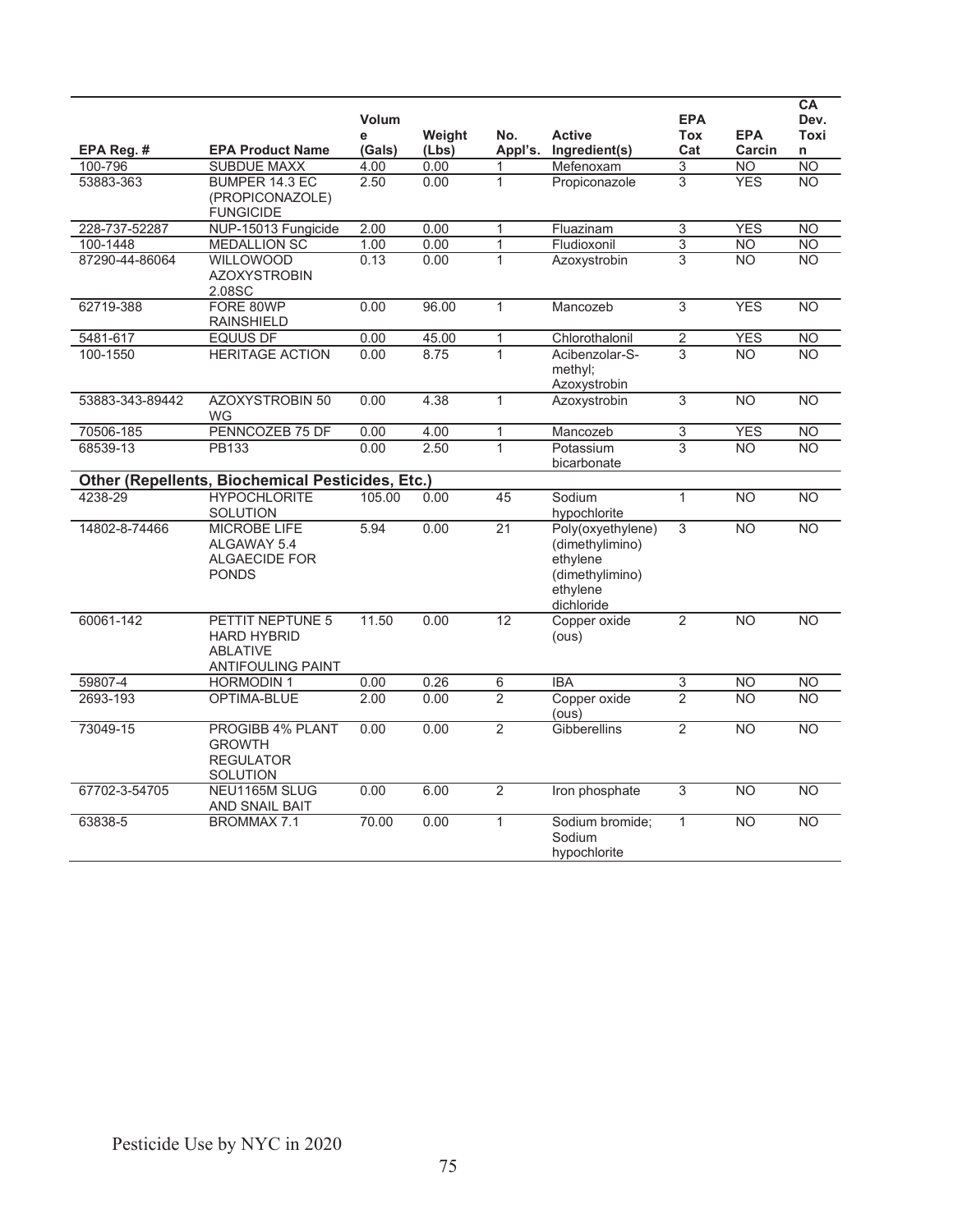## **APPENDIX 3: Complete Listing of "Best Management Practices" Insecticides Used Citywide in 2020**

| EPA Reg. # | <b>EPA Prod Name</b>                                      | Volume in<br><b>Gallons</b> | Weight in<br><b>Pounds</b> | <b>Total</b><br><b>Applications</b> | <b>Active Ingredient Data</b>                                                    |
|------------|-----------------------------------------------------------|-----------------------------|----------------------------|-------------------------------------|----------------------------------------------------------------------------------|
| 73049-429  | <b>VECTOMAX FG</b>                                        | 0.00                        | 31159.96                   | 419,640                             | Bacillus sphaericus; Bacillus                                                    |
|            |                                                           |                             |                            |                                     | thuringiensis, subsp.                                                            |
|            |                                                           |                             |                            |                                     | Israelensis, strain AM 65-52                                                     |
| 100-1484   | DUPONT ADVION COCKROACH<br><b>GEL BAIT</b>                | 0.00                        | 1100.29                    | 29,767                              | Indoxacarb                                                                       |
| 73079-14   | <b>IMIDACLOPRID GRANULAR BAIT</b>                         | 0.00                        | 2070.21                    | 11,669                              | Imidacloprid                                                                     |
| 1021-2593  | VENDETTA PLUS COCKROACH<br><b>GEL BAIT</b>                | 0.00                        | 270.95                     | 8,950                               | Avermectin; Pyriproxyfen                                                         |
| 64405-2    | <b>REDZONE BAIT</b>                                       | 0.00                        | 2992.67                    | 6,976                               | Boric acid                                                                       |
| 1021-2796  | MGK Formula 3113                                          | 0.00                        | 115.89                     | 4,621                               | Clothianidin; Pyriproxyfen                                                       |
| 432-1460   | <b>MAXFORCE FC ROACH KILLER</b><br><b>BAIT GEL F.05</b>   | 0.00                        | 84.93                      | 3,473                               | Fipronil                                                                         |
| 432-1257   | MAXFORCE ROACH BAIT F.05                                  | 0.00                        | 81.92                      | 3,180                               | Fipronil                                                                         |
| 73766-1    | <b>GOURMET ANT BAIT GEL</b>                               | 0.02                        | 75.54                      | 2,171                               | Disodium octaborate<br>tetrahydrate                                              |
| 73079-4    | <b>BORACTIN INSECTICIDE</b><br><b>POWDER</b>              | 0.00                        | 396.26                     | 1,283                               | Boric acid                                                                       |
| 432-1259   | <b>PRODUCT: RBF5</b>                                      | 0.00                        | 33.21                      | 1,191                               | Fipronil                                                                         |
| 100-1486   | DUPONT ADVION COCKROACH<br><b>BAIT ARENA</b>              | 0.12                        | 716.12                     | 942                                 | Indoxacarb                                                                       |
| 100-1498   | DUPONT ADVION ANT GEL                                     | 0.13                        | 58.97                      | 849                                 | Indoxacarb                                                                       |
| 6218-47    | <b>SUMMIT B.T.I. BRIQUETS</b>                             | 0.00                        | 145.39                     | 747                                 | <b>Bacillus thuringiensis</b><br>subspecies Israelensis strain<br><b>BMP 144</b> |
| 432-1506   | MAXFORCE QUANTUM ANT<br>BAIT                              | 0.00                        | 7.87                       | 452                                 | Imidacloprid                                                                     |
| 73079-6    | <b>GREEN ZONE GRANULAR BAIT</b>                           | 0.02                        | 93.16                      | 440                                 | Boric acid                                                                       |
| 100-1501   | DUPONT ARILON INSECTICIDE                                 | 145.85                      | 0.00                       | 389                                 | Indoxacarb                                                                       |
| 73049-20   | <b>VECTOLEX CG BIOLOGICAL</b><br>LARVICIDE                | 0.00                        | 981.82                     | 330                                 | <b>Bacillus sphaericus</b>                                                       |
| 100-1290   | OPTIGARD COCKROACH GEL<br><b>BAIT</b>                     | 0.00                        | 10.20                      | 223                                 | Emamectin, benzoate                                                              |
| 499-370    | PT 370 ASCEND FIRE ANT<br><b>STOPPER BAIT</b>             | 0.00                        | 31.75                      | 199                                 | Avermectin                                                                       |
| 1021-1603  | NYLAR 10EC                                                | 52.95                       | 0.00                       | 116                                 | Pyriproxyfen                                                                     |
| 432-1375   | PRE-EMPT FLY BAIT                                         | 0.00                        | 32.00                      | 105                                 | Imidacloprid; (Z)-9-Tricosene                                                    |
| 64405-8    | <b>NIBOR BORATE INSECTICIDE</b><br>AND FUNGICIDE          | 40.00                       | 6.72                       | 81                                  | Disodium octaborate<br>tetrahydrate                                              |
| 432-1455   | BES 0026 FLY SPOT BAIT                                    | 2.47                        | 3.86                       | 63                                  | Imidacloprid; (Z)-9-Tricosene                                                    |
| 100-1483   | <b>ADVION INSECT GRANULE</b>                              | 0.00                        | 44.88                      | 59                                  | Indoxacarb                                                                       |
| 73049-10   | <b>VECTOBAC G BIOLOGICAL</b><br><b>LARVICIDE GRANULES</b> | 0.00                        | 17682.00                   | $\overline{23}$                     | Bacillus thuringiensis, subsp.<br>Israelensis, strain AM 65-52                   |
| 48813-1    | <b>SUFFOIL-X</b>                                          | 12.56                       | 0.00                       | $\overline{17}$                     | Petroleum distillates                                                            |
| 89459-59   | ENVI ACU CONTACT Insecticide                              | 1.46                        | 2.87                       | 15                                  | Phenylethyl propionate                                                           |
| 1021-1828  | MGK ROACH BAIT 2822                                       | 0.00                        | 0.43                       | 15                                  | Avermectin                                                                       |
| 70051-2    | TRIACT 70                                                 | 1.39                        | 0.00                       | 13                                  | Neem oil                                                                         |
| 10163-324  | M-PEDE<br>INSECTICIDE/FUNGICIDE                           | 0.14                        | 0.00                       | 13                                  | Potassium laurate                                                                |
| 62719-291  | CONSERVE SC TURF AND<br>ORNAMENTAL                        | 0.10                        | 0.00                       | 13                                  | Spinosad                                                                         |
| 499-406    | <b>AVERT PRESCRIPTION</b><br>TREATMENT TC 93A BAIT        | 0.00                        | 0.42                       | 12                                  | Avermectin                                                                       |
| 73049-501  | VBC-60394 FG BIOLOGICAL<br>LARVICIDE FINE GRANULE         | 0.00                        | 48.00                      | 10                                  | Bacillus thuringiensis, subsp.<br>Israelensis, strain AM 65-52                   |